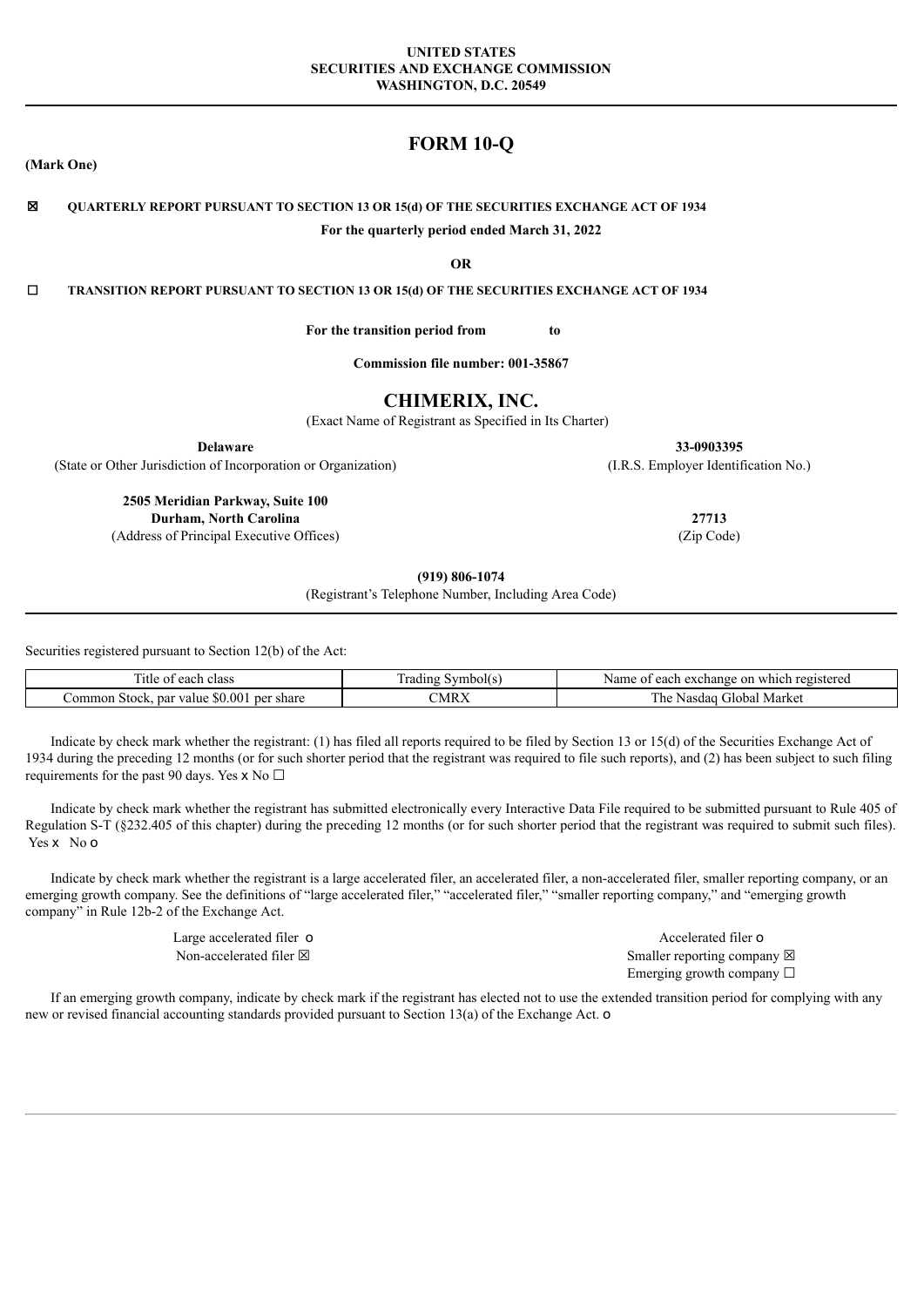Indicate by check mark whether the registrant is a shell company (as defined in Rule 12b-2 of the Exchange Act). Yes  $\Box$  No x As of May 5, 2022, the number of outstanding shares of the registrant's common stock, par value \$0.001 per share, was 87,436,180.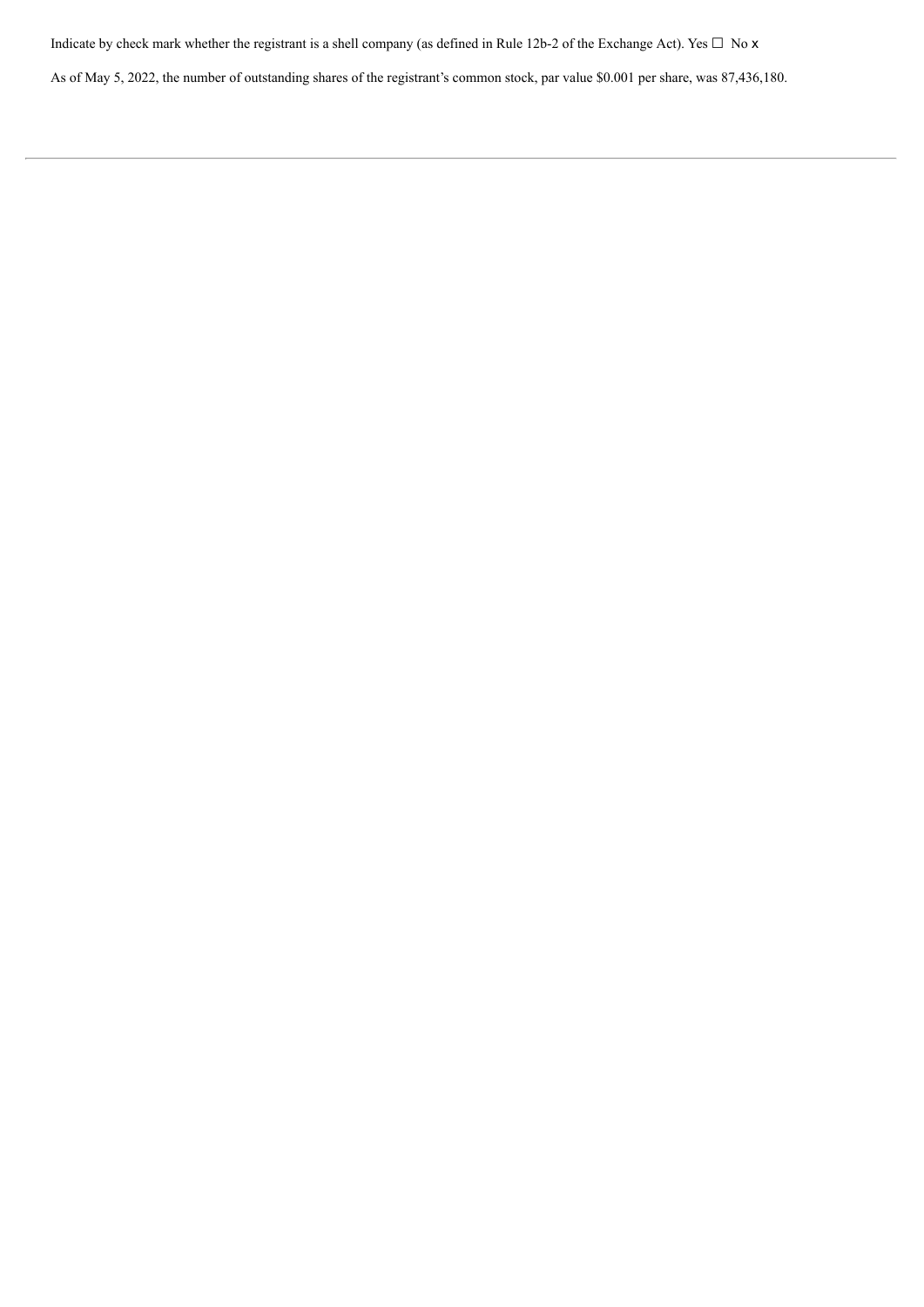## **CHIMERIX, INC.**

# **FORM 10-Q FOR THE QUARTER ENDED MARCH 31, 2022**

# **INDEX**

|                                                                                                                          | Page            |
|--------------------------------------------------------------------------------------------------------------------------|-----------------|
| <b>Part I</b> — Financial Information                                                                                    |                 |
| Item 1. Financial Statements                                                                                             |                 |
| Consolidated Balance Sheets as of March 31, 2022 and December 31, 2021 (unaudited)                                       |                 |
| Consolidated Statements of Operations and Comprehensive Loss for the Three Months Ended March 31, 2022 and 2021          |                 |
| (unaudited)                                                                                                              | $\overline{4}$  |
| Consolidated Statements of Stockholders' Equity (Deficit) for the Three Months Ended March 31, 2022 and 2021 (unaudited) |                 |
| Consolidated Statements of Cash Flows for the Three Months Ended March 31, 2022 and 2021 (unaudited)                     | <u>6</u>        |
| Notes to the Consolidated Financial Statements (unaudited)                                                               |                 |
| <u>Item 2. Management's Discussion and Analysis of Financial Condition and Results of Operations</u>                     | <u> 19</u>      |
| Item 3. Quantitative and Qualitative Disclosures About Market Risk                                                       | 28              |
| Item 4. Controls and Procedures                                                                                          | 28              |
| <b>Part II</b> — Other Information                                                                                       |                 |
| <u>Item 1. Legal Proceedings</u>                                                                                         | $\overline{29}$ |
| Item 1A. Risk Factors                                                                                                    | 29              |
| <u>Item 2. Unregistered Sales of Equity Securities and Use of Proceeds</u>                                               | 58              |
| Item 3. Defaults Upon Senior Securities                                                                                  | 59              |
| <b>Item 4. Mine Safety Disclosures</b>                                                                                   | 59              |
| Item 5. Other Information                                                                                                | 59              |
| Item 6. Exhibits                                                                                                         | 60              |
| <b>Signatures</b>                                                                                                        | 61              |
|                                                                                                                          |                 |

<span id="page-2-0"></span>Unless otherwise mentioned or unless the context indicates otherwise, as used in this prospectus, the terms "Chimerix," "the Company," "we," "us" and "our" refer to Chimerix, Inc., a Delaware corporation. We have obtained a registered trademark for Chimerix® and TEMBEXA® in the United States. All other trademarks or trade names referred to in this Quarterly Report on Form 10-Q are the property of their respective owners.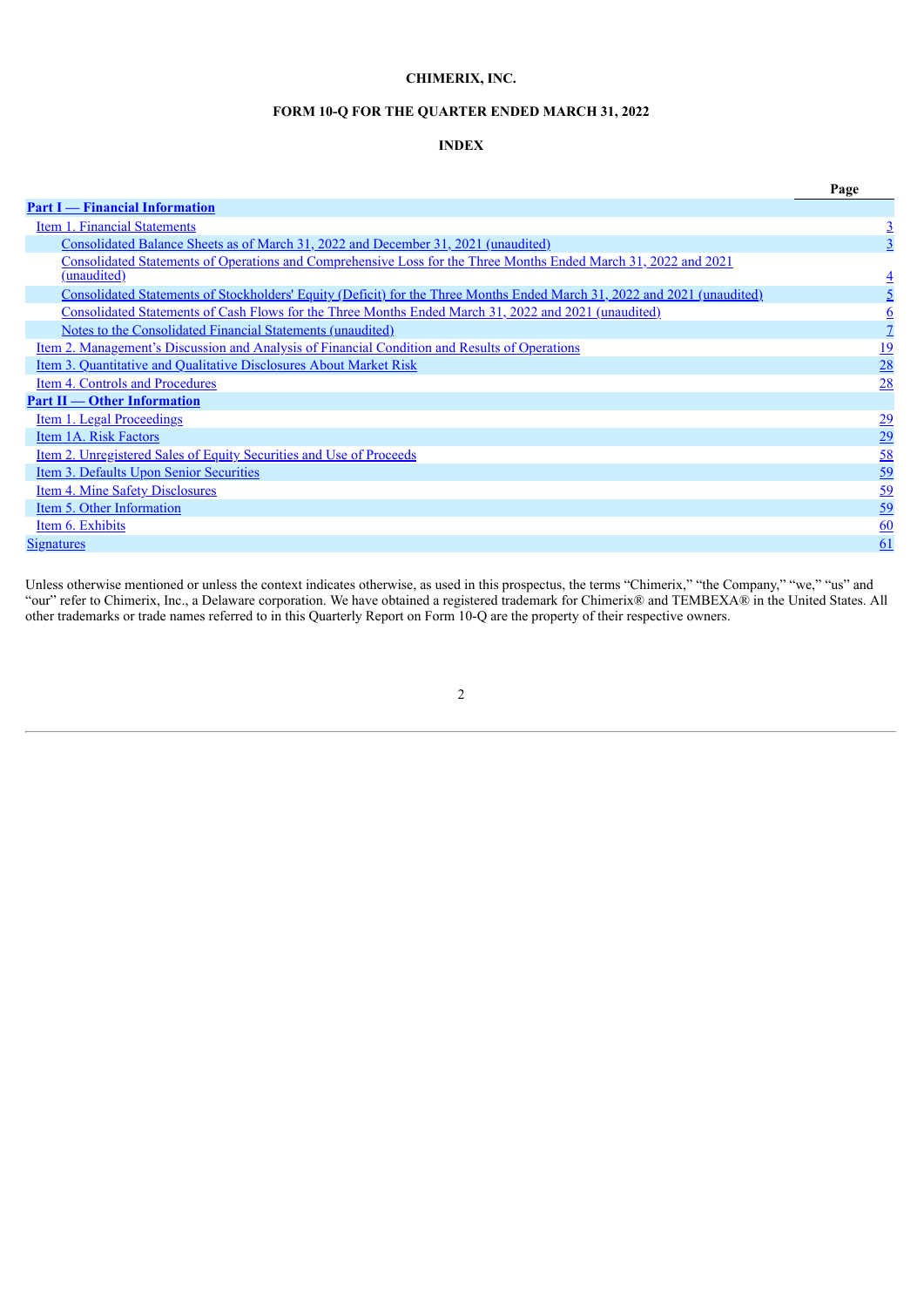# <span id="page-3-0"></span>**ITEM 1. CONSOLIDATED FINANCIAL STATEMENTS**

## **CHIMERIX, INC. CONSOLIDATED BALANCE SHEETS (in thousands, except share and per share data) (unaudited)**

|                                                                                                                                                                                                                 | March 31, 2022 |               | December 31, 2021 |
|-----------------------------------------------------------------------------------------------------------------------------------------------------------------------------------------------------------------|----------------|---------------|-------------------|
| <b>ASSETS</b>                                                                                                                                                                                                   |                |               |                   |
| Current assets:                                                                                                                                                                                                 |                |               |                   |
| Cash and cash equivalents                                                                                                                                                                                       | \$<br>31,957   | $\mathbf{s}$  | 15,397            |
| Short-term investments, available-for-sale                                                                                                                                                                      | 21,421         |               | 72,970            |
| <b>Inventories</b>                                                                                                                                                                                              | 3,406          |               | 2,760             |
| Prepaid expenses and other current assets                                                                                                                                                                       | 5,766          |               | 4,678             |
| Total current assets                                                                                                                                                                                            | 62,550         |               | 95,805            |
| Long-term investments                                                                                                                                                                                           |                |               | 2,022             |
| Property and equipment, net of accumulated depreciation                                                                                                                                                         | 229            |               | 253               |
| Operating lease right-of-use assets                                                                                                                                                                             | 2,298          |               | 2,404             |
| Other long-term assets                                                                                                                                                                                          | 439            |               | 56                |
| <b>Total assets</b>                                                                                                                                                                                             | \$<br>65,516   | <sup>\$</sup> | 100,540           |
|                                                                                                                                                                                                                 |                |               |                   |
| <b>LIABILITIES AND STOCKHOLDERS' EQUITY</b>                                                                                                                                                                     |                |               |                   |
| Current liabilities:                                                                                                                                                                                            |                |               |                   |
| Accounts payable                                                                                                                                                                                                | \$<br>3,494    | -\$           | 2,788             |
| Accrued liabilities                                                                                                                                                                                             | 11,718         |               | 13,108            |
| Note payable                                                                                                                                                                                                    |                |               | 14,000            |
| Total current liabilities                                                                                                                                                                                       | 15,212         |               | 29,896            |
| Loan fees                                                                                                                                                                                                       | 250            |               |                   |
| Lease-related obligations                                                                                                                                                                                       | 2,256          |               | 2,392             |
| <b>Total liabilities</b>                                                                                                                                                                                        | 17,718         |               | 32,288            |
| Stockholders' equity:                                                                                                                                                                                           |                |               |                   |
| Preferred stock, \$0.001 par value, 10,000,000 shares authorized at March 31, 2022 and December 31,                                                                                                             |                |               |                   |
| 2021; no shares issued and outstanding as of March 31, 2022 and December 31, 2021                                                                                                                               |                |               |                   |
| Common stock, \$0.001 par value, 200,000,000 shares authorized at March 31, 2022 and December 31,<br>$2021$ ; $87,436,180$ and $86,884,266$ shares issued and outstanding as of March 31, 2022 and December 31, |                |               |                   |
| 2021, respectively                                                                                                                                                                                              | 87             |               | 87                |
| Additional paid-in capital                                                                                                                                                                                      | 958,147        |               | 953,782           |
| Accumulated other comprehensive loss, net                                                                                                                                                                       | (73)           |               | (21)              |
| Accumulated deficit                                                                                                                                                                                             | (910, 363)     |               | (885, 596)        |
| Total stockholders' equity                                                                                                                                                                                      | 47,798         |               | 68,252            |
| Total liabilities and stockholders' equity                                                                                                                                                                      | \$<br>65,516   | $\mathcal{S}$ | 100,540           |

<span id="page-3-1"></span>The accompanying notes are an integral part of the consolidated financial statements.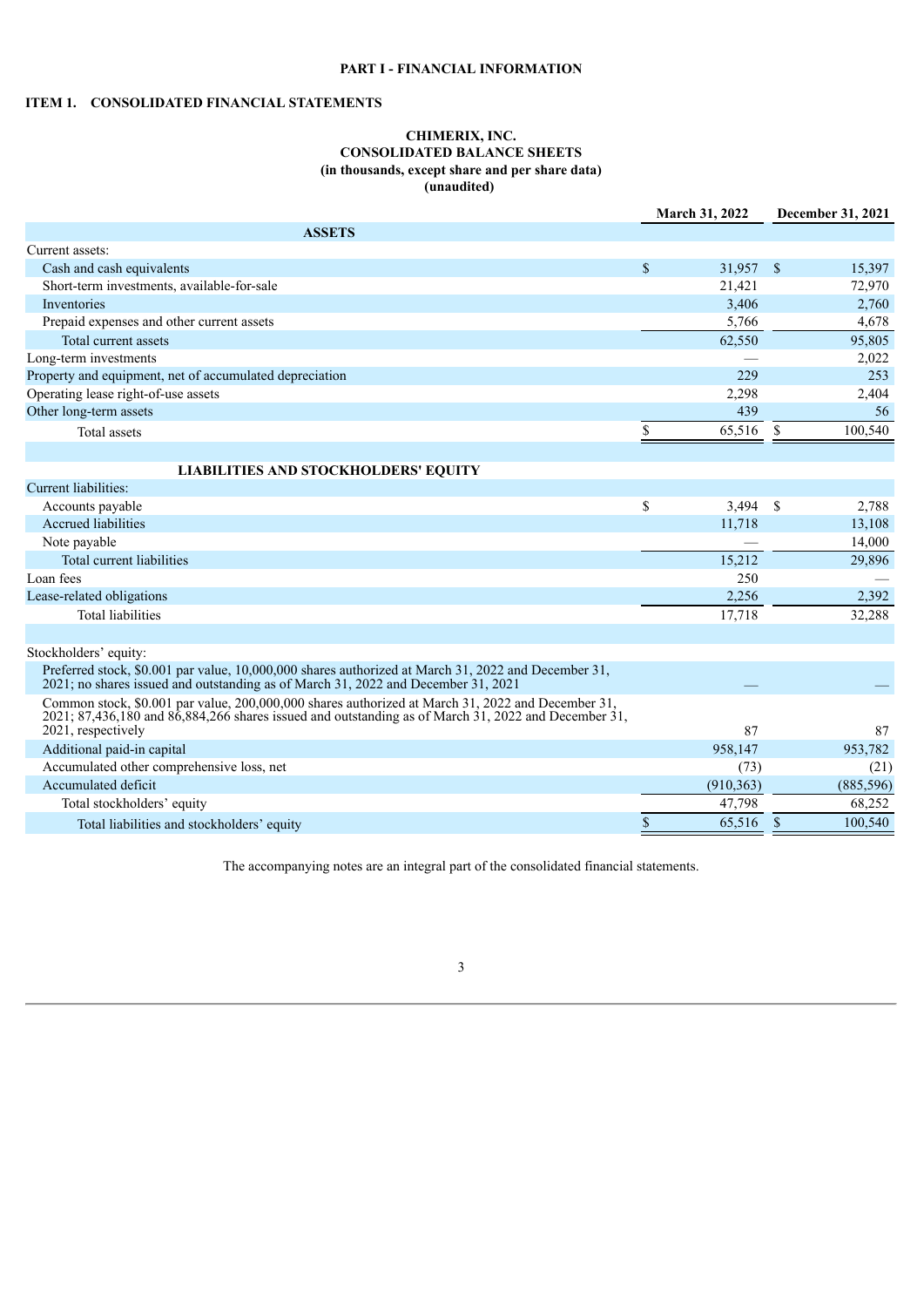# **CHIMERIX, INC. CONSOLIDATED STATEMENTS OF OPERATIONS AND COMPREHENSIVE LOSS (in thousands, except share and per share data)**

**(unaudited)**

|                                                        | <b>Three Months Ended March 31,</b> |               |            |
|--------------------------------------------------------|-------------------------------------|---------------|------------|
|                                                        | 2022                                |               | 2021       |
| <b>Revenues:</b>                                       |                                     |               |            |
| Contract and grant revenue                             | \$                                  | S             | 1,433      |
| Licensing revenue                                      | 15                                  |               | 2          |
| Total revenues                                         | 15                                  |               | 1,435      |
| Cost of goods sold                                     | 114                                 |               |            |
| Gross Profit                                           | (99)                                |               | 1,435      |
| <b>Operating expenses:</b>                             |                                     |               |            |
| Research and development                               | 19,040                              |               | 11,862     |
| General and administrative                             | 5,632                               |               | 4,136      |
| Acquired in-process research and development           |                                     |               | 82,890     |
| Total operating expenses                               | 24,672                              |               | 98,888     |
| Loss from operations                                   | (24, 771)                           |               | (97, 453)  |
| Other income:                                          |                                     |               |            |
| Interest income and other, net                         | $\overline{4}$                      |               | 38         |
| <b>Net loss</b>                                        | (24,767)                            |               | (97, 415)  |
| Other comprehensive loss:                              |                                     |               |            |
| Unrealized loss on debt investments, net               | (52)                                |               | (43)       |
| Comprehensive loss                                     | (24, 819)                           | <sup>\$</sup> | (97, 458)  |
| Per share information:                                 |                                     |               |            |
| Net loss, basic and diluted                            | (0.28)                              |               | (1.21)     |
| Weighted-average shares outstanding, basic and diluted | 87,088,804                          |               | 80,204,094 |

<span id="page-4-0"></span>The accompanying notes are an integral part of the consolidated financial statements.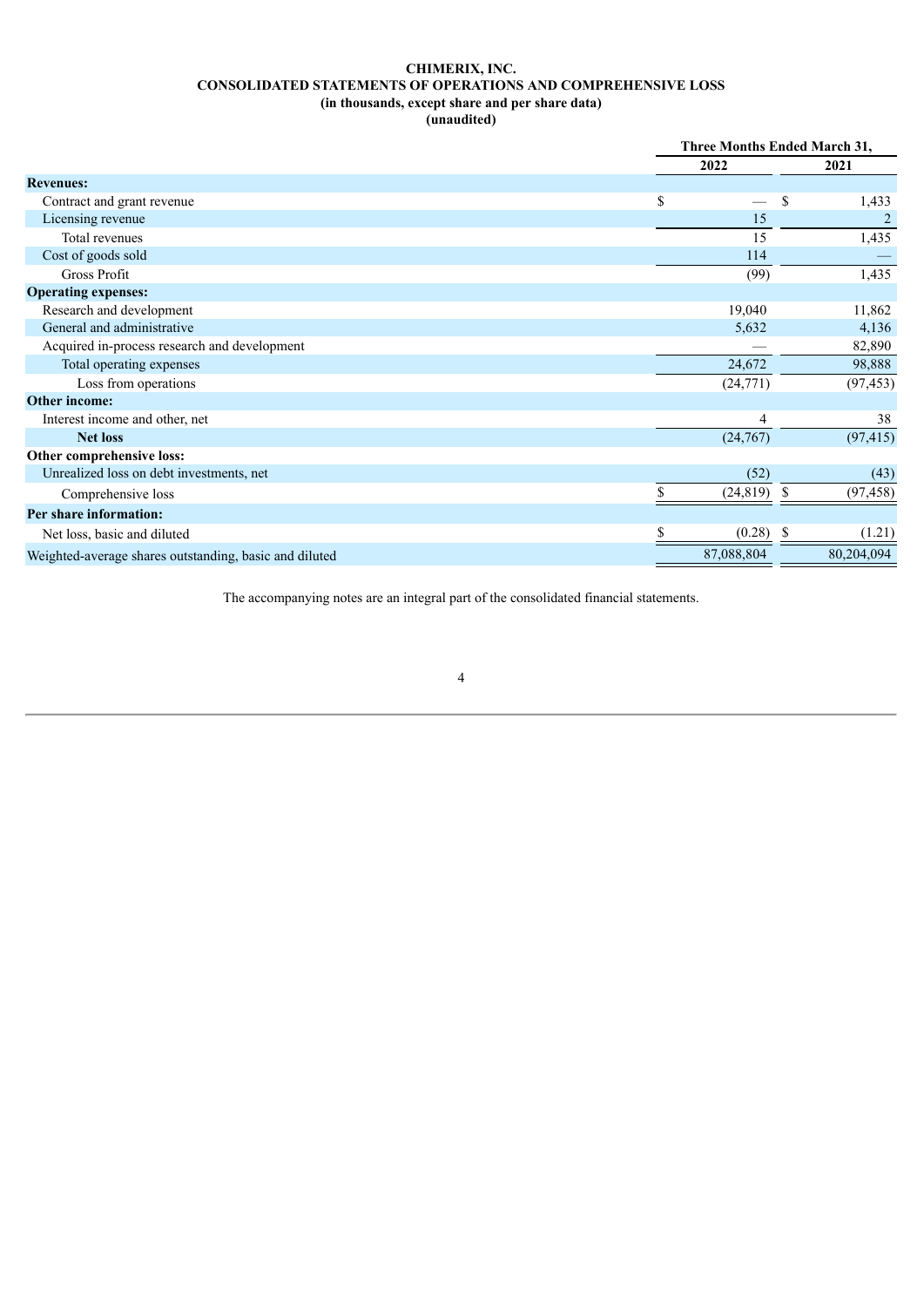# **CHIMERIX, INC. CONSOLIDATED STATEMENTS OF STOCKHOLDERS' EQUITY (DEFICIT) (in thousands)**

|                                        | <b>Common Stock</b> |  |        |               |                                          |                                                          |                        |                                                          |
|----------------------------------------|---------------------|--|--------|---------------|------------------------------------------|----------------------------------------------------------|------------------------|----------------------------------------------------------|
|                                        | <b>Shares</b>       |  | Amount |               | <b>Additional</b><br>Paid-<br>in Capital | <b>Accumulated Other</b><br>Comprehensive<br>Gain (Loss) | Accumulated<br>Deficit | <b>Total</b><br>Stockholders'<br><b>Equity (Deficit)</b> |
| Balance, December 31, 2021             | 86,884,266 \$       |  | 87     | <sup>\$</sup> | 953,782 \$                               | (21)                                                     | $(885,596)$ \$         | 68,252                                                   |
| Share-based compensation               |                     |  |        |               | 3,708                                    |                                                          |                        | 3,708                                                    |
| Exercise of stock options              | 34,406              |  |        |               | 102                                      |                                                          |                        | 102                                                      |
| Employee stock purchase plan purchases | 383,981             |  | ---    |               | 555                                      |                                                          |                        | 555                                                      |
| RSU stock issuance                     | 133,527             |  | _      |               | _                                        |                                                          |                        |                                                          |
| Comprehensive loss:                    |                     |  |        |               |                                          |                                                          |                        |                                                          |
| Unrealized loss on investments, net    |                     |  |        |               |                                          | (52)                                                     |                        | (52)                                                     |
| Net loss                               |                     |  |        |               |                                          |                                                          | (24,767)               | (24,767)                                                 |
| Total comprehensive loss               |                     |  |        |               |                                          |                                                          |                        | (24, 819)                                                |
| Balance, March 31, 2022                | 87,436,180          |  | 87     |               | 958,147                                  | (73)                                                     | $(910, 363)$ \$        | 47,798                                                   |

<span id="page-5-0"></span>

|                                                                     | <b>Common Stock</b> |        |               |                                          |                                                          |                        |                                                   |
|---------------------------------------------------------------------|---------------------|--------|---------------|------------------------------------------|----------------------------------------------------------|------------------------|---------------------------------------------------|
|                                                                     | <b>Shares</b>       | Amount |               | <b>Additional</b><br>Paid-<br>in Capital | <b>Accumulated Other</b><br>Comprehensive<br>Gain (Loss) | Accumulated<br>Deficit | Total<br>Stockholders'<br><b>Equity (Deficit)</b> |
| <b>Balance, December 31, 2020</b>                                   | 62,816,039          | 63     | $\mathbf{\$}$ | 785,673 \$                               |                                                          | $(712,360)$ \$         | 73,376                                            |
| Share-based compensation                                            |                     |        |               | 2,584                                    |                                                          |                        | 2,584                                             |
| Exercise of stock options                                           | 710,132             |        |               | 3,529                                    |                                                          |                        | 3,530                                             |
| Employee stock purchase plan purchases                              | 259,837             |        |               | 330                                      |                                                          |                        | 330                                               |
| RSU stock issuance                                                  | 168,752             |        |               |                                          |                                                          |                        |                                                   |
| Issuance of common stock related to asset acquisition               | 8,723,769           | 9      |               | 43,436                                   |                                                          |                        | 43,445                                            |
| Issuance of common stock, net of issuance costs of \$7.2<br>million | 13,529,750          | 13     |               | 107,829                                  |                                                          |                        | 107,842                                           |
| Comprehensive loss:                                                 |                     |        |               |                                          |                                                          |                        |                                                   |
| Unrealized loss on investments, net                                 |                     |        |               |                                          | (43)                                                     |                        | (43)                                              |
| Net loss                                                            |                     |        |               |                                          |                                                          | (97, 415)              | (97, 415)                                         |
| Total comprehensive loss                                            |                     |        |               |                                          |                                                          |                        | (97, 458)                                         |
| Balance, March 31, 2021                                             | 86,208,279          | 86     |               | 943,381 \$                               | (43)                                                     | $(809,775)$ \$         | 133,649                                           |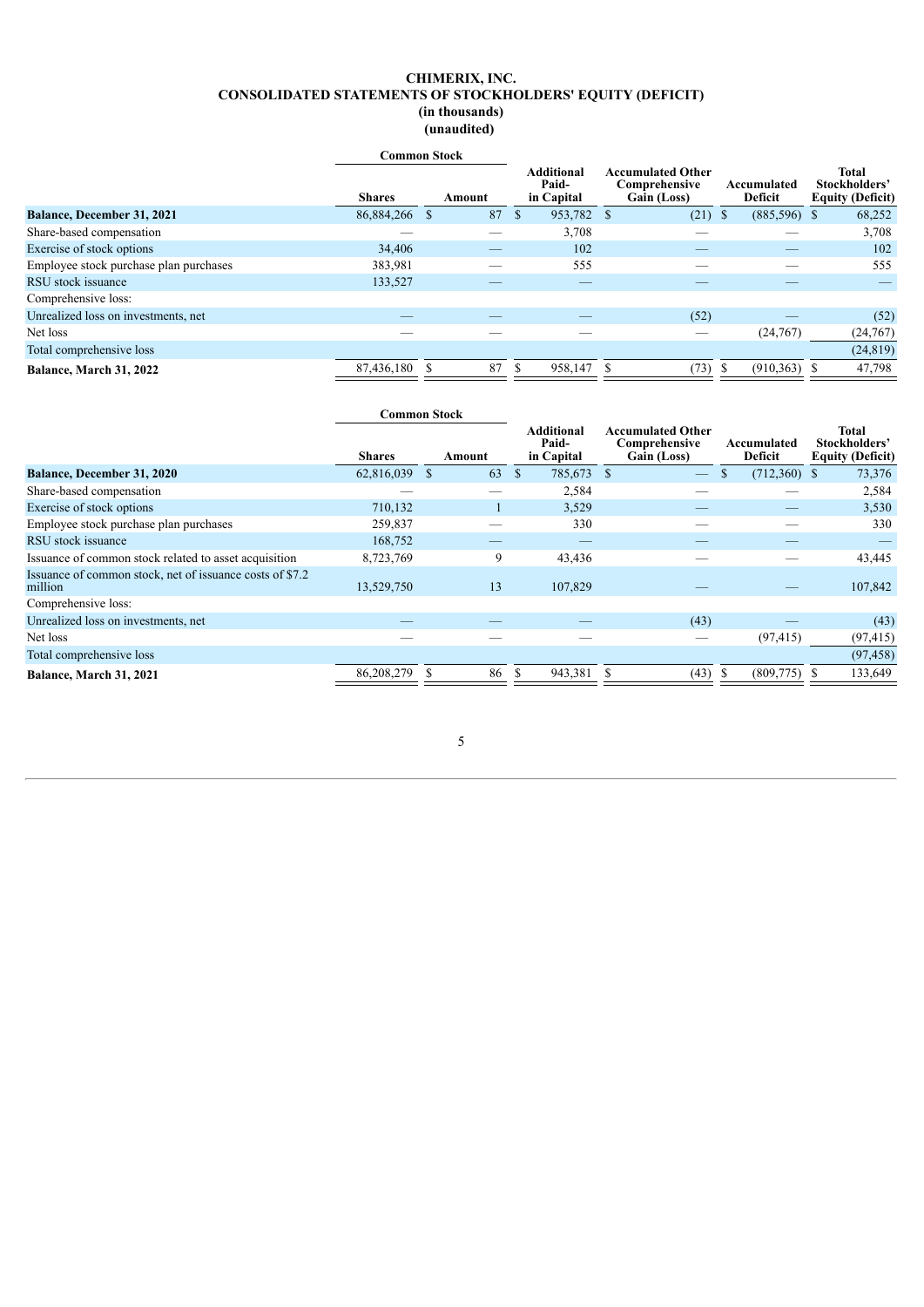## **CHIMERIX, INC. CONSOLIDATED STATEMENTS OF CASH FLOWS (in thousands) (unaudited)**

| 2022<br>2021<br>Cash flows from operating activities:<br>Net loss<br>\$<br>$(24,767)$ \$<br>(97, 415)<br>Adjustments to reconcile net loss to net cash used in operating activities:<br>Depreciation of property and equipment<br>24<br>71<br>Amortization of debt issuance costs<br>33<br>53<br>Amortization of discount/premium on investments<br>128<br>Share-based compensation<br>3,708<br>2,584<br>Fair value of common stock issued related to asset acquisition<br>43,445<br>Note payable related to asset acquisition<br>14,000<br>Gain on sale of investments<br>(1)<br>(2)<br>Lease-related amortization<br>63<br>41<br>Changes in operating assets and liabilities:<br>Accounts receivable<br>(159)<br>Inventories<br>(646)<br>Prepaid expenses and other assets<br>(1,002)<br>(309)<br>Accounts payable and accrued liabilities<br>(912)<br>(280)<br>Net cash used in operating activities<br>(23, 447)<br>(37, 896)<br>Cash flows from investing activities:<br>Purchases of property and equipment<br>(75)<br>Purchases of short-term investments<br>(91, 944)<br>(5,258)<br>Purchases of long-term investments<br>(7, 554)<br>Proceeds from sales of short-term investments<br>7,699<br>2,007<br>Proceeds from maturities of short-term investments<br>8,850<br>51,026<br>53,467<br>(88, 716)<br>Net cash provided by (used in) investing activities<br><b>Cash flows from financing activities:</b><br>Proceeds from exercise of stock options<br>102<br>3,530<br>Proceeds from employee stock purchase plan<br>556<br>330<br>Proceeds from issuance of common stock, net of commissions<br>107,843<br>Payments of debt issuance costs<br>(118)<br>Payment of note payable related to asset acquisition<br>(14,000)<br>Net cash (used in) provided by financing activities<br>111,703<br>(13,460)<br>Net increase (decrease) in cash and cash equivalents<br>16,560<br>(14,909)<br>Cash and cash equivalents:<br>Beginning of period<br>46,989<br>15,397<br>$31,957$ \$ |               | <b>Three Months Ended March 31,</b> |        |  |  |  |
|------------------------------------------------------------------------------------------------------------------------------------------------------------------------------------------------------------------------------------------------------------------------------------------------------------------------------------------------------------------------------------------------------------------------------------------------------------------------------------------------------------------------------------------------------------------------------------------------------------------------------------------------------------------------------------------------------------------------------------------------------------------------------------------------------------------------------------------------------------------------------------------------------------------------------------------------------------------------------------------------------------------------------------------------------------------------------------------------------------------------------------------------------------------------------------------------------------------------------------------------------------------------------------------------------------------------------------------------------------------------------------------------------------------------------------------------------------------------------------------------------------------------------------------------------------------------------------------------------------------------------------------------------------------------------------------------------------------------------------------------------------------------------------------------------------------------------------------------------------------------------------------------------------------------------------------------------------------------------------------|---------------|-------------------------------------|--------|--|--|--|
|                                                                                                                                                                                                                                                                                                                                                                                                                                                                                                                                                                                                                                                                                                                                                                                                                                                                                                                                                                                                                                                                                                                                                                                                                                                                                                                                                                                                                                                                                                                                                                                                                                                                                                                                                                                                                                                                                                                                                                                          |               |                                     |        |  |  |  |
|                                                                                                                                                                                                                                                                                                                                                                                                                                                                                                                                                                                                                                                                                                                                                                                                                                                                                                                                                                                                                                                                                                                                                                                                                                                                                                                                                                                                                                                                                                                                                                                                                                                                                                                                                                                                                                                                                                                                                                                          |               |                                     |        |  |  |  |
|                                                                                                                                                                                                                                                                                                                                                                                                                                                                                                                                                                                                                                                                                                                                                                                                                                                                                                                                                                                                                                                                                                                                                                                                                                                                                                                                                                                                                                                                                                                                                                                                                                                                                                                                                                                                                                                                                                                                                                                          |               |                                     |        |  |  |  |
|                                                                                                                                                                                                                                                                                                                                                                                                                                                                                                                                                                                                                                                                                                                                                                                                                                                                                                                                                                                                                                                                                                                                                                                                                                                                                                                                                                                                                                                                                                                                                                                                                                                                                                                                                                                                                                                                                                                                                                                          |               |                                     |        |  |  |  |
|                                                                                                                                                                                                                                                                                                                                                                                                                                                                                                                                                                                                                                                                                                                                                                                                                                                                                                                                                                                                                                                                                                                                                                                                                                                                                                                                                                                                                                                                                                                                                                                                                                                                                                                                                                                                                                                                                                                                                                                          |               |                                     |        |  |  |  |
|                                                                                                                                                                                                                                                                                                                                                                                                                                                                                                                                                                                                                                                                                                                                                                                                                                                                                                                                                                                                                                                                                                                                                                                                                                                                                                                                                                                                                                                                                                                                                                                                                                                                                                                                                                                                                                                                                                                                                                                          |               |                                     |        |  |  |  |
|                                                                                                                                                                                                                                                                                                                                                                                                                                                                                                                                                                                                                                                                                                                                                                                                                                                                                                                                                                                                                                                                                                                                                                                                                                                                                                                                                                                                                                                                                                                                                                                                                                                                                                                                                                                                                                                                                                                                                                                          |               |                                     |        |  |  |  |
|                                                                                                                                                                                                                                                                                                                                                                                                                                                                                                                                                                                                                                                                                                                                                                                                                                                                                                                                                                                                                                                                                                                                                                                                                                                                                                                                                                                                                                                                                                                                                                                                                                                                                                                                                                                                                                                                                                                                                                                          |               |                                     |        |  |  |  |
|                                                                                                                                                                                                                                                                                                                                                                                                                                                                                                                                                                                                                                                                                                                                                                                                                                                                                                                                                                                                                                                                                                                                                                                                                                                                                                                                                                                                                                                                                                                                                                                                                                                                                                                                                                                                                                                                                                                                                                                          |               |                                     |        |  |  |  |
|                                                                                                                                                                                                                                                                                                                                                                                                                                                                                                                                                                                                                                                                                                                                                                                                                                                                                                                                                                                                                                                                                                                                                                                                                                                                                                                                                                                                                                                                                                                                                                                                                                                                                                                                                                                                                                                                                                                                                                                          |               |                                     |        |  |  |  |
|                                                                                                                                                                                                                                                                                                                                                                                                                                                                                                                                                                                                                                                                                                                                                                                                                                                                                                                                                                                                                                                                                                                                                                                                                                                                                                                                                                                                                                                                                                                                                                                                                                                                                                                                                                                                                                                                                                                                                                                          |               |                                     |        |  |  |  |
|                                                                                                                                                                                                                                                                                                                                                                                                                                                                                                                                                                                                                                                                                                                                                                                                                                                                                                                                                                                                                                                                                                                                                                                                                                                                                                                                                                                                                                                                                                                                                                                                                                                                                                                                                                                                                                                                                                                                                                                          |               |                                     |        |  |  |  |
|                                                                                                                                                                                                                                                                                                                                                                                                                                                                                                                                                                                                                                                                                                                                                                                                                                                                                                                                                                                                                                                                                                                                                                                                                                                                                                                                                                                                                                                                                                                                                                                                                                                                                                                                                                                                                                                                                                                                                                                          |               |                                     |        |  |  |  |
|                                                                                                                                                                                                                                                                                                                                                                                                                                                                                                                                                                                                                                                                                                                                                                                                                                                                                                                                                                                                                                                                                                                                                                                                                                                                                                                                                                                                                                                                                                                                                                                                                                                                                                                                                                                                                                                                                                                                                                                          |               |                                     |        |  |  |  |
|                                                                                                                                                                                                                                                                                                                                                                                                                                                                                                                                                                                                                                                                                                                                                                                                                                                                                                                                                                                                                                                                                                                                                                                                                                                                                                                                                                                                                                                                                                                                                                                                                                                                                                                                                                                                                                                                                                                                                                                          |               |                                     |        |  |  |  |
|                                                                                                                                                                                                                                                                                                                                                                                                                                                                                                                                                                                                                                                                                                                                                                                                                                                                                                                                                                                                                                                                                                                                                                                                                                                                                                                                                                                                                                                                                                                                                                                                                                                                                                                                                                                                                                                                                                                                                                                          |               |                                     |        |  |  |  |
|                                                                                                                                                                                                                                                                                                                                                                                                                                                                                                                                                                                                                                                                                                                                                                                                                                                                                                                                                                                                                                                                                                                                                                                                                                                                                                                                                                                                                                                                                                                                                                                                                                                                                                                                                                                                                                                                                                                                                                                          |               |                                     |        |  |  |  |
|                                                                                                                                                                                                                                                                                                                                                                                                                                                                                                                                                                                                                                                                                                                                                                                                                                                                                                                                                                                                                                                                                                                                                                                                                                                                                                                                                                                                                                                                                                                                                                                                                                                                                                                                                                                                                                                                                                                                                                                          |               |                                     |        |  |  |  |
|                                                                                                                                                                                                                                                                                                                                                                                                                                                                                                                                                                                                                                                                                                                                                                                                                                                                                                                                                                                                                                                                                                                                                                                                                                                                                                                                                                                                                                                                                                                                                                                                                                                                                                                                                                                                                                                                                                                                                                                          |               |                                     |        |  |  |  |
|                                                                                                                                                                                                                                                                                                                                                                                                                                                                                                                                                                                                                                                                                                                                                                                                                                                                                                                                                                                                                                                                                                                                                                                                                                                                                                                                                                                                                                                                                                                                                                                                                                                                                                                                                                                                                                                                                                                                                                                          |               |                                     |        |  |  |  |
|                                                                                                                                                                                                                                                                                                                                                                                                                                                                                                                                                                                                                                                                                                                                                                                                                                                                                                                                                                                                                                                                                                                                                                                                                                                                                                                                                                                                                                                                                                                                                                                                                                                                                                                                                                                                                                                                                                                                                                                          |               |                                     |        |  |  |  |
|                                                                                                                                                                                                                                                                                                                                                                                                                                                                                                                                                                                                                                                                                                                                                                                                                                                                                                                                                                                                                                                                                                                                                                                                                                                                                                                                                                                                                                                                                                                                                                                                                                                                                                                                                                                                                                                                                                                                                                                          |               |                                     |        |  |  |  |
|                                                                                                                                                                                                                                                                                                                                                                                                                                                                                                                                                                                                                                                                                                                                                                                                                                                                                                                                                                                                                                                                                                                                                                                                                                                                                                                                                                                                                                                                                                                                                                                                                                                                                                                                                                                                                                                                                                                                                                                          |               |                                     |        |  |  |  |
|                                                                                                                                                                                                                                                                                                                                                                                                                                                                                                                                                                                                                                                                                                                                                                                                                                                                                                                                                                                                                                                                                                                                                                                                                                                                                                                                                                                                                                                                                                                                                                                                                                                                                                                                                                                                                                                                                                                                                                                          |               |                                     |        |  |  |  |
|                                                                                                                                                                                                                                                                                                                                                                                                                                                                                                                                                                                                                                                                                                                                                                                                                                                                                                                                                                                                                                                                                                                                                                                                                                                                                                                                                                                                                                                                                                                                                                                                                                                                                                                                                                                                                                                                                                                                                                                          |               |                                     |        |  |  |  |
|                                                                                                                                                                                                                                                                                                                                                                                                                                                                                                                                                                                                                                                                                                                                                                                                                                                                                                                                                                                                                                                                                                                                                                                                                                                                                                                                                                                                                                                                                                                                                                                                                                                                                                                                                                                                                                                                                                                                                                                          |               |                                     |        |  |  |  |
|                                                                                                                                                                                                                                                                                                                                                                                                                                                                                                                                                                                                                                                                                                                                                                                                                                                                                                                                                                                                                                                                                                                                                                                                                                                                                                                                                                                                                                                                                                                                                                                                                                                                                                                                                                                                                                                                                                                                                                                          |               |                                     |        |  |  |  |
|                                                                                                                                                                                                                                                                                                                                                                                                                                                                                                                                                                                                                                                                                                                                                                                                                                                                                                                                                                                                                                                                                                                                                                                                                                                                                                                                                                                                                                                                                                                                                                                                                                                                                                                                                                                                                                                                                                                                                                                          |               |                                     |        |  |  |  |
|                                                                                                                                                                                                                                                                                                                                                                                                                                                                                                                                                                                                                                                                                                                                                                                                                                                                                                                                                                                                                                                                                                                                                                                                                                                                                                                                                                                                                                                                                                                                                                                                                                                                                                                                                                                                                                                                                                                                                                                          |               |                                     |        |  |  |  |
|                                                                                                                                                                                                                                                                                                                                                                                                                                                                                                                                                                                                                                                                                                                                                                                                                                                                                                                                                                                                                                                                                                                                                                                                                                                                                                                                                                                                                                                                                                                                                                                                                                                                                                                                                                                                                                                                                                                                                                                          |               |                                     |        |  |  |  |
|                                                                                                                                                                                                                                                                                                                                                                                                                                                                                                                                                                                                                                                                                                                                                                                                                                                                                                                                                                                                                                                                                                                                                                                                                                                                                                                                                                                                                                                                                                                                                                                                                                                                                                                                                                                                                                                                                                                                                                                          |               |                                     |        |  |  |  |
|                                                                                                                                                                                                                                                                                                                                                                                                                                                                                                                                                                                                                                                                                                                                                                                                                                                                                                                                                                                                                                                                                                                                                                                                                                                                                                                                                                                                                                                                                                                                                                                                                                                                                                                                                                                                                                                                                                                                                                                          |               |                                     |        |  |  |  |
|                                                                                                                                                                                                                                                                                                                                                                                                                                                                                                                                                                                                                                                                                                                                                                                                                                                                                                                                                                                                                                                                                                                                                                                                                                                                                                                                                                                                                                                                                                                                                                                                                                                                                                                                                                                                                                                                                                                                                                                          |               |                                     |        |  |  |  |
|                                                                                                                                                                                                                                                                                                                                                                                                                                                                                                                                                                                                                                                                                                                                                                                                                                                                                                                                                                                                                                                                                                                                                                                                                                                                                                                                                                                                                                                                                                                                                                                                                                                                                                                                                                                                                                                                                                                                                                                          |               |                                     |        |  |  |  |
|                                                                                                                                                                                                                                                                                                                                                                                                                                                                                                                                                                                                                                                                                                                                                                                                                                                                                                                                                                                                                                                                                                                                                                                                                                                                                                                                                                                                                                                                                                                                                                                                                                                                                                                                                                                                                                                                                                                                                                                          |               |                                     |        |  |  |  |
|                                                                                                                                                                                                                                                                                                                                                                                                                                                                                                                                                                                                                                                                                                                                                                                                                                                                                                                                                                                                                                                                                                                                                                                                                                                                                                                                                                                                                                                                                                                                                                                                                                                                                                                                                                                                                                                                                                                                                                                          | End of period | \$                                  | 32,080 |  |  |  |

<span id="page-6-0"></span>The accompanying notes are an integral part of the consolidated financial statements.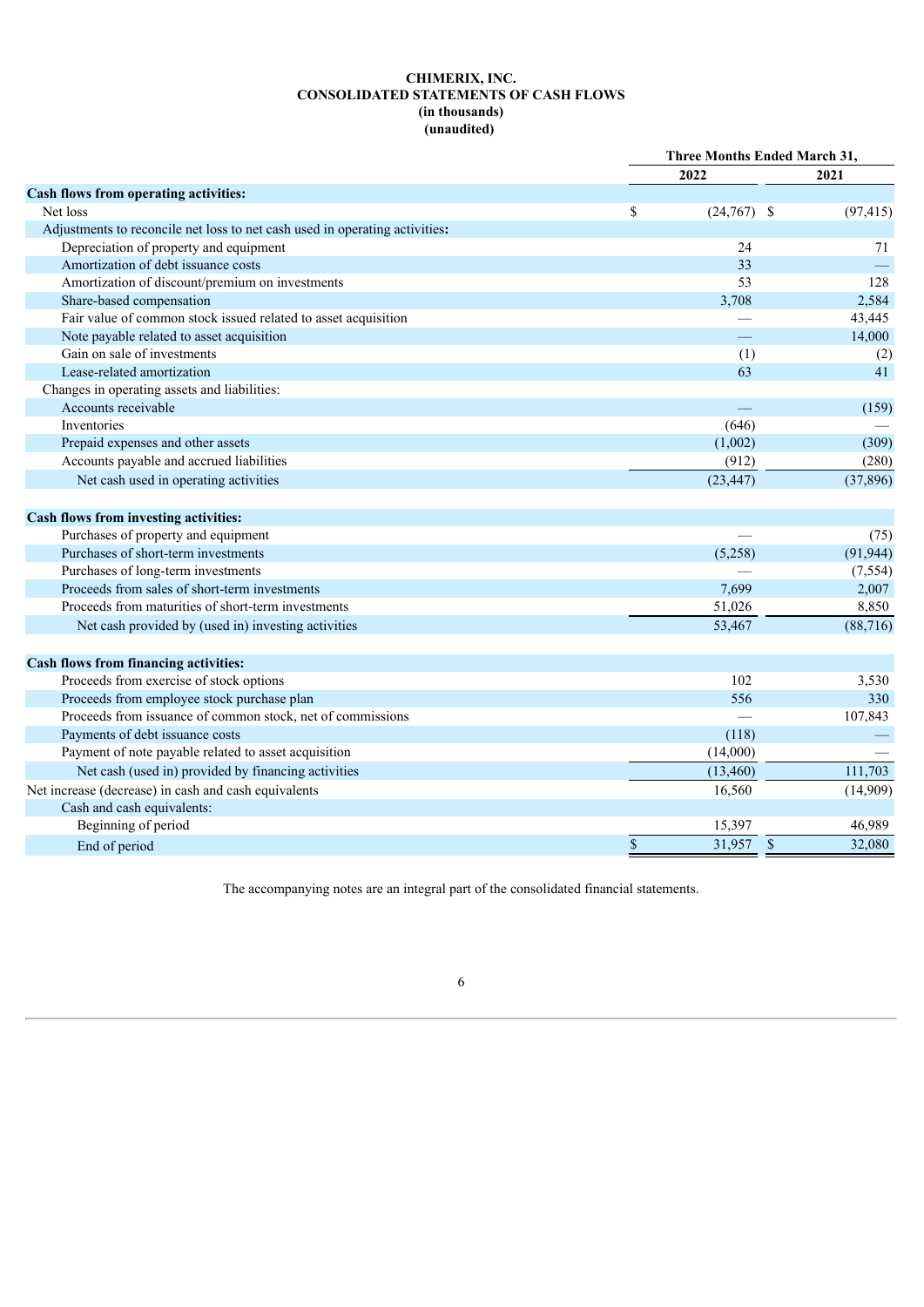### **CHIMERIX, INC. NOTES TO CONSOLIDATED FINANCIAL STATEMENTS (unaudited)**

#### **Note 1. The Business and Summary of Significant Accounting Policies**

### *Description of Business*

Chimerix is a biopharmaceutical company whose mission it is to develop medicines that meaningfully improve and extend the lives of patients facing deadly diseases.

The Company's activities since inception have primarily consisted of performing research and development activities. The Company has no current source of revenue to sustain present activities, and does not expect to generate meaningful revenue until and unless the Company successfully commercializes one of its product candidates or enters into a procurement agreement with the US government. The Company is subject to a number of risks and uncertainties similar to those of other life science companies at a similar stage of development, including, among others, the need to obtain adequate additional financing, successful development efforts including regulatory approval of products, compliance with government regulations, successful commercialization of potential products, protection of proprietary technology and dependence on key individuals.

### *Basis of Presentation*

The accompanying unaudited consolidated financial statements include the accounts of the Company and its wholly owned subsidiaries. The accompanying unaudited consolidated financial statements have been prepared in accordance with accounting principles generally accepted in the United States of America (GAAP) for interim financial information, the instructions to Form 10-Q and Article 10 of Regulation S-X. Accordingly, they do not include all of the information and footnotes required by GAAP for complete financial statements and should be read in conjunction with the Company's audited financial statements and notes thereto included in its Annual Report on Form 10-K for the year ended December 31, 2021. In the opinion of the Company's management, all adjustments, consisting of normal recurring adjustments, necessary for a fair presentation of its financial position, operating results and cash flows for the periods presented have been included. Operating results for the three months ended March 31, 2022 are not necessarily indicative of the results that may be expected for the full year, for any other interim period or for any future year.

### *Fair Value of Financial Instruments*

The carrying amounts of certain financial instruments, including accounts receivable, accounts payable and accrued expenses approximate their fair values due to the short-term nature of such instruments.

For assets and liabilities recorded at fair value, it is the Company's policy to maximize the use of observable inputs and minimize the use of unobservable inputs when developing fair value measurements, in accordance with the fair value hierarchy. Fair value measurements for assets and liabilities where there exists limited or no observable market data are based primarily upon estimates and are often calculated based on the economic and competitive environment, the characteristics of the asset or liability and other factors. Therefore, fair value measurements cannot be determined with precision and may not be realized in an actual sale or immediate settlement of the asset or liability. Additionally, there may be inherent weaknesses in any calculation technique and changes in the underlying assumptions used, including discount rates and estimates of future cash flows, could significantly affect the calculated current or future fair values. The Company utilizes fair value measurements to record fair value adjustments to certain assets and liabilities and to determine fair value disclosures.

The Company groups assets and liabilities at fair value in three levels, based on the markets in which the assets and liabilities are traded and the reliability of the assumptions used to determine fair value. The determination of where an asset or liability falls in the hierarchy requires significant judgment. These levels are:

- *Level* 1 Valuations based on unadjusted quoted prices in active markets for identical assets or liabilities that the Company has the ability to access.
- *Level* 2 Valuations based on quoted prices for similar assets or liabilities in active markets, quoted prices for identical or similar assets or liabilities in markets that are not active, and models for which all significant inputs are observable, either directly or indirectly.
- *Level 3* Valuations based on inputs that are unobservable and significant to the overall fair value measurement.

At March 31, 2022 and December 31, 2021, the Company had cash equivalents including money market funds, whose value is based on quoted market prices. At March 31, 2022 and December 31, 2021, the Company had short-term investments,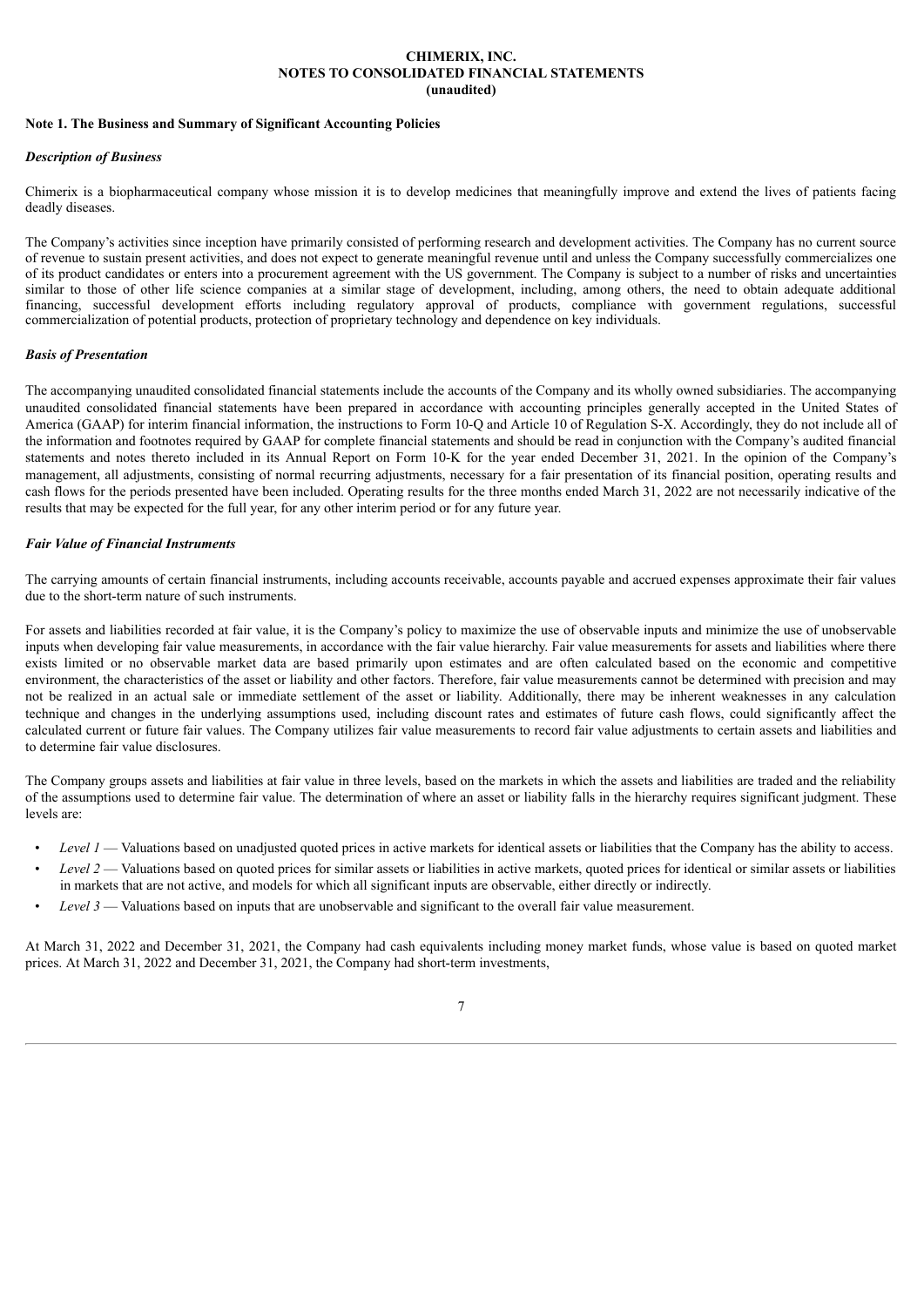including U.S. Treasury securities, whose value is based on quoted market prices. Accordingly, these securities are classified as Level 1.

At March 31, 2022, the Company had cash equivalents including money commercial paper and corporate bonds. At March 31, 2022, the Company had short-term investments, including U.S. Treasury securities, commercial paper. and corporate bonds, and on December 31, 2021, the Company had shortterm investments including U.S. Treasury securities and corporate bonds. As quoted prices are not available for these securities, they are valued using independent pricing models or other model-based valuation techniques such as the present value of future cash flows, adjusted for the security's credit rating, prepayment assumptions and other factors such as credit loss assumptions. Accordingly, these securities are classified as Level 2.

There was no material re-measurement to fair value of financial assets and liabilities that are not measured at fair value on a recurring basis. For additional information regarding the Company's investments, please refer to Note 2, "Investments."

Below are tables that present information about certain assets measured at fair value on a recurring basis (in thousands):

|                              | <b>Fair Value Measurements</b><br><b>March 31, 2022</b> |           |  |                                                                                       |    |                                                                   |    |                                                        |  |  |
|------------------------------|---------------------------------------------------------|-----------|--|---------------------------------------------------------------------------------------|----|-------------------------------------------------------------------|----|--------------------------------------------------------|--|--|
|                              |                                                         | Total     |  | <b>Ouoted Prices in</b><br><b>Active Markets</b><br>for Identical Assets<br>(Level 1) |    | <b>Significant Other</b><br><b>Observable Inputs</b><br>(Level 2) |    | Significant<br><b>Unobservable Inputs</b><br>(Level 3) |  |  |
| Cash equivalents             |                                                         |           |  |                                                                                       |    |                                                                   |    |                                                        |  |  |
| Money market funds           | \$                                                      | 17,785 \$ |  | 17,785                                                                                | -S |                                                                   | \$ |                                                        |  |  |
| Commercial paper             |                                                         | 7,497     |  |                                                                                       |    | 7,497                                                             |    |                                                        |  |  |
| Corporate bonds              |                                                         | 1,000     |  |                                                                                       |    | 1,000                                                             |    |                                                        |  |  |
| Total cash equivalents       |                                                         | 26,282    |  | 17,785                                                                                |    | 8,497                                                             |    |                                                        |  |  |
| Short-term investments       |                                                         |           |  |                                                                                       |    |                                                                   |    |                                                        |  |  |
| U.S. treasury securities     |                                                         | 9,488     |  | 4,507                                                                                 |    | 4,981                                                             |    |                                                        |  |  |
| Commercial paper             |                                                         | 6,972     |  |                                                                                       |    | 6,972                                                             |    |                                                        |  |  |
| Corporate bonds              |                                                         | 4,961     |  |                                                                                       |    | 4,961                                                             |    |                                                        |  |  |
| Total short-term investments |                                                         | 21,421    |  | 4,507                                                                                 |    | 16,914                                                            |    |                                                        |  |  |
| <b>Total assets</b>          |                                                         | 47,703    |  | 22,292                                                                                |    | 25,411                                                            |    |                                                        |  |  |

|                              | <b>Fair Value Measurements</b><br>December 31, 2021 |              |      |                                                                                       |               |                                                                   |                                                        |  |  |  |
|------------------------------|-----------------------------------------------------|--------------|------|---------------------------------------------------------------------------------------|---------------|-------------------------------------------------------------------|--------------------------------------------------------|--|--|--|
|                              |                                                     | <b>Total</b> |      | <b>Ouoted Prices in</b><br><b>Active Markets</b><br>for Identical Assets<br>(Level 1) |               | <b>Significant Other</b><br><b>Observable Inputs</b><br>(Level 2) | Significant<br><b>Unobservable Inputs</b><br>(Level 3) |  |  |  |
| Cash equivalents             |                                                     |              |      |                                                                                       |               |                                                                   |                                                        |  |  |  |
| Money market funds           |                                                     | 11,841       | - \$ | 11,841                                                                                | <sup>\$</sup> |                                                                   | ъ                                                      |  |  |  |
| Total cash equivalents       |                                                     | 11,841       |      | 11,841                                                                                |               |                                                                   |                                                        |  |  |  |
| Short-term investments       |                                                     |              |      |                                                                                       |               |                                                                   |                                                        |  |  |  |
| U.S. treasury securities     |                                                     | 7,517        |      | 2,523                                                                                 |               | 4,994                                                             |                                                        |  |  |  |
| Commercial paper             |                                                     | 34,887       |      |                                                                                       |               | 34,887                                                            |                                                        |  |  |  |
| Corporate bonds              |                                                     | 30,566       |      |                                                                                       |               | 30,566                                                            |                                                        |  |  |  |
| Total short-term investments |                                                     | 72,970       |      | 2,523                                                                                 |               | 70,447                                                            |                                                        |  |  |  |
| Long-term investments        |                                                     |              |      |                                                                                       |               |                                                                   |                                                        |  |  |  |
| U.S. treasury securities     |                                                     | 2,022        |      | 2,022                                                                                 |               |                                                                   |                                                        |  |  |  |
| Total long-term investments  |                                                     | 2,022        |      | 2,022                                                                                 |               |                                                                   |                                                        |  |  |  |
| Total assets                 |                                                     | 86,833       |      | 16,386                                                                                |               | 70,447                                                            |                                                        |  |  |  |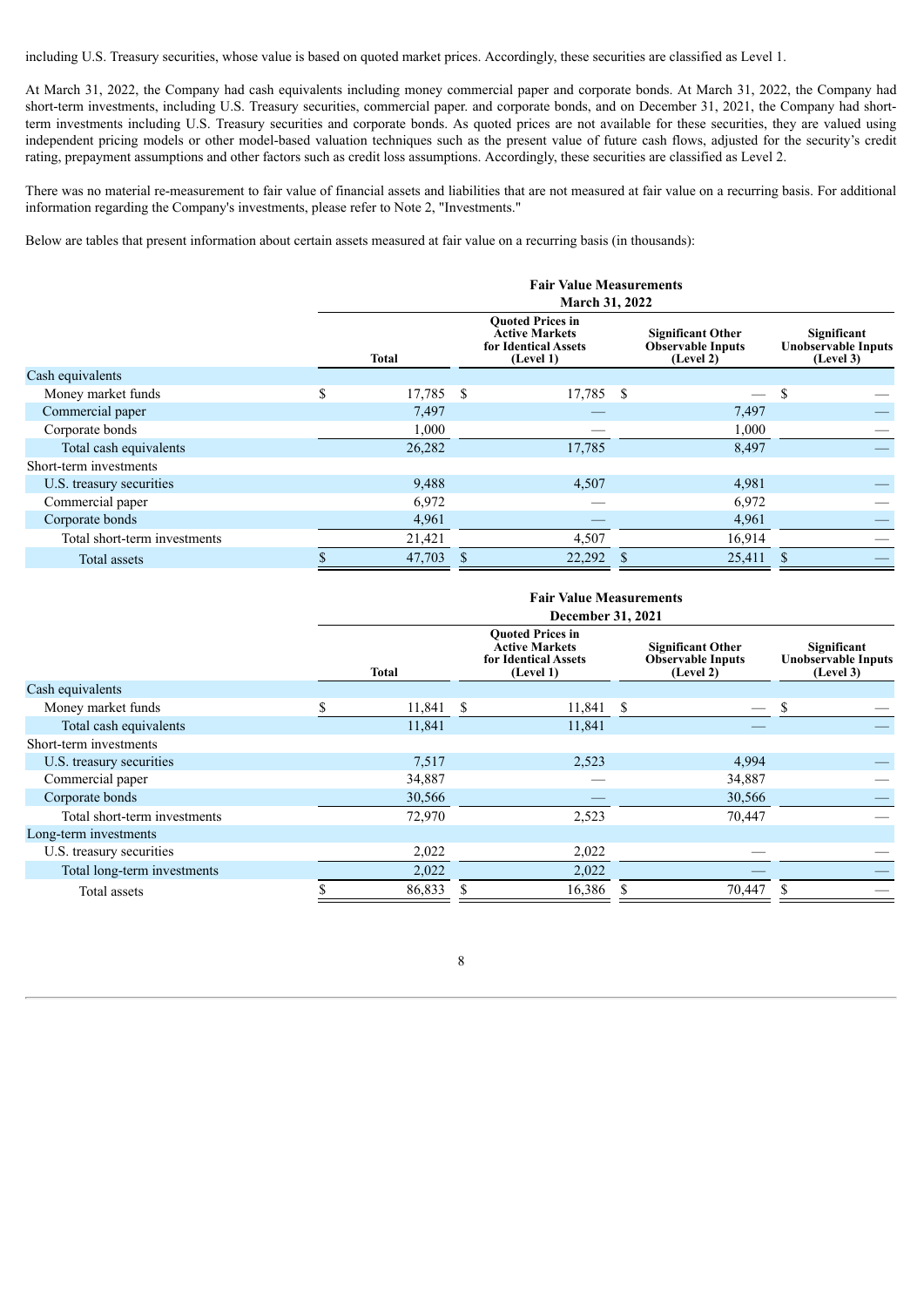### *Inventories*

The Company considers regulatory approval of product candidates to be uncertain and product manufactured prior to regulatory approval may not be sold unless regulatory approval is obtained. As such, the manufacturing costs for product candidates incurred prior to regulatory approval are not capitalized as inventory but are expensed as research and development costs. The Company begins capitalization of these inventory related costs once regulatory approval is obtained. The Company primarily uses actual costs to determine its cost basis for inventories.

At March 31, 2022, the Company's inventory is related to TEMBEXA, which is being manufactured for the treatment of smallpox and potential delivery to the Strategic National Stockpile (SNS) for the U.S. government and other government agencies. TEMBEXA was approved by the FDA on June 4, 2021, at which time the Company began to capitalize inventory costs associated with TEMBEXA. Prior to FDA approval of TEMBEXA, all costs related to the manufacturing of TEMBEXA were charged to research and development expense in the period incurred as there was no alternative future use.

The Company values its inventories at the lower of cost or estimated net realizable value. The Company determines the cost of its inventories, which includes amounts related to materials, manufacturing costs, shipping and handling costs on a first-in, first-out (FIFO) basis. Work-in-process includes all inventory costs prior to packaging and labelling, including raw material, active product ingredient, and drug product. Finished goods include packaged and labelled products. The Company's inventories at March 31, 2022 consisted of \$2.6 million of work-in-process and \$0.8 million of finished goods.

The Company's assessment of market value requires the use of estimates regarding the net realizable value of its inventory balances, including an assessment of excess or obsolete inventory. The Company's determination that a valuation reserve might be required, in addition to the quantification of such reserve, requires it to utilize judgment. The Company determines excess or obsolete inventory based on multiple factors, including an estimate of the future demand for its products, product expiration dates and current sales levels. The Company's assumptions of future demand for its products are inherently uncertain and if the Company were to change any of these judgments or estimates, it could cause a material increase or decrease in the amount of inventory reserves that the Company reports in a particular period. In addition, the Company's inventory may experience expiration of its shelf-life stability. During the three months ended March 31, 2022, the Company did not record a reserve for inventory as the Company assumes TEMBEXA will be sold to the U.S. government under a procurement contract with Biomedical Advanced Research and Development Authority (BARDA) or could be sold to other governmental agencies. Should no procurement contract be secured in the future, the Company may reserve part or all of our inventory balance, which would be included in cost of sales. During the three months ended March 31, 2022, the Company wrote-off \$0.1 million of inventory deemed to be unsalable to Cost of goods sold on the Consolidated Statements of Operations and Comprehensive Loss.

## *Deferred Loan Costs*

On January 31, 2022 (the Effective Date), the Company entered into a Loan and Security Agreement (the Loan Agreement), by and between the Company, as borrower, and Silicon Valley Bank, as the lender (the Lender). The Loan Agreement provides for a four-year secured revolving loan facility (the Credit Facility) in an aggregate principal amount of up to \$50.0 million. Proceeds from the Credit Facility may be used for working capital and general corporate purposes. The Company has no obligation to draw down any amount under the Credit Facility, and has not drawn down any amount as of March 31, 2022.

Borrowings under the Credit Facility accrue interest at a floating per annum rate of the greater of (i) 1.50% above the Prime Rate (as defined below) and (ii) 4.75%. Prime Rate is defined as the rate of interest per annum published in The Wall Street Journal or any successor publication thereto as the "prime rate". If such rate of interest from The Wall Street Journal becomes unavailable, the "Prime Rate" shall mean the rate of interest per annum announced by the Lender as its prime rate in effect. In each case, in the event such prime rate is less than zero, such rate shall be deemed to be zero for purposes of the Loan Agreement. The Company must also pay an unused line fee equal to 0.25% per annum on the unused portion of the Credit Facility, payable quarterly in arrears. Upon the termination of the Loan Agreement for any reason prior to the Maturity Date, the Company will be required to pay to the Lender an early termination fee of \$0.5 million. The Loan Agreement also requires the Company to pay the Lender a non-refundable commitment fee of \$0.5 million, payable in four equal installments beginning on the Effective Date and each anniversary of the Effective Date thereafter until January 31, 2025. As of March 31, 2022, the Company has recorded current deferred loan costs of \$0.1 million in prepaid expenses and other current assets and non-current deferred loan costs of \$0.4 million in other long-term assets on the Consolidated Balance Sheets. As of March 31, 2022, the Company has recorded a current loan fee liability of \$0.1 million in accrued liabilities and a non-current loan fee liability of \$0.3 million in loan fees on the Consolidated Balance **Sheets**.

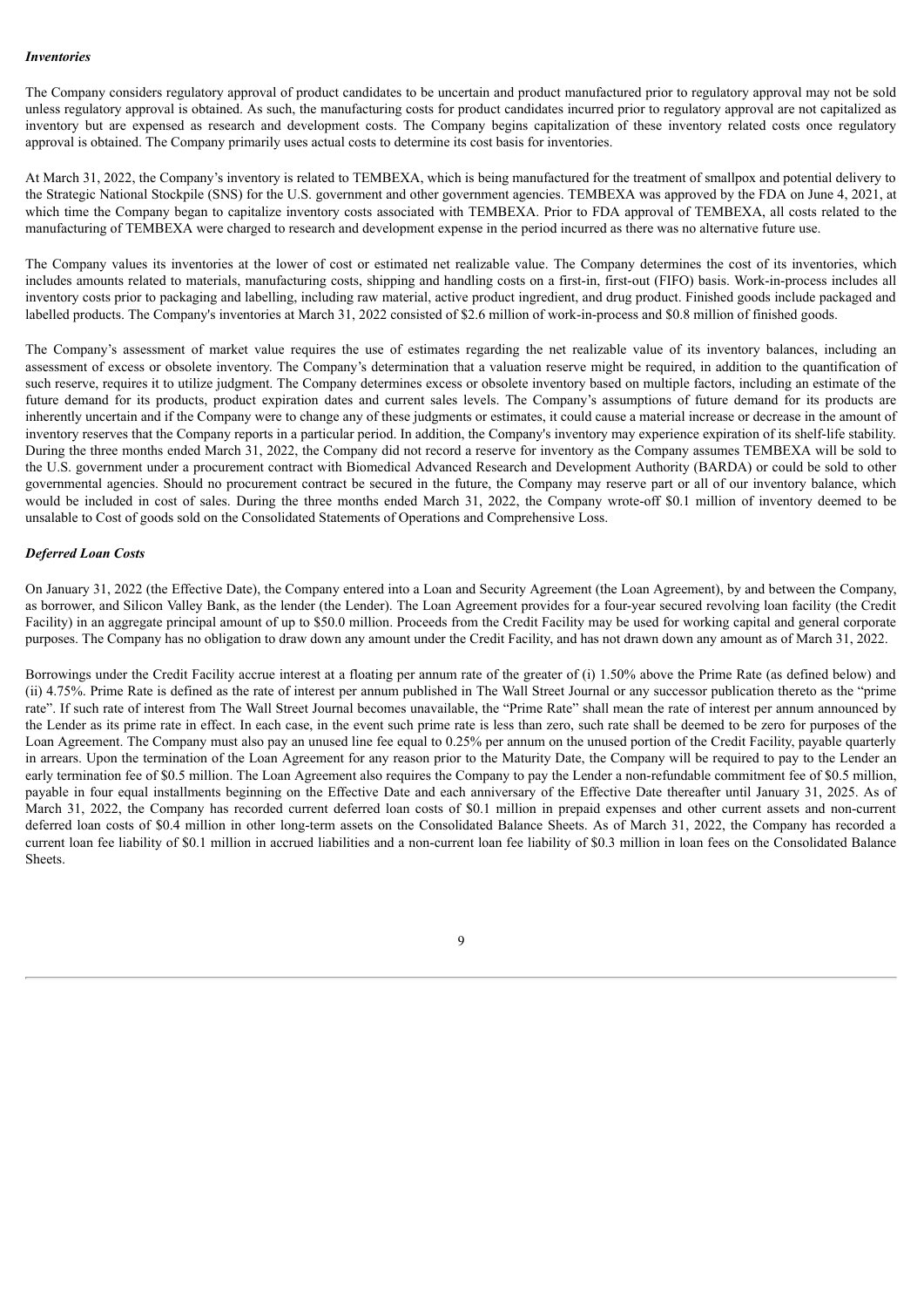## *Accrued Liabilities*

Accrued liabilities consisted of the following (in thousands):

|                                           | <b>March 31, 2022</b> | <b>December 31, 2021</b> |
|-------------------------------------------|-----------------------|--------------------------|
| Accrued research and development expenses | 6,155                 | 4.642                    |
| Accrued compensation                      | 3,068                 | 5,491                    |
| Other accrued liabilities                 | 2.495                 | 2,975                    |
| Total accrued liabilities                 | 11.718                | 13.108                   |

#### *Revenue Recognition*

## *Policy*

The Company's revenues generally consist of (i) contract and grant revenue - revenue generated under federal and private foundation grants and contracts, and (ii) collaboration and licensing revenue - revenue related to non-refundable upfront fees, royalties and milestone payments earned under license agreements. Revenue is recognized in accordance with the criteria outlined in Accounting Standards Codification (ASC) 606 issued by the Financial Accounting Standards Board (FASB). Following this accounting pronouncement, a five-step approach is applied for recognizing revenue, including (1) identify the contract with a customer; (2) identify the performance obligations in the contract; (3) determine the transaction price; (4) allocate the transaction price to the performance obligations in the contract; and (5) recognize revenue when, or as, the entity satisfies a performance obligation.

### *Biomedical Advanced Research and Development Authority (BARDA)*

In February 2011, the Company entered into a contract with BARDA for the advanced development of TEMBEXA as a medical countermeasure in the event of a smallpox release. Under the contract, the Company received \$72.5 million in expense reimbursement and \$4.6 million in fees over the performance of one base segment and four option segments. Exercise of each option segment was solely at the discretion of BARDA. The Company assessed the services in accordance with the authoritative guidance and concluded that there was a potential of five separate contracts (one base segment and four option segments) within this agreement, each of which had a single performance obligation. All option segments (one through four) were exercised, as well as the base segment. The transaction price for each segment, based on the transaction price as defined in each segment contract, was allocated to the single performance obligation for each contract. The transaction price was recognized over time by measuring the progress toward complete satisfaction of the performance obligation. For reimbursable expenses, this occurred as qualifying research activities were conducted based on invoices from company vendors. For the fixed fee, the progress toward complete satisfaction was estimated based on the costs incurred to date relative to the total estimated costs per the terms of each contract. The Company typically invoiced BARDA monthly as costs were incurred. Any amounts received in advance of performance were recorded as deferred revenue until earned. The base segment and first option segment were completed prior to adoption of ASC 606. The second and third option segments were completed on August 20, 2020. The fourth option segment was completed on September 1, 2021 and the contract has expired in accordance with its terms.

### *Grant Revenue*

Grant revenue under cost-plus-fixed-fee grants from the federal government and private foundations is recognized as allowable costs are incurred and fees are earned. As a result of its acquisition of Oncoceutics, Inc. (Oncoceutics), the Company became the beneficiary of two federal grant programs and two grant programs with private foundations, of which the federal grant programs ended in the third quarter of 2021. At March 31, 2022, the Company has a deferred revenue balance of \$0.2 million related to these grants. Additionally, for the three months ended March 31, 2022 and 2021, the Company recognized no grant revenue and \$0.2 million of grant revenue related to these grants, respectively.

### *Research and Development Prepaids and Accruals*

As part of the process of preparing financial statements, the Company is required to estimate its expenses resulting from its obligation under contracts with vendors and consultants and clinical site agreements in connection with its research and development efforts. The financial terms of these contracts are subject to negotiations which vary contract to contract and may result in payment flows that do not match the periods over which materials or services are provided to the Company under such contracts.

The Company's objective is to reflect the appropriate research and development expenses in its financial statements by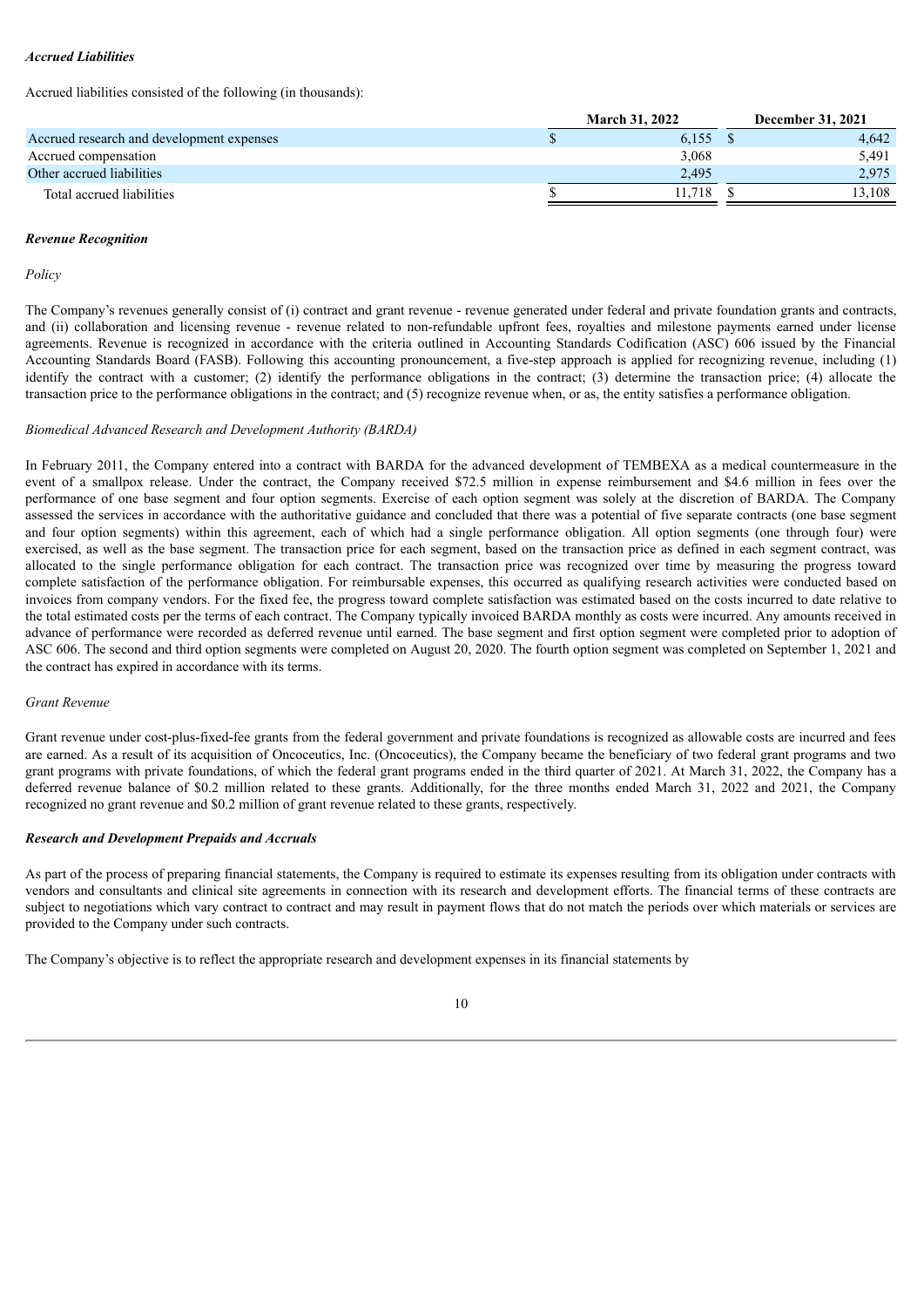matching those expenses with the period in which services and efforts are expended. The Company accounts for these expenses according to the progress of its research and development efforts. The Company determines prepaid and accrual estimates through discussion with applicable personnel and outside service providers as to the progress or state of communication of clinical trials, or other services completed. The Company adjusts its rate of research and development expense recognition if actual results differ from its estimates. The Company makes estimates of its prepaid and accrued expenses as of each balance sheet date in its financial statements based on facts and circumstances known at that time. Although the Company does not expect its estimates to be materially different from amounts actually incurred, its understanding of status and timing of services performed relative to the actual status and timing of services performed may vary and may result in the Company reporting amounts that are too high or too low for any particular period. Through March 31, 2022, there had been no material adjustments to the Company's prior period estimates of prepaid and accruals for research and development expenses. The Company's research and development prepaids and accruals are dependent upon the timely and accurate reporting of contract research organizations and other third-party vendors.

#### *Basic and Diluted Net Loss Per Share of Common Stock*

Basic net loss per share of common stock is computed by dividing net loss by the weighted-average number of shares of common stock outstanding during the period, excluding the dilutive effects of non-vested restricted stock, stock options, and employee stock purchase plan purchase rights. Diluted net loss per share of common stock is computed by dividing net loss by the sum of the weighted-average number of shares of common stock outstanding during the period plus the potential dilutive effects of non-vested restricted stock, stock options, and employee stock purchase plan purchase rights outstanding during the period calculated in accordance with the treasury stock method, but are excluded if their effect is anti-dilutive. Because the impact of these items is antidilutive during the periods of net loss, there was no difference between basic and diluted loss per share of common stock for the three months ended March 31, 2022 and 2021.

#### *Use of Estimates*

The preparation of financial statements in conformity with GAAP requires management to make estimates and assumptions that affect the reported amounts of assets, liabilities, revenues and expenses, and related disclosure of contingent assets and liabilities. In addition to estimates discussed in other sections of this Quarterly Report on Form 10-Q, the most significant estimates in the Company's consolidated financial statements relate to the valuation of stock options and the valuation allowance for deferred tax assets resulting from net operating losses. These estimates are based on historical experience and on various other assumptions that are believed to be reasonable under the circumstances, the results of which form the basis for making judgments about the carrying values of assets and liabilities that are not readily apparent from other sources. Actual results could differ from those estimates.

#### *Segments*

The Company operates in only one segment, pharmaceuticals.

#### *Impact of Recently Issued Accounting Standards*

In June 2016, the FASB issued ASU 2016-13, Financial Instruments-Credit Losses (Topic 326): Measurement of Credit Losses on Financial Instruments, which amends the impairment model by requiring entities to use a forward-looking approach on expected losses to estimate credit losses on certain financial instruments, including trade receivables and available-for-sale debt securities. The new guidance was originally due to become effective for the Company beginning in the first quarter of 2020, however the FASB in November 2019 issued ASU 2019-10 which moved the effective date for smaller reporting companies to the first quarter of 2023. The Company is currently evaluating the potential impact that this standard may have on its consolidated financial statements.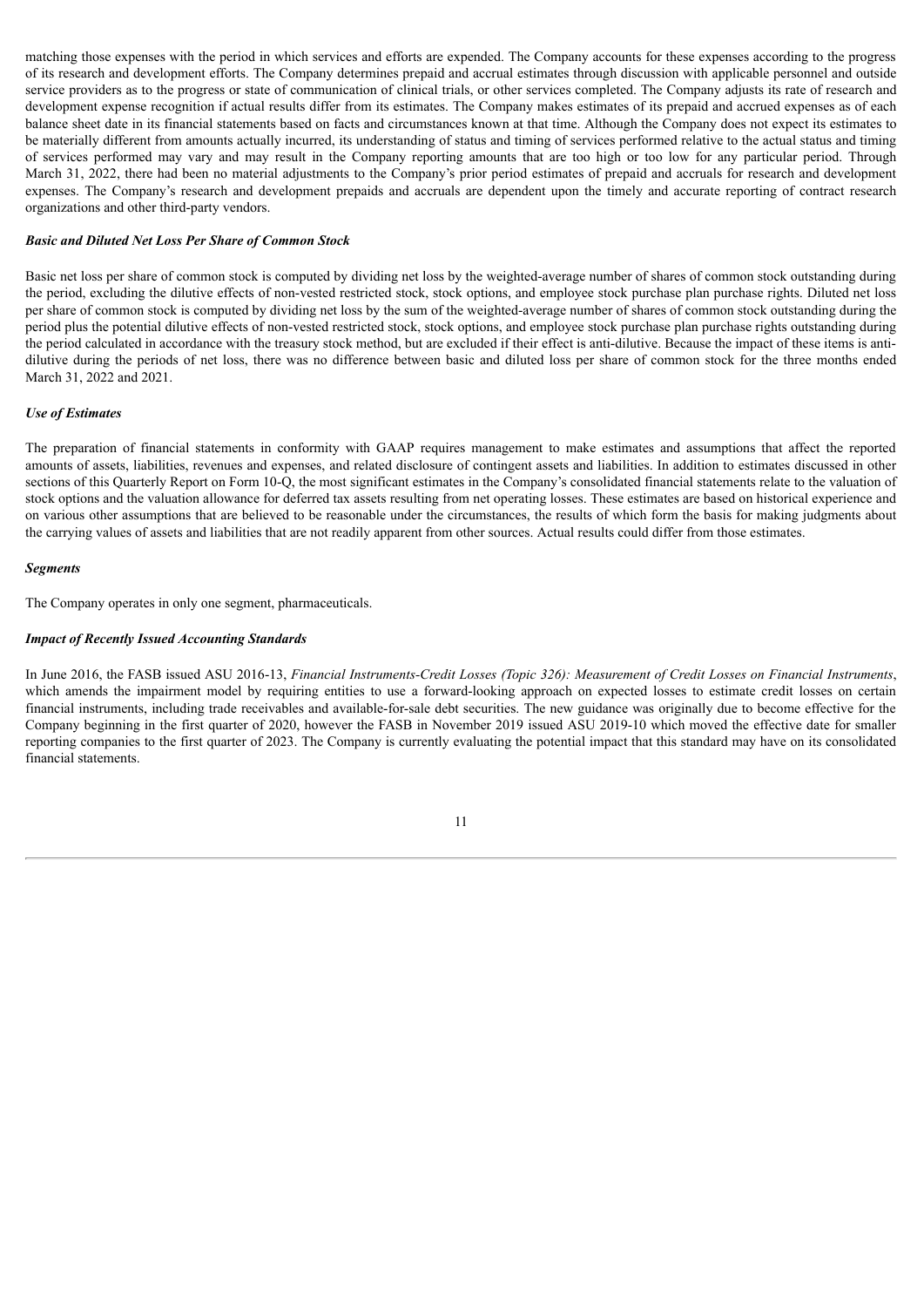## **Note 2. Investments**

The following tables summarize the Company's debt investments (in thousands):

|                          | <b>March 31, 2022</b> |  |                                  |                   |                                          |      |                             |
|--------------------------|-----------------------|--|----------------------------------|-------------------|------------------------------------------|------|-----------------------------|
|                          | <b>Amortized Cost</b> |  | <b>Gross Unrealized</b><br>Gains |                   | <b>Gross Unrealized</b><br><b>Losses</b> |      | <b>Estimated Fair Value</b> |
| Corporate bonds          | $4,968$ \$            |  |                                  |                   | (6)                                      | - \$ | 4,962                       |
| U.S. treasury securities | 9,537                 |  |                                  |                   | (50)                                     |      | 9,487                       |
| Commercial paper         | 6,989                 |  |                                  |                   | (17)                                     |      | 6,972                       |
| Total investments        | 21,494                |  |                                  |                   | (73)                                     |      | 21,421                      |
|                          |                       |  |                                  | December 31, 2021 |                                          |      |                             |
|                          | <b>Amortized Cost</b> |  | <b>Gross Unrealized</b><br>Gains |                   | <b>Gross Unrealized</b><br><b>Losses</b> |      | <b>Estimated Fair Value</b> |
| Corporate bonds          | 30,571                |  | $2^{\circ}$                      |                   | (7)                                      | -8   | 30,566                      |

| Commercial paper                   | 34,890                      |              | 34,887      |
|------------------------------------|-----------------------------|--------------|-------------|
| U.S. treasury<br><i>securities</i> | $C = C$<br>ے رہے            | - - -        | 520<br>ر ر. |
| Total investments                  | 75.012<br>$. \cup . \cup .$ | (25)<br>ت سے | 74.992      |

The following tables summarize the Company's debt investments with unrealized losses, aggregated by investment type and the length of time that individual investments have been in a continuous unrealized loss position (in thousands, except number of securities):

|                                             |                            |                           |   | <b>March 31, 2022</b>           |  |                                 |  |                   |  |                    |  |
|---------------------------------------------|----------------------------|---------------------------|---|---------------------------------|--|---------------------------------|--|-------------------|--|--------------------|--|
|                                             | <b>Less than 12 Months</b> |                           |   | <b>Greater than 12 Months</b>   |  |                                 |  | <b>Total</b>      |  |                    |  |
|                                             | <b>Fair Value</b>          | <b>Unrealized</b><br>Loss |   | <b>Fair Value</b>               |  | Unrealized<br>Loss              |  | <b>Fair Value</b> |  | Unrealized<br>Loss |  |
| Corporate bonds                             | 4,962                      | (6)                       | ъ | $\hspace{0.1mm}-\hspace{0.1mm}$ |  | $\hspace{0.1mm}-\hspace{0.1mm}$ |  | 4,962             |  | (6)                |  |
| Commercial paper                            | 6,972                      | (17)                      |   |                                 |  |                                 |  | 6,972             |  | (17)               |  |
| U.S. treasury securities                    | 9.487                      | (50)                      |   |                                 |  |                                 |  | 9.487             |  | (50)               |  |
| Total                                       | 21.421                     | (73)                      |   |                                 |  |                                 |  | 21.421            |  | (73)               |  |
| Number of securities with unrealized losses |                            | 10                        |   |                                 |  |                                 |  |                   |  | 10                 |  |

|                                             |                            |                   |  |                           |                               | December 31, 2021        |  |                           |              |                   |  |                    |
|---------------------------------------------|----------------------------|-------------------|--|---------------------------|-------------------------------|--------------------------|--|---------------------------|--------------|-------------------|--|--------------------|
|                                             | <b>Less than 12 Months</b> |                   |  |                           | <b>Greater than 12 Months</b> |                          |  |                           | <b>Total</b> |                   |  |                    |
|                                             |                            | <b>Fair Value</b> |  | <b>Unrealized</b><br>Loss |                               | <b>Fair Value</b>        |  | <b>Unrealized</b><br>Loss |              | <b>Fair Value</b> |  | Unrealized<br>Loss |
| Corporate bonds                             |                            | 28,362            |  | (7)                       | - 25                          | $\overline{\phantom{m}}$ |  | $\overline{\phantom{a}}$  | <sup>S</sup> | 28,362            |  | (7)                |
| Commercial paper                            |                            | 8,991             |  | 5)                        |                               |                          |  |                           |              | 8,991             |  | (5)                |
| U.S. treasury securities                    |                            | 9.539             |  | (13)                      |                               | $\overline{\phantom{0}}$ |  |                           |              | 9,539             |  | (13)               |
| Total                                       |                            | 46,892            |  | (25)                      |                               |                          |  |                           |              | 46,892            |  | (25)               |
| Number of securities with unrealized losses |                            |                   |  | 18                        |                               |                          |  |                           |              |                   |  | 18                 |

The Company periodically reviews available-for-sale debt investments for other-than-temporary declines in fair value below the cost basis and whenever events or changes in circumstances indicate that the carrying amount of an asset may not be recoverable. The Company evaluates, among other things, the duration and extent to which the fair value of a security is less than its cost; the financial condition of the issuer and any changes thereto; and the Company's intent to sell, or whether it will more likely than not be required to sell, the security before recovery of its cost basis. At March 31, 2022, the Company did not intend to sell, and was not more likely than not to be required to sell, the available-for-sale debt investments in an unrealized loss position before recovery of the cost basis of the securities, which may be at maturity. There were no such declines in value

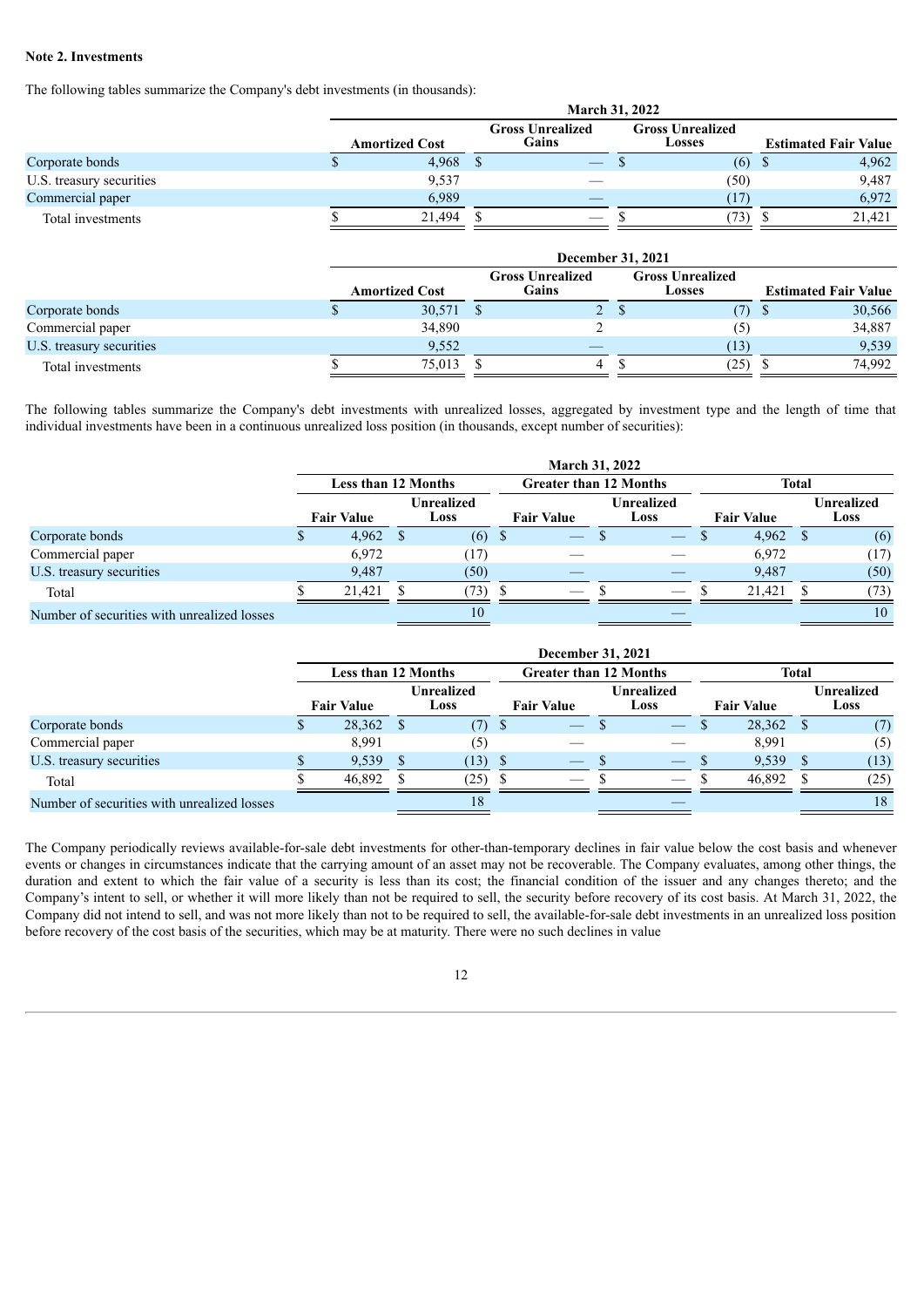for the three months ended March 31, 2022 and 2021. Unrealized gains and losses on debt investments are recorded to unrealized (loss) gain on debt investments, net in the Consolidated Statements of Operations and Comprehensive Loss. Realized gains and losses on debt investments are recorded based on specific identification to interest income and other, net in the Consolidated Statements of Operations and Comprehensive Loss. The Company recognizes interest income on an accrual basis in interest income in the Consolidated Statements of Operations and Comprehensive Loss.

The following table summarizes the scheduled maturity for the Company's debt investments at March 31, 2022 (in thousands):

| Maturing in one year or less |       |
|------------------------------|-------|
| Total debt investments       | 21.42 |
|                              |       |

## **Note 3. Commitments and Contingencies**

#### *Leases*

The Company leases its facilities under long-term operating leases that expire at various dates through 2026. The Company generally has options to renew lease terms on its facilities, which may be exercised at the Company's sole discretion. In addition, certain lease arrangements may be terminated prior to their original expiration date at the Company's discretion. The Company evaluates renewal and termination options at the lease commencement date to determine if it is reasonably certain to exercise the option and has concluded on all operating leases that it is not reasonably certain that any options will be exercised. The weighted-average remaining lease term for the Company's operating leases as of March 31, 2022 was 4.34 years.

Expense related to leases is recorded on a straight-line basis over the lease term. Lease expense under operating leases, including common area maintenance fees, totaled approximately \$0.2 million and \$0.1 million, respectively, for the three months ended March 31, 2022 and 2021.

The discount rate implicit within the Company's leases is generally not determinable and therefore the Company determines the discount rate based on its incremental borrowing rate based on the information available at commencement date. As of March 31, 2022, the operating lease liabilities reflect a weighted-average discount rate of 7.89%.

The following table sets forth the operating lease right-of-use assets and liabilities as of March 31, 2022 (in thousands):

| <b>Assets</b>                                                                     |       |
|-----------------------------------------------------------------------------------|-------|
| Operating lease right-of-use assets                                               | 2.298 |
|                                                                                   |       |
| <b>Liabilities</b>                                                                |       |
| Operating lease short-term liabilities (recorded within Accrued liabilities)      | 524   |
| Operating lease long-term liabilities (recorded within Lease-related obligations) | 2,256 |
| Total operating lease liabilities                                                 | 2,780 |

Operating lease payments over the remainder of the lease terms are as follows (in thousands):

| <b>Years Ending December 31,</b>                    | As of March 31, 2022 |
|-----------------------------------------------------|----------------------|
| 2022                                                | 539                  |
| 2023                                                | 736                  |
| 2024                                                | 759                  |
| 2025                                                | 781                  |
| 2026                                                | 467                  |
| Total future minimum rental payments                | 3,282                |
| Less amount of lease payments representing interest | 502                  |
| Total present value of lease payments               | 2,780                |

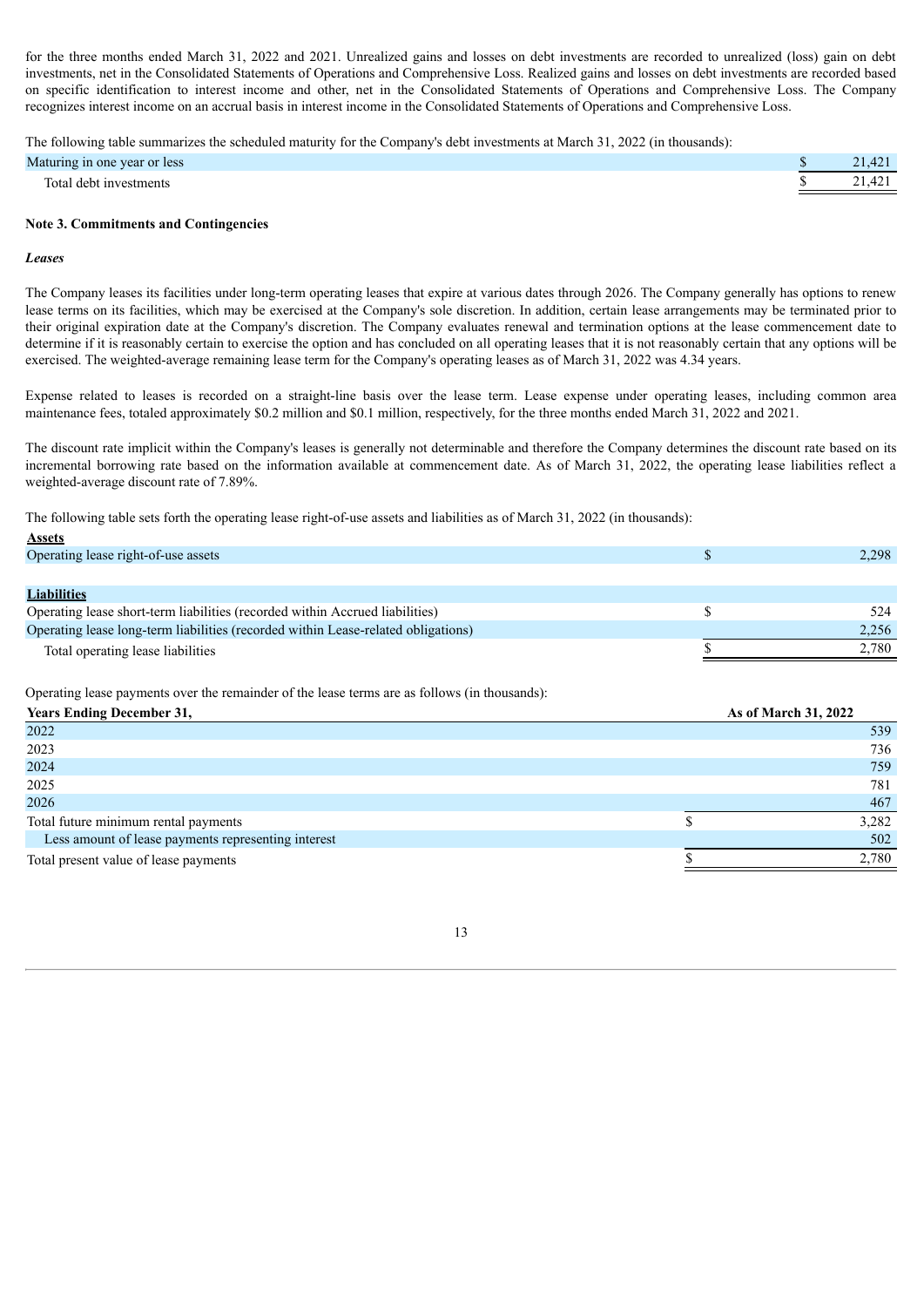As of December 31, 2021, operating lease payments over the remainder of the lease terms were as follows (in thousands):

|                                  |  | ______ |  |
|----------------------------------|--|--------|--|
| <b>Years Ending December 31,</b> |  |        |  |
|                                  |  |        |  |

| <b>Years Ending December 31,</b>                    | As of December 31, 2021 |
|-----------------------------------------------------|-------------------------|
| 2022                                                | 637                     |
| 2023                                                | 736                     |
| 2024                                                | 759                     |
| 2025                                                | 781                     |
| 2026                                                | 467                     |
| Total future minimum rental payments                | 3,380                   |
| Less amount of lease payments representing interest | 556                     |
| Total present value of lease payments               | 2.824                   |

For the three months ended March 31, 2022 and 2021, the Company made lease payments of approximately \$98,000 and \$133,000, respectively.

#### *Sublease*

The Company subleased 3,537 square feet of its office space under a non-cancelable operating lease that expired in February 2021. For the three months ended March 31, 2021, the Company recognized approximately \$12,000 of income in Interest income and other, net on the Consolidated Statement of Operations and Comprehensive Loss. As this lease has terminated, there are no future minimum rentals payments to be received.

### *Significance of Revenue Source*

The Company was the recipient of federal research contract funds from BARDA, the primary source of the Company's prior year contract and grant revenue. Periodic audits are required under the Company's BARDA agreement and certain costs may be questioned as appropriate under the BARDA agreement. At March 31, 2022 and December 31, 2021, the Company had recorded a provision for potential refundable amounts of \$52,000.

### **Note 4. Equity Transactions and Share-based Compensation**

#### *Common Stock*

On January 20, 2021, the Company entered into an underwriting agreement (the Underwriting Agreement) with Jefferies LLC and Cowen and Company, LLC, as representatives of the several underwriters named therein (collectively, the Underwriters), relating to the issuance and sale of 11,765,000 shares (the Shares) of the Company's common stock, par value \$0.001 per share (the Common Stock). The price to the public in this offering was \$8.50 per share, and the Underwriters agreed to purchase the Shares from the Company pursuant to the Underwriting Agreement at a price of \$7.99 per share. Under the terms of the Underwriting Agreement, the Company granted the Underwriters a 30-day option to purchase up to 1,764,750 additional shares of Common Stock at the public offering price. The net proceeds to the Company from this offering were approximately \$107.8 million, as the Underwriters' option to purchase additional shares was exercised in full, after deducting underwriting discounts and commissions and estimated offering expenses payable by the Company. The offering closed on January 25, 2021.

## *Stock Options*

The Company maintains a 2013 Equity Incentive Plan (the 2013 Plan), which provides for the grant of incentive stock options (ISOs), non-statutory stock options (NSOs), stock appreciation rights, restricted stock awards, restricted stock unit (RSU) awards, performance-based stock awards, and other forms of equity compensation (collectively, stock awards), all of which may be granted to employees, including officers, non-employee directors and consultants of the Company and its affiliates. Additionally, the 2013 Plan provides for the grant of performance cash awards. The number of shares of common stock reserved for future issuance automatically increases on January 1 of each calendar year by 4% of the total number of shares of capital stock outstanding on December 31 of the preceding calendar year, or a lesser number of shares determined by the Company's board of directors. On January 1, 2022, the common stock reserved for issuance under the 2013 Plan was automatically increased by 3.5 million shares. As of March 31, 2022, there was a total of 1.6 million shares reserved for future issuance under the 2013 Plan. The Company issued approximately 34,000 shares of common stock pursuant to the exercise of stock options during the three months ended March 31, 2022. The Company issued 710,000 shares of common stock pursuant to the exercise of stock options during the three months ended March 31, 2021, respectively.

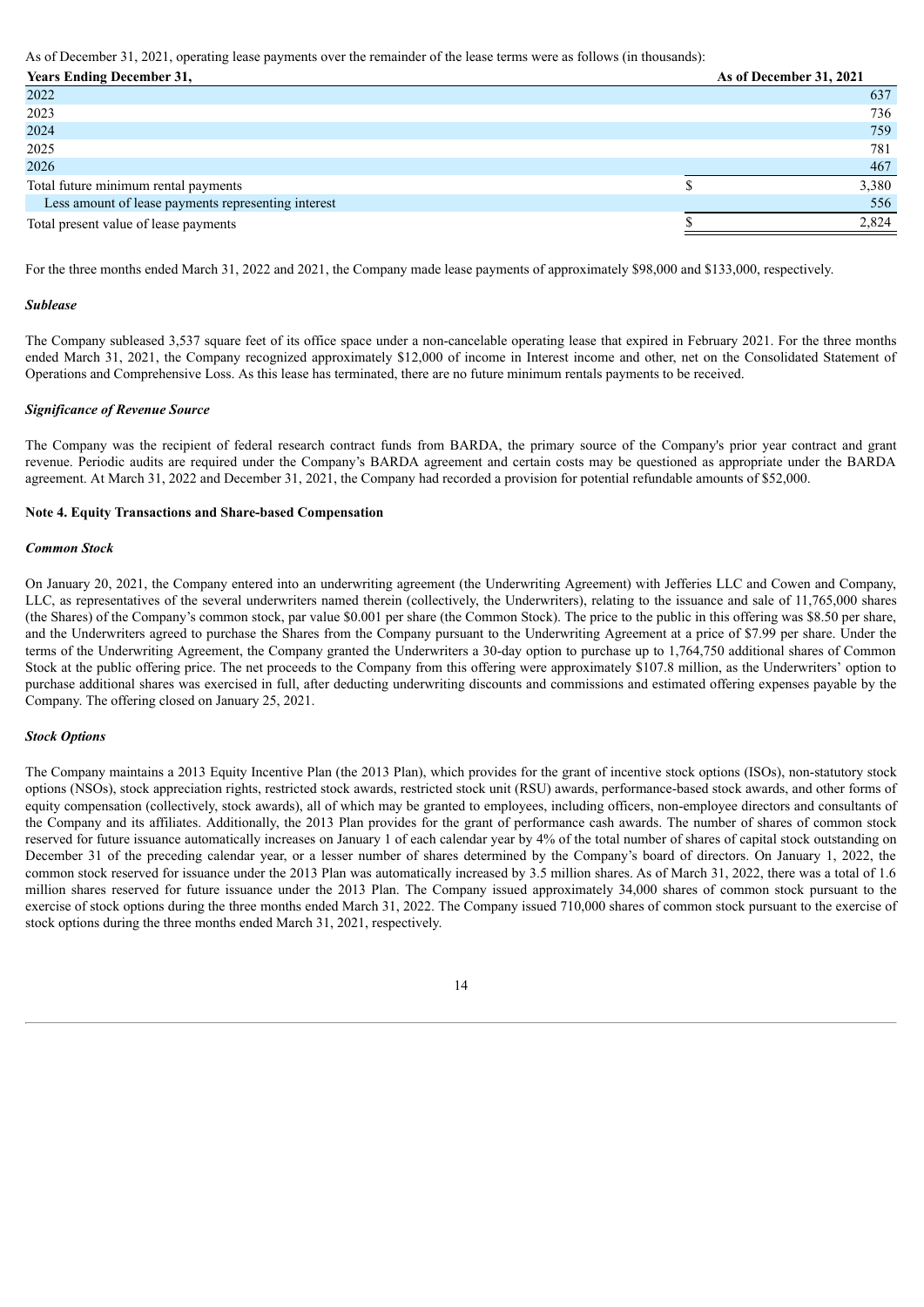## *Employee Stock Purchase Plan*

The Company maintains a 2013 Employee Stock Purchase Plan (ESPP), which provides for the issuance of shares of common stock pursuant to purchase rights granted to the Company's employees or to employees of any of its designated affiliates. The Company has reserved a total of 4.3 million shares of common stock to be purchased under the ESPP, of which 2.3 million shares remained available for purchase as of March 31, 2022. The number of shares of common stock reserved for issuance automatically increases on January 1 of each calendar year, by the lesser of (a) 1% of the total number of shares of common stock outstanding on December 31 of the preceding calendar year, (b) 422,535 shares, or (c) a number determined by the Company's board of directors that is less than (a) and (b). On January 1, 2022, the common stock reserved for issuance under the ESPP was automatically increased by an additional 422,535 shares.

The ESPP provides for an automatic reset feature to start participants on a new twenty-four month participation period in the event that the common stock market value on a purchase date is less than the common stock value on the first day of the twenty-four month offering period. Eligible employees may authorize an amount up to 15% of their salary to purchase common stock at the lower of a 15% discount to the beginning price of their offering period or a 15% discount to the ending price of each six-month purchase interval. The Company issued approximately 384,000 and 260,000 shares of common stock pursuant to the ESPP during the three months ended March 31, 2022 and 2021, respectively. Compensation expense for shares purchased under the ESPP related to the purchase discount and the "look-back" option and were determined using a Black-Scholes option pricing model.

### *Restricted Stock Units*

The Company has issued RSUs to certain employees which vest based on service criteria. When vested, the RSU represents the right to be issued the number of shares of the Company's common stock that is equal to the number of RSUs granted. The grant date fair value for RSUs is based upon the market price of the Company's common stock on the date of the grant. The fair value is then amortized to compensation expense over the requisite service period or vesting term. The Company issued 134,000 shares of common stock pursuant to the vesting of RSUs during the three months ended March 31, 2022. The Company issued 169,000 shares of common stock pursuant to the vesting of RSUs during the three months ended March 31, 2021.

#### *Stock-based Compensation*

For awards with only service conditions and graded-vesting features, the Company recognizes compensation expense on a straight-line basis over the requisite service period. Total share-based compensation expense recognized related to stock options, the ESPP and RSUs was as follows (in thousands):

|                                        | <b>Three Months Ended March 31.</b> |  |       |  |  |
|----------------------------------------|-------------------------------------|--|-------|--|--|
|                                        | 2022                                |  | 2021  |  |  |
| Research and development expense       | .903                                |  |       |  |  |
| General and administrative expense     | .805                                |  | 1.207 |  |  |
| Total share-based compensation expense | 3.708                               |  | 2.584 |  |  |

#### **Note 5. Income Taxes**

The Company estimates an annual effective tax rate of 0% for the year ending December 31, 2022 as the Company incurred losses for the three month period ended March 31, 2022, and is forecasting an estimated net loss for both financial statement and tax purposes for the year ending December 31, 2022. Therefore, no federal or state income taxes are expected and none have been recorded at this time. Income taxes have been accounted for using the liability method in accordance with FASB ASC 740.

Due to the Company's history of losses since inception, there is not enough evidence at this time to support that the Company will generate future income of a sufficient amount and nature to utilize the benefits of its net deferred tax assets. Accordingly, the deferred tax assets have been reduced by a full valuation allowance, since the Company cannot currently support that realization of its deferred tax assets is more likely than not. However, the Company feels its deferred tax assets may be used upon the Company becoming profitable.

At March 31, 2022, the Company had no unrecognized tax benefits that would reduce the Company's effective tax rate if recognized.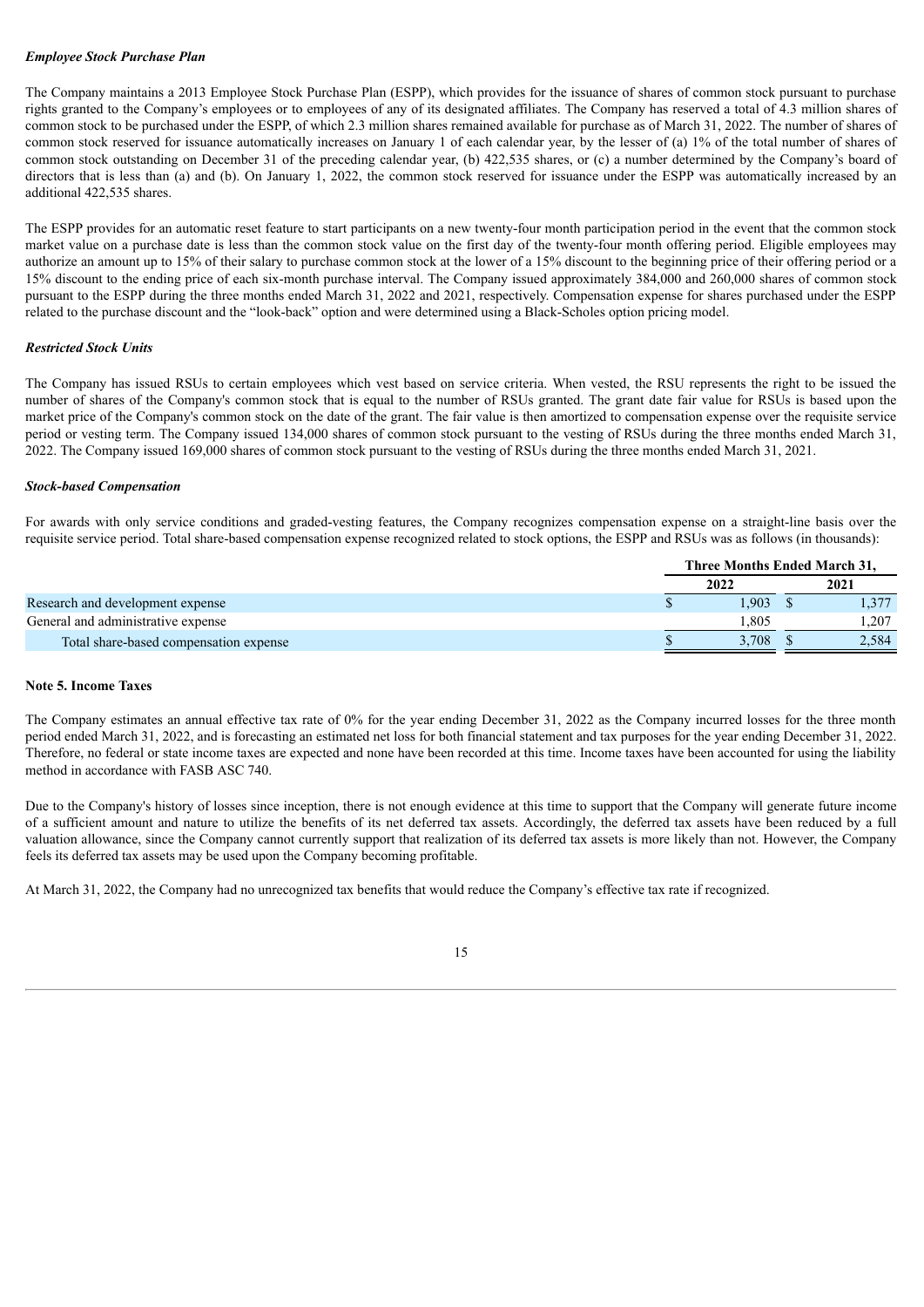## **Note 6. Significant Agreements**

#### *Biomedical Advanced Research and Development Authority (BARDA)*

In February 2011, the Company entered into a contract with BARDA for the advanced development of TEMBEXA as a medical countermeasure in the event of a smallpox release. Under the contract, BARDA agreed to reimburse the Company, plus pay a fixed fee, for the research and development of TEMBEXA as a broad-spectrum therapeutic antiviral for the treatment of smallpox infections. The contract consists of an initial performance period, referred to as the base performance segment, plus up to four extension periods, referred to as option segments, of which all have been exercised. Under the contract, the Company received \$72.5 million in expense reimbursement and \$4.6 million in fees.

The fourth option segment ended on September 1, 2021 and the contract has expired in accordance with its terms. For the three months ended March 31, 2021, the Company recognized revenue under this contract of \$1.2 million.

#### *Cantex Pharmaceuticals, Inc.*

In July 2019, the Company entered into a License and Development Agreement with Cantex Pharmaceuticals, Inc. (Cantex) pursuant to which the Company acquired exclusive worldwide rights to develop and commercialize, for any and all uses, a glycosaminoglycan compound known as DSTAT, which was being studied for the treatment of acute myeloid leukemia. Under the terms of the license agreement, the Company is responsible for, and bears the future costs of, worldwide development and commercialization of DSTAT. On May 13, 2022, the Company provided Cantex with sixty (60) days advance written notification of its intent to terminate the License and Development Agreement. Pursuant to the terms of the license agreement the licensed rights will revert to Cantex.

#### *SymBio Pharmaceuticals*

On September 30, 2019, the Company entered into a license agreement with SymBio under which the Company granted SymBio exclusive worldwide rights to develop, manufacture and commercialize TEMBEXA for all human indications, excluding the prevention and treatment of orthopoxviruses, including smallpox. Under the terms of the license agreement, SymBio will be responsible for, and bear the future costs of, worldwide development and commercialization of TEMBEXA in the licensed indications. Either party may terminate the license agreement upon the occurrence of a material breach by the other party (subject to standard cure periods). SymBio may also terminate the license agreement without cause on a country-by-country basis upon ninety days' prior notice.

In exchange for the license to SymBio under the Company's TEMBEXA rights, the Company received an upfront payment of \$5.0 million in October 2019. In addition, the Company is eligible to receive up to \$180.0 million in clinical, regulatory and commercial milestones worldwide, as well as low double-digit percent royalties based on net sales of TEMBEXA. Since entering into the license agreement in September 2019, the Company has recognized all of the \$5.0 million upfront payment.

#### *Ohara Agreement*

In 2019, Oncoceutics, Inc., a Delaware corporation (Oncoceutics) entered into a license, development and commercialization agreement with Ohara Pharmaceutical Co., Ltd. for ONC201 in Japan. The Company is entitled to receive up to \$2.5 million in nonrefundable regulatory milestone payments. The Company is entitled to double-digit tiered royalties based on the aggregate annual net sales of all products, as defined in the agreement, in Japan.

#### *CR Sanjiu Agreement*

In December 2020, Oncoceutics entered into a license, development and commercialization agreement with China Resources Sanjiu Medical & Pharmaceutical Co., Ltd. (CR Sanjiu). Oncoceutics granted CR Sanjiu an exclusive royalty bearing license to develop and commercialize ONC201 in China, Hong Kong, Macau and Taiwan (CR Sanjiu Territory). The Company is entitled to receive up to \$5.0 million in nonrefundable regulatory milestone payments. The Company is entitled to double-digit tiered royalties based on the aggregate annual net sales of all licensed products, as defined in the agreement, in the CR Sanjiu Territory.

#### **Note 7. Oncoceutics Acquisition**

On January 7, 2021, the Company, Ocean Merger Sub, Inc., a Delaware corporation and wholly-owned subsidiary of the Company (Merger Sub), Oncoceutics and Fortis Advisors, LLC solely in its capacity as representative of the securityholders of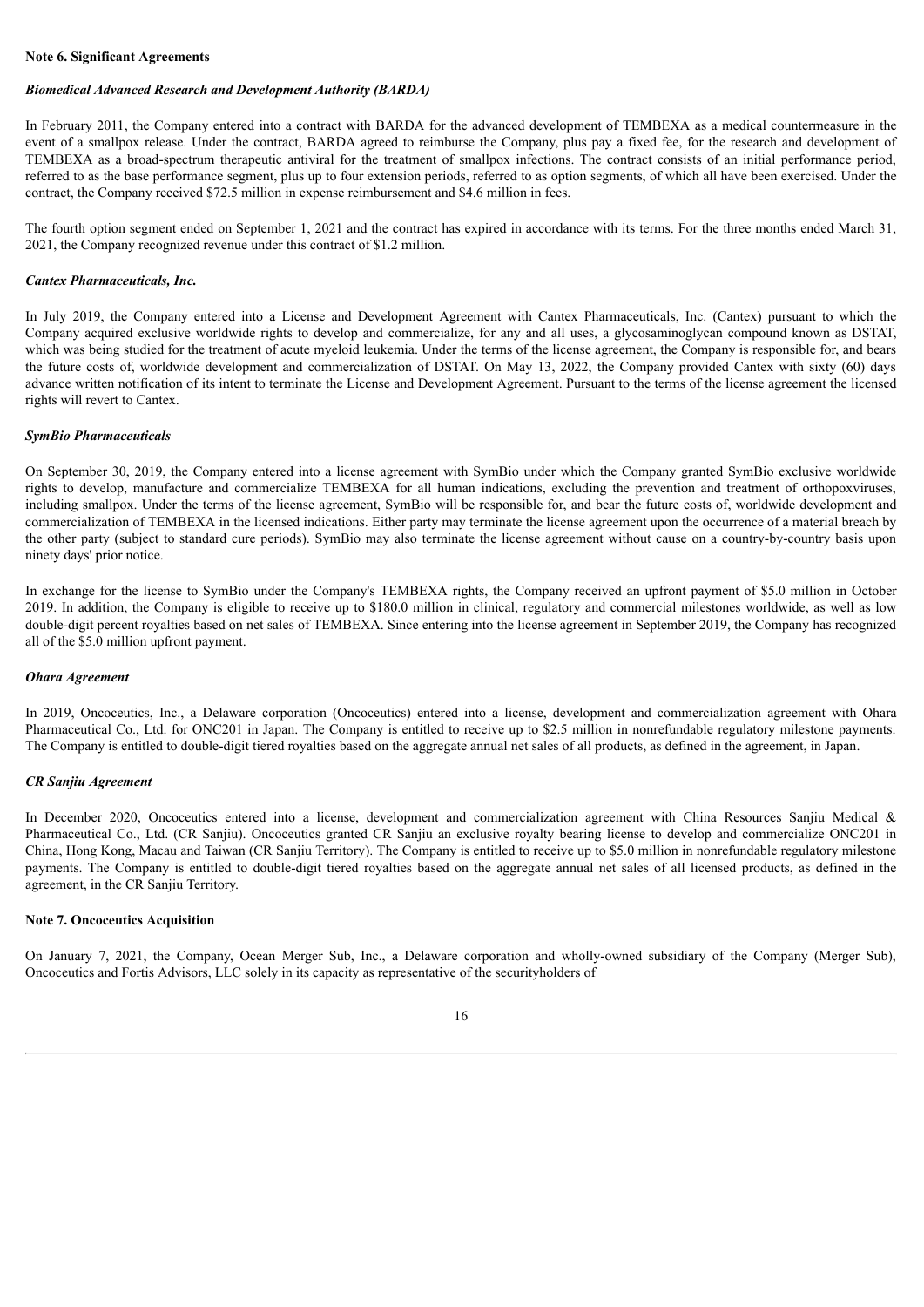Oncoceutics (the Securityholders' Representative), entered into an Agreement and Plan of Merger (the Merger Agreement). Concurrently with the execution of the Merger Agreement, Merger Sub merged with and into Oncoceutics (the Merger) whereupon the separate corporate existence of Merger Sub ceased, with Oncoceutics continuing as the surviving corporation of the Merger as a wholly-owned subsidiary of the Company.

As consideration for the Merger, the Company (a) paid an upfront cash payment of approximately \$25.0 million, subject to certain customary adjustments, (b) issued an aggregate of 8,723,769 shares of the Company's common stock, (c) issued a promissory note to the Securityholders' Representative in the principal amount of \$14.0 million (the Seller Note), to be paid in cash, subject to the terms and conditions of the Merger Agreement and the Seller Note, upon the one year anniversary of the closing of the Merger, and (d) agreed to make contingent payments up to an aggregate of \$360.0 million based on the achievement of certain development, regulatory and commercialization events as set forth in the Merger Agreement, as well as additional tiered royalty payments based upon future net sales of ONC 201 and ONC 206 products, subject to certain reductions as set forth in the Merger Agreement, and a contingent payment in the event the Company receives any proceeds from the sale of a rare pediatric disease priority review voucher based on Oncoceutics' products. The closing payment may be adjusted after the closing, pursuant to procedures set forth in the Merger Agreement, in connection with the finalization of the cash, transaction expenses, debt and working capital amounts at closing. The promissory note totaling \$14.0 million was paid to the Oncoceutics' shareholders in January 2022. A \$20.0 million milestone payment was paid and expensed to research and development expenses in the fourth quarter of 2021 related to the achievement of the 20% ORR, evaluated by BICR, of ONC201 in H3 K27M-mutant glioma patients.

The Company accounted for the Oncoceutics acquisition as an asset acquisition as the majority of the value of the assets acquired related to the ONC201 acquired in-process research and development (IPR&D) asset. In accordance with Accounting Standards Codification (ASC) Subtopic 730-10-25, Accounting for Research and Development Costs, the up-front payments to acquire a new drug compound, as well as future milestone payments when paid or payable, are immediately expensed as acquired IPR&D in transactions other than a business combination provided that the drug has not achieved regulatory approval for marketing and, absent obtaining such approval, has no alternative future use. Therefore, the portion of the purchase price that was allocated to the IPR&D assets acquired was immediately expensed. Other assets acquired and liabilities assumed, were recorded at fair value.

The following represents the consideration paid and purchase price allocation for the acquisition of Oncoceutics (in thousands, except for per share data):

| Cash                                          | \$  | 23,836    |
|-----------------------------------------------|-----|-----------|
| One-year closing anniversary payment          |     | 14,000    |
|                                               |     |           |
| Shares common stock issued as consideration   |     | 8,723,769 |
| Stock price per share on effective date       |     | 4.98      |
| Value of estimated common stock consideration |     | 43,445    |
| <b>Total consideration</b>                    |     | 81,281    |
|                                               |     |           |
| Net assets acquired                           | \$. | (1,310)   |
| IPR&D assets expensed                         |     | 82,591    |
| Total purchase price allocated                |     | 81,281    |
|                                               |     |           |
| Transaction costs expensed to IPR& $D^{(1)}$  | \$  | 299       |
| Total IPR&D expensed                          |     | 82,890    |

(1) As a result of the asset acquisition accounting, the transaction costs associated with the acquisition should be included in the costs of the assets acquired. The primary asset acquired, the IPR&D asset, was expensed and the transaction related costs were included with and expensed with this asset. The transaction costs primarily included financial advisor fees, legal expenses and auditor expenses. Additionally, there were \$0.6 million of expenses related to this acquisition recorded in the fourth quarter of 2020 to general and administrative expenses in the Consolidated Statements of Operations and Comprehensive Loss.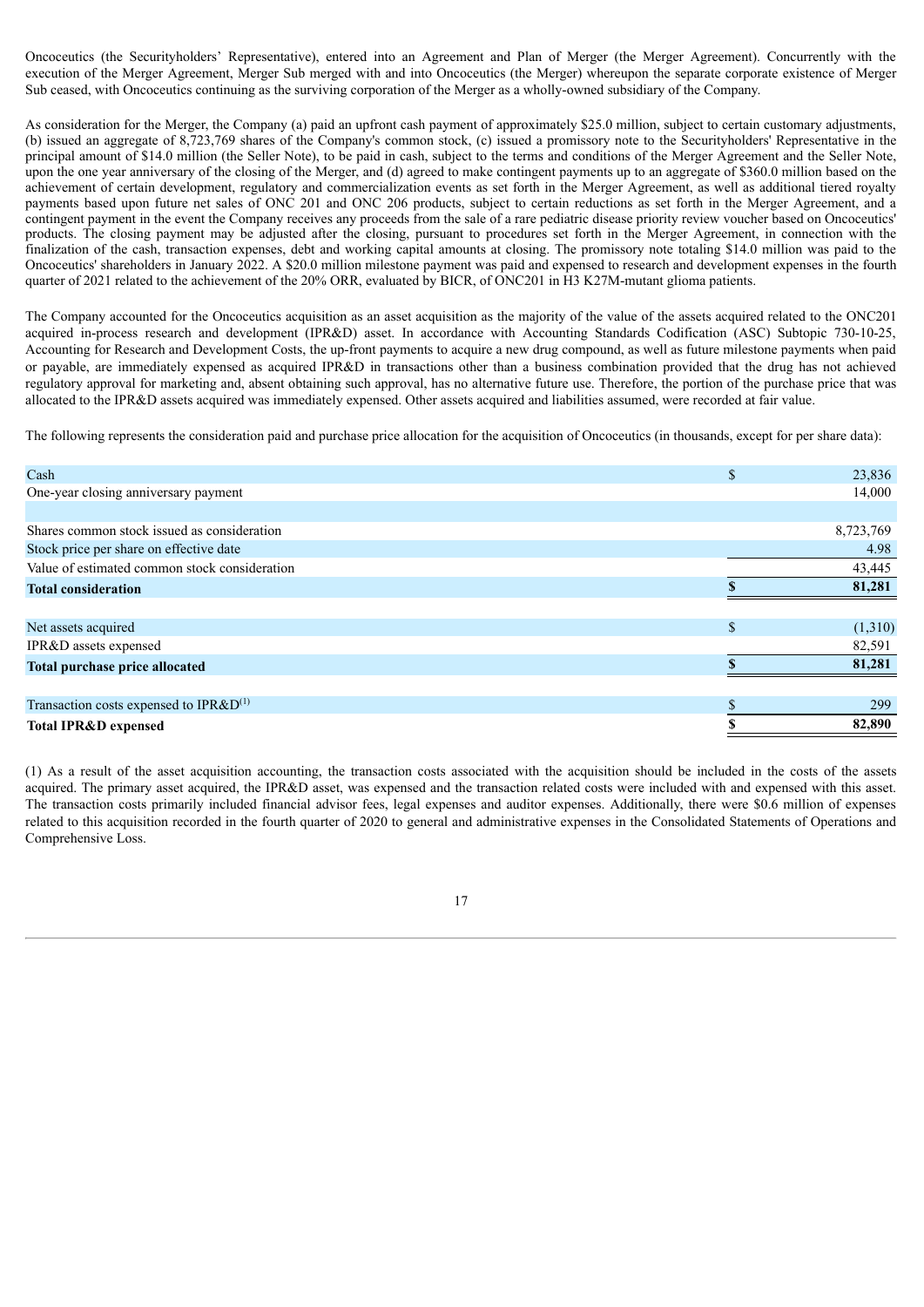## **Note 8. Subsequent Events**

The Company has evaluated subsequent events through the issuance date of these financial statements to ensure that this filing includes appropriate disclosure of events both recognized in the financial statements as of March 31, 2022, and events which occurred subsequently but were not recognized in the financial statements.

On May 16, 2022 the Company announced entering into an agreement with Emergent BioSolutions, Inc. (Emergent) for the sale of TEMBEXA worldwide rights for \$225 million upfront and additional milestones of up to \$100 million to be paid contingent upon the execution of additional procurement awards from Biomedical Advanced Research and Development Authority (BARDA) following the base period. The closing payment and the milestone payments may be adjusted based on actual procurement value. The Company is also eligible to receive up to \$12.5 million in regulatory milestones associated with the SymBio Pharmaceuticals Ltd. brincidofovir partnership to be assumed by Emergent. The Company may also earn a 20% royalty on future gross profit of TEMBEXA in the United States associated with volumes above 1.7 million treatment courses of therapy during the exclusivity period of TEMBEXA. Outside of the United States, the agreement also allows Chimerix to earn a 15% royalty on all gross profit associated with TEMBEXA sales during the exclusivity period of TEMBEXA on a market-to-market basis.

The Company is currently in negotiation with BARDA on the terms of a TEMBEXA procurement contract. Chimerix will continue to lead this negotiation until its conclusion. Entry into a TEMBEXA procurement contract with BARDA is a closing condition to the acquisition agreement with Emergent.

<span id="page-18-0"></span>Upon closing of the transaction, all TEMBEXA inventory will be transferred to Emergent. As of March 31, 2022, the Company had recorded inventories of \$3.4 million.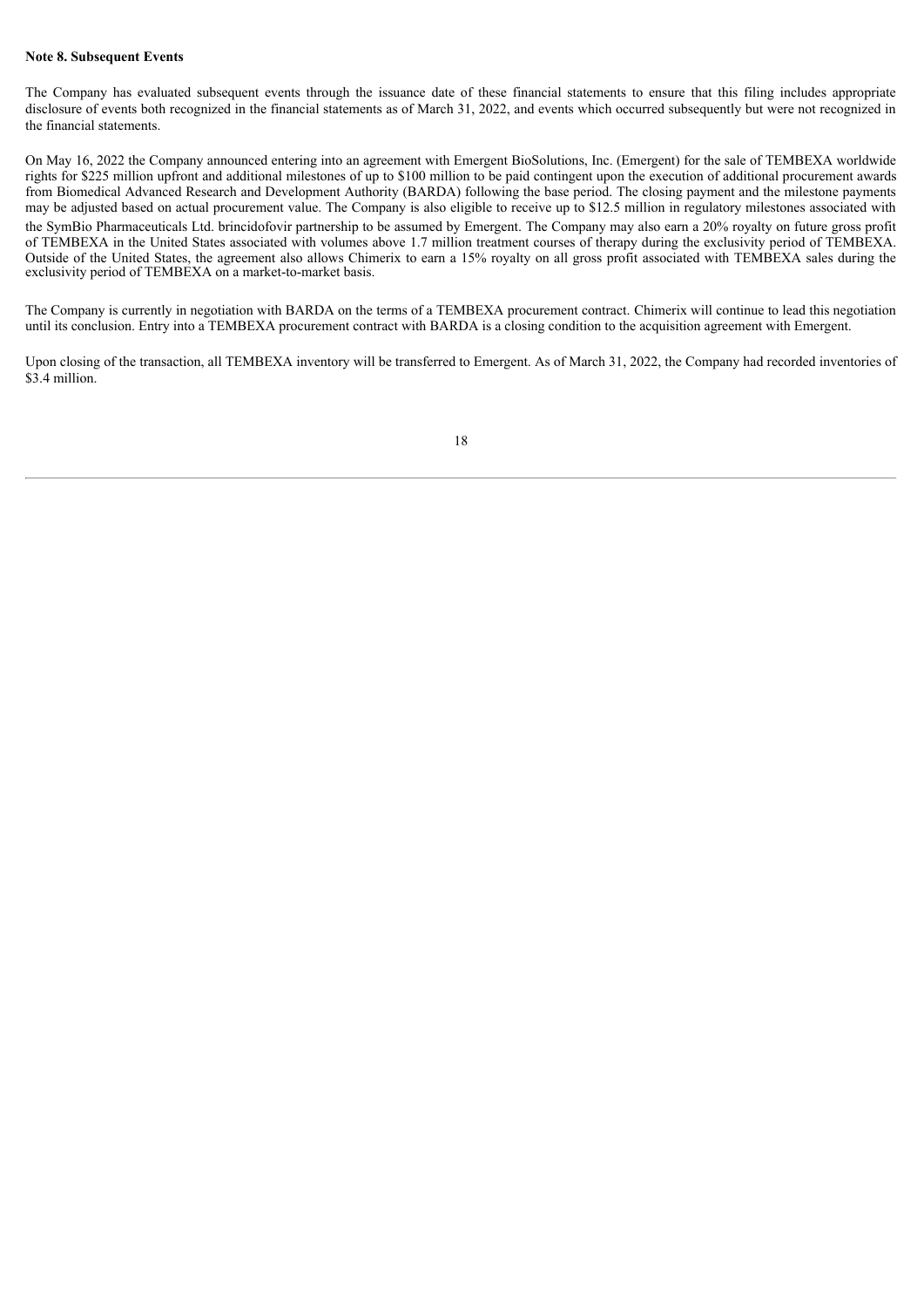### **ITEM 2. MANAGEMENT'S DISCUSSION AND ANALYSIS OF FINANCIAL CONDITION AND RESULTS OF OPERATIONS**

The following discussion and analysis of our financial condition and results of operations should be read in conjunction with our unaudited consolidated financial statements and related notes included in this Quarterly Report on Form 10-Q and the audited financial statements and notes thereto as of and for the year ended December 31, 2021 and the related Management's Discussion and Analysis of Financial Condition and Results of Operations, both of which are contained in our Annual Report on Form 10-K for the vear ended December 31, 2021, filed with the Securities and Exchange Commission (SEC) on March 1, 2022. Past operating results are not necessarily indicative of results that may occur in future periods.

#### *Forward-Looking Statements*

The information in this discussion contains forward-looking statements and information within the meaning of Section 27A of the Securities Act of 1933, as amended, and Section 21E of the Securities Exchange Act of 1934, as amended (the Exchange Act), which are subject to the "safe harbor" created by those sections. These forward-looking statements include, but are not limited to, statements concerning our strategy, future operations, future financial position, future revenues, projected costs, prospects and plans and objectives of management. The words "anticipates," "believes," "estimates," "expects," "intends," "may," "plans," "projects," "will," "would" and similar expressions are intended to identify forward-looking statements, although not all forward-looking statements contain these identifying words. We may not actually achieve the plans, intentions or expectations disclosed in our forwardlooking statements and you should not place undue reliance on our forward-looking statements. Actual results or events could differ materially from the plans, intentions and expectations disclosed in the forward-looking statements that we make. These forward-looking statements involve risks and uncertainties that could cause our actual results to differ materially from those in the forward-looking statements, including, without limitation, the risks set forth in Part II, Item IA, "Risk Factors" in this Quarterly Report on Form 10-Q and in our other filings with the SEC. The forward-looking statements are applicable only as of the date on which they are made, and we do not assume any obligation to update any forward-looking statements.

### **OVERVIEW**

Chimerix ("Chimerix," "we," "our," "us" or "the Company") is a biopharmaceutical company whose mission it is to develop medicines that meaningfully improve and extend the lives of patients facing deadly diseases. The Company is focused on developing imipridones as a potential new class of selective cancer therapies. The most advanced imipridone is ONC201 which is in clinical-stage development for H3 K27M-mutant glioma as its lead indication. In addition, imipridone ONC206 is currently in dose escalating clinical trials.

#### *Recent Developments*

#### *TEMBEXA (brincidofovir, BCV)*

The FDA granted TEMBEXA tablets and oral suspension approval for the treatment of smallpox. TEMBEXA is approved for adult and pediatric patients and is the first and only smallpox therapy approved for neonates.

On May 16, 2022, we announced entering into an agreement with Emergent BioSolutions, Inc. (Emergent) for the sale of TEMBEXA worldwide rights for \$225 million upfront and additional milestones of up to \$100 million to be paid contingent upon the execution of additional procurement awards from Biomedical Advanced Research and Development Authority (BARDA) following the base period. The closing payment and the milestone payments may be adjusted based on actual procurement value. The Company is also eligible to receive up to \$12.5 million in regulatory milestones associated with the SymBio Pharmaceuticals Ltd. brincidofovir partnership to be assumed by Emergent. The Company may also earn a 20% royalty on future gross profit of TEMBEXA in the United States associated with volumes above 1.7 million treatment courses of therapy during the exclusivity period of TEMBEXA. Outside of the United States, the agreement also allows Chimerix to earn a 15% royalty on all gross profit associated with TEMBEXA sales during the exclusivity period of TEMBEXA on a market-to-market basis.

Subject to the satisfaction or waiver of the closing conditions, the companies expect the transaction may close as early as the second quarter of 2022. We are currently in negotiation with BARDA on the terms of a TEMBEXA procurement contract. We will continue to lead this negotiation until its conclusion. Entry into a TEMBEXA procurement contract with BARDA is a closing condition to the acquisition agreement with Emergent.

## *Imipridones - ONC201, ONC206 and ONC212*

Imipridones are a potential new class of selective cancer therapies. Clinical trials of ONC201 in glioma patients with the H3 K27M-mutation are underway at several locations in the U.S. ONC201 is an orally administered small molecule dopamine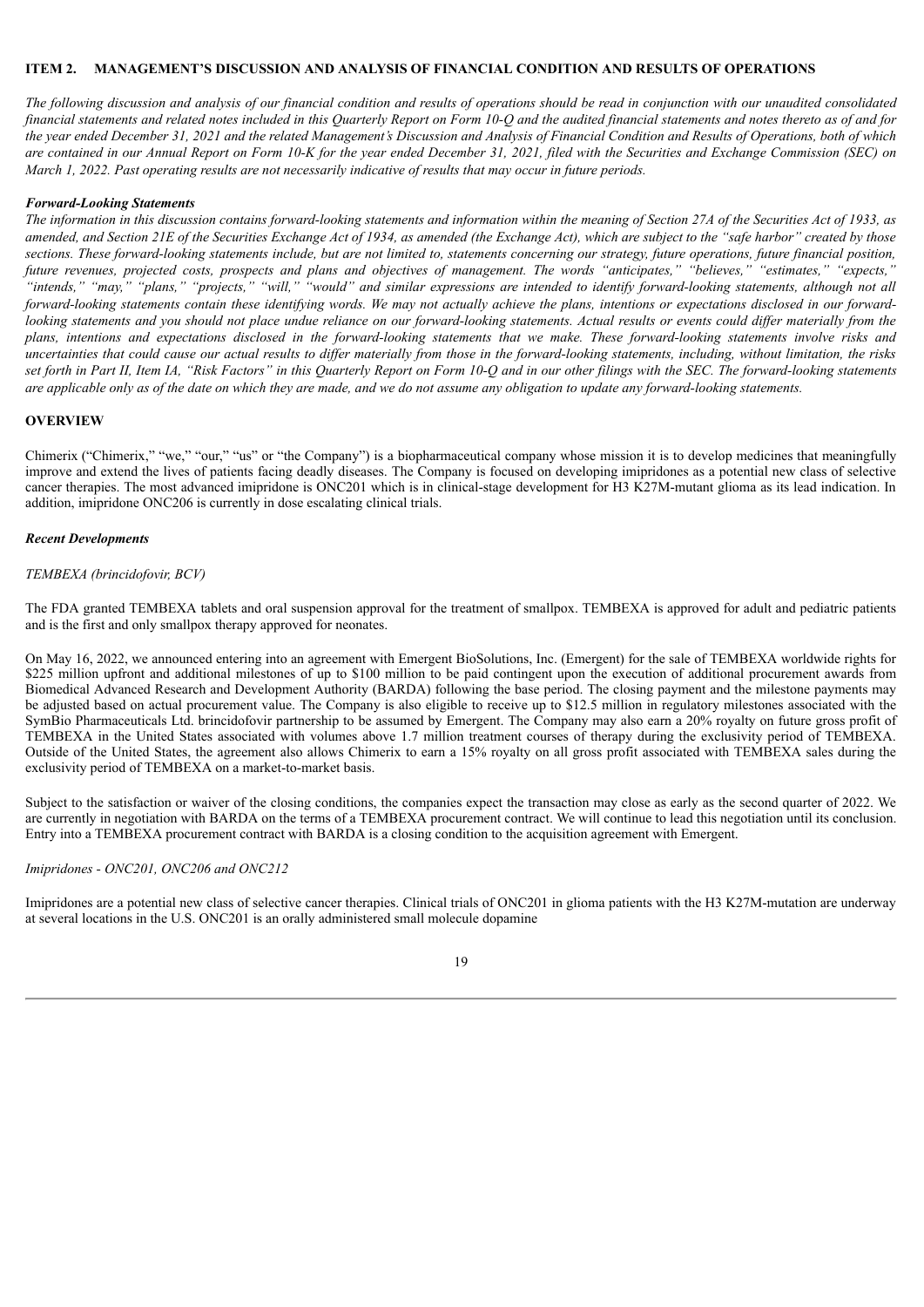receptor D2 (DRD2) antagonist and caseinolytic protease (ClpP) agonist for the treatment of gliomas that harbor the H3 K27M mutation.

The FDA had previously requested the Company conduct a retrospective Natural Disease History (NDH) study of recurrent H3 K27M-mutant glioma. More recently, we were informed that the FDA no longer expects to rely on the outcome of a NDH study to inform a regulatory decision given the limitations inherent in NDH studies. Therefore, the Company plans to limit further investment in this study and will disclose the findings at a later date.

The Company has not yet requested formal feedback on a potential NDA submission for accelerated approval, however, communication from the FDA has made it clear that the potential for accelerated approval is more challenging than previously anticipated.

The Company plans to initiate a Phase 3 study of ONC201 in patients who harbor the H3 K27M-mutation. This study is designed to serve as the basis for either a confirmatory approval or first approval. Final study design and protocols are under review. Once agreement has been reached with the FDA, the Company will announce the final clinical design and timeline. While acknowledging the new regulatory sentiment against single-arm data to support accelerated approval, the Company continues work to complete the safety database, clinical pharmacology studies and other items to support a possible regulatory filing for accelerated approval.

#### ONC201 - Results from 50 Patient Cohort of ONC201 in H3 K27M-mutant Glioma

In November 2021, we reported data from the 50-patient cohort for ONC201 for the treatment of H3 K27M mutant glioma at the Society for Neuro-Oncology (SNO) Annual Meetings. The BICR of the 50-patient cohort determined an overall response rate (ORR) to be 20.0% (95% Confidence Interval (CI): 10.0-33.7%) as determined by Response Assessment in Neuro-Oncology Criteria for High Grade Gliomas (RANO-HGG). The median duration of response (mDOR) was 11.2 months (95% CI: 3.8 - not reached) and the median time to response (mTTR) was 8.3 months. The proportion of patients achieving either a RANO-HGG and/or RANO-LGG response was 30% (95% CI: 17.9 – 44.6%). One serious adverse event considered possibly ONC201 related by investigator was reported; however, the event was considered unlikely ONC201-related by sponsor assessment.

#### ONC206 and ONC212

Phase 1 clinical trials for ONC206, our second imipridone product candidate, and IND-enabling work for our third imipridone candidate, ONC212, remain ongoing.

## *Dociparstat (DSTAT) for First-Line Acute Myeloid Leukemia (AML)*

After evaluating a number of options to accelerate the development of DSAT, and considering the evolving standard of care in first-line AML, Chimerix has decided to discontinue the DSTAT program in order to allocate resources to higher-priority oncology programs. On May 13, 2022, the Company provided Cantex with sixty (60) days advance written notification of its intent to terminate the License and Development Agreement related to DSTAT.

## *CMX521*

Chimerix presented a Late Breaking Oral presentation of CMX521 at the International Conference of Antiviral Research (ICAR) on March 23, 2022. Promising preclinical efficacy data generated using an inhaled version of CMX521 as a potential prophylactic and treatment of SARS-CoV-2 (COVID-19) infection was generated through a collaboration between Chimerix and the Rapidly Emerging Antiviral Drug Development Initiative (READDI) at the University of North Carolina at Chapel Hill (UNC). READDI itself is a global public-private partnership founded at UNC by the UNC Eshelman School of Pharmacy, UNC School of Medicine, Gilling School of Global Public Health, Eshelman Institute for Innovation and the Structural Genomics Consortium. Development remains ongoing with this collaboration.

#### *Silicon Valley Bank Loan and Security Agreement*

On January 31, 2022, we entered into a Loan and Security Agreement (the Loan Agreement) with Silicon Valley Bank. The Loan Agreement provides for a four-year secured revolving loan facility (the Credit Facility) in an aggregate principal amount of up to \$50.0 million. Proceeds from the Credit Facility may be used for working capital and general corporate purposes.

We entered into the Loan Agreement to increase our financial flexibility by, among other things, providing a non-dilutive source of capital that can be drawn on to support our future working capital needs in light of the previously disclosed potential entry into a sole source contract with BARDA. We view the Credit Facility as a resource that will supplement our financial

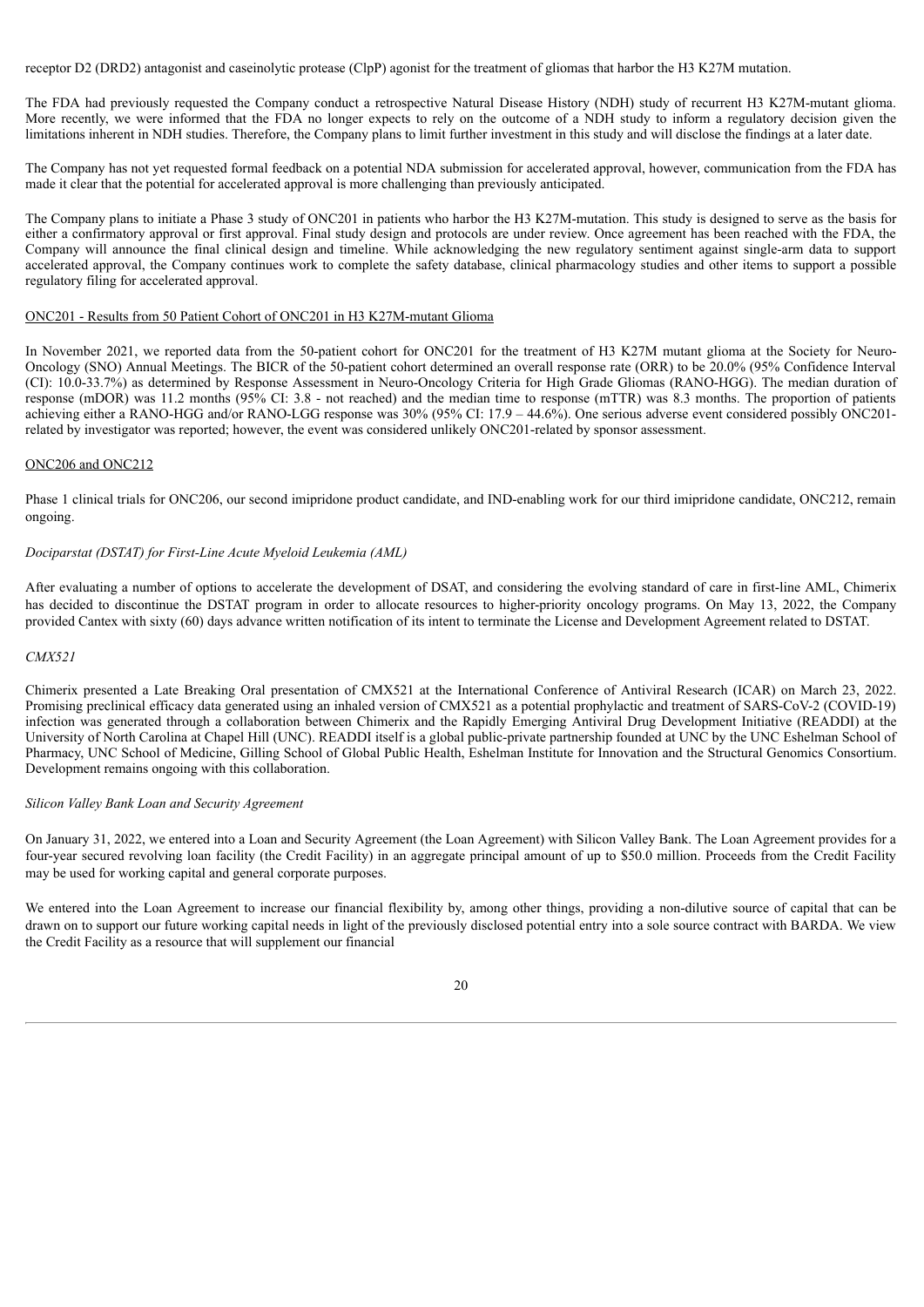position by providing an alternative source of capital that can be utilized on an as-needed basis, for example, in advance of an anticipated (or future) shipment of TEMBEXA treatment courses to BARDA into the U.S. Strategic National Stockpile over the term of the Credit Facility.

#### *Business Development Review*

In addition to our transactions with Cantex Pharmaceuticals, Inc. (Cantex), SymBio Pharmaceuticals Limited (SymBio) and Oncoceutics, Inc. (Oncoceutics), management is continuing to conduct a review and assessment of potential transaction opportunities with the goal of building our product candidate pipeline, including, but not limited to, licensing, merger or acquisition transactions, issuing or transferring shares of common stock, or the license, purchase or sale of specific assets, in addition to other potential actions aimed at maximizing stockholder value. There can be no assurance that this review will result in the identification or consummation of any additional transaction.

## **FINANCIAL OVERVIEW**

#### *Revenues*

To date, we have not generated any revenue from product sales. All of our revenue to date has been derived from government grants and a contract and the receipt of up-front proceeds under our collaboration and license agreements.

In February 2011, we entered into a contract with BARDA, a U.S. governmental agency that supports the advanced research and development, manufacturing, acquisition, and stockpiling of medical countermeasures. The contract originally consisted of an initial performance period, referred to as the base performance segment, which ended on May 31, 2013, plus up to four extension periods, referred to as option segments, which have all been exercised. The contract was a cost-plus fixed fee development contract. Under the contract we received \$72.5 million in expense reimbursement and \$4.6 million in fees. The fourth and final option segment ended on September 1, 2021 and the contract expired in accordance with its terms. Under the BARDA contract, we recognized revenue of \$1.2 million during the three months ended March 31, 2021.

In September 2019, we entered into a license agreement with SymBio for worldwide rights to develop, manufacture and commercialize TEMBEXA in all human indications, excluding the use for treatment of orthopoxviruses, including smallpox. Under the contract, we received a \$5.0 million upfront payment in October 2019 and could receive up to an additional \$180.0 million in potential regulatory and commercial milestones. Since the license agreement was entered into in September 2019, we have recognized all of the \$5.0 million of revenue related to the upfront payment. Under the sale of TEMBEXA to Emergent, this agreement will transfer to Emergent. We could receive up to \$12.5 million from Emergent in brincidofovir regulatory milestones related to the transferred SymBio license agreement and will recognize revenue upon occurrence of the triggering events related to those milestones.

In the future, we may generate revenue from a combination of product sales, license fees, milestone payments and royalties from the sales of products developed under licenses of our intellectual property. We expect that any revenue we generate will fluctuate from quarter to quarter as a result of the timing and amount of license fees, milestone and other payments, and the amount and timing of payments that we receive upon the sale of our products, to the extent any are successfully commercialized. If we fail to complete the development of any product candidates in a timely manner or obtain regulatory approval for them, our ability to generate future revenue, and our results of operations and financial position, would be materially adversely affected.

#### *Research and Development Expenses*

Since our inception, we have focused our resources on our research and development activities, including conducting preclinical studies and clinical trials, manufacturing development efforts and activities related to regulatory filings for our product candidates. We recognize research and development expenses as they are incurred. Costs for certain development activities are recognized based on an evaluation of the progress to completion of specific tasks using information and data provided to us by our vendors. We cannot determine with certainty the duration and completion costs of the current or future clinical studies of any product candidates. Our research and development expenses consist primarily of:

• fees paid to consultants and contract research organizations (CROs), including in connection with preclinical and clinical trials, and other related clinical trial fees, such as for investigator grants, patient screening, laboratory work, clinical trial database management, clinical trial material management and statistical compilation and analysis;

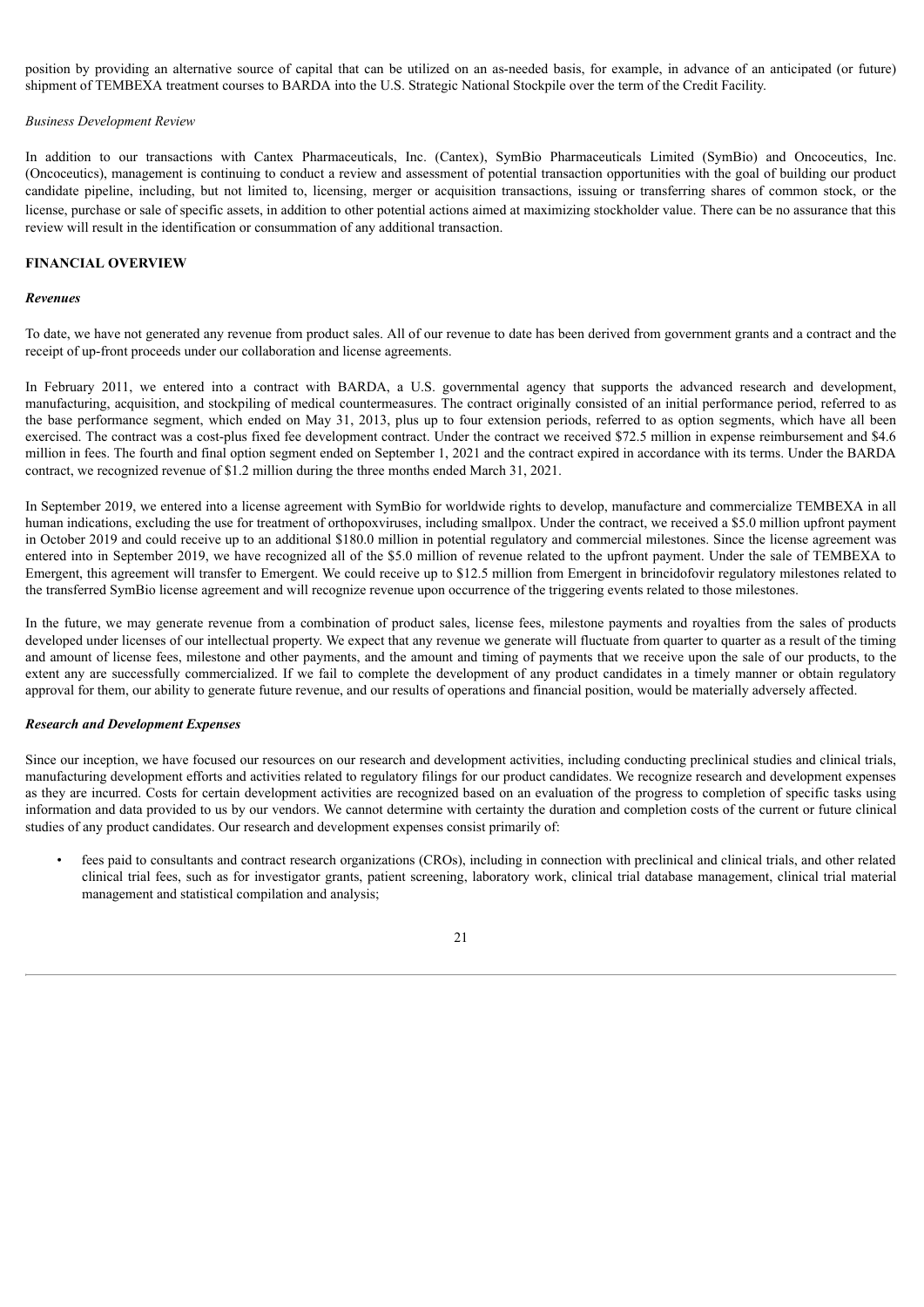- salaries and related overhead expenses, which include stock option, restricted stock units and employee stock purchase program compensation and benefits, for personnel in research and development functions;
- payments to third-party manufacturers, which produce, test and package drug substance and drug product (including continued testing of process validation and stability);
- costs related to legal and compliance with regulatory requirements; and
- license fees for and milestone payments related to licensed products and technologies.

The table below summarizes our research and development expenses for the periods indicated (in thousands). Our direct research and development expenses consist primarily of external costs, such as fees paid to investigators, consultants, central laboratories and CROs, in connection with our clinical trials, preclinical development, and payments to third-party manufacturers of drug substance and drug product. We typically use our employee and infrastructure resources across multiple research and development programs.

|                                                                               | Three Months Ended March 31, |        |
|-------------------------------------------------------------------------------|------------------------------|--------|
|                                                                               | 2022                         | 2021   |
| Direct research and development expenses                                      | 11.344                       | 5,265  |
| Research and development personnel costs - excluding stock-based compensation | 5,328                        | 4.462  |
| Research and development personnel costs - stock-based compensation           | 1,903                        | 1,377  |
| Indirect research and development expenses                                    | 465                          | 758    |
| Total research and development expenses                                       | 19.040                       | 11,862 |

The successful development of product candidates is highly uncertain. At this time, we cannot reasonably estimate the nature, timing or costs of the efforts that will be necessary to complete the development of any product candidates or the period, if any, in which material net cash inflows from any product candidates may commence. This is due to the numerous risks and uncertainties associated with our business, as detailed in Part II, Item IA, "Risk Factors" in this Quarterly Report on Form 10-Q and in our other filings with the SEC.

## *TEMBEXA (Brincidofovir, BCV)*

We developed TEMBEXA for the treatment of smallpox. FDA marketing approval for TEMBEXA was received on June 4, 2021. Under our cost-plusfixed fee BARDA contract, we incurred expenses in connection with the development of orthopoxvirus animal models, the demonstration of efficacy and pharmacokinetics of TEMBEXA in the animal models, the conduct of clinical studies for subjects with DNA viral infections, the manufacture and process validation of bulk drug substance and TEMBEXA 100 mg tablets and TEMBEXA 10 mg/mL oral suspension, and submission of the NDAs to the FDA. In addition, we have incurred additional supportive costs for the development of TEMBEXA for smallpox that we did not seek reimbursement for from BARDA. We have incurred costs related to the manufacturing of TEMBEXA for a possible procurement contract. These costs were expensed as incurred until the June approval. Following the June approval, costs related to the manufacturing of TEMBEXA are recorded and shown as inventories on the Consolidated Balance Sheets.

## *Imipridones program*

In January 2021, we acquired Oncoceutics. In connection with the transaction, we recorded \$82.9 million of acquired in-process research and development expenses for the three months ended March 31, 2021, which included \$25.0 million for an upfront payment to Oncoceutics, \$43.4 million related to the fair value of 8,723,769 shares common stock issued to Oncoceutics, a \$14.0 million promissory note due on the one-year anniversary of the acquisition, and \$0.3 million related to transaction costs consisting primarily of legal and professional fees. As we continue to develop and prepare Oncoceutics' lead compound, ONC201, for a U.S. regulatory approval, we expect to incur significant research and development expense. We also plan to incur development expenses in connection with the continued development of other Oncoceutics' compounds, including ONC206 and ONC212.

## *Dociparstat sodium (DSTAT)*

With the decision to stop development of DSTAT, we are currently in the process of closing our Phase 3 DASH AML trial. We expect to incur costs related to this program thru year end as we continue treatment for enrolled patients on the trial and begin to close down clinical trial sites.

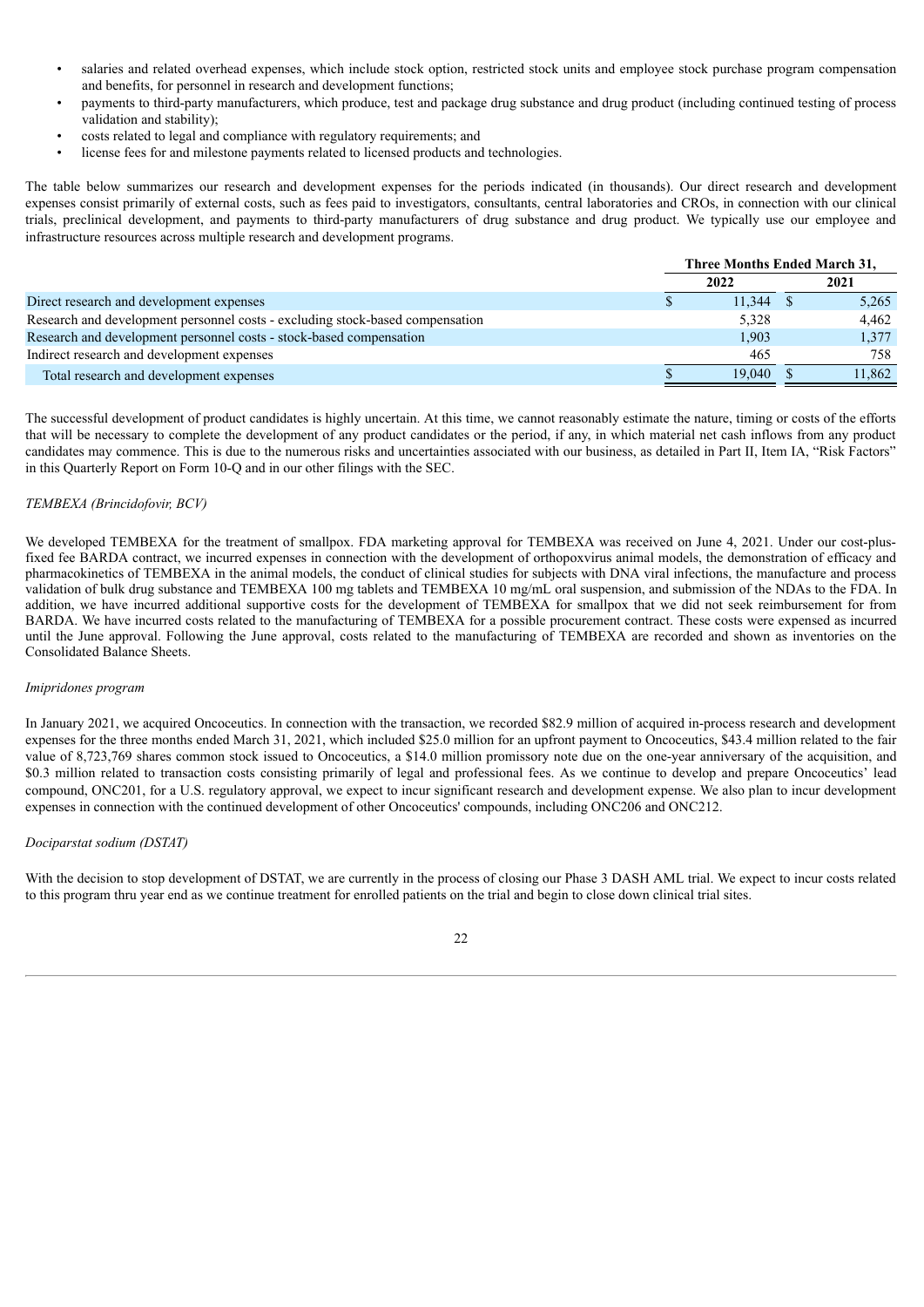## *General and Administrative Expenses*

General and administrative expenses consist primarily of salaries and related costs for employees in executive, finance, marketing, investor relations, information technology, legal, human resources and administrative support functions, including share-based compensation expenses and benefits. Other significant general and administrative expenses include costs related to accounting and legal services, costs of various consultants, director and officer liability insurance, occupancy costs and information systems.

#### *Interest Income and Other, Net*

Interest income and other, net consists primarily of interest earned on our cash, cash equivalents and short-term and long-term investments.

#### *Share-based Compensation*

The Financial Accounting Standards Board authoritative guidance requires that share-based payment transactions with employees be recognized in the financial statements based on their fair value and recognized as compensation expense over the vesting period. Total consolidated share-based compensation expense of \$3.7 million and \$2.6 million was recognized in the three months ended March 31, 2022 and 2021, respectively. The share-based compensation expense recognized included expense for stock options, RSUs and employee stock purchase plan purchase rights.

We estimate the fair value of our share-based awards to employees and directors using the Black-Scholes pricing model. This estimate is affected by our stock price as well as assumptions including the expected volatility, expected term, risk-free interest rate, expected dividend yield, expected rate of forfeiture and the fair value of the underlying common stock on the date of grant.

For performance-based RSUs, we begin to recognize the expense when it is deemed probable that the performance-based goal will be achieved. We evaluate the probability of achieving performance-based goals on a quarterly basis.

## **CRITICAL ACCOUNTING POLICIES AND SIGNIFICANT JUDGMENTS AND ESTIMATES**

Our management's discussion and analysis of financial condition and results of operations is based on our unaudited consolidated financial statements, which have been prepared in accordance with generally accepted accounting principles in the United States of America (GAAP). The preparation of these consolidated financial statements requires us to make estimates and judgments that affect the reported amounts of assets, liabilities, revenues and expenses. On an ongoing basis, we evaluate these estimates and judgments. We base our estimates on historical experience and on various assumptions that we believe to be reasonable under the circumstances. These estimates and assumptions form the basis for making judgments about the carrying values of assets and liabilities and the recording of revenues and expenses that are not readily apparent from other sources. Actual results and experiences may differ materially from these estimates. In addition, our reported financial condition and results of operations could vary if new accounting standards are enacted that are applicable to our business.

We discussed accounting policies and assumptions that involve a higher degree of judgment and complexity in Note 1 to our consolidated financial statements in our Annual Report on Form 10-K for the year ended December 31, 2021 filed with the SEC on March 1, 2022. There have been no material changes during the three months ended March 31, 2022 to our critical accounting policies, significant judgments and estimates disclosed in our Annual Report on Form 10-K for the year ended December 31, 2021.

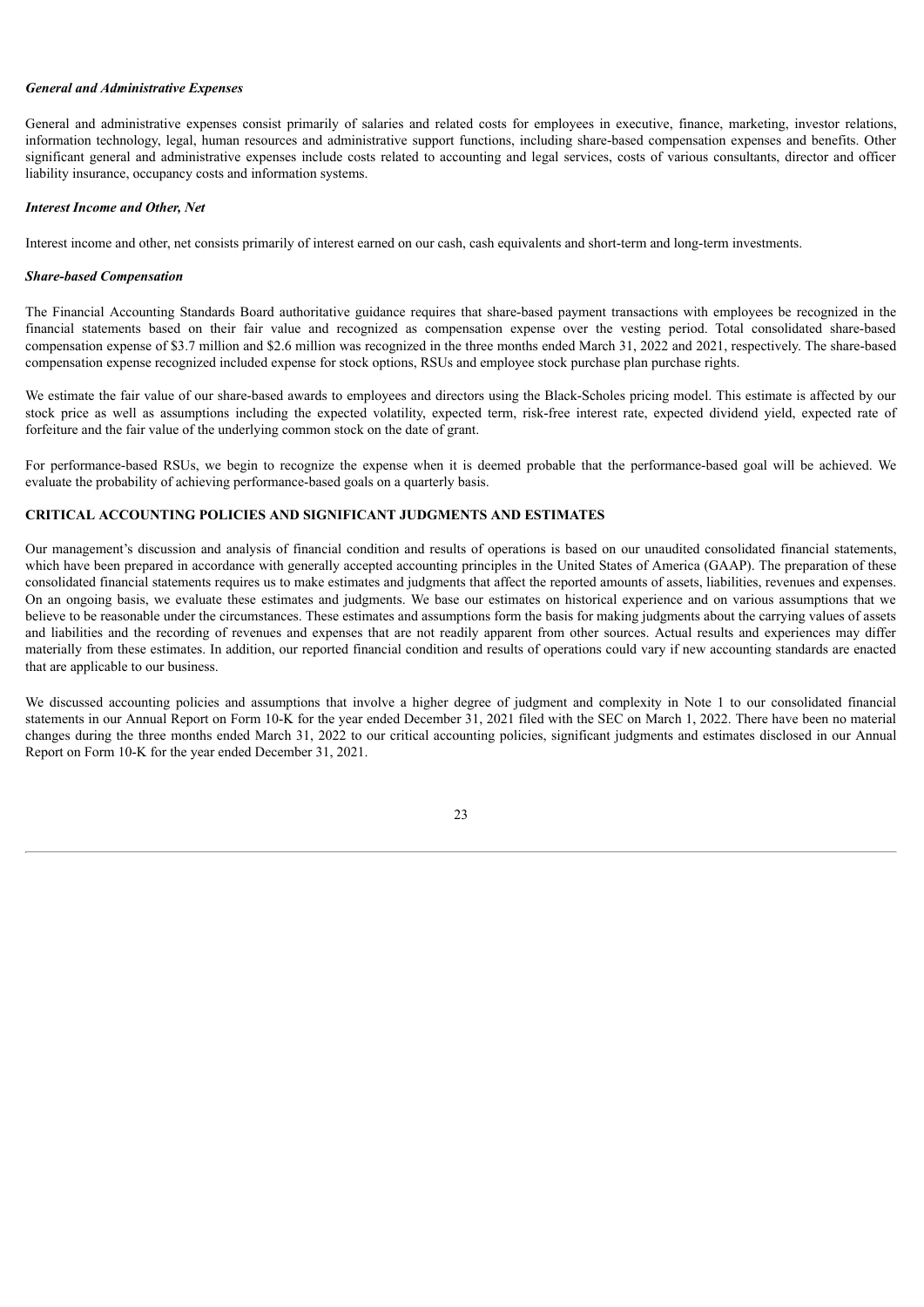## **RESULTS OF OPERATIONS**

## *Comparison of the Three Months Ended March 31, 2022 and March 31, 2021*

The following table summarizes our results of operations for the three months ended March 31, 2022 and March 31, 2021, together with the changes in those items (in thousands, except percentages):

|                                              | <b>Three Months Ended March 31,</b> |  |                |     | <b>Dollar Change</b> | % Change    |
|----------------------------------------------|-------------------------------------|--|----------------|-----|----------------------|-------------|
|                                              | 2022<br>2021                        |  |                |     | Increase/(Decrease)  |             |
| <b>Revenues:</b>                             |                                     |  |                |     |                      |             |
| Contract and grant revenue                   | \$                                  |  | 1,433          | -\$ | (1, 433)             | $(100.0)\%$ |
| Licensing revenue                            | 15                                  |  | 2              |     | 13                   | 650.0       |
| Total revenues                               | 15                                  |  | 1,435          |     | (1,420)              | $(99.0)\%$  |
| Cost of goods sold                           | 114                                 |  |                |     | 114                  |             |
| Gross Profit                                 | (99)                                |  | 1,435          |     | (1, 534)             | $(106.9)\%$ |
| <b>Operating expenses:</b>                   |                                     |  |                |     |                      |             |
| Research and development                     | 19,040                              |  | 11,862         |     | 7,178                | $60.5\%$    |
| General and administrative                   | 5,632                               |  | 4,136          |     | 1,496                | $36.2\%$    |
| Acquired in-process research and development |                                     |  | 82,890         |     | (82,890)             | $(100.0)\%$ |
| Total operating expenses                     | 24,672                              |  | 98,888         |     | (74, 216)            | $(75.1)\%$  |
| Loss from operations                         | (24, 771)                           |  | (97, 453)      |     | 72,682               | $(74.6)\%$  |
| Other income:                                |                                     |  |                |     |                      |             |
| Interest income and other, net               | 4                                   |  | 38             |     | (34)                 | $(89.5)\%$  |
| <b>Net loss</b>                              | (24, 767)                           |  | $(97, 415)$ \$ |     | 72,648               | $(74.6)\%$  |

#### \*Not meaningful or not calculable

## *Contract and Licensing Revenue*

For the three months ended March 31, 2022, total contract and licensing revenue decreased to \$15,000 compared to \$1.4 million for the three months ended March 31, 2021. The decrease of \$1.4 million, or 99.0%, is primarily attributable to the conclusion of our development contract with BARDA.

### *Cost of Goods Sold*

For the three months ended March 31, 2022, cost of goods sold was \$0.1 million and for the three months ended March 31, 2021 we did not record any cost of goods sold. The increase of \$0.1 million is attributable to the write-off of inventory deemed nonsalable.

## *Research and Development Expenses*

For the three months ended March 31, 2022, our research and development expenses increased to \$19.0 million compared to \$11.9 million for the three months ended March 31, 2021. The increase of \$7.2 million, or 60.5%, is primarily related to the following:

- an increase of \$7.8 million in research and development expenses primarily related to ongoing development of ONC201 related to manufacturing of drug substance, clinical trial and regulatory support;
- an increase of \$1.4 million in compensation expenses, of which \$0.5 million is related to non-cash stock compensation, to support development of our current pipeline; offset by
- a decrease of \$1.2 million in brincidofovir development expenses with the approval of TEMBEXA in June 2021;
- a decrease of \$0.7 million in DSTAT development costs.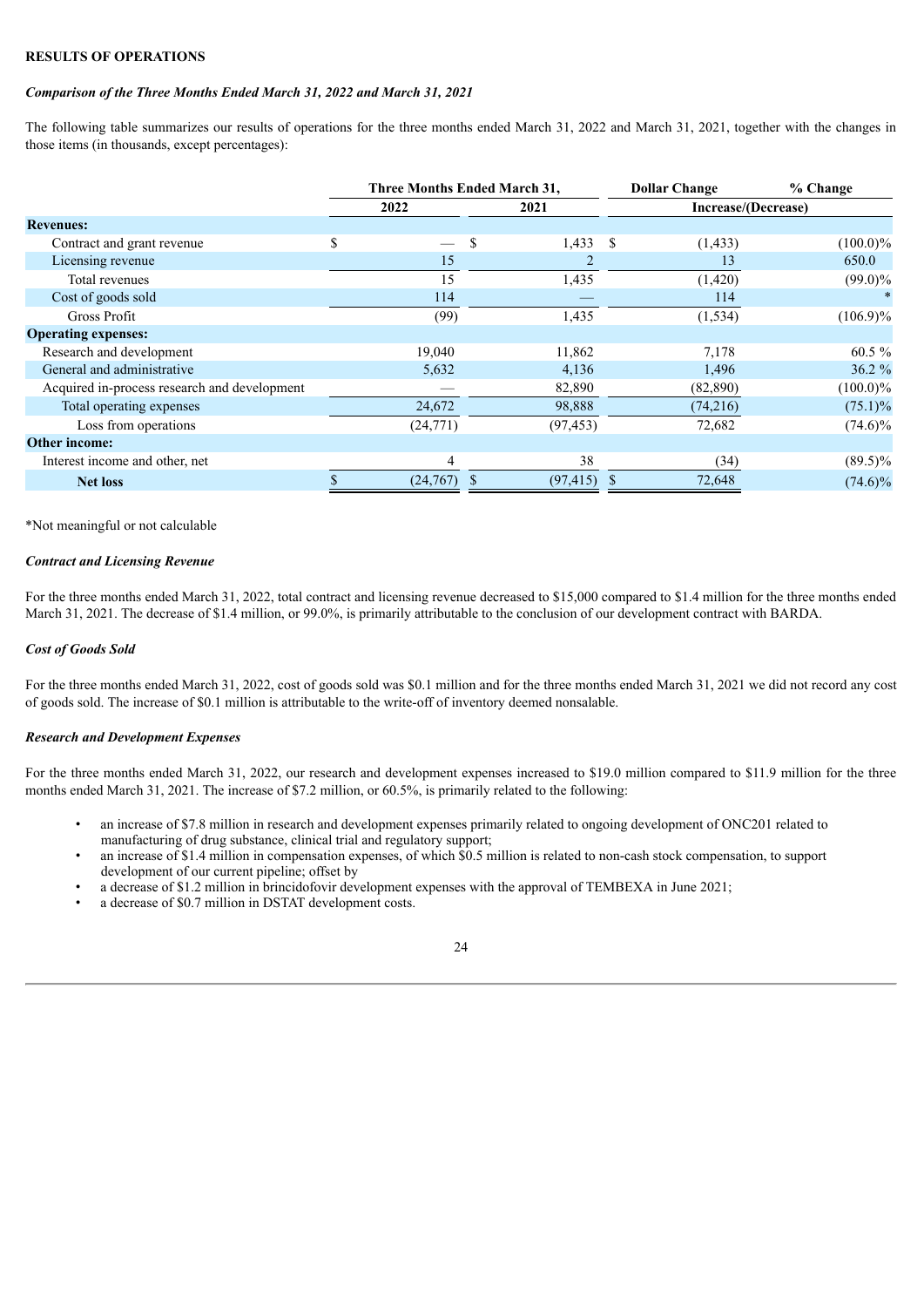### *General and Administrative Expenses*

For the three months ended March 31, 2022, our general and administrative expenses increased to \$5.6 million compared to \$4.1 million for the three months ended March 31, 2021. The increase of \$1.5 million, or 36.2%, is primarily related to the following:

- an increase of \$0.7 million in legal, professional, and operational expenses;
- an increase of \$0.6 million in compensation expenses, primarily related to non-cash stock compensation expense; and
- an increase of \$0.2 million in ongoing stability expenses related to TEMBEXA in June 2021.

#### *Acquired In-process Research and Development Expenses*

In connection with our acquisition of Oncoceutics in January 2021, we recorded a total of \$82.9 million of acquired in-process research and development expenses for the three months ended March 31, 2021, which included \$82.6 million of in-process research and development assets expensed and \$0.3 million of transaction costs. We paid consideration including an upfront payment of \$25.0 million to Oncoceutics, \$43.4 million related to the fair value of the 8,723,769 shares of common stock issued to Oncoceutics, and a \$14.0 million promissory note due on the one-year anniversary of the acquisition.

#### *Interest Income and Other, Net*

For the three months ended March 31, 2022, our interest income and other, net decreased to \$4,000 compared to \$38,000 for the three months ended March 31, 2021. This decrease is primarily attributable to loan fee amortization offsetting interest earned.

## **LIQUIDITY AND CAPITAL RESOURCES**

As of March 31, 2022, we had capital available to fund operations of approximately \$53.4 million. Cash in excess of immediate requirements is invested in accordance with our investment policy, primarily with a view to liquidity and capital preservation. We have incurred losses since our inception in 2000 and as of March 31, 2022, we had an accumulated deficit of \$910.4 million. We may continue to incur losses for the foreseeable future. The size of our losses will depend, in part, on the rate of future expenditures and our ability to generate revenues.

On August 10, 2020, we entered into an Open Market Sale Agreement<sup>SM</sup> (the Jefferies Sales Agreement) with Jefferies LLC, as agent, pursuant to which we may offer and sell, from time to time through Jefferies, up to \$75 million of shares of our common stock. Sales of our common stock made pursuant to the Jefferies Sales Agreement, if any, will be made under our shelf registration statement on Form S-3 (File No. 333-244146), which was declared effective by the SEC on August 17, 2020. As of March 31, 2022, we have not sold any shares of our common stock under the Jefferies Sales Agreement.

On January 20, 2021, we entered into an underwriting agreement (the Underwriting Agreement) with Jefferies LLC and Cowen and Company, LLC, as representatives of the several underwriters named therein (collectively, the Underwriters), relating to the issuance and sale of 11,765,000 shares (the Shares) of our common stock. The price to the public in this offering was \$8.50 per share, and the Underwriters agreed to purchase the Shares from us pursuant to the Underwriting Agreement at a price of \$7.99 per share. Under the terms of the Underwriting Agreement, we granted the Underwriters a 30 day option to purchase up to 1,764,750 additional shares of our common stock at the public offering price. The net proceeds to us from this offering were approximately \$107.8 million, as the Underwriters' option to purchase additional shares was exercised in full, after deducting underwriting discounts and commissions and estimated offering expenses payable by us. The offering closed on January 25, 2021.

On May 6, 2021, we filed an automatic shelf registration statement on Form S-3 with the SEC (the 2021 Shelf Registration Statement), which became effective upon filing, pursuant to which we registered for sale an unlimited amount of any combination of our common stock, preferred stock, debt securities, warrants, rights and/or units from time to time and at prices and on terms that we may determine, so long as we continue to satisfy the requirements of a "well-known seasoned issuer" under SEC rules. However, since we no longer qualify as a well-known seasoned issuer, on March 1, 2022, we filed two post-effect amendments to the 2021 Shelf Registration Statement to convert it to a non-automatic shelf registration statement that we are eligible to use. The amendment to the 2021 Shelf Registration Statement to convert to a non-automatic shelf registration was declared effective by the SEC on May 2, 2022 and enables us to offer for sale, from time to time, in one or more offerings, \$250 million, in the aggregate, of common stock, preferred stock, debt securities, warrants, right. The 2021 Shelf Registration Statement will remain in effect for up to three years from the date it initially became effective. As of March 31, 2022, no sales have been made under the 2021 Shelf Registration Statement.

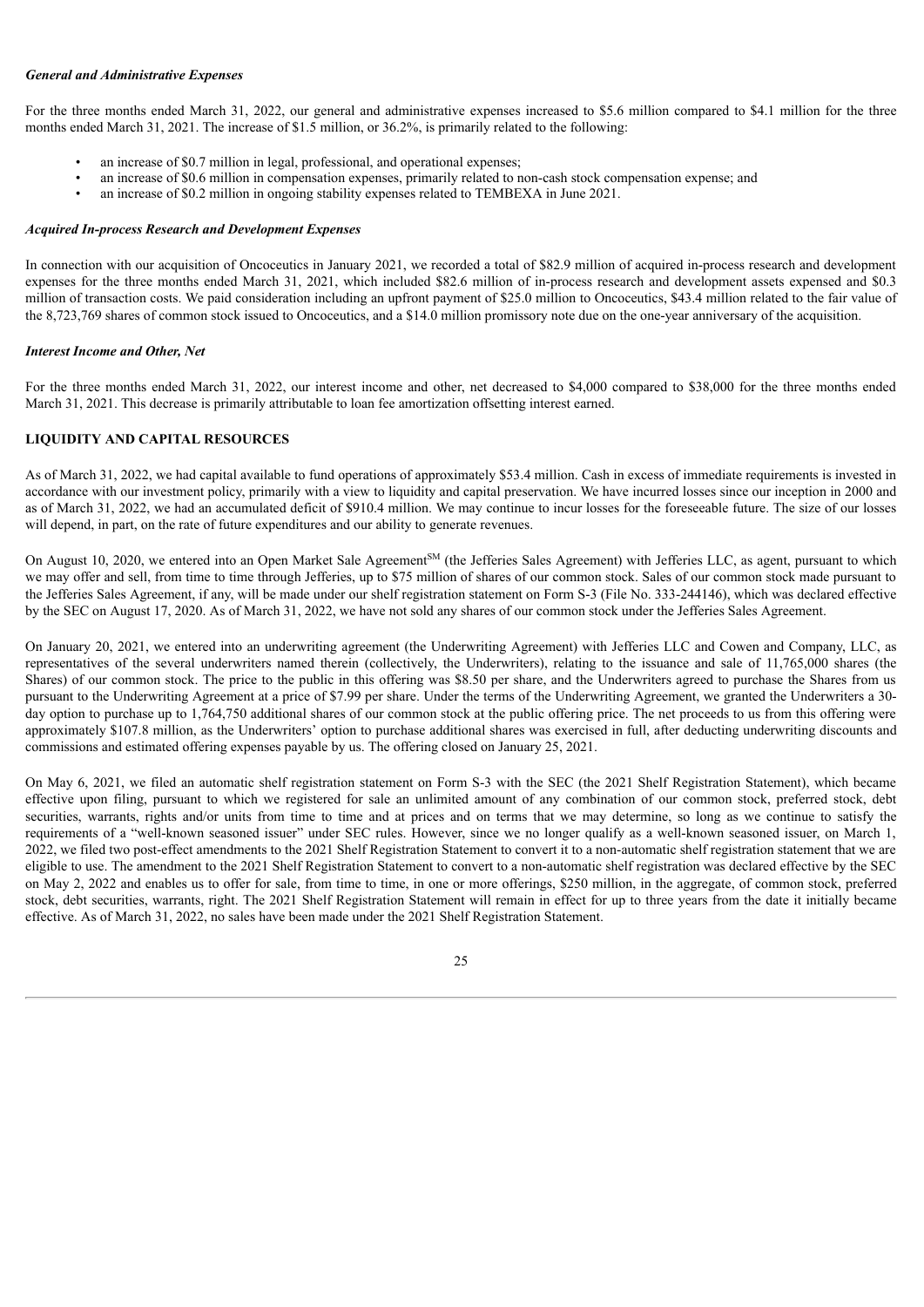On January 31, 2022, we entered into a Loan and Security Agreement (the Loan Agreement) with Silicon Valley Bank. The Loan Agreement provides for a four-year secured revolving loan facility (the Credit Facility) in an aggregate principal amount of up to \$50.0 million. Proceeds from the Credit Facility may be used for working capital and general corporate purposes. Reference the section headed "Recent Developments" above for additional information.

On May 15, 2022, we entered into an agreement to sell TEMBEXA to Emergent for \$225 million upfront. Subject to the satisfaction or waiver of the closing conditions, we expect this transaction may close as early as the second quarter of 2022. We remain in negotiations with BARDA on the terms of a TEMBEXA procurement contract, which we also expect to complete in the second quarter of 2022.

We cannot assure that adequate funding will be available on terms acceptable to us, if at all. Any additional equity financings will be dilutive to our stockholders and any additional debt may involve operating covenants that may restrict our business. If adequate funds are not available through these means, we may be required to curtail significantly one or more of our research or development programs, and any launch and other commercialization expenses for any of our products that may receive marketing approval. We cannot assure you that we will successfully develop or commercialize our products under development or that our products, if successfully developed, will generate revenues sufficient to enable us to earn a profit.

We believe that our expected cash flow from sale of TEMBEXA, existing cash, cash equivalents, and investments will enable us to fund our current operating expenses and capital requirements for at least the next 12 months. However, changing circumstances beyond our control may cause us to consume capital more rapidly than we currently anticipate.

#### *Cash Flows*

The following table sets forth the significant sources and uses of cash for the period (in thousands):

|                                                      | Three Months Ended March 31, |                |  |          |
|------------------------------------------------------|------------------------------|----------------|--|----------|
|                                                      | 2022                         |                |  | 2021     |
| Cash sources and uses:                               |                              |                |  |          |
| Net cash used in operating activities                |                              | $(23, 447)$ \$ |  | (37,896) |
| Net cash provided by (used in) investing activities  |                              | 53,467         |  | (88,716) |
| Net cash (used in) provided by financing activities  |                              | (13, 460)      |  | 111,703  |
| Net increase (decrease) in cash and cash equivalents |                              | 16.560         |  | (14,909) |

The table above sets forth the net decrease or increase in cash and cash equivalents alone and not the change in our total capital available to fund operations, which also includes short-term and long-term investments. Cash and cash equivalents includes cash on hand and securities with original maturities of 90 days or less.

#### *Operating Activities*

Net cash used in operating activities of \$23.4 million for the three months ended March 31, 2022 was primarily the result of our \$24.8 million net loss and the change in operating assets and liabilities offset by the add-back of non-cash adjustments. The change in operating assets and liabilities includes an increase in prepaid expenses and other assets of \$1.0 million, a decrease of \$0.9 million in accounts payable and accrued liabilities and an increase in inventories of \$0.6 million. Non-cash expenses included add-backs of \$3.7 million for share-based compensation and \$0.1 million of amortization of discount/premium on investments. Net cash used in operating activities of \$37.9 million for the three months ended March 31, 2021 was primarily the result of our \$97.4 million net loss and the change in operating assets and liabilities, partially offset by the add-back of non-cash expenses. The change in operating assets and liabilities includes an increase in prepaid expenses and other assets of \$0.3 million, an increase in accounts receivable of \$0.2 million and a decrease of \$0.3 million in accounts payable and accrued liabilities. Non-cash expenses included add-backs of \$43.4 million for the fair value of common stock issued in relation to the Oncoceutics acquisition, \$14.0 million for the note payable due on the one-year anniversary of the Oncoceutics acquisition, \$2.6 million for share-based compensation, \$0.1 million of depreciation of property and equipment and \$0.1 million of amortization of discount/premium on investments.

#### *Investing Activities*

Net cash provided by investing activities of \$53.5 million for the three months ended March 31, 2022 was primarily the result of the maturity of \$51.0 million in short-term investments and the sale of \$7.7 million in short-term investments, offset by the purchase of \$5.3 million in short-term investments. Net cash used in investing activities of \$88.7 million for the three months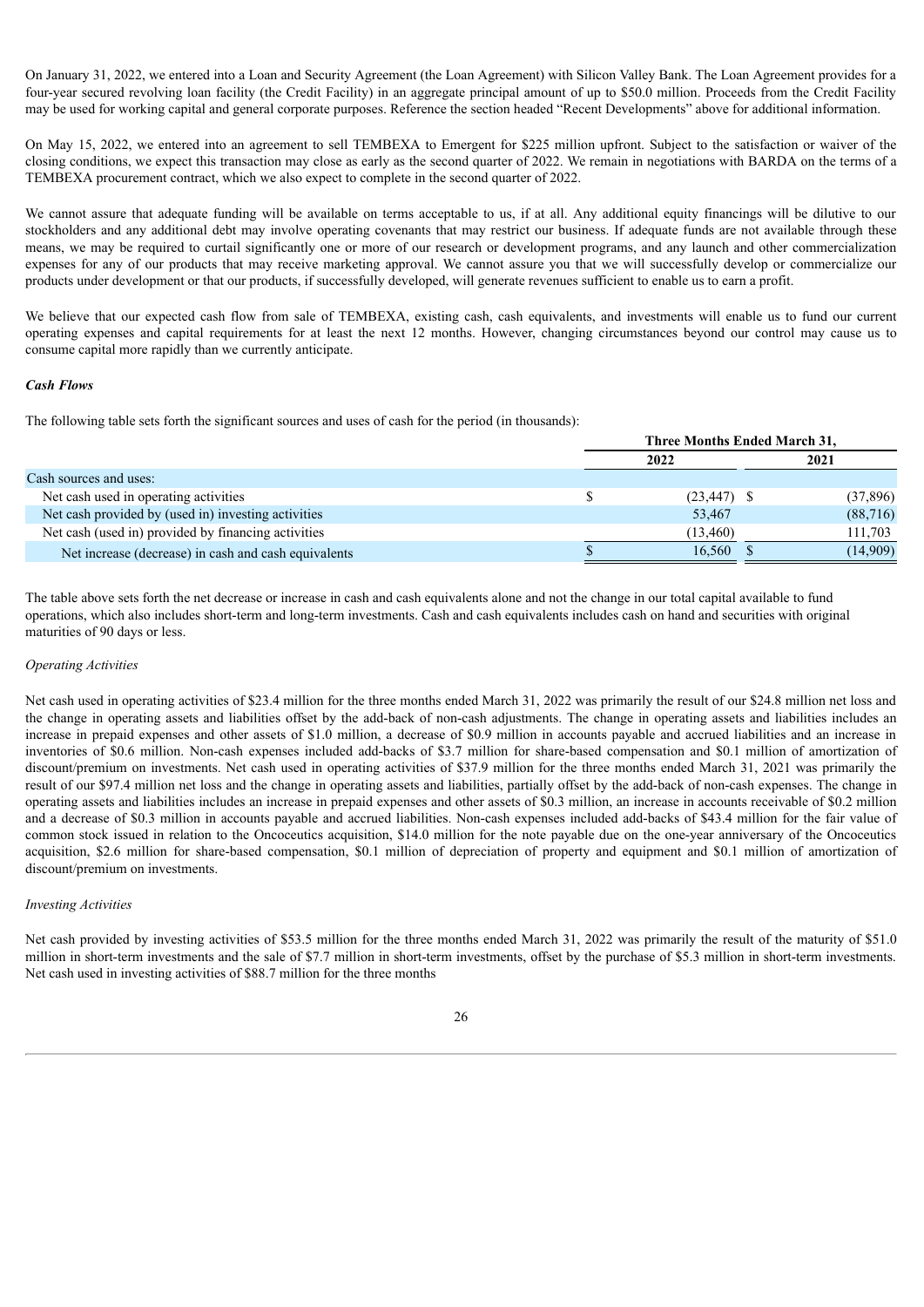ended March 31, 2021 was primarily the result of the purchase of \$91.9 million in short-term investments and the purchase of \$7.6 million in long-term investments, partially offset by the maturity of \$8.9 million in short-term investments and the sale of \$2.0 million in short-term investments.

## *Financing Activities*

Net cash used by financing activities of \$13.5 million for the three months ended March 31, 2022 was primarily the result of the \$14.0 million payment of the note payable related to the Oncoceutics acquisition and the payment of \$0.1 million of debt issuance costs, partially offset by \$0.7 million in proceeds from the exercise of stock options and stock purchases through our ESPP. Net cash provided by financing activities of \$111.7 million for the three months ended March 31, 2021 was primarily the result of \$107.8 million in proceeds from the issuance of common stock and \$3.9 million in proceeds from the exercise of stock options and stock purchases through our ESPP.

## **CONTRACTUAL OBLIGATIONS AND COMMITMENTS**

There have been no material changes to our contractual obligations and commitments outside the ordinary course of business from those disclosed under the heading "Management's Discussion and Analysis of Financial Condition and Results of Operations—Contractual Obligations and Commitments" as contained in our Annual Report on Form 10-K for the year ended December 31, 2021 filed by us with the SEC on March 1, 2022.

#### *Of -Balance Sheet Arrangements*

<span id="page-27-0"></span>During the periods presented, we did not have, nor do we currently have, any off-balance sheet arrangements as defined under SEC rules.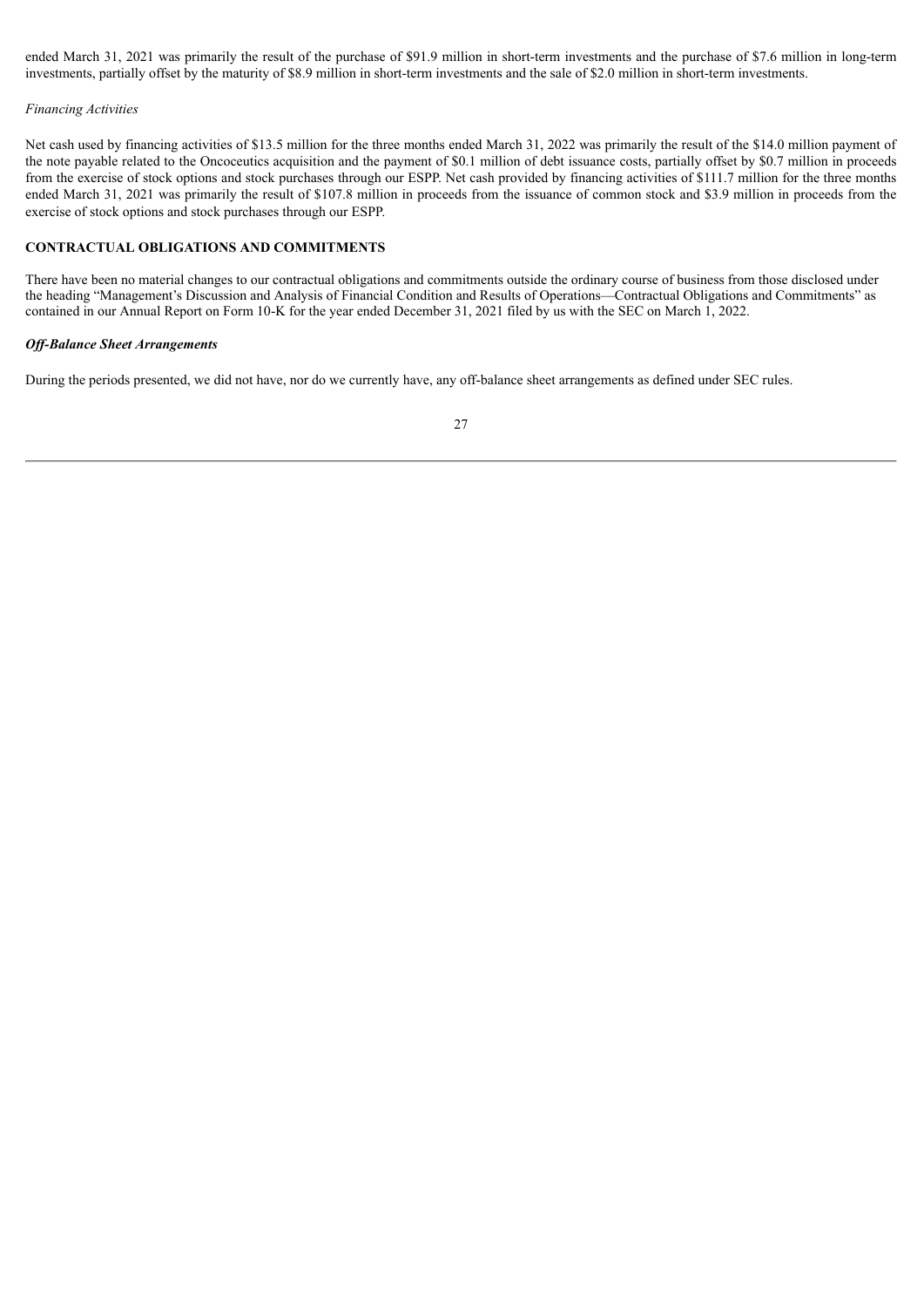#### **ITEM 3. QUANTITATIVE AND QUALITATIVE DISCLOSURES ABOUT MARKET RISK**

Our primary exposure to market risk is interest income sensitivity, which is affected by changes in the general level of U.S. interest rates. Due to the shortterm duration of our investment portfolio and the low risk profile of our investments, an immediate 10% change in interest rates would not have a material effect on the fair market value of our portfolio. Accordingly, we would not expect our operating results or cash flows to be affected to any significant degree by the effect of a sudden change in market interest rates on our investment portfolio.

We do not believe that our cash, cash equivalents and available-for-sale investments have significant risk of default or illiquidity. While we believe our cash and cash equivalents and certificates of deposit do not contain excessive risk, we cannot provide absolute assurance that in the future our investments will not be subject to adverse changes in market value. In addition, we maintain certain amounts of cash and cash equivalents at one or more financial institutions that are in excess of federally insured limits.

Inflation generally affects us by increasing our cost of labor and clinical trial costs. We do not believe that inflation has had a material effect on our results of operations for the three months ended March 31, 2022 or March 31, 2021.

## <span id="page-28-0"></span>**ITEM 4. CONTROLS AND PROCEDURES**

## *Evaluation of Disclosure Controls and Procedures*

Our principal executive officer and principal financial officer, after evaluating the effectiveness of our disclosure controls and procedures (as defined in Rules 13a-15(e) and 15d-15(e) of the Securities Exchange Act of 1934, as amended (the Exchange Act)) as of March 31, 2022, have concluded that, based on such evaluation, our disclosure controls and procedures were effective to ensure that information required to be disclosed by us in the reports we file or submit under the Exchange Act is recorded, processed, summarized and reported within the time periods specified in the rules and forms of the SEC, and is accumulated and communicated to our management, including our principal executive and principal financial officers, or persons performing similar functions, as appropriate to allow timely decisions regarding required disclosure.

## *Changes in Internal Control Over Financial Reporting*

<span id="page-28-1"></span>We routinely review our internal control over financial reporting and from time to time make changes intended to enhance the effectiveness of our internal control over financial reporting. We will continue to evaluate the effectiveness of our disclosure controls and procedures and internal control over financial reporting on an ongoing basis and will take action as appropriate. There have been no changes to our internal control over financial reporting, as such term is defined in Rules 13a-15(f) and 15d-15(f) under the Exchange Act, during the first quarter of 2022 that materially affected, or are reasonably likely to materially affect, our internal control over financial reporting.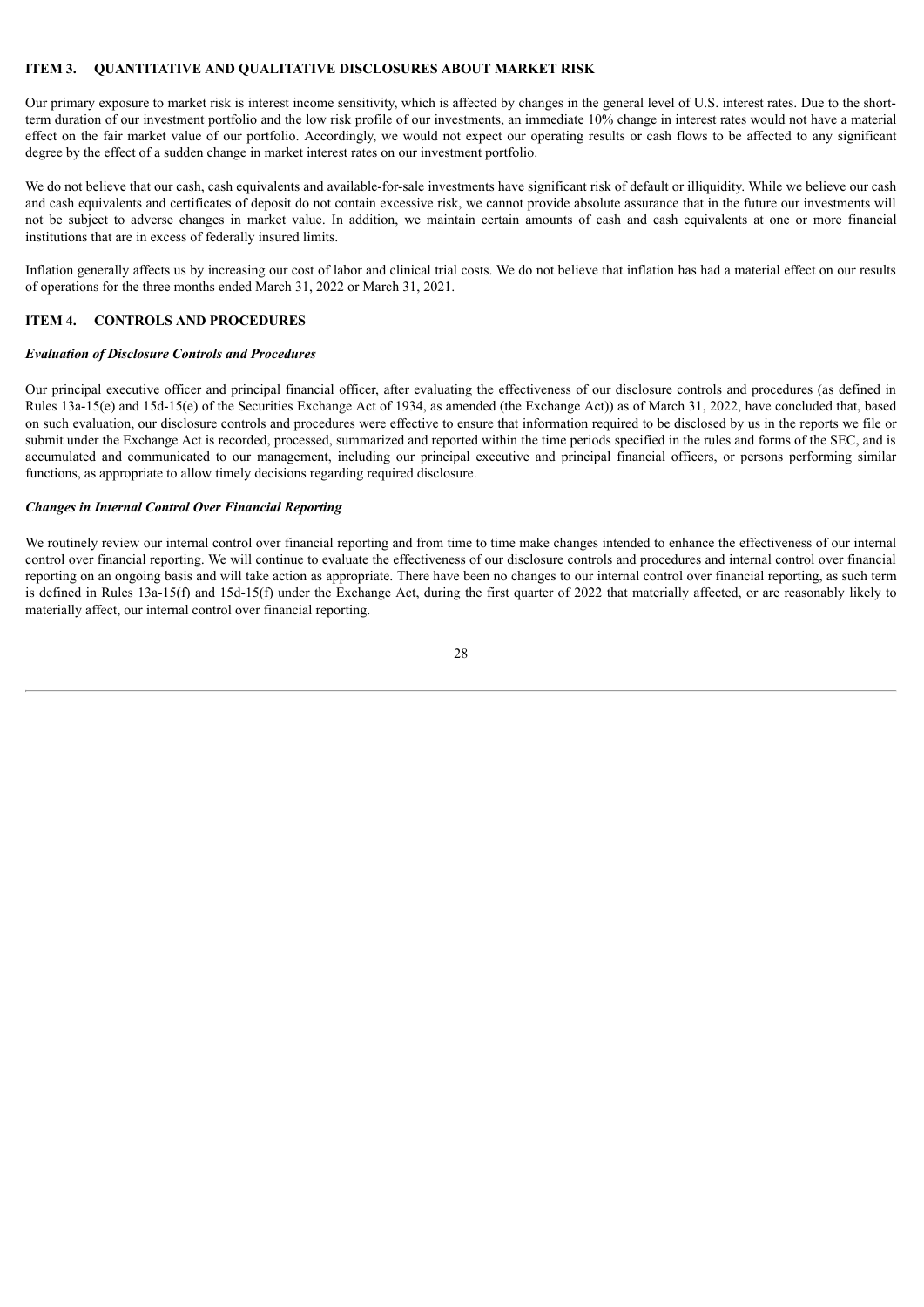## <span id="page-29-0"></span>**ITEM 1. LEGAL PROCEEDINGS**

None.

## <span id="page-29-1"></span>**ITEM 1A. RISK FACTORS**

#### **Summary of Risk Factors**

Below is a summary of material factors that make an investment in our common stock speculative or risky. Importantly, this summary does not address all of the risks that we face. Additional discussion of the risks summarized in this risk factor summary, as well as other risks that we face, can be found under the heading "Risk Factors" below.

- We have incurred significant losses since our inception. We anticipate that we will continue to incur significant losses for the foreseeable future, and we may never achieve or maintain profitability.
- While we have received a sole source request from BARDA, there can be no assurances that we will be able to enter into a contract with BARDA on favorable terms, or at all, to act as the sole supplier for the procurement of TEMBEXA for the treatment of smallpox.
- We have only received regulatory approval for TEMBEXA, and all of our other product candidates are still under clinical development and may not obtain regulatory approval or be successfully commercialized.
- We may be unable to obtain, or may be delayed in obtaining, regulatory approval for our clinical candidates, including our most advanced clinical candidate, ONC201.
- Our ability to generate future revenues from product sales is uncertain and depends upon our ability to successfully develop, obtain regulatory approval for, and commercialize product candidates, and even if we generate future revenues, they may not be sufficient to lead to profitability.
- Even though we have obtained regulatory approval for TEMBEXA, or if we obtain regulatory approval for any of our product candidates, including ONC201, we will still face extensive regulatory requirements and our products may face future development and regulatory difficulties.
- We rely on third-party manufacturers to produce our preclinical drug supplies, clinical drug supplies and TEMBEXA, and we intend to rely on third parties to produce commercial supplies of any approved product candidates. We rely on limited sources of supply for the drug components for each of our product candidates including ONC201, and any disruption in the chain of supply for either of these product candidates may cause delays in their development and commercialization.
- We routinely evaluate external assets to build our pipeline of product candidates and there can be no assurance that we will be successful in identifying or completing a transaction for a candidate, that any such transaction will result in additional value for our stockholders or that the process will not have an adverse impact on our business. For example, we may experience difficulties in integrating the operations of Oncoceutics into our business and in realizing the expected benefits of the merger with Oncoceutics.
- If we are unable to obtain or protect intellectual property rights related to our products and product candidates, we may not be able to compete effectively in our market.
- If we fail to comply with the extensive legal and regulatory requirements affecting the health care industry, we could face increased costs, delays in the development of our product candidates, penalties and a loss of business.
- We face risks related to the coronavirus (COVID-19) outbreak, which could significantly disrupt our preclinical studies and clinical trials.
- The completion of the sale of our TEMBEXA program and related assets is subject to conditions, some or all of which may not be satisfied or completed on a timely basis, if at all. Failure to complete the sale of our TEMBEXA program and related assets could have material adverse effects on our business. In addition, even if completed, the anticipated benefits may not be realized fully or at all or may take longer to realize than expected.

An investment in shares of our common stock involves a high degree of risk. You should carefully consider the following risk factors, as well as the other information contained elsewhere in this report, before deciding whether to purchase, hold or sell shares of our common stock. The occurrence of any of the following risks could harm our business, financial condition, results of operations and/or growth prospects or cause our actual results to differ materially from those contained in forward-looking statements we have made in this report and those we may make from time to time. You should consider all of the risk factors described when evaluating our business. We have marked with an asterisk (\*) those risk factors that reflect changes from the risk factors included in our Annual Report on Form 10-K for the vear ended December 31, 2021 filed with the Securities and Exchange Commission on March 1, 2022.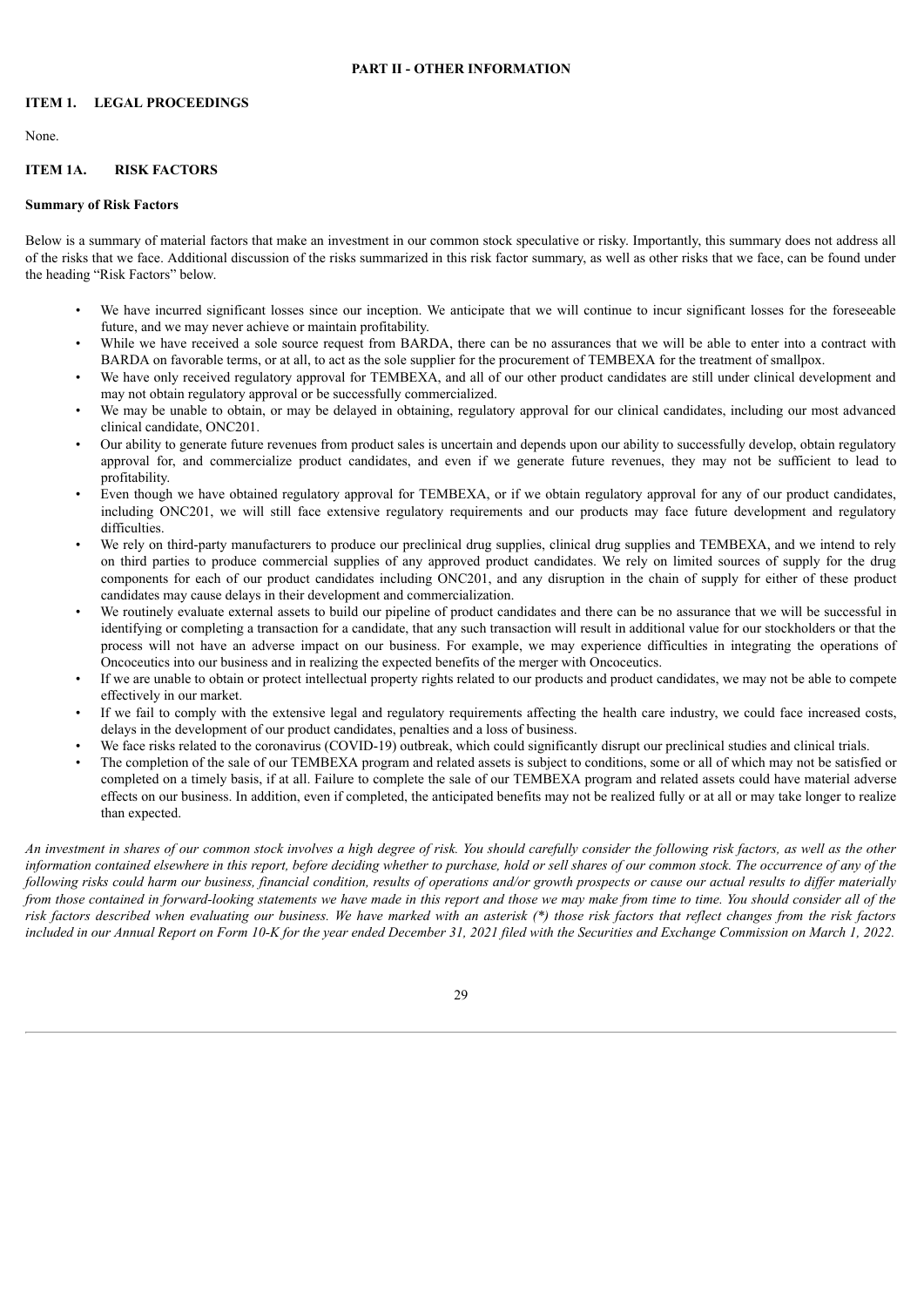### **Risks Related To Our Financial Condition and Need For Additional Capital**

## We have incurred significant losses since our inception. We anticipate that we will continue to incur significant losses for the foreseeable future, and *we may never achieve or maintain profitability.\**

We are a biopharmaceutical company focused primarily on commercializing TEMBEXA for the treatment of smallpox, and developing ONC201 for the treatment of H3 K27M-mutant glioma. We have incurred significant net losses in each year since our inception, including net losses of \$24.8 million and \$97.4 million for the three months ended March 31, 2022 and 2021, respectively. As of March 31, 2022, we had an accumulated deficit of approximately \$910.4 million.

To date, we have financed our operations primarily through the sale of equity securities and, to a lesser extent, through government funding, licensing fees and debt. We have devoted most of our financial resources to research and development, including our preclinical development activities and clinical trials. We may continue to incur losses and negative cash flows for the foreseeable future. The size of any loss will depend, in part, on the rate of future expenditures and our ability to generate revenues. In particular, we expect to incur substantial expenses as we seek to:

- continue development and manufacturing activities related to imipridones, including ONC201 for the treatment of H3 K27M-mutant glioma, and other potential indications;
- enter into an agreement with BARDA to sell TEMBEXA into the U.S. Strategic National Stockpile as a medical countermeasure for the treatment of smallpox;
- obtain regulatory approvals for ONC201;
- scale-up manufacturing capabilities to commercialize TEMBEXA and in the event we receive regulatory approval, ONC201;
- identify and in-license additional product candidates to expand our research and development pipeline;
- maintain, expand and protect our intellectual property portfolio; and
- continue our internal research and development efforts and seek to discover additional product candidates.

To become and remain profitable, we must succeed in developing and eventually commercializing products with significant market potential. This will require us to be successful in a range of challenging activities, including acquiring or discovering product candidates, completing preclinical testing and clinical trials of our product candidates, obtaining regulatory approval for these product candidates, and manufacturing, marketing and selling those products for which we may obtain regulatory approval. We are only in the preliminary stages of some of these activities.

To date, we have only obtained regulatory approval for TEMBEXA, and none of our product candidates have been commercialized. We may not succeed in developing additional product candidates or commercializing any product candidate. If we do not successfully develop or commercialize any product candidate, or if revenues from any products that do receive regulatory approvals are insufficient, we will not achieve profitability and our business may fail. In addition to these risks in the United States, assuming regulatory approval in other geographies, our revenues are also dependent upon the size of markets outside of the United States, as well as our ability to obtain market approval and achieve commercial success outside of the United States.

Even if we do achieve profitability, we may not be able to sustain or increase profitability on a quarterly or annual basis. Our failure to become and remain profitable would depress the value of our company and could impair our ability to raise capital, expand our business, diversify our product offerings or continue our operations. A decline in the value of our company could cause you to lose all or part of your investment.

## Our ability to generate future revenues from product sales is uncertain and depends upon our ability to successfully develop, obtain regulatory approval for, and commercialize product candidates, and even if we generate future revenues, they may not be sufficient to lead to profitability.\*

Our ability to generate revenue and achieve profitability depends on our ability, alone or with collaborators, to successfully complete the development of, obtain the necessary regulatory approvals for and commercialize product candidates. We may not generate revenues from product sales for the foreseeable future. Our ability to generate future revenues from product sales depends heavily on our success in:

- reaching agreement with BARDA for the procurement of TEMBEXA on financial terms consistent with management's expectations, or at all;
- obtaining favorable results for and advancing development of imipridones, including ONC201 for the treatment of H3 K27M-mutant glioma, and other potential indications;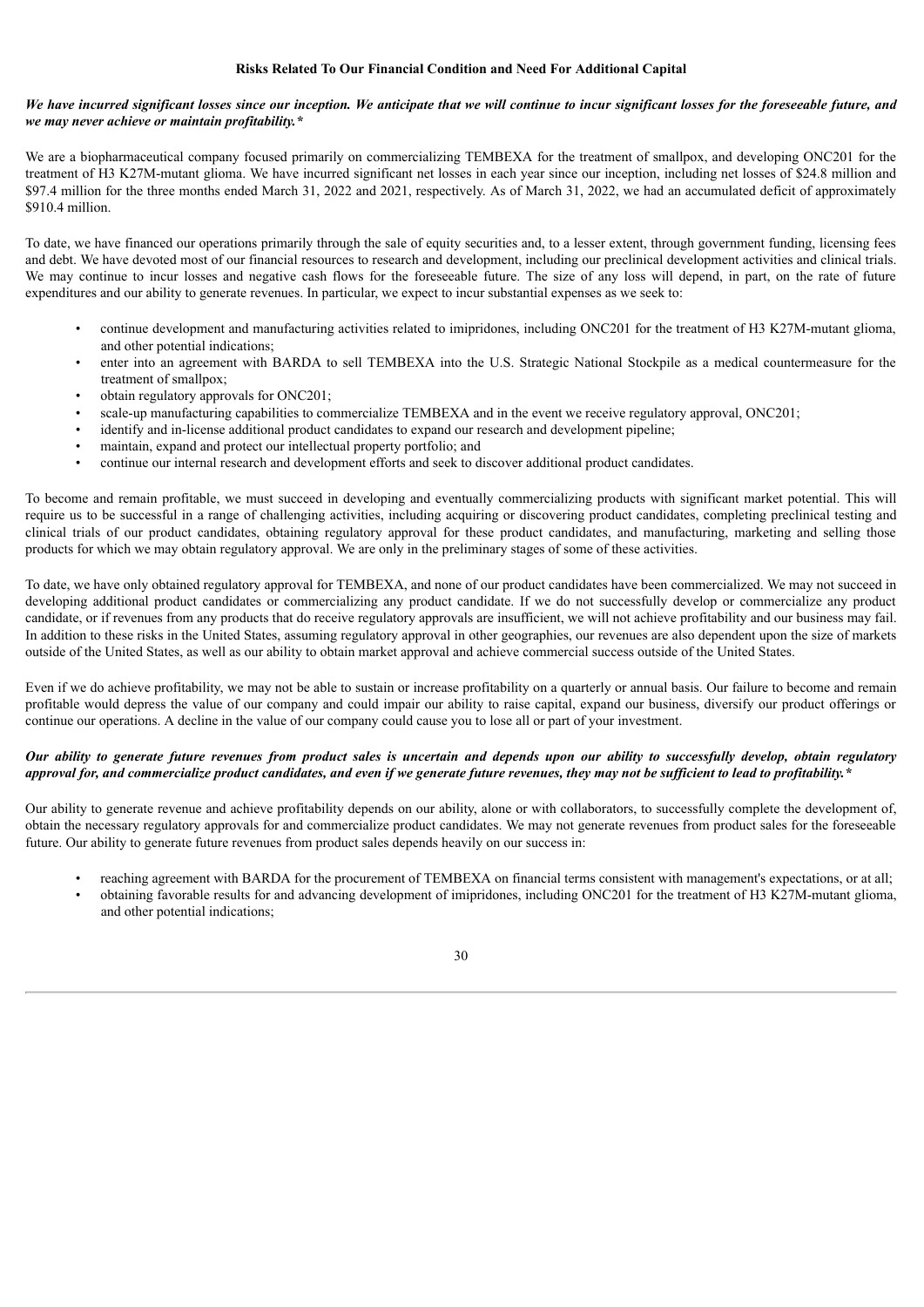- obtaining United States regulatory approval for ONC201;
- obtaining foreign regulatory approval(s) for TEMBEXA and ONC201;
- generating, licensing or otherwise acquiring a pipeline of product candidates which progress to clinical development, regulatory approval, and commercialization.

Conducting preclinical testing and clinical trials is a time-consuming, expensive and uncertain process that takes years to complete, and we may never generate the necessary data required to obtain regulatory approval and achieve product sales. Our anticipated development costs would likely increase if we do not obtain favorable results or if development of any product candidate is delayed. In particular, we would likely incur higher costs than we currently anticipate if development of any product candidate is delayed because we are required by the FDA or foreign regulatory authorities to perform studies or trials in addition to those that we currently anticipate, or we decide to conduct additional studies or trials for strategic reasons.

Because of the numerous risks and uncertainties associated with pharmaceutical product development, we are unable to predict with certainty the timing or amount of any increase in our anticipated development costs that will result should any additional trials be necessary.

In addition, TEMBEXA, or any product candidate if approved, may not achieve commercial success. Our commercial revenues, if any, will be derived from sales of products that may not be commercially available for a number of years, if at all. For any approved product candidate, we anticipate incurring significant costs in connection with commercialization. As a result, we cannot assure you that we will be able to generate revenues from sales of any approved product candidate, or that we will achieve or maintain profitability even if we do generate sales.

## If we fail to obtain additional financing, we could be forced to delay, reduce or eliminate our product development programs, seek corporate partners for the development of our product development programs or relinquish or license on unfavorable terms, our rights to technologies or product *candidates.\**

Developing pharmaceutical products, including conducting preclinical studies and clinical trials, is a time-consuming, expensive and uncertain process that takes years to complete. We believe that our existing capital available to fund operations will enable us to fund our current operating expenses and capital requirements for at least the next twelve months. Changing circumstances beyond our control may cause us to consume capital more rapidly than we currently anticipate, and our clinical trials may encounter technical, enrollment or other difficulties that could increase our development costs more than we expected, or because the FDA or foreign regulatory authorities require us to perform studies or trials in addition to those that we currently anticipate.

In January 2021, we acquired Oncoceutics, Inc. (Oncoceutics), a privately-held, clinical-stage biotechnology company developing imipridones, a novel potential class of compounds. Oncoceutics' lead product candidate, ONC201, is currently being evaluated in multiple clinical studies including in a registrational program for H3 K27M-mutant glioma.

We are also pursuing additional external opportunities to build our pipeline of product candidates, and we may need to raise additional funds if we identify additional product candidates, which we may obtain through one or more equity offerings, debt financings, government or other third-party funding, strategic alliances and licensing or collaboration arrangements.

Securing additional financing may divert our management from our day-to-day activities, which may adversely affect our ability to develop and commercialize our most advanced clinical compounds, or any other product candidate. In addition, we cannot guarantee that future financing will be available in sufficient amounts or on terms acceptable to us, if at all. If we are unable to raise additional capital when required or on acceptable terms, we may be required to:

- significantly delay, scale back or discontinue the development or commercialization of TEMBEXA, ONC201, or any other product candidate;
- seek corporate partners for TEMBEXA, ONC201, or any other product candidate at an earlier stage than otherwise would be desirable or on terms that are less favorable than might otherwise be available; or
- relinquish or license on unfavorable terms, our rights to technologies or product candidates that we otherwise would seek to develop or commercialize ourselves.

If we are unable to raise additional capital in sufficient amounts or on terms acceptable to us, we will be prevented from pursuing development and commercialization efforts, which will have a material adverse effect on our business, operating results and prospects and on our ability to develop our product candidates.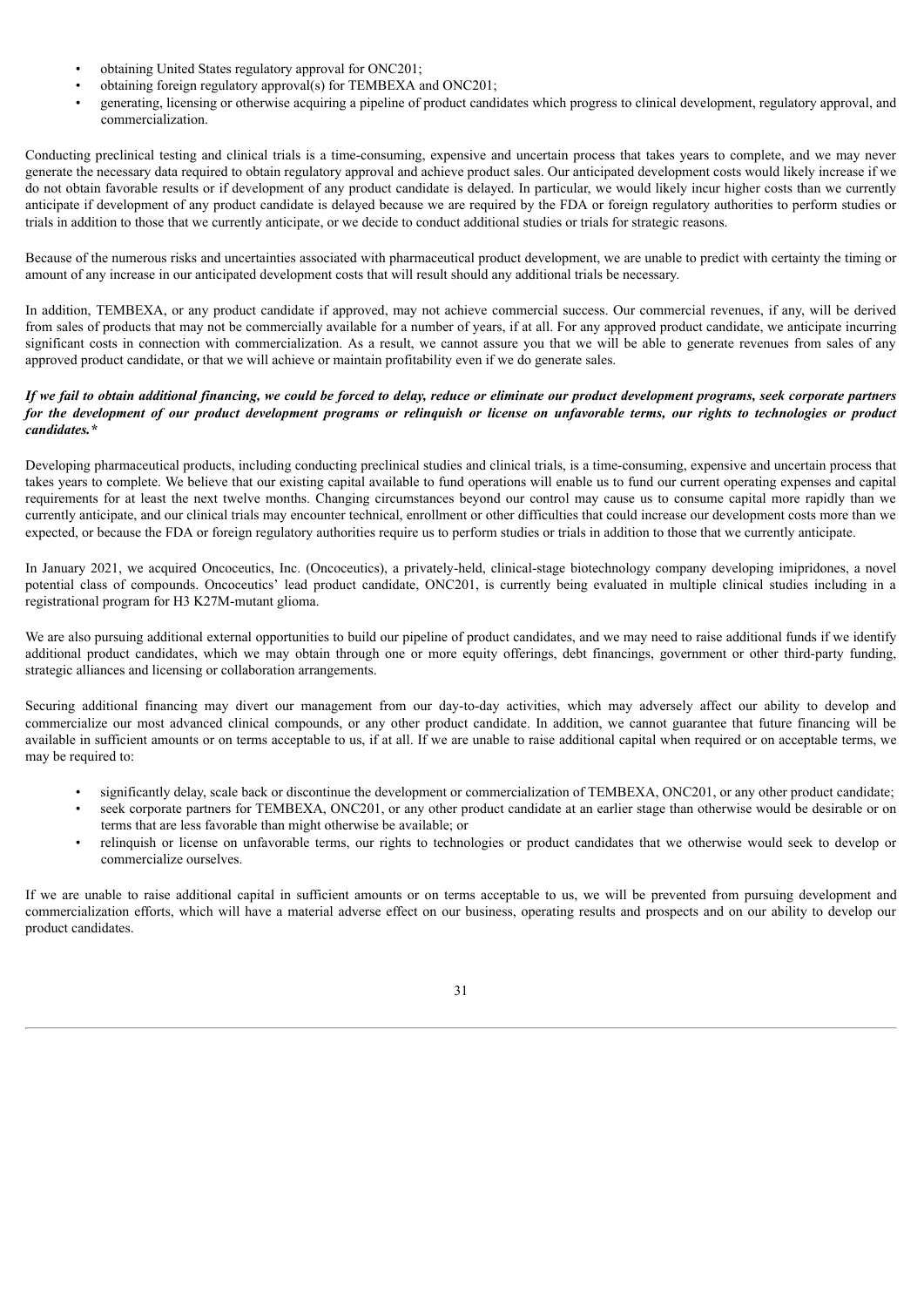## If we draw down on our credit facility with Silicon Valley Bank, the terms of our loan and security agreement place restrictions on our operating and financial flexibility, and failure to comply with covenants or to satisfy certain conditions may result in acceleration of our repayment obligations and foreclosure on our pledged assets, which could significantly harm our liquidity, financial condition, operating results, business and prospects and *cause the price of our securities to decline.*

Our \$50.0 million revolving credit facility with Silicon Valley Bank is secured by a first priority perfected security interest in substantially all of our assets other than our intellectual property, subject to certain exceptions.

Our loan agreement with Silicon Valley Bank requires us to comply with certain financial covenants, including requiring that we maintain specified liquidity and cash levels at certain times. The loan agreement also requires us to comply with a number of other covenants (affirmative and negative), including restrictive covenants that limit our ability to, among other things, incur additional indebtedness; merge or consolidate with or into any other organization or otherwise suffer a change in control; acquire, own or make investments; repurchase or redeem any class of stock or other equity interest; declare or pay any cash dividend or make a cash distribution on any class of stock or other equity interest; and transfer a material portion of our assets, in each case subject to exceptions.

In addition to other specified events of default, and subject to limited exceptions, Silicon Valley Bank could declare an event of default upon our noncompliance with certain covenants or the occurrence of certain events that it may determine, in its sole discretion, to have a material adverse effect, including: a material adverse change in, or a material adverse effect on our business, property, assets or operations, taken as a whole; a material impairment of our ability to perform any of our obligations under the loan agreement; a material adverse effect upon the collateral for the loan or its value; or a material impairment of the enforceability or priority of the liens upon the collateral for the loan or the legality, validity, binding effect or enforceability of the loan agreement or related agreements.

If we default under the credit facility, Silicon Valley Bank may accelerate all of our repayment obligations, which may require us to seek additional or alternate financing and/or modify our operational plans. We cannot guarantee that we will be able to comply with all of the covenants contained in the Silicon Valley Bank loan agreement in the future, or secure waivers if or when required. If we are unable to comply with or obtain a waiver of any noncompliance under the loan agreement, Silicon Valley Bank could declare an event of default or require us to further renegotiate the loan agreement on terms that may be significantly less favorable to us, or we may be required to seek additional or alternative financing. If we were to seek additional or alternative financing, any such financing may not be available to us on commercially reasonable terms or at all. If we are unable to access funds to meet those obligations or to renegotiate our agreement, Silicon Valley Bank could foreclose on our pledged assets and we would have to immediately cease operations. In addition, during the continuance of an event of default, the then-applicable interest rate on the then-outstanding principal balance is subject to increase. Upon an event of default, Silicon Valley Bank could also require us to repay the loan immediately, together with a prepayment penalty, and other fees. If we were to renegotiate the agreement under such circumstances, the terms may be significantly less favorable to us. If we were liquidated, Silicon Valley Bank's right to repayment would be senior to the rights of our stockholders to receive any proceeds from the liquidation. Any declaration by Silicon Valley Bank of an event of default could significantly harm our liquidity, financial condition, operating results, business, and prospects and cause the price of our securities to decline.

We may incur additional indebtedness in the future. The debt instruments governing such indebtedness may contain provisions that are as, or more, restrictive than the provisions governing our existing indebtedness. If we are unable to repay, refinance or restructure our indebtedness when payment is due, Silicon Valley Bank could proceed against the collateral or force us into bankruptcy or liquidation.

## We routinely evaluate external assets to build our pipeline of product candidates and there can be no assurance that we will be successful in identifying or completing a transaction for a candidate, that any such transaction will result in additional value for our stockholders or that the process will not *have an adverse impact on our business.*

In early 2019, we initiated a review of external assets that could be added to our pipeline of product candidates. In July 2019, in connection with this process, we entered into a License and Development Agreement with Cantex Pharmaceuticals, Inc. (Cantex) pursuant to which we acquired exclusive worldwide rights to develop and commercialize DSTAT for any and all uses. In January 2021, we acquired Oncoceutics, a privately-held, clinical-stage biotechnology company developing imipridones, including ONC201. In connection with these transactions, we are responsible for, and bear the future costs of, development and commercialization of the acquired compounds. These costs will be substantial, and we may require additional capital in order to pursue the development and commercialization of these compounds as planned. Moreover, the anticipated benefits of these transactions may never be realized due to the various risks and uncertainties associated with drug development detailed elsewhere in the risk factors.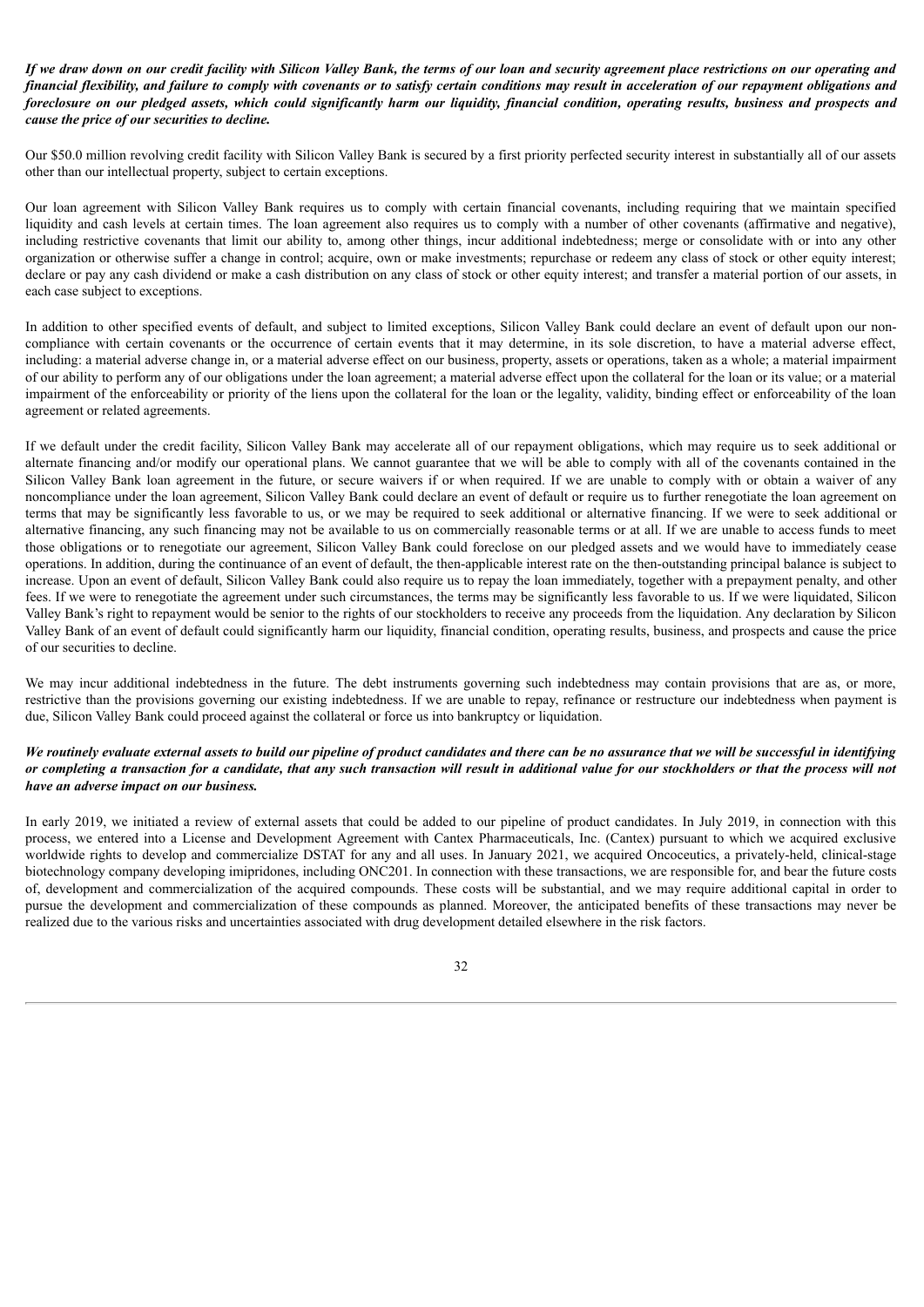In addition to our current assets, we may in-license or acquire additional assets, engage in a merger or acquisition transaction, issue additional shares of our common stock, or engage in other potential actions designed to maximize stockholder value. Our continuing review of external assets may not result in the identification or consummation of any transaction. The process of reviewing external opportunities may be time consuming and disruptive to our business operations and, if we are unable to effectively manage the process, our business, financial condition and results of operations could be adversely affected. We could incur substantial expenses associated with identifying, evaluating, negotiating, and consummating potential transactions. There can be no assurance that any potential additional transaction, if consummated, will provide greater value to our stockholders than that reflected in the current price of our common stock. In addition, once any potential additional transaction is consummated, we are likely to incur substantial costs associated with future development and testing of any new product candidate, which may require us to raise additional capital.

## **Risks Related to Clinical Development and Regulatory Approval**

#### We face risks related to the coronavirus (COVID-19) outbreak, which could significantly disrupt our preclinical studies and clinical trials.

The duration and the geographic impact of the business disruption and related financial impact resulting from the coronavirus cannot be reasonably estimated at this time and our business could be adversely impacted by the effects. We are currently conducting clinical trials of our product candidates in the United States. We rely on independent clinical investigators, contract research organizations and other third-party service providers to assist us in managing, monitoring and otherwise carrying out our non-clinical studies and clinical trials, and the outbreak may affect their ability to devote sufficient time and resources to our programs. Similarly, clinical site initiation and patient enrollment may be delayed due to concerns for patient safety and prioritization of healthcare resources toward the COVID-19 pandemic. We also rely on third party suppliers and contract manufacturers to produce the drug product we utilize in our clinical trials, and the outbreak may cause delays in delivery and increases in the cost of active pharmaceutical ingredients (APIs) and drug product. As a result, the expected timeline for data readouts of our non-clinical studies and clinical trials and certain regulatory filings may be negatively impacted, and our APIs and drug product may become more expensive to obtain. The COVID-19 pandemic is also causing disruption of global financial markets which, if sustained or recurrent, could make it more difficult for us to access capital. The ultimate impact of the COVID-19 pandemic is highly uncertain and subject to change, and may adversely affect our business, healthcare systems and the global economy as a whole.

## We have only received regulatory approval for TEMBEXA, and all our other product candidates are still under clinical development and may not *obtain regulatory approval or be successfully commercialized.\**

We have not marketed, distributed or sold any products. Our most advanced product candidate is ONC201, which we are developing for the treatment of H3 K27M-mutant glioma.

There is no guarantee that our current or future clinical trials will be approved by regulators, and no guarantee that they will be completed or, if completed, will be successful, or if successful, will result in an approval for the sale of any of our product candidates. The success of any of our product candidates will depend on several factors, including the following:

- generating positive safety and efficacy data from our clinical trials of ONC201;
- receipt of marketing approvals from the FDA and corresponding regulatory authorities outside the United States;
- establishing commercial manufacturing capabilities;
- acceptance of the product, if approved for marketing;
- effectively competing with other therapies;
- a continued acceptable safety profile of the product following approval; and
- obtaining, maintaining, enforcing and defending intellectual property rights and claims.

If we do not achieve one or more of these factors in a timely manner or at all, we could experience significant delays or an inability to successfully commercialize our product candidates, including ONC201, which would materially harm our business.

### We may be unable to obtain, or may be delayed in obtaining, regulatory approval for our most advanced clinical candidates:  $ONC201.*$

In January 2021, we acquired Oncoceutics, a privately-held, clinical-stage biotechnology company developing imipridones, a novel potential class of compounds. Oncoceutics' lead product candidate, ONC201, is currently being evaluated in multiple clinical studies including in a potentially registrational program for H3 K27M-mutant glioma.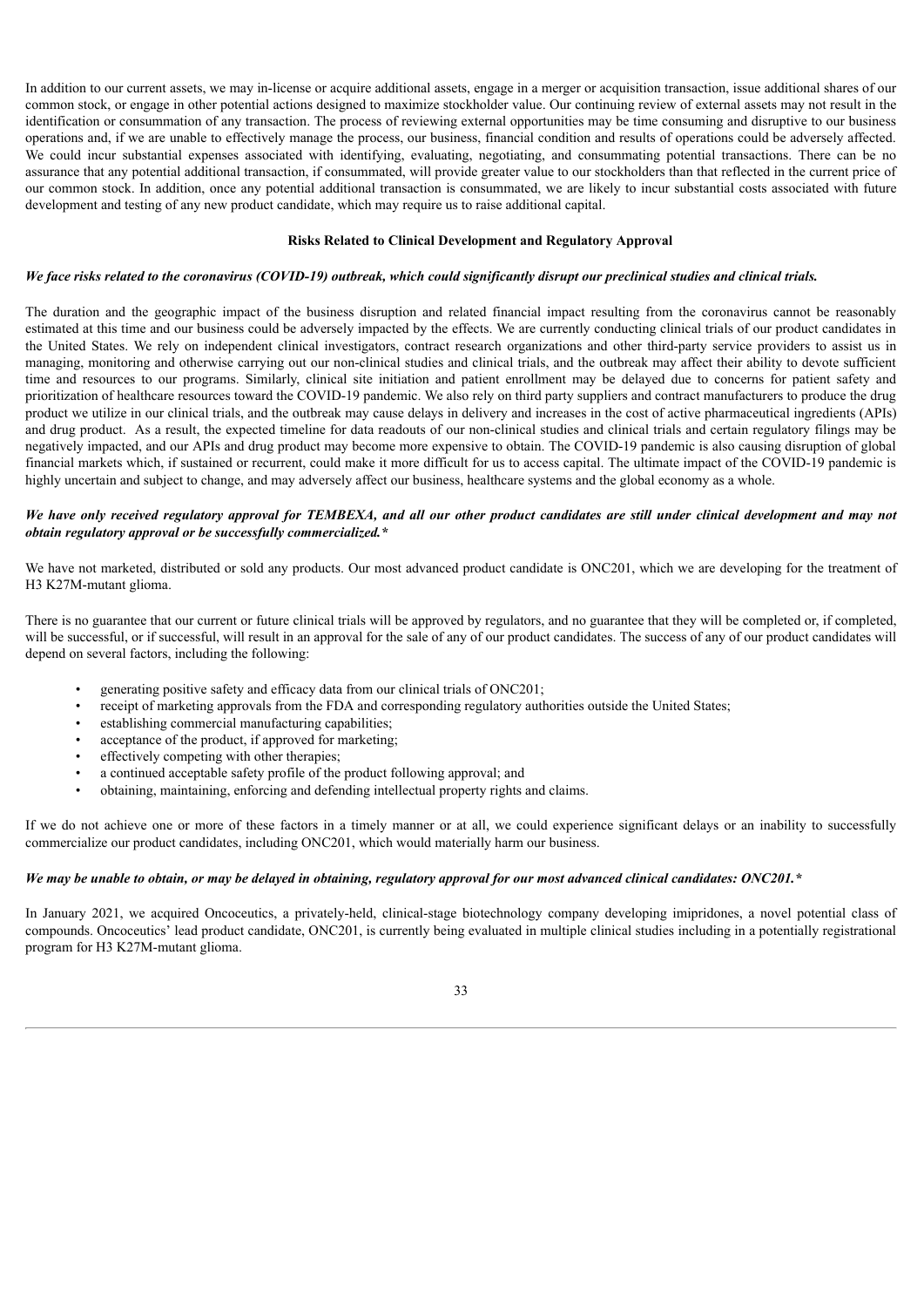We have not yet reached agreement with the FDA or foreign regulators regarding the adequacy of these planned studies, for any of our most advanced clinical candidates, with respect to a potential approval for marketing. We may be required to conduct additional clinical, nonclinical or manufacturing validation studies and submit those data before reconsideration of our application occurs. Depending on the extent of these or any other required studies, approval of any NDA or application that we submit may be delayed by several years, or may require us to expend more resources than we have available. It is also possible that additional studies, if performed and completed, may not be considered sufficient by the FDA and/or foreign health authorities to approve our NDA or foreign application.

In particular, based on discussions with the FDA, we plan to integrate data from ongoing ONC201 trials into a registration cohort with the potential for an NDA submission seeking accelerated approval of ONC201 in the United States. Recently, the FDA has announced that the agency's Oncology Center of Excellence reassessed the marketing authorizations for several oncology medicines that received accelerated approvals where their confirmatory clinical trials did not demonstrate clinical benefit. It is possible that the occurrence or outcome of such reassessment may make it more difficult for us to apply for or obtain accelerated approval based on data from ongoing trials of our clinical candidates, including ONC201. It is also possible that confirmatory clinical trials may not demonstrate clinical benefit.

Any delay in obtaining, or an inability to obtain, regulatory approvals could prevent us from generating revenues and achieving and sustaining profitability. If any of these outcomes occur, we may be forced to abandon our development efforts for ONC201, which would have a material adverse effect on our business and could potentially cause us to cease operations.

## We depend on the successful completion of clinical trials for our product candidates, including ONC201. The positive clinical results obtained for our *product candidates in prior clinical studies may not be repeated in future clinical studies.\**

Before obtaining regulatory approval for the sale of our product candidates, including ONC201, we must conduct extensive clinical trials to demonstrate the safety and efficacy of our product candidates. Clinical testing is expensive, difficult to design and implement, can take many years to complete and is uncertain as to outcome. A failure of one or more of our clinical trials can occur at any stage of testing. The outcome of preclinical testing and early clinical trials may not be predictive of the success of later clinical trials, and interim results of a clinical trial do not necessarily predict final results. Moreover, preclinical and clinical data are often susceptible to varying interpretations and analyses, and many companies that have believed their product candidates performed satisfactorily in preclinical studies and clinical trials have nonetheless failed to obtain marketing approval for their products.

We may experience a number of unforeseen events during, or as a result of, clinical trials for our product candidates, that could adversely affect the completion of our clinical trials, including:

- regulators or institutional review boards may not authorize us or our investigators to commence a clinical trial or conduct a clinical trial at a prospective trial site;
- clinical trials of our product candidates may produce negative or inconclusive results, and we may decide, or regulators may require us, to conduct additional clinical trials or abandon product development programs;
- we might be required to change one of our clinical research organizations (CROs) during ongoing clinical programs;
- the number of subjects required for clinical trials of our product candidates may be larger than we anticipate, enrollment in these clinical trials may be insufficient or slower than we anticipate, or subjects may drop out of these clinical trials at a higher rate than we anticipate;
- our third-party contractors may fail to comply with regulatory requirements or meet their contractual obligations to us in a timely manner, or at all;
- we may have to suspend or terminate clinical trials of our product candidates for various reasons, including a finding that the subjects are being exposed to unacceptable health risks, or other factors such as the impact of the ongoing COVID-19 pandemic;
- regulators or institutional review boards may require that we or our investigators suspend or terminate clinical research for various reasons, including noncompliance with regulatory or quality requirements;
- the cost of clinical trials of our product candidates may be greater than we anticipate;
- we may encounter agency or judicial enforcement actions which impact our clinical trials;
- the supply or quality of our product candidates or other materials necessary to conduct clinical trials of our product candidates may be insufficient or inadequate; or
- our product candidates may have undesirable side effects or other unexpected characteristics, causing us or our investigators to suspend or terminate the trials.

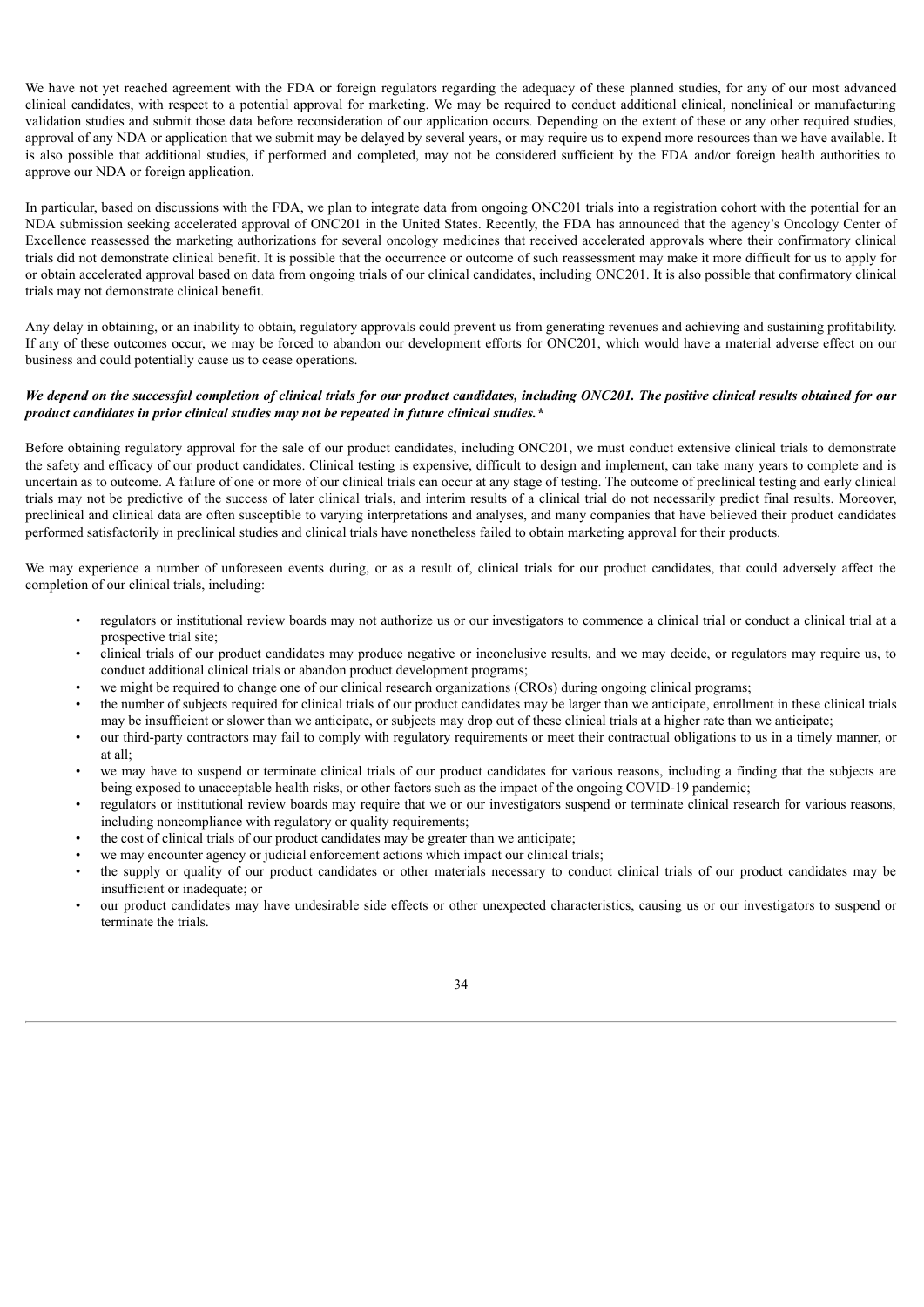We do not know whether any clinical trials we may conduct will demonstrate adequate efficacy and safety to result in regulatory approval to market our most advanced product candidates, including ONC201. If later stage clinical trials do not produce favorable results, our ability to obtain regulatory approval for any of our product candidates may be adversely impacted.

## Delays in clinical trials are common and have many causes, and any delay could result in increased costs to us and jeopardize or delay our ability to *obtain regulatory approval and commence product sales.\**

Clinical testing is expensive, difficult to design and implement, can take many years to complete, and is uncertain as to outcome. We may experience delays in clinical trials at any stage of development and testing of our product candidates. Our planned clinical trials may not begin on time, have an effective design, enroll a sufficient number of subjects, or be completed on schedule, if at all.

Events which may result in a delay or unsuccessful completion of clinical trials, including our currently planned or future clinical trials include:

- inability to raise funding necessary to initiate or continue a trial;
- delays in obtaining, or failure to obtain, regulatory approval of Investigational New Drug applications or to commence a trial;
- delays in reaching agreement with the FDA and foreign health authorities on final trial design;
- imposition of a clinical hold following an inspection of our clinical trial operations or trial sites by the FDA or other regulatory authorities;
- delays caused by disagreements with existing CROs and/or clinical trial sites;
- delays in reaching agreement on acceptable terms with prospective CROs and clinical trial sites;
- delays in obtaining, or failure to obtain, required IRB or ethics committee (EC) approvals covering each site;
- delays in recruiting suitable patients to participate in a trial;
- delays in having subjects complete participation in a trial or return for post-treatment follow-up;
- delays caused by subjects dropping out of a trial due to side effects or otherwise;
- clinical sites declining to participate or dropping out of a trial to the detriment of enrollment;
- agency or judicial enforcement actions against us;
- changes in standard of care in specific diseases;
- time required to add new clinical sites; and
- delays by our contract manufacturers to produce and deliver sufficient supply of clinical trial materials.

Many of the above factors may be caused or exacerbated by the impact of the ongoing COVID-19 pandemic. If initiation or completion of any of our clinical trials for our product candidates, are delayed for any of the above reasons, our development costs may increase, our approval process could be delayed, any periods during which we may have the exclusive right to commercialize our product candidates may be reduced and our competitors may have more time to bring products to market before we do. Any of these events could impair our ability to generate revenues from product sales and impair our ability to generate regulatory and commercialization milestones and royalties, all of which could have a material adverse effect on our business.

## Our product candidates may cause adverse effects or have other properties that could delay or prevent their regulatory approval or limit the scope of *any approved label or market acceptance.\**

Adverse events (AEs) caused by our product candidates could cause us, other reviewing entities, clinical study sites or regulatory authorities to interrupt, delay or halt clinical studies and could result in the denial of regulatory approval. If an unacceptable frequency and/or severity of AEs are reported in our clinical trials for our product candidates, our ability to obtain regulatory approval for product candidates may be negatively impacted.

If any of our approved products cause serious or unexpected side effects prior to or after receiving market approval, a number of potentially significant negative consequences could result, including:

- regulatory authorities may approve the product only with a risk evaluation and mitigation strategy (REMS), potentially with restrictions on distribution and other elements to assure safe use (ETASU);
- regulatory authorities may withdraw their approval of the product or impose restrictions on its distribution in a form of a modified REMS;
- regulatory authorities may require the addition of labeling statements, such as warnings or contraindications;
- we may be required to change the way the product is administered or to conduct additional clinical studies;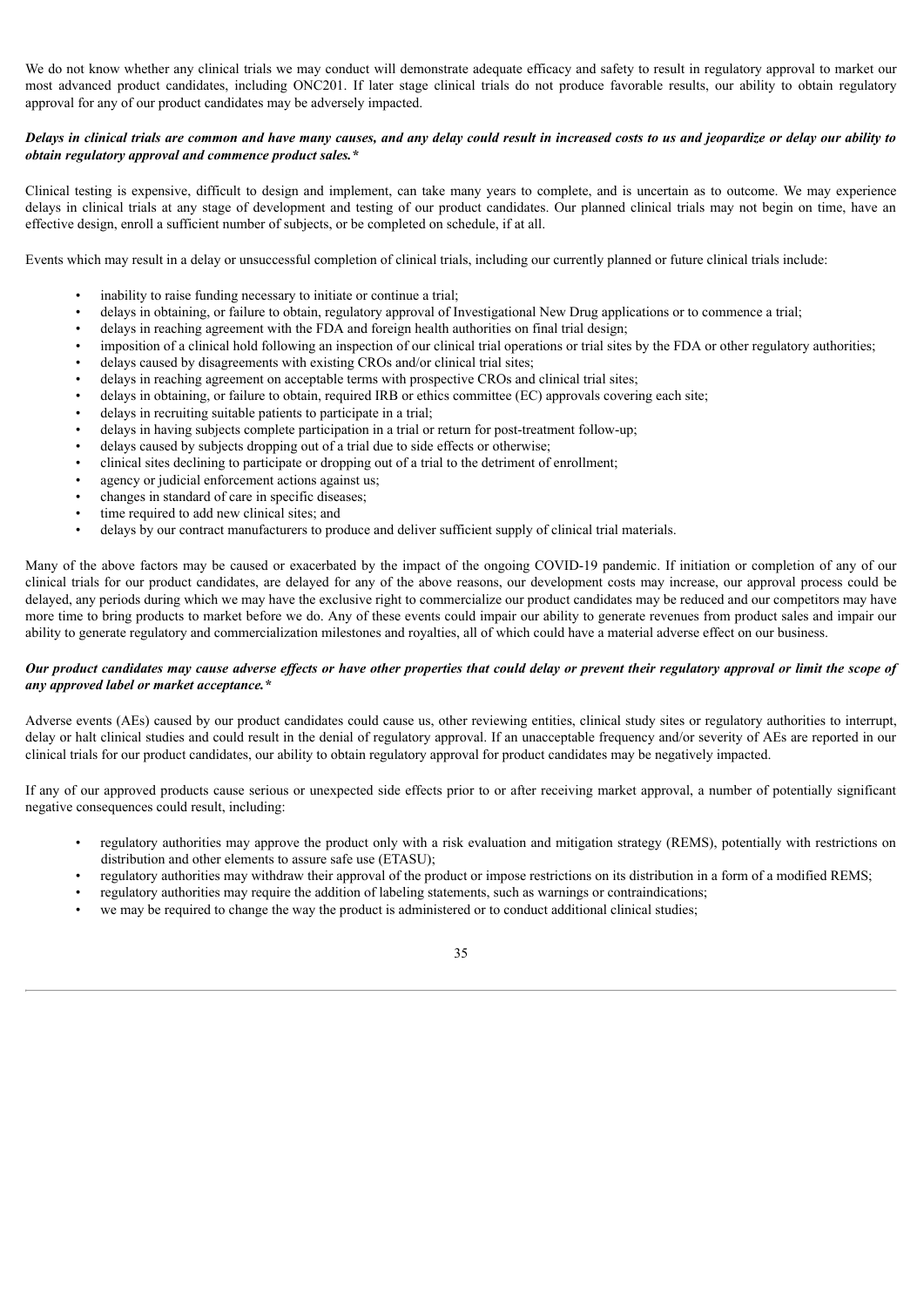- we could be sued and held liable for harm caused to patients; and
- our reputation may suffer.

Any of these events could prevent us from achieving or maintaining market acceptance of the affected product candidate and could substantially increase the costs of commercializing our product candidates.

## After the completion of our clinical trials, we cannot predict whether or when we will obtain regulatory approval to commercialize any of our product candidates and we cannot, therefore, predict the timing of any future revenue from any of our product candidates, including ONC201.\*

We cannot commercialize our product candidates, including ONC201, until the appropriate regulatory authorities have reviewed and approved the product candidate. The regulatory agencies may not complete their review processes in a timely manner, or we may not be able to obtain regulatory approval for any of our product candidates. Delays may occur because we may not be able to obtain accelerated approval for our product candidates and large confirmatory studies may be needed. For ONC201, a comparison diagnostic test may be needed to identify patients with H3 K27M-mutant glioma before approval. Additional delays in the United States may result if any of our product candidates is brought before an FDA advisory committee, which could recommend restrictions on approval or recommend non-approval of the product candidate. In the EU context, an Oral Explanation during MAA review could extend approval timelines and result in a Negative Opinion. A re-examination procedure is available in the EU whereby a Negative Opinion could be over-turned and become a Positive Opinion. New rapporteurs would be selected for the product. In addition, we may experience delays or rejections based upon additional government regulation from future legislation or administrative action, or changes in regulatory agency policy during the period of product development, clinical studies and the review process. As a result, we cannot predict when, if at all, we will receive any future revenue from commercialization of any of our product candidates.

## Failure by us or third-party collaborators to successfully develop, validate and obtain regulatory approval for companion diagnostics for use by *oncologists could harm our ability to develop and commercialize ONC201.*

For ONC201, a diagnostic test is used to identify patients with H3 K27M-mutant glioma. FDA may require approval of a comparison diagnostic in connection with an approval of ONC201 NDA. We intend to rely on third-parties for development of companion diagnostics for commercialization of ONC201. Companion diagnostics are developed in conjunction with clinical programs for the associated product and are subject to regulation as medical devices. Any failure by a third party to obtain FDA clearance or approval for an H3 K27M mutation diagnostic test would impair our ability to meet FDA commitments for ONC201.

## The FDA may determine that ONC201 or any of our other product candidates, if approved, do not meet the eligibility criteria for a priority review *voucher.*

Upon regulatory approval of a product candidate for a designated rare pediatric disease, neglected tropical disease, or medical countermeasure, the FDA may award to the sponsor of the treatment a transferable voucher that enables the bearer to priority review of another product candidate.

The FDA has granted rare pediatric disease designation to ONC201 for treatment of H3 K27M-mutant glioma. Designation of a drug for a rare pediatric disease does not guarantee that an NDA for such drug will meet the eligibility criteria for a rare pediatric disease priority review voucher at the time the application is approved. Under the Federal Food, Drug, and Cosmetic Act (FDCA), we will need to request a rare pediatric disease priority review voucher in our original NDA for ONC201. The FDA may determine that an NDA for ONC201, if approved, does not meet the eligibility criteria for a priority review voucher, including for the following reasons:

- treatment of H3 K27M-mutant glioma no longer meets the definition of a rare pediatric disease;
- the NDA contains an active ingredient (including any ester or salt of the active ingredient) that has been previously approved in an NDA;
- the NDA is not deemed eligible for priority review;
- the NDA does not rely on clinical data derived from studies examining a pediatric population and dosages of the drug intended for that population (that is, if the NDA does not contain sufficient clinical data to allow for adequate labeling for use by the full range of affected pediatric patients); or
- the NDA is approved for a different adult indication than the rare pediatric disease for which ONC201 is designated.

The authority for the FDA to award rare pediatric disease priority review vouchers for drugs that have received rare pediatric disease designation prior to September 30, 2024 currently expires on September 30, 2026, although it is possible the FDA's

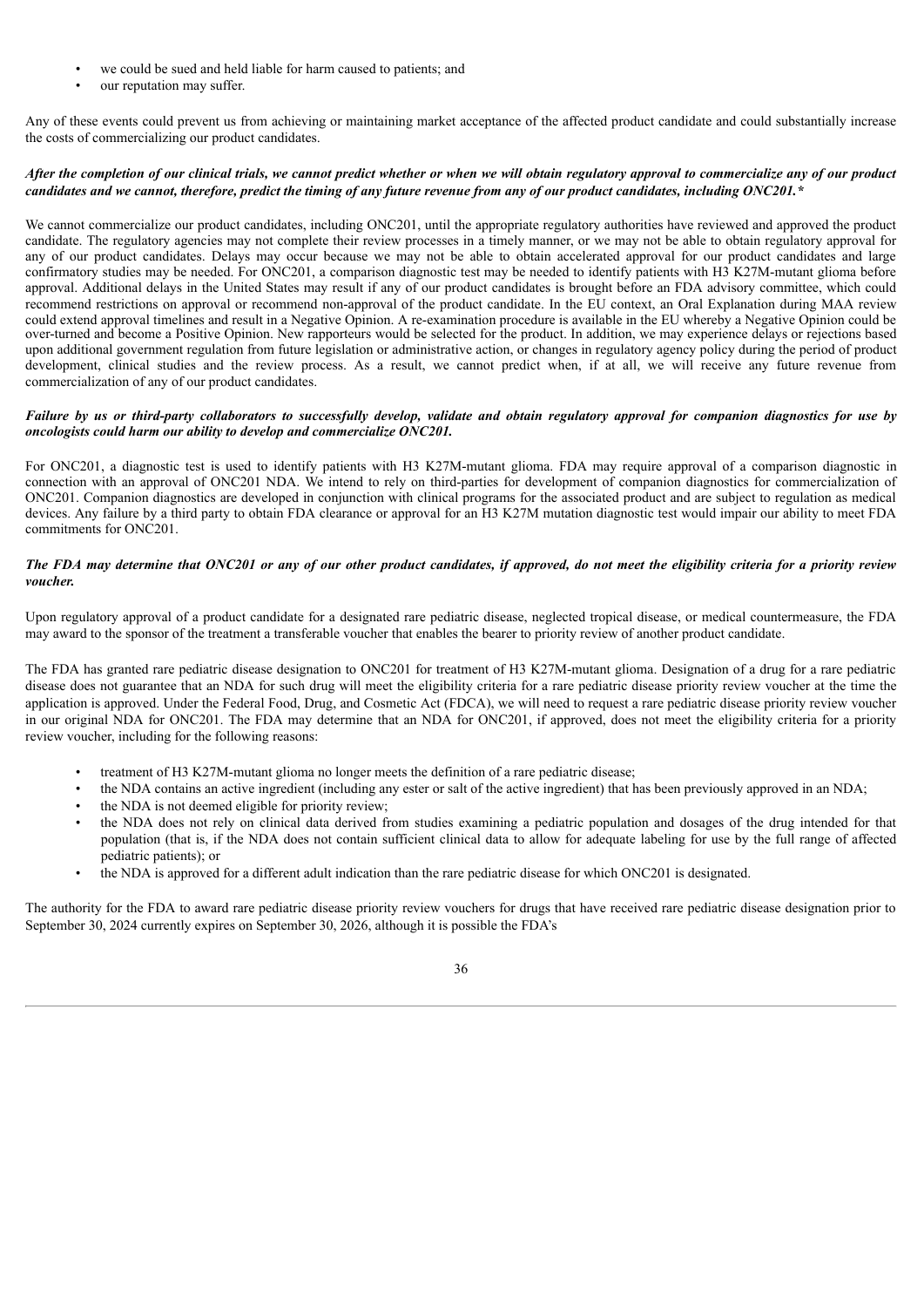authority to award rare pediatric disease priority review vouchers will be further extended through federal lawmaking. Absent any such extension, if the NDA for ONC201 is not approved prior to September 30, 2026 for any reason, regardless of whether it meets the criteria for a rare pediatric disease priority review voucher, it will not be eligible for a priority review voucher.

Similar risks apply to any of our other product candidates that may be eligible for a priority review voucher.

## Following regulatory approval for any of our product candidates, including ONC201, we will still face extensive regulatory requirements and our *products may face future development and regulatory dif iculties.\**

Even if we obtain regulatory approval, the granting authority may still impose significant restrictions on the indicated uses, distribution or marketing of our product candidates, including ONC201, or impose ongoing requirements for potentially costly post-approval studies or post-market surveillance. For example, the labeling ultimately approved for our product candidates, will likely include restrictions on use due to the specific patient population and manner of use in which the drug was evaluated and the safety and efficacy data obtained in those evaluations. In addition, the distribution of any of our product candidates may be tightly controlled through a REMS with ETASU, which are required medical interventions or other actions healthcare professionals need to execute prior to prescribing or dispensing the drug to the patient.

With respect to the FDA's approval of TEMBEXA for the treatment of smallpox, we received approval according to the Animal Rule and are subject to certain post-approval requirements. For example, we will need to conduct a large confirmatory clinical trial during a smallpox outbreak, which may be expensive and time-consuming and may not confirm the benefit making the marketing approval for TEMBEXA subject to withdrawal by the FDA, which could significantly harm our business. This study may be difficult to enroll due to the size and/or location of the smallpox outbreak. These outbreak studies are highly specialized in their design and conduct and are associated with considerable expenses, and based on the outcome, could result in further labeling restrictions that could impair or restrict the way in which we are able to market TEMBEXA, or negatively impact its overall clinical profile. We are currently in discussion with NIH regarding the development of a study protocol for which, NIH would serve as study sponsor. In addition, we will need to conduct in vitro resistance testing to address post-marketing commitments which could negatively impact the labeling.

Our product candidates will also be subject to additional ongoing regulatory requirements governing the labeling, packaging, storage, distribution, safety surveillance, advertising, promotion, record-keeping and reporting of safety and other post-market information. In the United States, the holder of an approved NDA is obligated to monitor and report AEs and any failure of a product to meet the specifications in the NDA. The holder of an approved NDA must also submit new or supplemental applications and obtain FDA approval for certain changes to the approved product, product labeling or manufacturing process. If a REMS is required, the NDA holder may be required to monitor and evaluate those in the healthcare system who are responsible for implementing ETASU measures. Advertising and promotional materials must comply with FDA rules and are subject to FDA review, in addition to other potentially applicable federal and state laws. Moreover, EU and member countries impose strict restrictions on the promotion and marketing of drug products. The off-label promotion of medicinal products is prohibited in the U.S., EU and in other territories. Physicians, on the other hand, may prescribe products for off-label uses in the U.S. Although the FDA and other regulatory agencies do not regulate a physician's choice of drug treatment made in the physician's independent medical judgment, they do restrict promotional communications from companies or their sales force with respect to off-label uses of products for which marketing clearance has not been issued. However, companies may share truthful and not misleading information that is otherwise consistent with a product's FDA approved labeling. The promotion of medicinal products that are not subject to a marketing authorization is also prohibited in the EU. Violations of the rules governing the promotion of medicinal products in the EU and in other territories could be penalized by administrative measures, fines and imprisonment.

In addition, manufacturers of drug products and their facilities are subject to payment of user fees and continual review and periodic inspections by regulatory authorities for compliance with Current Good Manufacturing Practices (cGMP), and adherence to commitments made in the application. If we, or a regulatory agency, discover previously unknown problems with a product, such as quality issues or AEs of unanticipated severity or frequency, or problems with the facility where the product is manufactured, a regulatory agency may impose restrictions relative to that product or the manufacturing facility, including requiring recall or withdrawal of the product from the market or suspension of manufacturing.

If we fail to comply with applicable regulatory requirements following approval of any product candidates, a regulatory agency may:

- issue an untitled or warning letter asserting that we are in violation of the law;
- seek an injunction or impose civil or criminal penalties or monetary fines;
- suspend or withdraw regulatory approval;

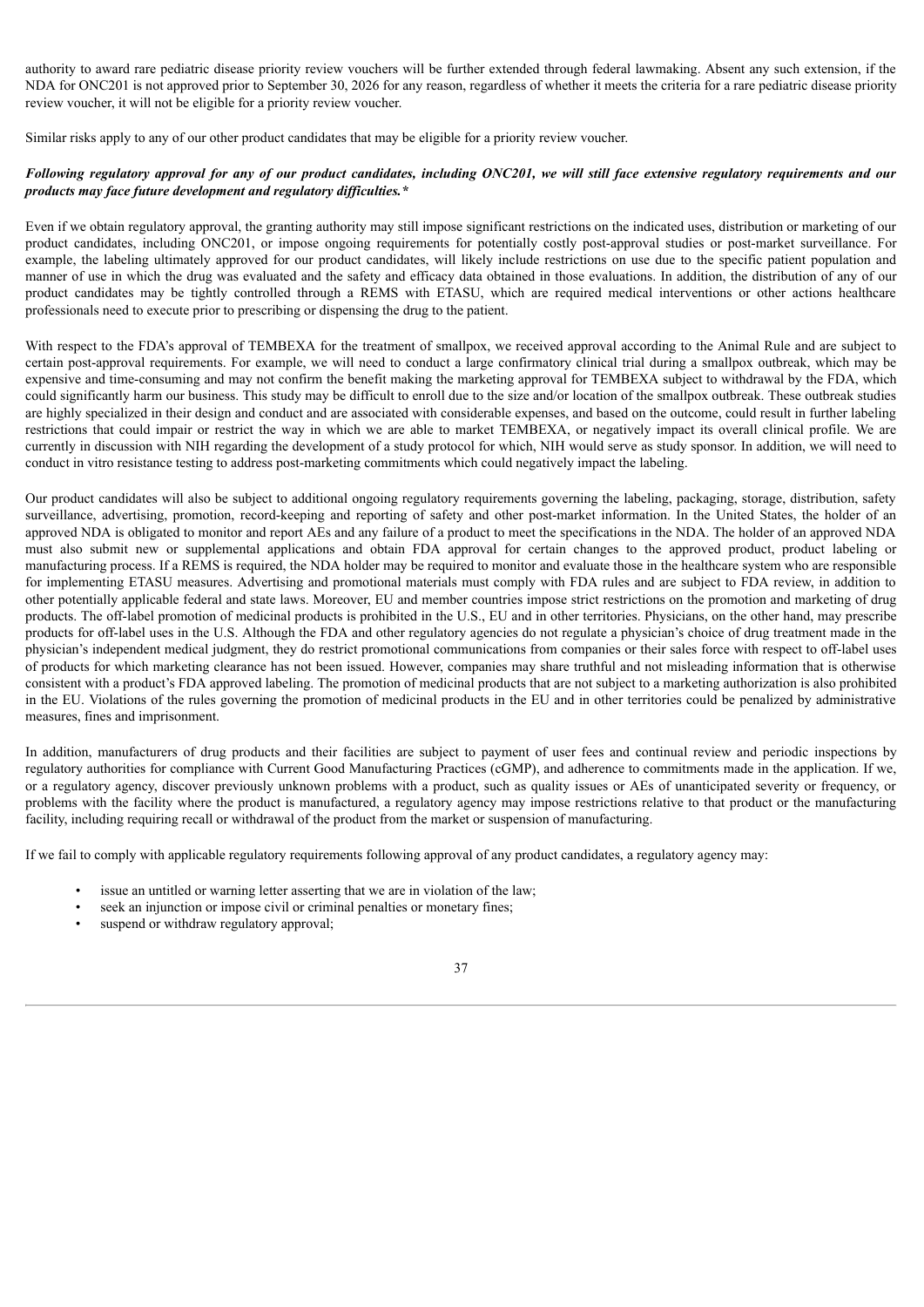- suspend any ongoing clinical trials;
- refuse to approve a pending application or supplements to an application submitted by us;
- recall and/or seize product; or
- refuse to allow us to enter into supply contracts, including government contracts.

Any government investigation of alleged violations of law could require us to expend significant time and resources in response and could generate negative publicity. The occurrence of any event or penalty described above may inhibit our ability to commercialize our product candidates and inhibit our ability to generate revenues.

## Having obtained FDA approval for TEMBEXA in the United States does not mean we will ever obtain approval for or commercialize TEMBEXA, ONC201, or any other products outside of the United States, nor does approval of any of our products outside the United States mean we will ever obtain approval for or commercialize any other products inside the United States, all of which could limit our ability to realize their full market *potential.\**

In order to market any products outside of the United States, we must establish and comply with numerous and varying regulatory requirements on a country-by-country basis regarding safety and efficacy. Approval by the FDA does not ensure approval by regulatory authorities in other countries or jurisdictions. In addition, clinical trials conducted in one country may not be accepted by regulatory authorities in other countries, and regulatory approval in one country does not guarantee regulatory approval in any other country. Approval processes vary among countries and can involve additional product testing and validation and additional administrative review periods. Seeking foreign regulatory approval could result in difficulties and costs for us and require additional preclinical studies or clinical trials which could be costly and time consuming. Regulatory requirements can vary widely from country to country and could delay or prevent the introduction of our products in those countries. We do not have any product candidates approved for sale in any jurisdiction, including international markets, and we do not have experience in obtaining regulatory approval in any markets. If we fail to comply with regulatory requirements in international markets or to obtain and maintain required approvals, or if regulatory approvals in international markets are delayed, our target market will be reduced and our ability to realize the full market potential of our products will be unrealized.

Conversely, approval by regulatory authorities outside the United States, such as the European Commission, does not ensure approval by the FDA. Moreover, clinical trials conducted outside the United States may not be accepted by the FDA.

## Coverage and adequate reimbursement may not be available for ONC201, or any of our other current or future product candidates, which could make *it dif icult for us to sell profitably, if approved.\**

Market acceptance and sales of ONC201, or any other product candidates that we commercialize, if approved, will depend in part on the extent to which coverage and adequate reimbursement will be available from third-party payers, including government health administration authorities, managed care organizations and private health insurers. Third-party payers decide which therapies they will pay for and establish reimbursement levels. Third-party payers in the United States often rely upon Medicare coverage policy and payment limitations in setting their own coverage and reimbursement policies. However, decisions regarding the extent of coverage and amount of reimbursement to be provided for any product candidates that we develop will be made on a payer-by-payer basis. One payer's determination to provide coverage for a drug does not assure that other payers will also provide coverage and adequate reimbursement for the drug. Additionally, a third-party payer's decision to provide coverage for a therapy does not imply that an adequate reimbursement rate will be approved. Third-party payers are increasingly challenging the price, examining the medical necessity and reviewing the costeffectiveness of medical products, therapies and services, in addition to questioning their safety and efficacy. Even if favorable coverage and reimbursement status is attained for our products candidates for which we receive regulatory approval, less favorable coverage policies and reimbursement rates may be implemented in the future. We cannot be sure that coverage and reimbursement in the United States or elsewhere will be available for any product that we may develop, and any reimbursement that may become available may be decreased or eliminated in the future.

## Our relationships with investigators, health care professionals, consultants, third-party payers, and customers may be subject to applicable antikickback, fraud and abuse and other healthcare laws and regulations, which could expose us to criminal sanctions, civil penalties, contractual *damages, reputational harm and diminished profits and future earnings.*

Healthcare providers and others play a primary role in the recommendation and prescribing of any products for which we obtain marketing approval. Our current business operations and future arrangements with investigators, healthcare professionals, consultants, third-party payers and customers may expose us to broadly applicable fraud and abuse and other healthcare laws and regulations. These laws may constrain the business or financial arrangements and relationships through which we research, market, sell and distribute our products for which we obtain marketing approval. Restrictions under applicable federal and state

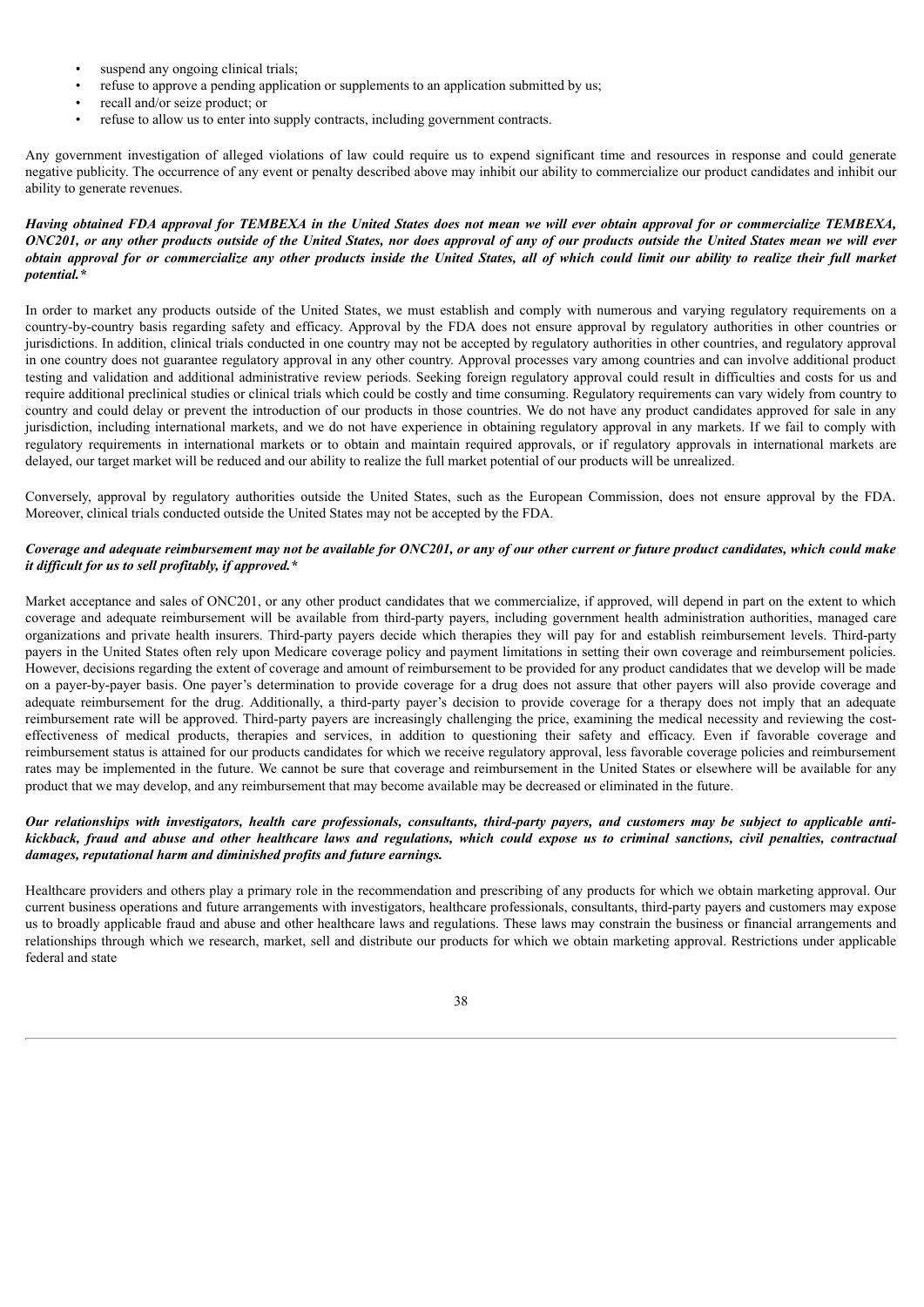healthcare laws and regulations, include, but are not limited to, the following:

- the federal healthcare anti-kickback statute which prohibits, among other things, persons or entities from knowingly and willfully soliciting, offering, receiving or paying remuneration (including any kickback, bribe or rebate), directly or indirectly, overtly or covertly, in cash or in kind, to induce or reward either the referral of an individual for, or the purchase, lease, order or recommendation of, any good, facility, item or service, for which payment may be made, in whole or in part, under federal healthcare programs such as Medicare and Medicaid;
- the federal civil and criminal false claims laws, including the Federal Civil False Claims Act (False Claims Act) which permit private individuals to bring a civil action on behalf of the federal government to enforce certain of these laws thought civil whistleblower or *qui tam* actions and the Federal Civil Monetary Penalties Act, which prohibit, among other things, individuals or entities from knowingly presenting, or causing to be presented, to the federal government, claims for payment or approval that are false or fraudulent or from knowingly making a false statement to improperly avoid, decrease or conceal an obligation to pay money to the federal government;
- the federal Health Insurance Portability and Accountability Act of 1996 (HIPAA) which, among other things, imposes criminal liability for knowingly and willfully executing, or attempting to execute, a scheme to defraud any healthcare benefit program or to obtain, by means of false or fraudulent pretenses, representations, or promises, any of the money or property owned by, or under the custody or control of, any healthcare benefit program, regardless of the payer (e.g., public or private) and knowingly or willfully falsifying, concealing or covering up by any trick or device a material fact or making any materially false statement in connection with the delivery of, or payment for, healthcare benefits, items or services relating to healthcare matters;
- HIPAA, as amended by the Health Information Technology for Economic and Clinical Health Act (HITECH), and their implementing regulations impose certain obligations, including mandatory contractual terms, with respect to safeguarding the privacy, security and transmission of individually identifiable health information without appropriate authorization by entities subject to the rule, such as health plans, healthcare clearinghouses and certain healthcare providers, and their business associates as well as their covered subcontractors;
- the General Data Protection Regulation (GDPR), which impose obligations on companies in relation to the handling of personal data of individuals within the EU, along with related national legislation;
- mandated physician payments reporting laws and/or requirements throughout global jurisdictions, including EU member states, in which we conduct research and development and/or other business activities;
- the FDCA which prohibits, among other things, the adulteration or misbranding of drugs and devices;
- the federal transparency law, enacted as part of the Patient Protection and Affordable Care Act, as amended by the Health Care and Education Reconciliation Act of 2010 (collectively, the ACA), and its implementing regulations, which requires manufacturers of drugs, devices, biologicals and medical supplies to report to the Centers for Medicare & Medicaid Services (CMS) information related to payments and other transfers of value made to physicians (defined to include doctors, dentists, optometrists, podiatrists and chiropractors), other healthcare professionals (such as physician assistants and nurse practitioners), and teaching hospitals, as well as ownership and investment interests held by physicians and their immediate family members; and
- analogous state laws and regulations, including: state anti-kickback and false claims laws, which may apply to our business practices, including but not limited to, research, distribution, sales and marketing arrangements and claims involving healthcare items or services reimbursed by state governmental and non-governmental third-party payers, including private insurers; state laws that require pharmaceutical companies to comply with the pharmaceutical industry's voluntary compliance guidelines and the relevant compliance guidance promulgated by the federal government; state and local laws that require the registration of pharmaceutical sales representatives; state laws and regulations that require manufacturers to file reports relating to pricing and marketing information, which requires tracking gifts and other remuneration and items of value provided to healthcare professionals and entities; and state laws governing the privacy and security of health information, many of which differ from each other in significant ways and often are not preempted by HIPAA.

Efforts to ensure that our business arrangements with third parties comply with applicable healthcare laws and regulations involve substantial costs. It is possible that governmental authorities will conclude that our business practices do not comply with current or future statutes, regulations, agency guidance or case law involving applicable fraud and abuse or other healthcare laws and regulations. If our operations are found to be in violation of any of these or any other health regulatory laws or any other governmental regulations that may apply to us, we may be subject to significant civil, criminal and administrative penalties, damages, fines, disgorgement, imprisonment, additional reporting obligations and oversight if we become subject to a corporate integrity agreement or other agreement to resolve allegations of non-compliance with these laws, exclusion from government funded healthcare programs, such as Medicare and Medicaid, and the curtailment or restructuring of our operations, any of which could adversely affect our ability to operate our business and our financial results. Any action against us for violation of these laws, even if we successfully defend against it, could cause us to incur significant legal expenses and/or divert our management's attention from the operation of our business. If any of the physicians or other providers or entities with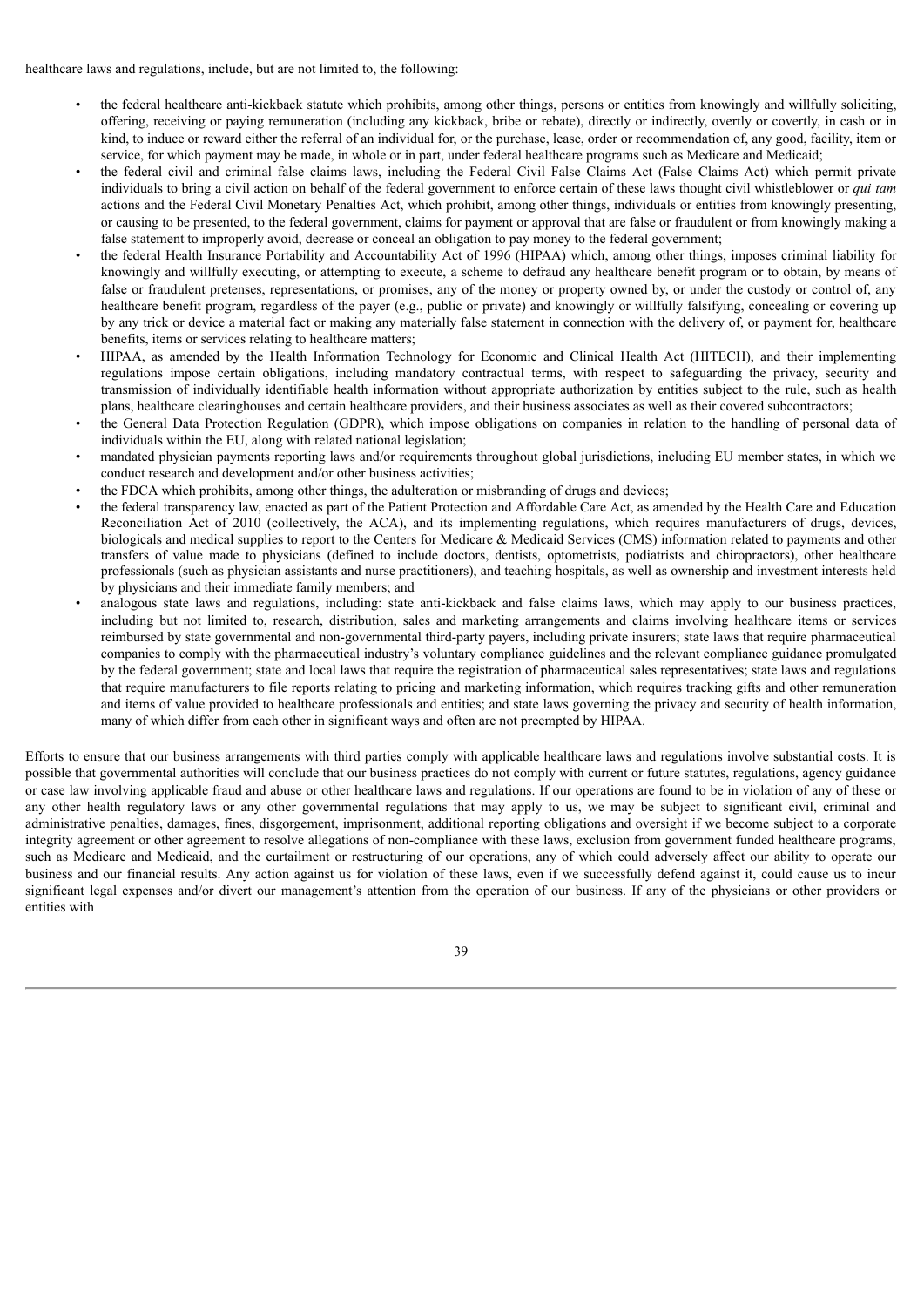whom we expect to do business are found to be not in compliance with applicable laws, they also may be subject to significant criminal, civil or administrative sanctions, including, but not limited to, exclusions from government funded healthcare programs, which could also materially affect our business.

### Recently enacted and future legislation may increase the difficulty and cost for us to obtain marketing approval of and commercialize our product *candidates and af ect the prices we may obtain.*

In the United States and some foreign jurisdictions, there have been a number of legislative and regulatory changes and proposed changes regarding the healthcare system that could prevent or delay marketing approval of our product candidates, restrict or regulate post-approval activities and affect our ability to profitably sell any products for which we obtain marketing approval.

For example, in March 2010, the ACA was enacted to broaden access to health insurance, reduce or constrain the growth of healthcare spending, enhance remedies against fraud and abuse, add new transparency requirements for health care and health insurance industries, impose new taxes and fees on the health industry and impose additional health policy reforms. The ACA revises the definition of "average manufacturer price" for reporting purposes, which could increase the amount of Medicaid drug rebates to states. Further, the law imposes a significant annual fee on companies that manufacture or import branded prescription drug products. New provisions affecting compliance have also been enacted, which may affect our business practices with health care practitioners. However, there have been executive, judicial and Congressional challenges to certain aspects of the ACA. For example, the 2020 federal spending package permanently eliminated, effective January 1, 2020, the ACA-mandated "Cadillac" tax on high-cost employer-sponsored health coverage and medical device tax and, effective January 1, 2021, also eliminated the health insurer tax. The Bipartisan Budget Act of 2018 (the BBA), among other things, amended the ACA, effective January 1, 2019, to close the coverage gap in most Medicare drug plans, and also increased in the percentage that a drug manufacturer must discount the cost of prescription drugs from 50 percent to 70 percent. Additionally, on June 17, 2021, the U.S. Supreme Court dismissed a challenge on procedural grounds that argued the ACA is unconstitutional in its entirety because the "individual mandate" was repealed by Congress. Thus, the ACA will remain in effect in its current form. Further, prior to the U.S. Supreme Court ruling, on January 28, 2021, President Biden issued an executive order that initiated a special enrollment period for purposes of obtaining health insurance coverage through the ACA marketplace, which began on February 15, 2021 and remained open through August 15, 2021. The executive order also instructed certain governmental agencies to review and reconsider their existing policies and rules that limit access to healthcare, including among others, reexamining Medicaid demonstration projects and waiver programs that include work requirements, and policies that create unnecessary barriers to obtaining access to health insurance coverage through Medicaid or the ACA. It is possible that the ACA will be subject to judicial or Congressional challenges in the future. It is unclear how any such challenges and other litigation, and the healthcare reform measures of the Biden administration will impact the ACA and our business.

Legislative and regulatory proposals have also been made to expand post-approval requirements and restrict sales and promotional activities for pharmaceutical products.

Additionally, there has been increasing legislative and enforcement interest in the United States with respect to specialty drug pricing practices. Specifically, there have been several recent U.S. Congressional inquiries, presidential executive orders, and proposed and enacted federal and state legislation designed to, among other things, bring more transparency to drug pricing, reduce the cost of prescription drugs under Medicare, review the relationship between pricing and manufacturer patient programs, and reform government program reimbursement methodologies for drugs. At the federal level, the Trump administration used several means to propose or implement drug pricing reform, including through federal budget proposals, executive orders and policy initiatives. For example, on July 24, 2020 and September 13, 2020, the Trump administration announced several executive orders related to prescription drug pricing that attempted to implement several of the administration's proposals. The FDA also released a final rule and guidance in September 2020, implementing a portion of the importation executive order providing pathways for states to build and submit importation plans for drugs from Canada. Further, on November 20, 2020, the U.S. Department of Health and Human Services (DHHS) finalized a regulation removing safe harbor protection for price reductions from pharmaceutical manufacturers to plan sponsors under Part D, either directly or through pharmacy benefit managers, unless the price reduction is required by law. The implementation of the rule has been delayed by the Biden administration from January 1, 2022 to January 1, 2023 in response to ongoing litigation. The rule also creates a new safe harbor for price reductions reflected at the point-of-sale, as well as a new safe harbor for certain fixed fee arrangements between pharmacy benefit managers and manufacturers, the implementation of which have also been delayed until January 1, 2023. On November 20, 2020, CMS issued an interim final rule implementing President Trump's Most Favored Nation (MFN) executive order, which would tie Medicare Part B payments for certain physician-administered drugs to the lowest price paid in other economically advanced countries, effective January 1, 2021. As a result of litigation challenging the MFN model on December 27, 2021, CMS published a final rule that rescinded the MFN model interim final rule. In July 2021, the Biden administration released an executive order with multiple provisions aimed at prescription drugs. In response to this

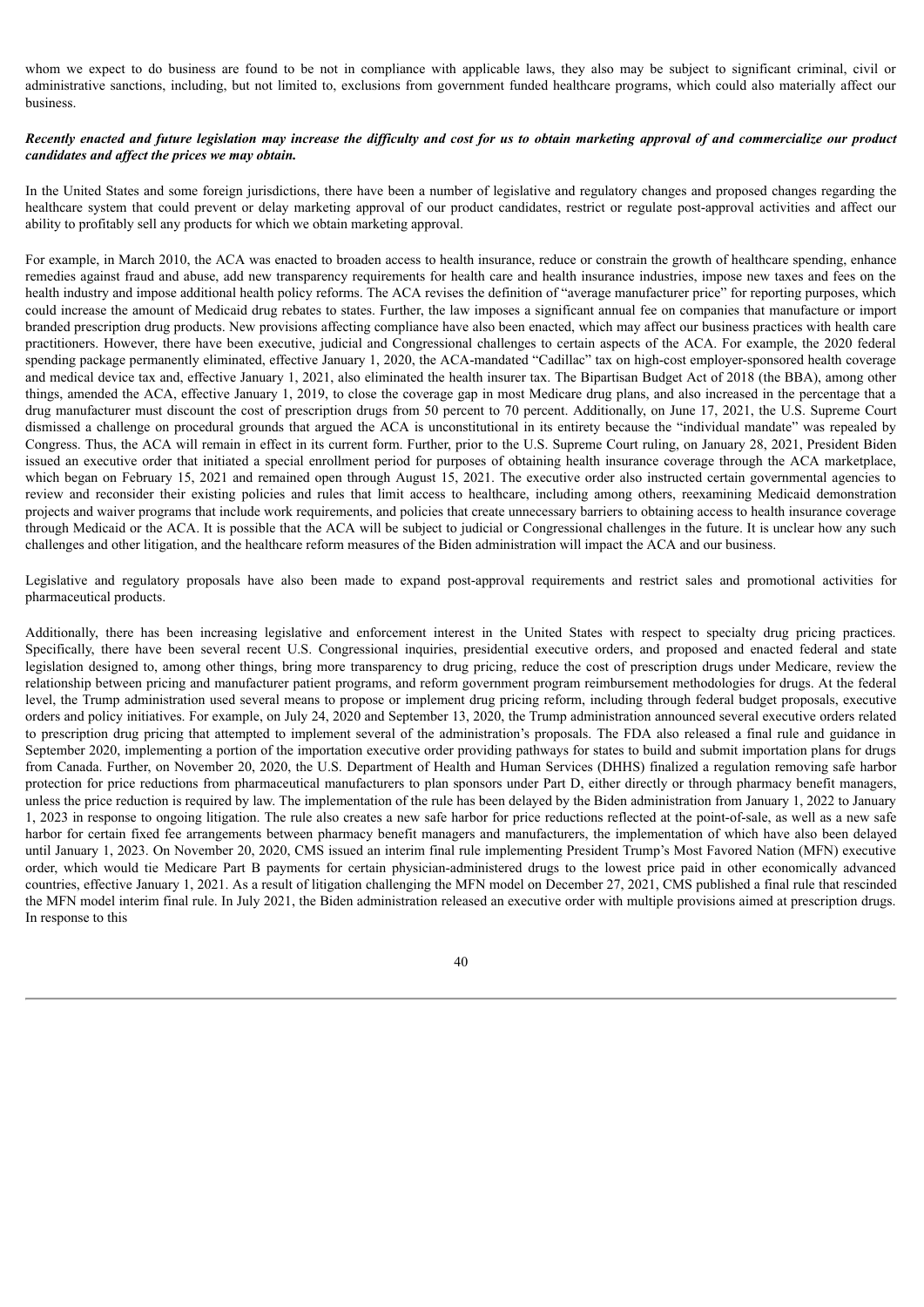executive order, in September 2021, DHHS released a Comprehensive Plan for Addressing High Drug Prices that outlines principles for drug pricing reform and sets out a variety of potential legislative policies that Congress could pursue as well as potential administrative actions DHHS can take to advance these principles. No legislation or administrative actions have been finalized to implement these principles. In addition, Congress is considering drug pricing as part of the other reform initiatives. At the state level, legislatures have increasingly passed legislation and implemented regulations designed to control pharmaceutical and biological product pricing, including price or patient reimbursement constraints, discounts, restrictions on certain product access and marketing cost disclosure and transparency measures, and, in some cases, designed to encourage importation from other countries and bulk purchasing. Such reform efforts are likely to continue the pressure on pharmaceutical pricing, especially under the Medicare program, and may also increase our regulatory burdens and operating costs.

Healthcare reform measures that may be adopted in the future may result in more rigorous coverage criteria, lower reimbursement, and additional downward pressure on the price that we receive for any future approved product. It is possible that additional governmental action may be taken in response to the COVID-19 pandemic. We cannot predict what healthcare reform initiatives may be adopted in the future.

#### **Risks Related to Our Reliance on Third Parties**

## We rely on third-party manufacturers to produce our preclinical and clinical drug supplies, and we intend to rely on third parties to produce *commercial supplies of any approved product candidates, including TEMBEXA.\**

We do not own or operate, and we do not expect to own or operate, facilities for product manufacturing, storage and distribution, or testing with respect to TEMBEXA or our other product candidates, including ONC201. In the past, we have relied on third-party manufacturers for supply of our preclinical and clinical drug supplies. We expect that in the future we will continue to rely on such manufacturers for drug supply that will be used in clinical trials and for commercialization of any of our product candidates that receive regulatory approval.

Our reliance on third-party manufacturers entails risks, including:

- inability to meet our product specifications and quality requirements consistently;
- delay or inability to procure or expand sufficient manufacturing capacity;
- manufacturing and product quality issues related to scale-up of manufacturing;
- costs and validation of new equipment and facilities required for scale-up;
- failure to comply with cGMP and similar foreign standards;
- inability to negotiate manufacturing agreements with third parties under commercially reasonable terms;
- termination or nonrenewal of manufacturing agreements with third parties in a manner or at a time that is costly or damaging to us;
- reliance on a limited number of sources, and in some cases, single sources for product components, such that if we are unable to secure a sufficient supply of these product components, we will be unable to manufacture and sell our product candidates in a timely fashion, in sufficient quantities or under acceptable terms;
- lack of qualified backup suppliers for those components that are currently purchased from a sole or single source supplier;
- operations of our third-party manufacturers or suppliers could be disrupted by conditions unrelated to our business or operations, including the bankruptcy of the manufacturer or supplier, or other factors such as the impact of the ongoing COVID-19 pandemic;
- carrier disruptions or increased costs that are beyond our control; and
- failure to deliver our products under specified storage conditions and in a timely manner.

Any of these events could lead to clinical study delays, failure to obtain regulatory approval or impact our ability to successfully commercialize our products. Some of these events could be the basis for FDA or equivalent foreign regulator action, including injunction, recall, seizure, or total or partial suspension of production. The severity of the coronavirus (COVID-19) pandemic could make access to our existing supply chain difficult or impossible and could materially impact our business.

## We rely on limited sources of supply for the drug components for TEMBEXA as well as each of our product candidates including ONC201, and any disruption in the chain of supply for any of these product candidates may cause delays in their development and commercialization.\*

Manufacturing of drug components is subject to certain FDA and comparable foreign qualifications with respect to manufacturing standards. Our manufacturing of TEMBEXA is comprised of separate processes for each of bulk drug substance,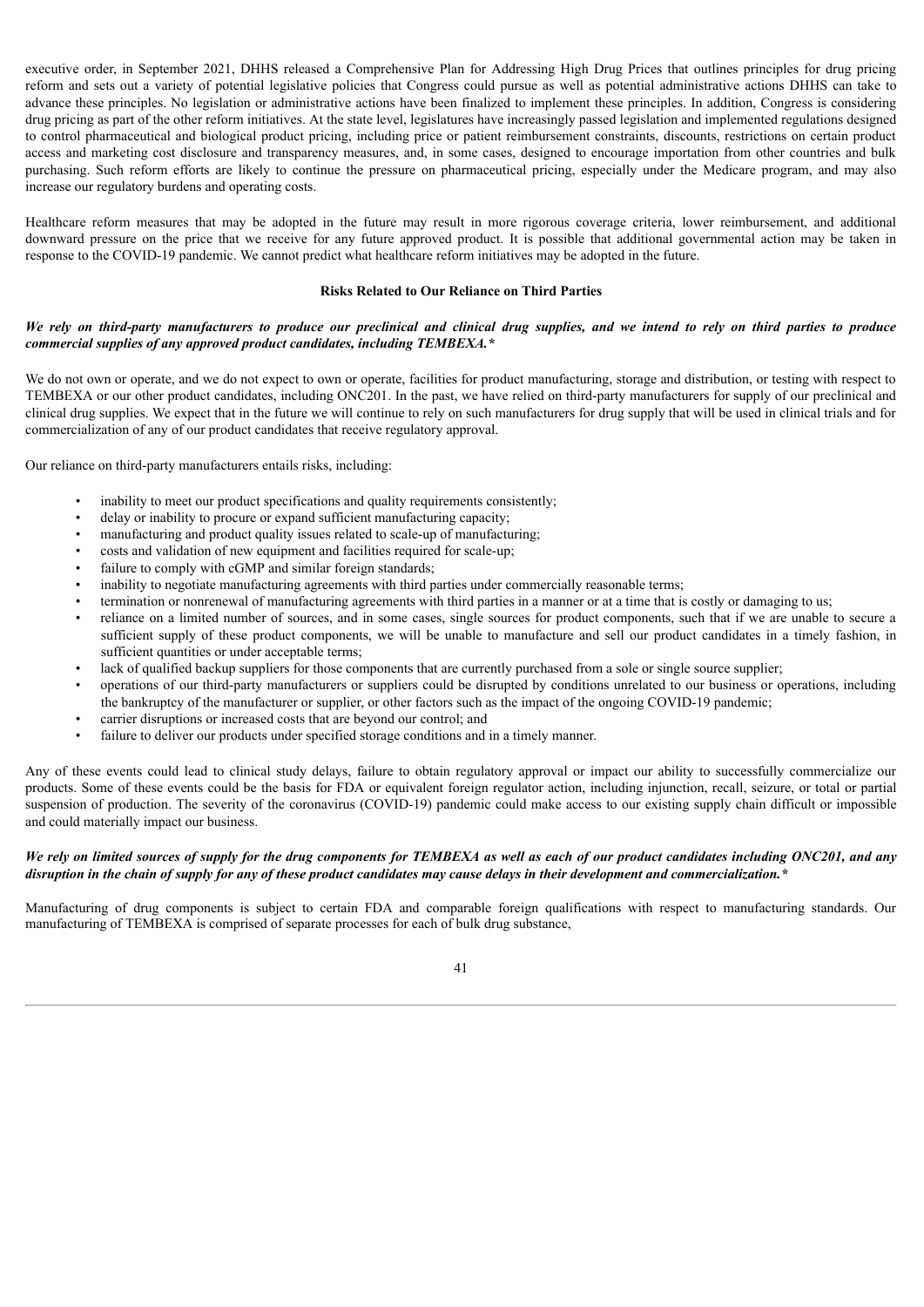tablets, and suspension. In addition, each of these forms can be manufactured at either small or large scale. For each form and scale of manufacturing, the process must be validated in order to supply TEMBEXA commercially. We have validated the TEMBEXA drug substance manufacturing process at our selected contractor that will produce drug substance at large scale. We have selected our TEMBEXA tablet and suspension manufacturers that will produce at both small and large scale. We have scaled up the tablet manufacturing process and plan to scale up the suspension manufacturing process to meet forecasted demand. There can be no assurance that manufacturing the suspension at large scale will be successful or will be completed in a timely fashion in order to meet large scale demands. If we are unable to successfully scale up to meet forecasted demands our business could be materially harmed.

In connection with the approval of TEMBEXA, we have only one supplier of drug substance and one separate supplier of drug product qualified as vendors with the FDA. We plan to validate the ONC201 drug substance and drug product processes prior to regulatory approval. It is our expectation that only one supplier of drug substance and one supplier of drug product will be qualified as vendors with the FDA for ONC201. If supply from an approved vendor is interrupted, there could be a significant disruption in commercial supply. An alternative vendor would need to be qualified through an NDA supplement which could result in further delay. The FDA or other regulatory agencies outside of the United States may also require additional studies if a new drug substance or drug product supplier is relied upon for commercial production.

These factors could cause the delay of clinical trials, regulatory submissions, required approvals or commercialization of ONC201 or TEMBEXA, and cause us to incur additional costs. As an example, we source a significant number of materials used in the manufacture of our products from China; the impact of the recent coronavirus outbreak could make access to our existing supply chain difficult or impossible and could materially harm our business. If our suppliers fail to deliver the required commercial quantities of active pharmaceutical ingredient on a timely basis and at commercially reasonable prices, and we are unable to secure one or more replacement suppliers capable of production at a substantially equivalent cost, our clinical trials for ONC201 and TEMBEXA may be delayed, which could inhibit our ability to generate revenues.

## Manufacturing issues may arise that could increase product and regulatory approval costs or delay or impair commercialization of TEMBEXA and *ONC201.\**

We have validated processes for drug substance and drug product production for TEMBEXA.

We plan to validate ONC201 drug substance and drug product processes prior to approval at our selected vendors. It is our expectation that only one supplier of drug substance and one supplier of drug product will be qualified as vendors for ONC201 with the FDA.

As more batch data is generated post-validation for both the drug substance and drug products, and as additional stability data is collected, issues may arise in our processes and stability programs which could require resolution in order to proceed with our planned clinical trials and obtain regulatory approval for the commercial marketing of our products and product candidates. In the future, we may identify significant impurities, which could result in increased scrutiny by the regulatory agencies, delays in clinical program and regulatory approval for our products and product candidates, increases in our operating expenses, or failure to obtain or maintain approval for ONC201 or in the case of TEMBEXA, maintain approval.

## We depend on SymBio for developing and commercializing TEMBEXA for human diseases other than orthopoxviruses, including smallpox.

In 2019, we entered into a licensing arrangement with SymBio, whereby SymBio is responsible for the future development and commercialization of TEMBEXA for human diseases other than orthopoxviruses, including smallpox. Under this arrangement, SymBio is responsible for conducting preclinical studies and clinical trials, obtaining required regulatory approvals for TEMBEXA in non-orthopox indications (e.g. smallpox), and manufacturing and commercializing TEMBEXA in those indications. Our right to receive milestone payments under the licensing agreement depends on the achievement of certain development, regulatory and commercial milestones by SymBio and our ability to receive royalties under the agreement depends on SymBio's successful commercialization of TEMBEXA in the licensed indications.

The development and commercialization of the non-orthopox uses of TEMBEXA in humans and our ability to receive potential milestones and royalty payments under the license agreement with SymBio, would be adversely affected if SymBio:

- lacks or does not devote sufficient time and resource to the development and commercialization of TEMBEXA;
- lacks or does not devote sufficient capital to fund the development and commercialization of TEMBEXA;
- develops, either alone or with others, products that compete with TEMBEXA;
- fails to gain the requisite regulatory approvals for TEMBEXA;
- does not successfully commercialize TEMBEXA;
- does not conduct its activities in a timely manner;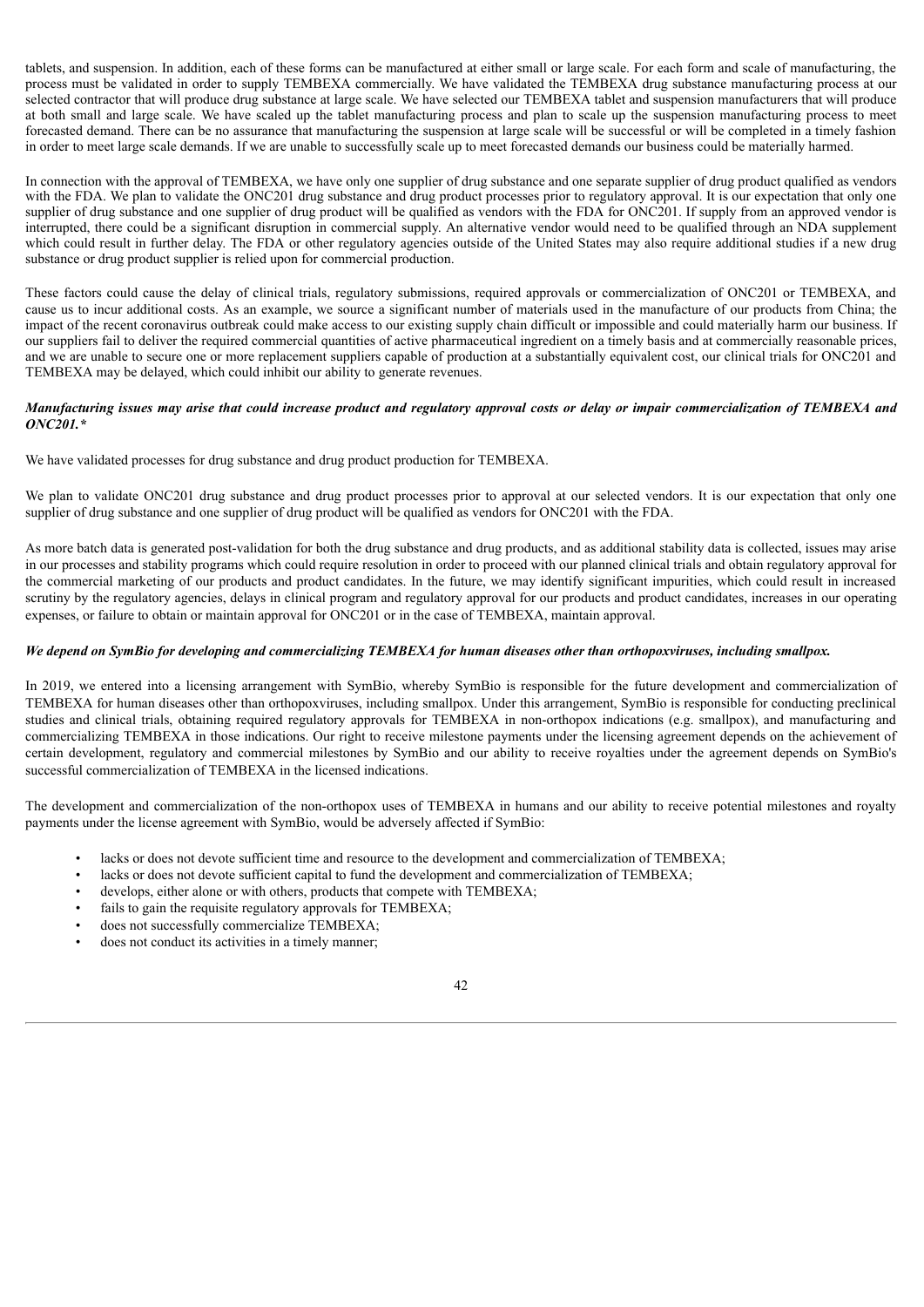- terminates its license with us:
- does not effectively pursue and enforce intellectual property rights relating to TEMBEXA; or
- merges with a third-party that wants to terminate the collaboration.

We have limited or no control over the occurrence of any of the foregoing. Furthermore, disagreements with SymBio could lead to litigation or arbitration, which could be time-consuming and expensive. If any of these issues arise, it may delay the development and commercialization milestones and royalties based on further development and sales of TEMBEXA.

## We rely on third parties to conduct, supervise and monitor our clinical studies and related data, and if those third parties perform in an unsatisfactory *manner, it may harm our business.\**

We rely on CROs and clinical trial sites to ensure the proper and timely conduct of our clinical trials. While we have agreements governing their activities, we have limited influence over their actual performance. We have relied and plan to continue to rely upon CROs to monitor and manage data for our ongoing clinical programs for our product candidates, as well as the execution of nonclinical studies. We control only certain aspects of our CROs' activities. Nevertheless, we are responsible for ensuring that each of our studies is conducted in accordance with the applicable protocol, legal, regulatory and scientific standards and our reliance on CROs does not relieve us of our regulatory responsibilities.

We and our CROs are required to comply with the FDA's guidance for clinical trials conducted within the jurisdiction of the United States (or the foreign regulatory authority equivalent for clinical trials conducted outside the jurisdiction of the United States), which follows the International Council for Harmonization Good Clinical Practice (ICH GCP), which are regulations and guidelines enforced by the FDA for all of our product candidates in clinical development. The FDA enforces the ICH GCP through periodic inspections of trial sponsors, principal investigators and clinical trial sites. If we or our CROs fail to comply with the ICH GCP, the clinical data generated in our clinical trials may be deemed unreliable and the FDA may require us to perform additional clinical trials before approving our marketing applications.

Our CROs are not our employees, and we cannot control whether or not they devote sufficient time and resources to our ongoing clinical and nonclinical programs. These CROs may also have relationships with other commercial entities, including our competitors, for whom they may also be conducting clinical studies, or other drug development activities which could harm our competitive position. We face the risk of potential unauthorized disclosure or misappropriation of our intellectual property by CROs, which may reduce our trade secret protection and allow our potential competitors to access and exploit our proprietary technology.

If our CROs do not successfully carry out their contractual duties or obligations, fail to meet expected deadlines, or if the quality or accuracy of the clinical data they obtain is compromised due to the failure to adhere to our clinical protocols or regulatory requirements or for any other reasons, our clinical trials may be extended, delayed or terminated, and we may not be able to obtain regulatory approval for, or successfully commercialize ONC201, TEMBEXA or any other product candidates. Disagreements with our CROs over contractual issues, including performance, compliance or compensation could lead to termination of CRO agreements and/or delays in our clinical program and risks to the accuracy and usability of clinical data. As a result, our financial results and the commercial prospects for our product candidates that we develop would be harmed, our costs could increase, and our ability to generate revenues could be delayed.

## **Risks Related to Commercialization of Our Product Candidates**

## The commercial success of TEMBEXA, ONC201, and any other product candidates will depend upon the acceptance of these products by the medical *community, including physicians, patients, pharmacists, health care payers or government procurement agencies (e.g. BARDA).\**

Following receipt of marketing approval, a product or product candidate may not gain sufficient market acceptance by physicians, patients, healthcare payers and others in the medical community. If these products do not achieve an adequate level of market acceptance, we may not generate significant product revenues and we may not become profitable. The degree of market acceptance of any of our product candidates will depend on a number of factors, including:

- demonstration of clinical safety and efficacy in our clinical trials;
- relative convenience, ease of administration and acceptance by physicians, patients, pharmacists and health care payers;
- prevalence and severity of any AEs;
- limitations or warnings contained in the FDA-approved labeling from Regulatory Authorities such as the FDA and EMA for the relevant product candidate;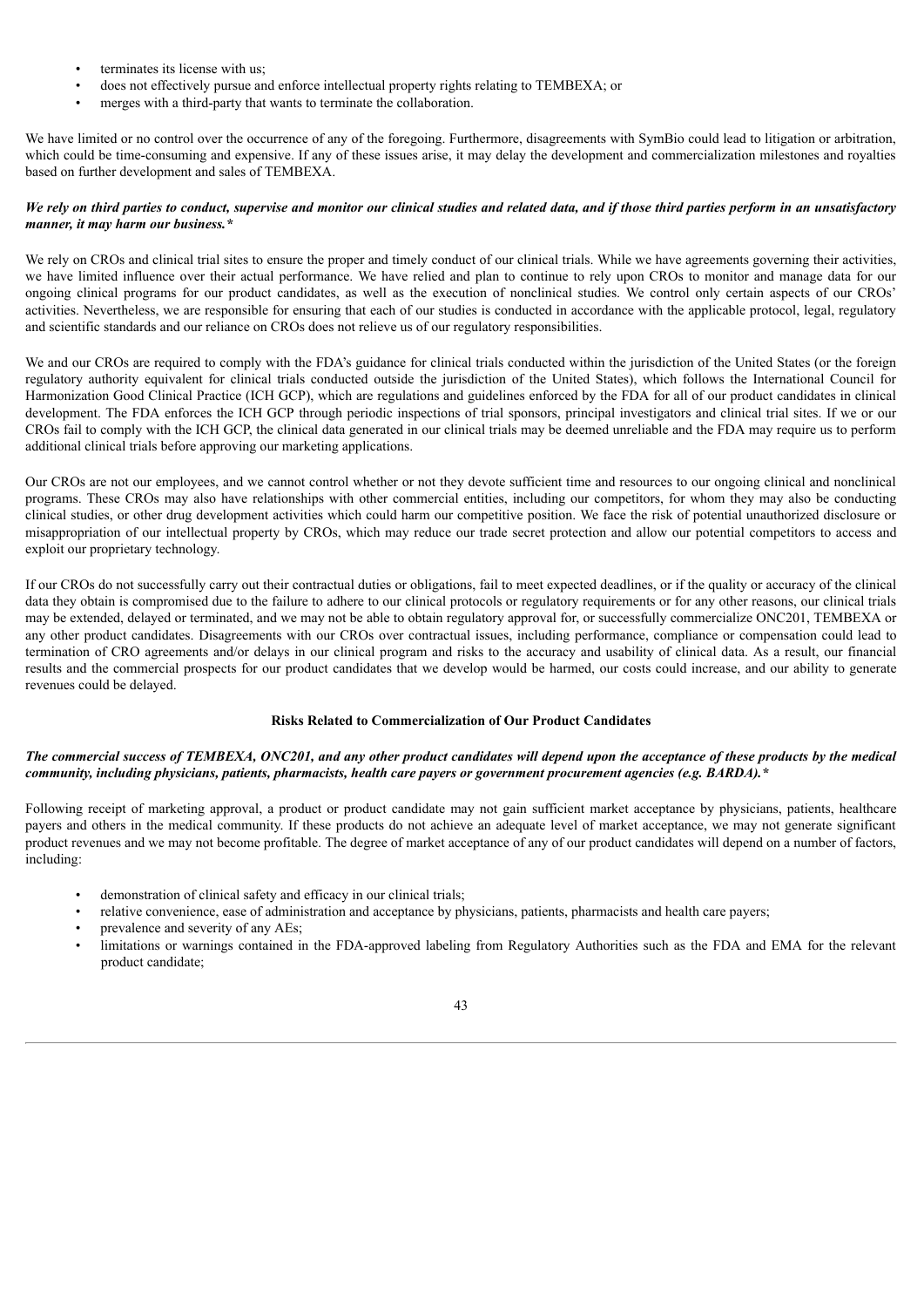- availability, efficacy and safety of alternative treatments;
- price and cost-effectiveness;
- effectiveness of our or any future collaborators' or competitor's sales and marketing strategies;
- ability to obtain hospital formulary approval;
- ability to ensure availability for product through appropriate channels;
- ability to maintain adequate inventory; and
- ability to obtain and maintain sufficient third-party coverage and adequate reimbursement, which may vary from country to country.

Even if we obtain regulatory approval, the granting authority may still impose significant restrictions on the indicated uses, distribution or marketing of TEMBEXA or our other product candidates, including ONC201, or impose ongoing requirements for potentially costly post-approval studies or postmarket surveillance. For example, the labeling ultimately approved for our product candidates, will likely include restrictions on use due to the specific patient population and manner of use in which the drug was evaluated and the safety and efficacy data obtained in those evaluations. In addition, the distribution of ONC201 may be tightly controlled through a REMS with ETASU, which are required medical interventions or other actions healthcare professionals need to execute prior to prescribing or dispensing the drug to the patient. Some actions may also be required in order for the patient to continue on treatment. For example, the label for TEMBEXA includes a boxed warning, or "black box," regarding the mortality disadvantage with extended dosing observed in the SUPPRESS trial.

## If we are unable to establish sales and marketing capabilities or enter into agreements with third parties to market and sell our product candidates, we *may be unable to generate any revenue.\**

We currently do not have an organization for the sales and distribution of pharmaceutical products. The cost of establishing and maintaining such an organization may exceed the cost-effectiveness of doing so. In order to market any products that may be approved we must establish our sales, marketing, managerial and other non-technical capabilities or make arrangements with third parties to perform these services. We may enter into strategic partnerships with third parties to commercialize our product candidates.

Our strategy for ONC201, is to establish a specialty sales force and/or collaborate with third parties to promote the product to healthcare professionals and third-party payers in the United States and elsewhere. We may elect to launch with a contract sales organization and utilize accompanying commercial support services provided by a contract sales organization. Our future collaboration partners, if any, may not dedicate sufficient resources to the commercialization of our product candidates or may otherwise fail in their commercialization due to factors beyond our control. If we are unable to establish effective collaborations to enable the distribution and sale of our product candidates to healthcare professionals and in geographical regions, including the United States, that are not covered by our own marketing and sales force, or if our potential future collaboration partners do not successfully commercialize our product candidates, our ability to generate revenues from product sales, including sales of ONC201, will be adversely affected.

Establishing an internal or contract sales force involves many challenges, including:

- recruiting and retaining talented people;
- training employees that we recruit;
- establishing compliance standards;
- setting the appropriate system of incentives;
- managing additional headcount;
- ensuring that appropriate support functions are in place to support sales force organizational needs; and
- integrating a new business unit into an existing corporate architecture.

If we are unable to establish our own sales force or negotiate a strategic partnership for the commercialization of our product candidates in any markets, we may be forced to delay the potential commercialization of our product candidates in those markets, reduce the scope of our sales or marketing activities for our product candidates in those markets or undertake the commercialization activities for in those markets at our own expense. If we elect to increase our expenditures to fund commercialization activities ourselves, we will need to obtain additional capital, which may not be available to us on acceptable terms, or at all. If we do not have sufficient funds, we will not be able to bring our product candidates to market or generate product revenue. Limited or lack of funding will impede our ability to achieve successful commercialization.

If we are unable to establish adequate sales, marketing and distribution capabilities, whether independently or with third parties, we may not be able to generate sufficient product revenue and may not become profitable. We will be competing with many companies that currently have extensive and wellfunded marketing and sales operations. Without an internal team or the

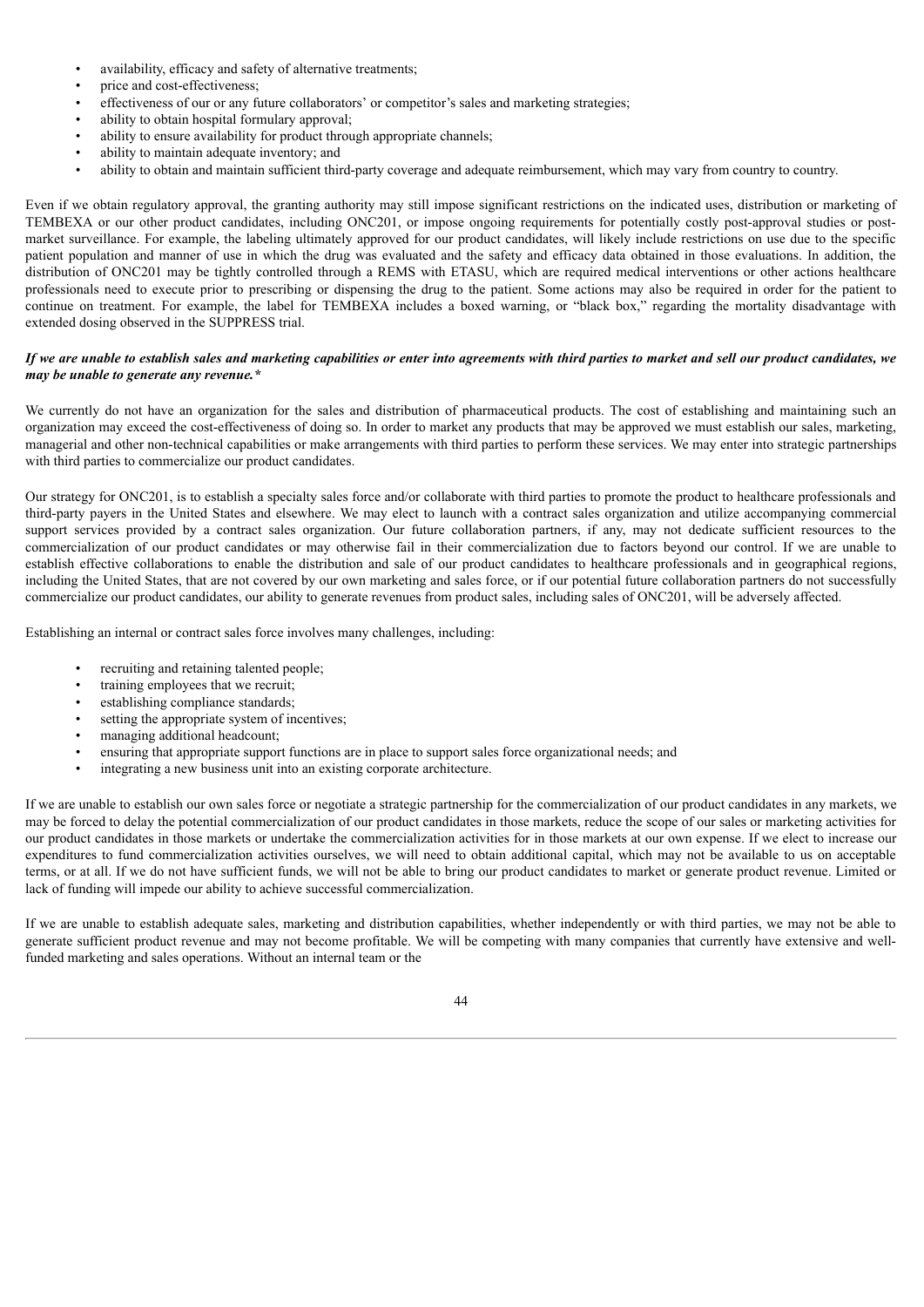support of a third party to perform marketing and sales functions, we may be unable to compete successfully against these more established companies.

In addition, there are risks involved with both establishing our own sales and marketing capabilities and entering into arrangements with third parties to perform these services. For example, recruiting and training a sales force is expensive and time-consuming and could delay any product launch. If the commercial launch of a product candidate for which we recruit a sales force and establish marketing capabilities is delayed or does not occur for any reason, we would have prematurely or unnecessarily incurred these commercialization expenses. This may be costly, and our investment would be lost if we cannot retain or reposition our sales, marketing and market access personnel.

## If we obtain approval to commercialize any products outside of the United States, a variety of risks associated with international operations could *materially adversely af ect our business.*

If our product candidates are approved for commercialization, we may enter into agreements with third parties to market those product candidates outside the United States. We expect that we will be subject to additional risks related to entering into international business relationships, including:

- different regulatory requirements for drug approvals in the EU and other foreign countries;
- reduced protection for intellectual property rights;
- unexpected changes in tariffs, trade barriers and regulatory and labor requirements;
- economic weakness, including inflation, or political instability in particular foreign economies and markets;
- compliance with tax, employment, immigration and labor laws for employees living or traveling abroad;
- foreign taxes, including withholding of payroll taxes;
- foreign currency fluctuations, which could result in increased operating expenses and reduced revenues, and other obligations incident to doing business in another country;
- differing payer reimbursement regimes, governmental payers or patient self-pay systems and price controls;
- workforce uncertainty in countries where labor unrest is more common than in the United States;
- production shortages resulting from any events affecting raw material supply or manufacturing capabilities abroad;
- regulatory risks associated with cross-border transportation of animal-sourced material;
- business interruptions resulting from geopolitical actions, including war and terrorism, or natural disasters and other events outside our control including epidemics, pandemics, earthquakes, typhoons, floods and fires; and
- regulatory and compliance risks that relate to maintaining accurate information and control over activities that may fall within the purview of the U.S. Foreign Corrupt Practices Act, its books and records provisions or its anti-bribery provisions, or similar anti-bribery or anti‑corruption laws and regulations.

We have limited experience in these areas. In addition, there are complex regulatory, tax, labor and other legal requirements imposed by both the EU and many of the individual countries in Europe with which we will need to comply. Many U.S.-based biopharmaceutical companies have found the process of marketing their own products outside the United States to be very challenging.

## We face competition from other biotechnology and pharmaceutical companies and our operating results will suffer if we fail to compete effectively.\*

The biotechnology and pharmaceutical industries are intensely competitive. We have competitors both in the United States and internationally, including major multinational pharmaceutical companies, biotechnology companies and universities and other research institutions.

Many of our competitors have substantially greater financial, technical, commercial and other resources, such as larger research and development staff, stronger intellectual property portfolios and experienced marketing and manufacturing organizations and established sales forces. Additional mergers and acquisitions in the biotechnology and pharmaceutical industries may result in even more resources being concentrated in our competitors.

Competition may increase further as a result of advances in the commercial applicability of technologies and greater availability of capital for investment in these industries. Our competitors may succeed in developing, acquiring or licensing, on an exclusive basis, drug products that are more effective or less costly than TEMBEXA, or any of our drug candidates that we are currently developing or that we may develop including ONC201.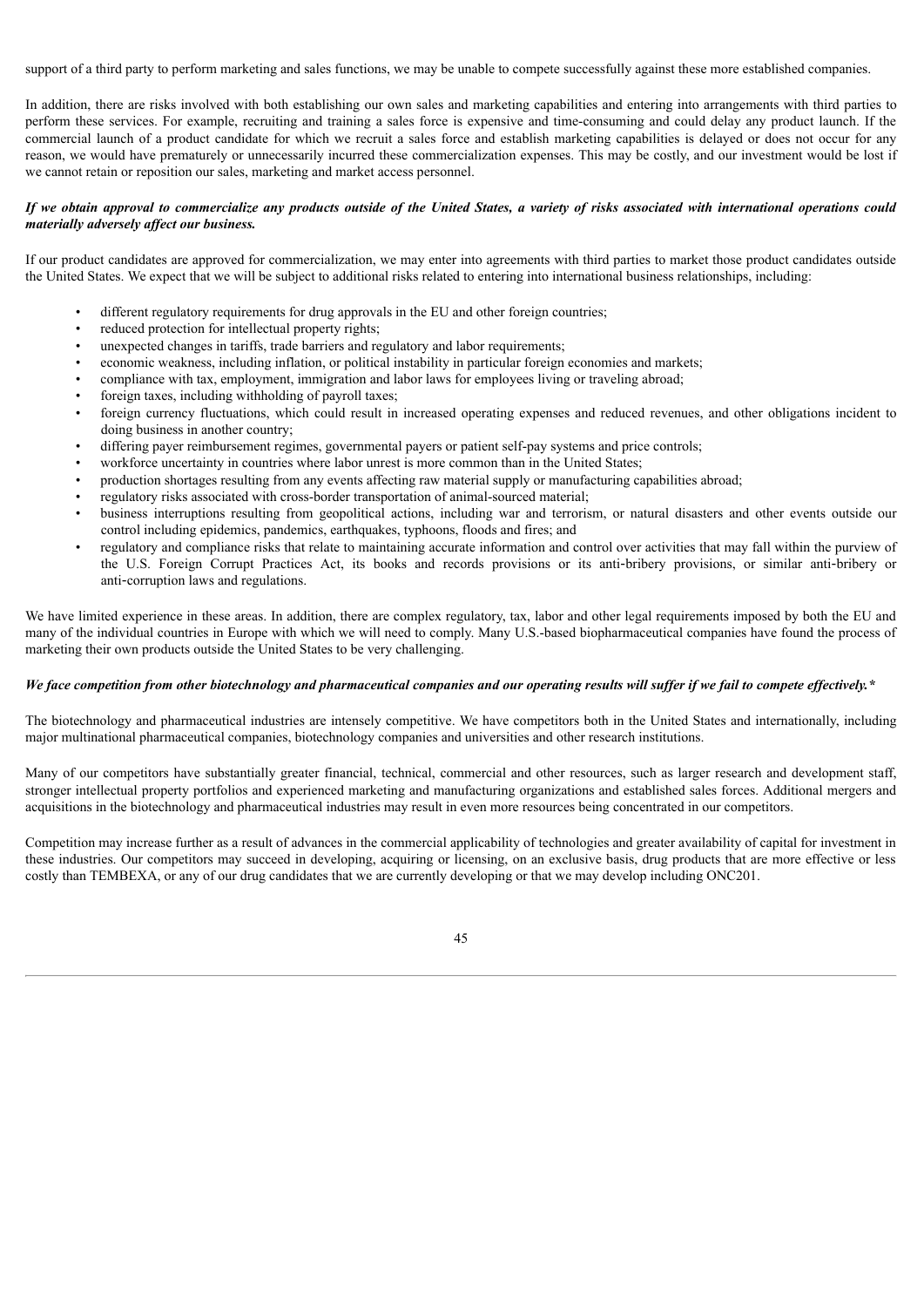We will face competition from other drugs currently approved or that will be approved in the future for the same indications. Therefore, our ability to compete successfully will depend largely on our ability to:

- discover and develop medicines that are superior to other products in the market;
- demonstrate through our clinical trials that our product candidates, including ONC201, are differentiated from existing and future therapies;
- attract qualified scientific, product development and commercial personnel;
- obtain and successfully defend and enforce patent and/or other proprietary protection for our medicines and technologies;
- obtain required regulatory approvals;
- successfully collaborate with pharmaceutical companies in the discovery, development and commercialization of new medicines:
- deliver a competitive value proposition compared to established competition and/or competitors who will enter the market before or after any of our product candidates, including TEMBEXA and ONC201; and
- negotiate competitive pricing and reimbursement with third-party payers.

The availability of our competitors' products could affect the price we are able to charge, for any product candidate we develop. The inability to compete with existing or subsequently introduced drug products would have a material adverse impact on our business, financial condition and prospects.

Established pharmaceutical companies may invest heavily to accelerate discovery and development of novel compounds or to in-license novel compounds that could make our product candidates less competitive. In addition, any new product that competes with an approved product must demonstrate compelling advantages in efficacy, convenience, tolerability and safety in order to overcome price competition and to be commercially successful. Accordingly, our competitors may succeed in obtaining patent protection, receiving FDA approval or discovering, developing and commercializing medicines before we do, which would have a material adverse impact on our business.

## We may expend our limited resources to pursue a particular product candidate or indication and fail to capitalize on product candidates or indications *that may be more profitable or for which there is a greater likelihood of success.*

The success of our business depends primarily upon our ability to identify, develop and commercialize product candidates. Because we have limited financial and managerial resources, we focus on research programs and product candidates for specific indications. As a result, we may forego or delay pursuit of opportunities with other product candidates or other indications that later prove to have greater commercial potential.

Our research programs may initially show promise in identifying potential product candidates, yet fail to yield product candidates for clinical development for a number of reasons, including:

- our research methodology or that of our collaboration partners may be unsuccessful in identifying potential product candidates;
- our potential product candidates may be shown to have harmful side effects or may have other characteristics that may make the products unmarketable or unlikely to receive marketing approval; and
- our collaboration partners may change their development profiles for potential product candidates or abandon a therapeutic area.

If any of these events occur, we may be forced to abandon our development efforts for a program or programs, which would have a material adverse effect on our business and could potentially cause us to cease operations. Research programs to identify new product candidates require substantial technical, financial and human resources. We may focus our research efforts and resources on potential programs or product candidates that ultimately prove to be unsuccessful.

If we do not accurately evaluate the commercial potential or target market for a particular product candidate, we may relinquish valuable rights to that product candidate through collaboration, licensing or other royalty arrangements in cases in which it would have been advantageous for us to retain sole development and commercialization rights.

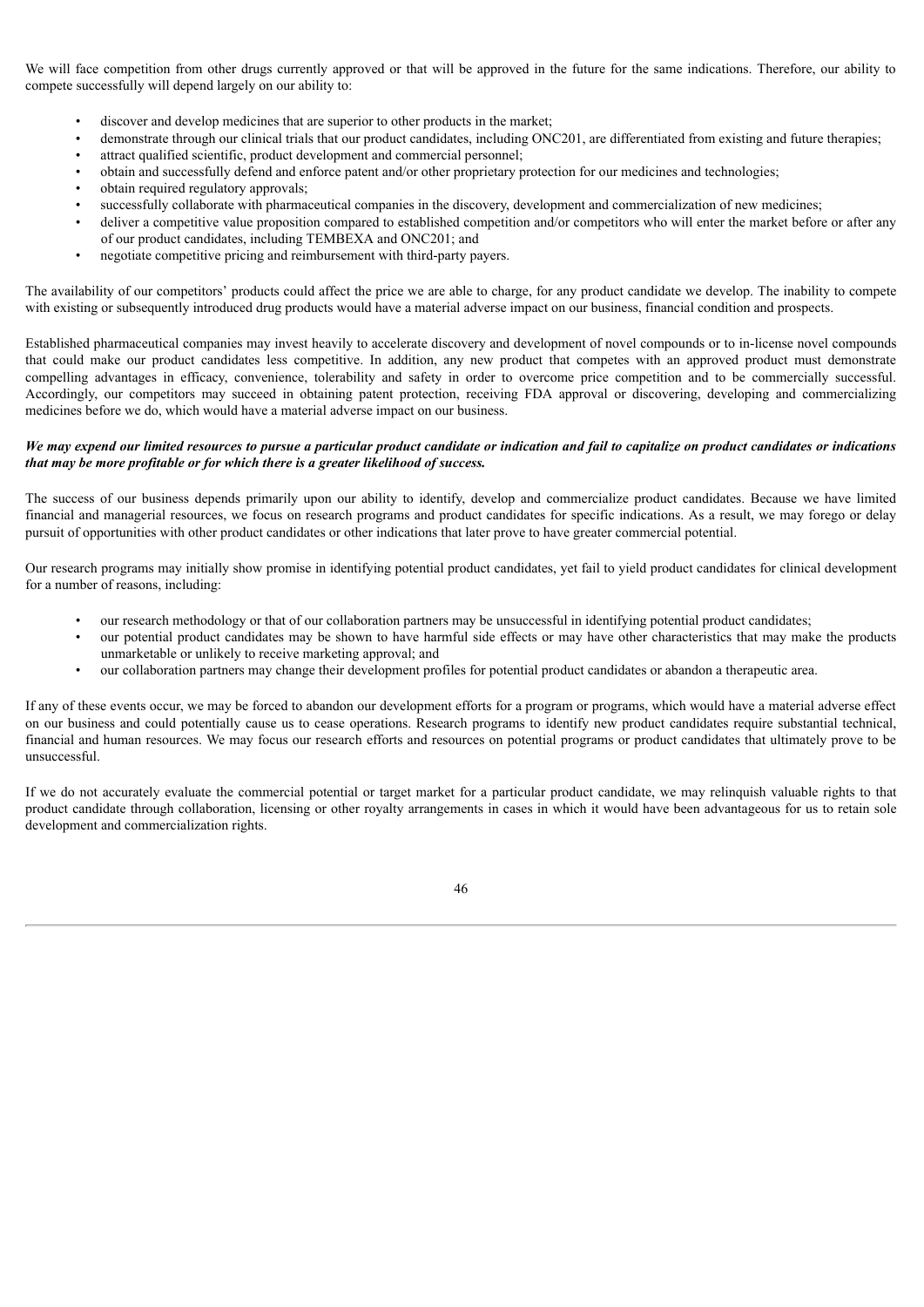#### **Risks Related to Our Intellectual Property**

#### If we are unable to obtain or protect intellectual property rights related to our products and product candidates, we may not be able to compete *ef ectively in our market.\**

We rely upon a combination of patents, trade secret protection and confidentiality agreements to protect the intellectual property related to our products and product candidates. The strength of patents in the biotechnology and pharmaceutical field involves complex legal and scientific questions and can be uncertain. The patent applications that we own or in-license may fail to result in issued patents with claims that cover the products in the United States or in other countries. If this were to occur, early generic competition could be expected against any product candidates we may develop. There is no assurance that all of the potentially relevant prior art relating to our patents and patent applications has been found, which can invalidate a patent or prevent a patent from issuing based on a pending patent application. Even if patents do successfully issue, third parties may challenge their validity, enforceability, scope or ownership, which may result in such patents, or our rights to such patents, being narrowed or invalidated.

Furthermore, even if they are unchallenged, our patents and patent applications may not adequately protect our intellectual property or prevent others from designing around our claims. If the patent applications we hold or license with respect to any of our product candidates fails to issue or if their breadth or strength of protection is threatened, it could dissuade companies from collaborating with us to develop, and threaten our ability to commercialize, our products. We cannot offer any assurances about which, if any, patents will issue or whether any issued patents will be found not invalid and not unenforceable, will go unthreatened by third parties or will adequately protect our products and product candidates. Further, if we encounter delays in regulatory approvals, the period of time during which we could market TEMBEXA under patent protection could be reduced. Since patent applications in the United States and most other countries are confidential for a period of time after filing, and some remain so until issued, we cannot be certain that we or our licensors were the first to file any patent application related to any of our product candidates. Furthermore, if third parties have filed such patent applications, an interference proceeding in the United States can be provoked by a third party or instituted by us to determine who was the first to invent any of the subject matter covered by the patent claims of our applications. An unfavorable outcome could require us to cease using the related technology or to attempt to license it from the prevailing party, which may not be possible. In addition to the protection afforded by patents, we rely on trade secret protection and confidentiality agreements to protect proprietary know-how that is not patentable, processes for which patents are difficult to enforce and other elements of our drug discovery and development processes that involve proprietary know-how, information or technology that is not covered by patents. Although we expect all of our employees to assign their inventions to us, and all of our employees, consultants, advisors and any third parties who have access to our proprietary know-how, information or technology to enter into confidentiality agreements, we cannot provide any assurances that all such agreements have been duly executed, that such agreements provide adequate protection and will not be breached, that our trade secrets and other confidential proprietary information will not otherwise be disclosed or that competitors will not otherwise gain access to our trade secrets or independently develop substantially equivalent information and techniques. If we are unable to prevent material disclosure of the non-patented intellectual property related to our technologies to third parties, and there is no guarantee that we will have any such enforceable trade secret protection, we may not be able to establish or maintain a competitive advantage in our market, which could materially adversely affect our business, results of operations and financial condition.

Further, the laws of some foreign countries do not protect patents and other proprietary rights to the same extent or in the same manner as the laws of the United States. As a result, we may encounter significant problems in protecting and defending our intellectual property abroad. We may also fail to pursue or obtain patents and other intellectual property protection relating to our products and product candidates in all foreign countries.

Finally, certain of our activities and our licensors' activities have been funded, and may in the future be funded, by the U.S. federal government. When new technologies are developed with U.S. federal government funding, the government obtains certain rights in any resulting patents, including a nonexclusive license authorizing the government to use the invention for non-commercial purposes. These rights may permit the government to disclose our confidential information to third parties and to exercise "march-in" rights to use or allow third parties to use our patented technology. The government can exercise its march-in rights if it determines that action is necessary because we fail to achieve practical application of the U.S. government-funded technology, because action is necessary to alleviate health or safety needs, to meet requirements of federal regulations or to give preference to U.S. industry. In addition, U.S. government-funded inventions must be reported to the government, U.S. government funding must be disclosed in any resulting patent applications, and our rights in such inventions may be subject to certain requirements to manufacture products in the United States.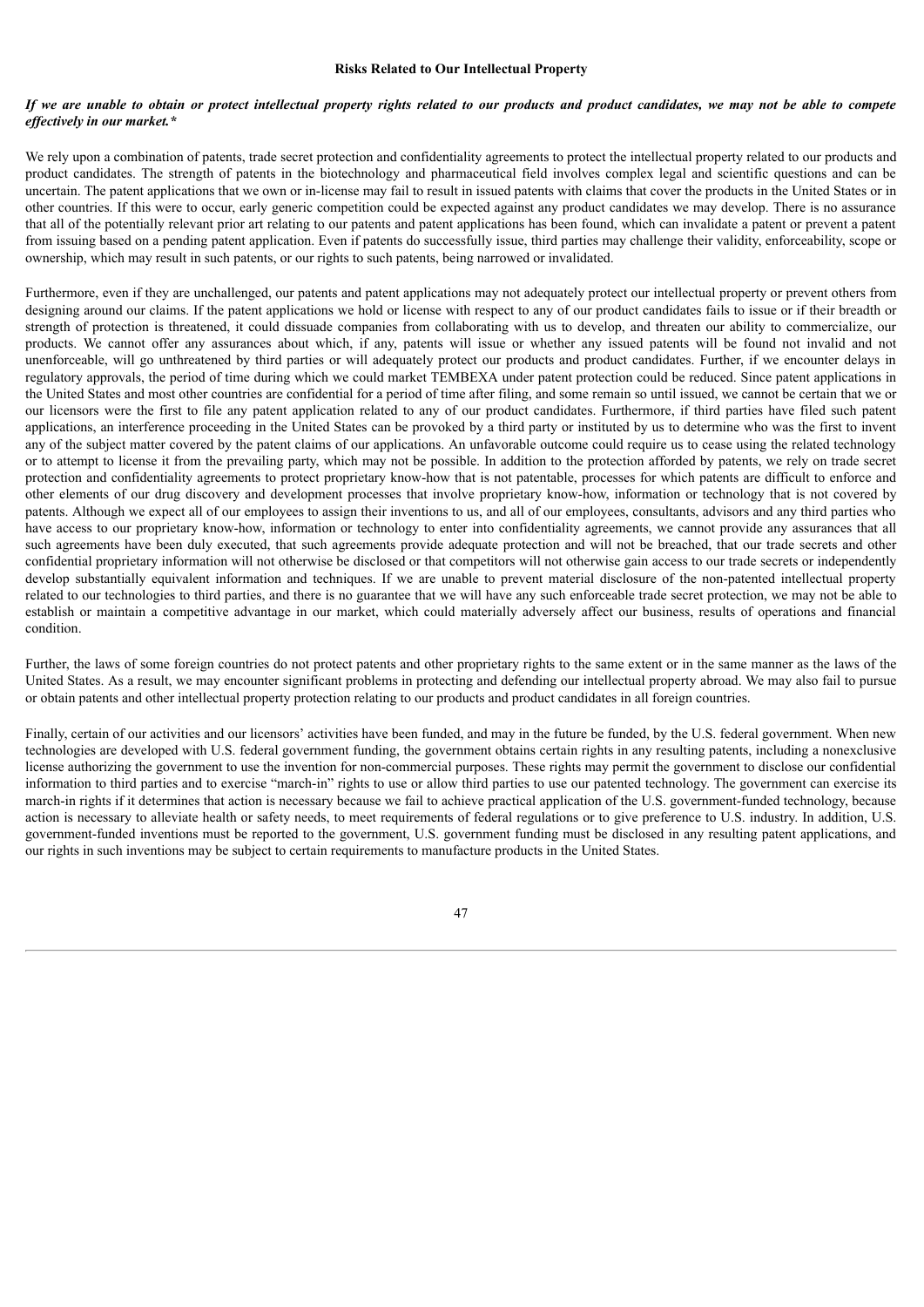## Third-party claims of intellectual property infringement may prevent or delay our development and commercialization efforts or otherwise affect our *business.\**

Our commercial success depends in part on our avoiding infringement and other violations of the patents and proprietary rights of third parties. There is a substantial amount of litigation, both within and outside the United States, involving patent and other intellectual property rights in the biotechnology and pharmaceutical industries, including patent infringement lawsuits, interferences, oppositions and inter party reexamination proceedings before the United States Patent and Trademark Office (U.S. PTO) and its foreign counterparts. Numerous U.S. and foreign issued patents and pending patent applications, which are owned by third parties, exist in the fields in which we and our collaborators are developing product candidates. As the biotechnology and pharmaceutical industries expand and more patents are issued, and as we gain greater visibility and market exposure as a public company, the risk increases that our product candidates or other business activities may be subject to claims of infringement of the patent and other proprietary rights of third parties. Third parties may assert that we are employing their proprietary technology without authorization. There may be third-party patents or patent applications with claims to materials, formulations, methods of manufacture or methods for treatment related to the use or manufacture of ONC201, TEMBEXA and/or any other product candidates. Because patent applications can take many years to issue, there may be currently pending patent applications which may later result in issued patents that our product candidates may infringe. In addition, third parties may obtain patents in the future and claim that use of our technologies infringes upon these patents. If any third-party patents were held by a court of competent jurisdiction to cover the manufacturing process of any of our product candidates, any molecules formed during the manufacturing process or any final product itself, the holders of any such patents may be able to block our ability to commercialize such product candidate unless we obtained a license under the applicable patents, or until such patents expire.

Similarly, if any third-party patent were held by a court of competent jurisdiction to cover aspects of our formulations, processes for manufacture or methods of use, including combination therapy, the holders of any such patent may be able to block our ability to develop and commercialize the applicable product candidate unless we obtained a license or until such patent expires. In either case, such a license may not be available on commercially reasonable terms or at all. In addition, we may be subject to claims that we are infringing other intellectual property rights, such as trademarks or copyrights, or misappropriating the trade secrets of others, and to the extent that our employees, consultants or contractors use intellectual property or proprietary information owned by others in their work for us, disputes may arise as to the rights in related or resulting know-how and inventions.

Parties making claims against us may obtain injunctive or other equitable relief, which could effectively block our ability to further develop and commercialize one or more of our product candidates. Defense of these claims, regardless of their merit, would involve substantial litigation expense and would be a substantial diversion of employee resources from our business. In the event of a successful infringement or other intellectual property claim against us, we may have to pay substantial damages, including treble damages and attorneys' fees for willful infringement, obtain one or more licenses from third parties, pay royalties or redesign our affected products, which may be impossible or require substantial time and monetary expenditure. We cannot predict whether any such license would be available at all or whether it would be available on commercially reasonable terms. Furthermore, even in the absence of litigation, we may need to obtain licenses from third parties to advance our research or allow commercialization of our product candidates, and we have done so from time to time. We may fail to obtain any of these licenses at a reasonable cost or on reasonable terms, if at all. In that event, we would be unable to further develop and commercialize one or more of our product candidates, which could harm our business significantly. We cannot provide any assurances that third-party patents do not exist which might be enforced against our products or product candidates, resulting in either an injunction prohibiting our sales, or, with respect to our sales, an obligation on our part to pay royalties and/or other forms of compensation to third parties.

## We may be involved in lawsuits to protect or enforce our patents, the patents of our licensors and licensees or our other intellectual property rights, *which could be expensive, time consuming and unsuccessful.*

Competitors may infringe or otherwise violate our patents, the patents of our licensors or our other intellectual property rights. To counter infringement or unauthorized use, we may be required to file legal claims, which can be expensive and time-consuming. In addition, in an infringement proceeding, a court may decide that a patent of ours or our licensors is not valid or is unenforceable, or may refuse to stop the other party from using the technology at issue on the grounds that our patents do not cover the technology in question. An adverse result in any litigation or defense proceedings could put one or more of our patents at risk of being invalidated or interpreted narrowly and could put our patent applications at risk of not issuing. The initiation of a claim against a third party may also cause the third party to bring counterclaims against us.

We may not be able to prevent, alone or with our licensors, misappropriation of our intellectual property rights, particularly in countries where the laws may not protect those rights as fully as in the United States. Our business could be harmed if in a

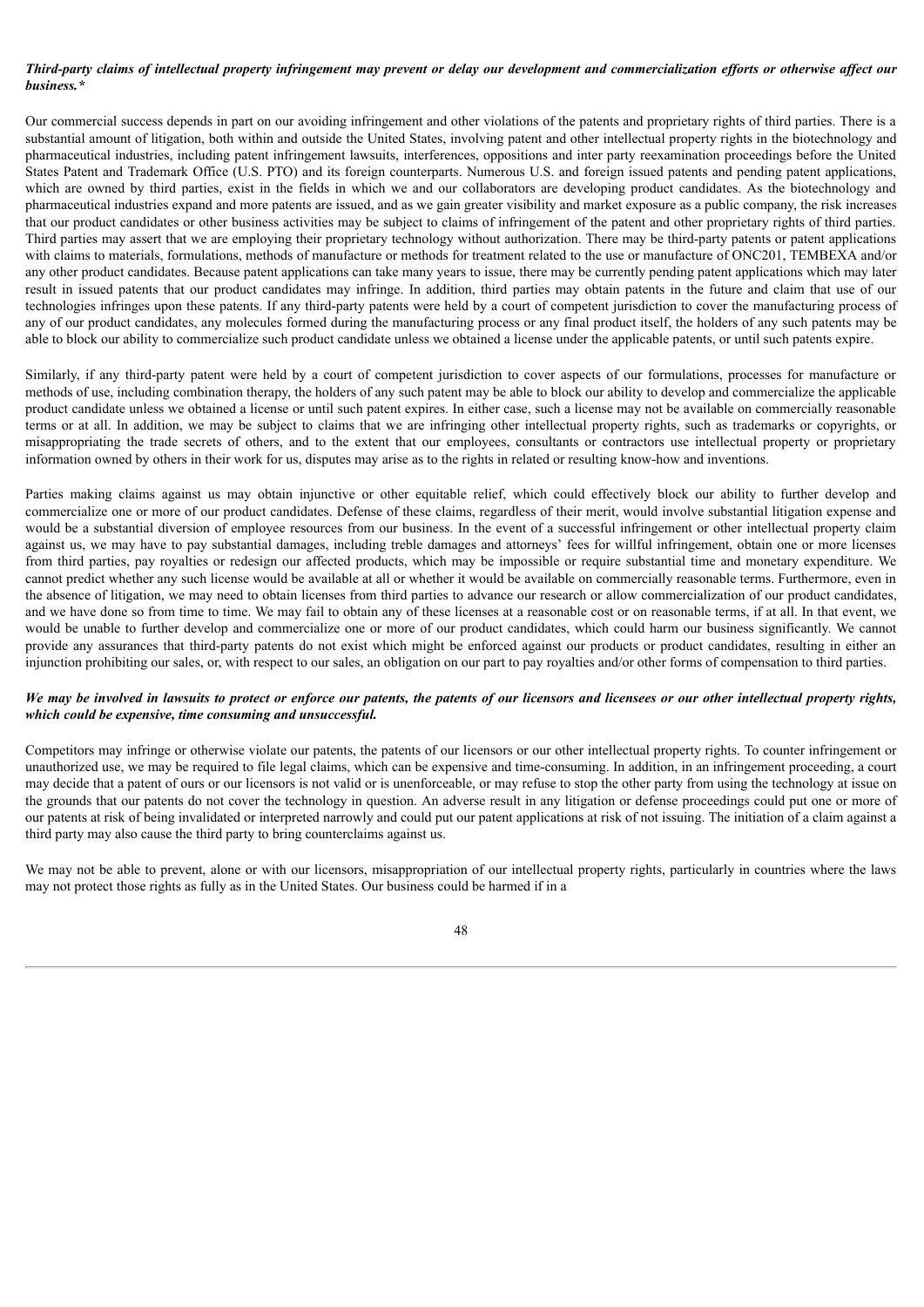litigation the prevailing party does not offer us a license on commercially reasonable terms. Any litigation or other proceedings to enforce our intellectual property rights may fail, and even if successful, may result in substantial costs and distract our management and other employees.

Furthermore, because of the substantial amount of discovery required in connection with intellectual property litigation, there is a risk that some of our confidential information could be compromised by disclosure during this type of litigation. There could also be public announcements of the results of hearings, motions or other interim proceedings or developments. If securities analysts or investors perceive these results to be negative, it could have a material adverse effect on the price of our common stock.

## Obtaining and maintaining our patent protection depends on compliance with various procedural, document submission, fee payment and other requirements imposed by governmental patent agencies, and our patent protection could be reduced or eliminated for non-compliance with these *requirements.*

Periodic maintenance fees on any issued patent are due to be paid to the U.S. PTO and foreign patent agencies in several stages over the lifetime of the patent. The U.S. PTO and various foreign governmental patent agencies require compliance with a number of procedural, documentary, fee payment and other similar provisions during the patent application process.

While an inadvertent lapse can in many cases be cured by payment of a late fee or by other means in accordance with the applicable rules, there are situations in which noncompliance can result in abandonment or lapse of the patent or patent application, resulting in partial or complete loss of patent rights in the relevant jurisdiction. Non-compliance events that could result in abandonment or lapse of a patent or patent application include, but are not limited to, failure to respond to official actions within prescribed time limits, non-payment of fees and failure to properly legalize and submit formal documents. If we or our licensors that control the prosecution and maintenance of our licensed patents fail to maintain the patents and patent applications covering our product candidates, we may lose our rights and our competitors might be able to enter the market, which would have a material adverse effect on our business.

## **Risks Related to Our United States Government Contracts and Grants**

## While we have received a sole source request from BARDA, there can be no assurances that we will be able to enter into a contract with BARDA on favorable terms, or at all, to act as the sole supplier for the procurement of TEMBEXA for the treatment of smallpox.\*

On December 22, 2021, BARDA issued a Request for Proposal (the "RFP") to the Company, which confirmed, among other things, BARDA's intent to negotiate a sole source contract with the Company for the development and procurement of a smallpox therapeutic with a mechanism of action distinct from that of TPOXX® (marketed by SIGA Technologies, Inc. ("SIGA")) and with a New Drug Application accepted by the U.S. Food and Drug Administration (the "FDA"). The issuance of the RFP by BARDA is a requisite step in the sole source contracting process and allows the Company to commence negotiations with BARDA and to submit a proposal for a contract with BARDA.

The RFP indicates that BARDA intends to contract with the Company to procure up to 1.7 million treatment courses of a smallpox antiviral. The RFP also requires the Company to perform certain activities to be supported by BARDA, including, but not limited to the execution of a randomized clinical trial in the event of an outbreak, and certain cGMP manufacturing activities. The final terms of any contract awarded under the RFP will be subject to negotiations between BARDA and the Company, including, but not limited to, provisions concerning costs, fees, manufacturing schedules, timing of deliverables, duration and termination. The RFP requests any responsive proposals be submitted to BARDA no later than February 7, 2022 at 12 PM ET. The Company submitted a proposal for a sole source contract to BARDA prior to the submission deadline.

Furthermore, while our proposal remains under review with BARDA regarding the RFP, there can be no assurance that we would reach agreement with BARDA on favorable terms, or at all, related to the manufacture and delivery of TEMBEXA to the SNS. Among the material terms to be negotiated and agreed to are: price, volume, and payment and delivery schedules.

## Unfavorable provisions in government contracts, including our contract with BARDA, may harm our business, financial condition and operating *results.*

United States government contracts typically contain unfavorable provisions and are subject to audit and modification by the government at its sole discretion, which will subject us to additional risks. For example, under our contract with BARDA, the

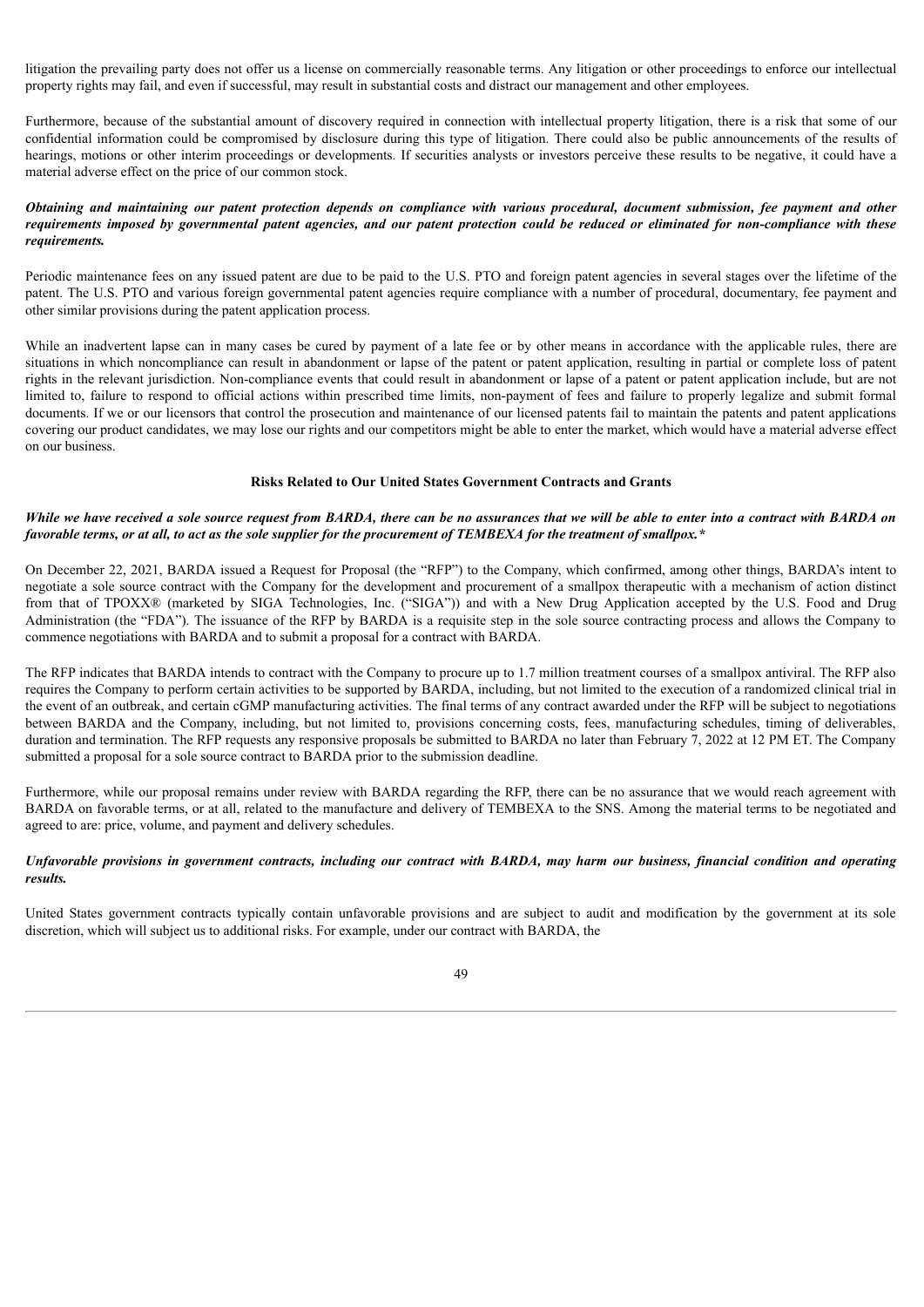U.S. government has the power to unilaterally:

- audit and object to any BARDA contract-related costs and fees on grounds that they are not allowable under the FAR, and require us to reimburse all such costs and fees;
- suspend or prevent us for a set period of time from receiving new contracts or extending our existing contract based on violations or suspected violations of laws or regulations;
- claim nonexclusive, nontransferable rights to product manufactured and intellectual property developed under the BARDA contract and may, under certain circumstances, such as circumstances involving public health and safety, license such inventions to third parties without our consent;
- cancel, terminate or suspend our BARDA contract based on violations or suspected violations of laws or regulations;
- terminate our BARDA contract in whole or in part for the convenience of the government for any reason or no reason, including if funds become unavailable to the applicable governmental agency;
- reduce the scope and value of our BARDA contract;
- decline to exercise an option to continue the BARDA contract;
- direct the course of a development program in a manner not chosen by the government contractor;
- require us to perform the option segments even if doing so may cause us to forego or delay the pursuit of other opportunities with greater commercial potential;
- take actions that result in a longer development timeline than expected; and
- change certain terms and conditions in our BARDA contract.

The U.S. government also has the right to terminate the BARDA contract if termination is in the government's interest, or if we default by failing to perform in accordance with the milestones set forth in the contract. Termination-for-convenience provisions generally enable us to recover only our costs incurred or committed (plus a portion of the agreed fee) and settlement expenses on the work completed prior to termination. Except for the amount of services received by the government, termination-for-default provisions do not permit recovery of fees.

In addition, we must comply with numerous laws and regulations that affect how we conduct business with the United States government. Among the most significant government contracting regulations that affect our business are:

- FAR, and agency-specific regulations supplements to the FAR, which comprehensively regulate the procurement, formation, administration and performance of government contracts and implement federal procurement policy in numerous areas, such as employment practices, protection of the environment, accuracy and retention periods of records, recording and charging of costs, treatment of laboratory animals and human subject research;
- business ethics and public integrity obligations, which govern conflicts of interest and the hiring of former government employees, restrict the granting of gratuities and funding of lobbying activities and incorporate other requirements such as the Anti-Kickback Act and the Foreign Corrupt Practices Act;
- export and import control laws and regulations; and
- laws, regulations and executive orders restricting the use and dissemination of information classified for national security purposes and the exportation of certain products and technical data.

Furthermore, we may be required to enter into agreements and subcontracts with third parties, including suppliers, consultants and other third-party contractors, in order to satisfy our contractual obligations pursuant to our agreements with the U.S. government. Negotiating and entering into such arrangements can be time-consuming and we may not be able to reach agreement with such third parties. Any such agreement must also be compliant with the terms of our government contract. Any delay or inability to enter into such arrangements or entering into such arrangements in a manner that is noncompliant with the terms of our contract, may result in violations of our contract.

As a result of these unfavorable provisions, we must undertake significant compliance activities. The diversion of resources from commercial programs to these compliance activities, as well as the exercise by the U.S. government of any rights under these provisions, could materially harm our business.

## Our business is subject to audit by the U.S. government, including under our contract with BARDA, and a negative audit could adversely affect our *business.*

United States government agencies, such as the DHHS, routinely audit and investigate government contractors and recipients of federal grants, including our contract with BARDA. These agencies review a contractor's performance under its contracts, cost structure and compliance with applicable laws, regulations and standards.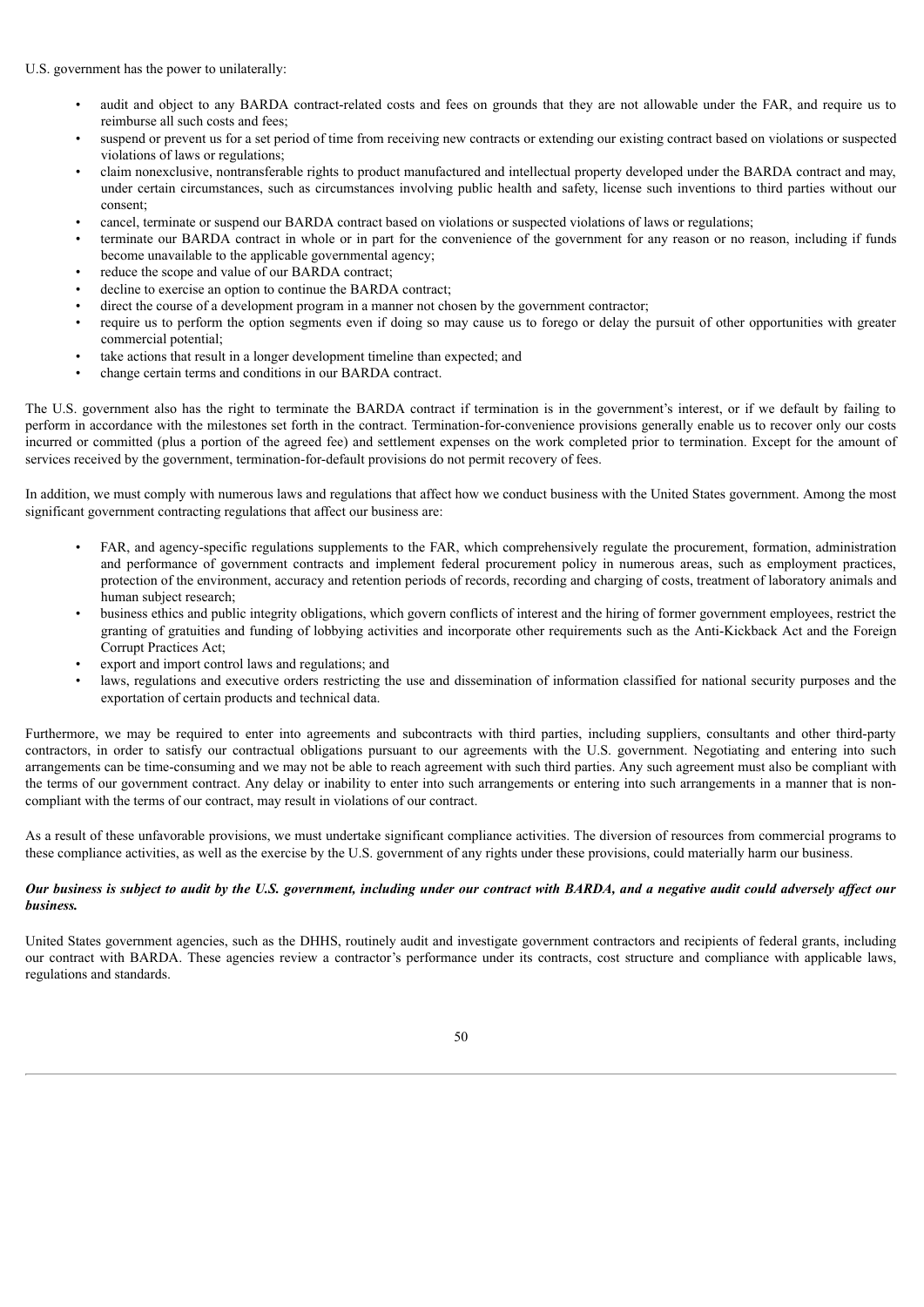The DHHS can also review the adequacy of, and a contractor's compliance with, its internal control systems and policies, including the contractor's purchasing, property, estimating, compensation and management information systems. Any costs found to be improperly allocated to a specific contract will not be reimbursed, while such costs already reimbursed must be refunded. If an audit uncovers improper or illegal activities, we may be subject to civil and criminal penalties and administrative sanctions, including:

- termination of contracts;
- forfeiture of profits;
- suspension of payments;
- fines; and
- suspension or prohibition from conducting business with the U.S. government.

In addition, we could suffer serious reputational harm if allegations of impropriety were made against us by the U.S. government, which could adversely affect our business.

## Agreements with government agencies may lead to claims against us under the Federal False Claims Act, and these claims could result in substantial *fines and other penalties.*

The biopharmaceutical industry is, and in recent years has been, under heightened scrutiny as the subject of government investigations and enforcement actions. Our BARDA contract is subject to substantial financial penalties under the Federal Civil Monetary Penalties Act and the False Claims Act. The False Claims Act imposes liability on any person who, among other things, knowingly presents, or causes to be presented, a false record or statement material to a false or fraudulent claim paid or approved by the government. Under the False Claims Act's "whistleblower" provisions, private enforcement of fraud claims against businesses on behalf of the U.S. government has increased due in part to amendments to the False Claims Act that encourage private individuals to sue on behalf of the government. These whistleblower suits, known as *qui tam* actions, may be filed by private individuals, including present and former employees. The False Claims Act provides for treble damages and significant civil monetary penalties per false claim. If our operations are found to be in violation of any of these laws, or any other governmental regulations that apply to us, we may be subject to penalties, including civil, criminal and administrative penalties, damages, fines, exclusion from the Medicare and Medicaid programs, and the curtailment or restructuring of our operations. Any penalties, damages, fines, exclusions, curtailment, or restructuring of our operations could adversely affect our ability to operate our business and our financial results.

### **Risks Related to Our Business Operations and Industry**

## *Increasing demand for compassionate use of our unapproved therapies could result in losses.\**

Recent media attention to individual patients' expanded access requests has resulted in the introduction of legislation at the local and national level referred to as "Right to Try" laws, such as the Right to Try Act, which are intended to give patients access to unapproved therapies. New and emerging legislation regarding expanded access to unapproved drugs for life-threatening illnesses could negatively impact our business in the future. In addition, during 2014, we were the target of an active and disruptive social media campaign related to a request for access to TEMBEXA. If we experience similar social media campaigns in the future, we may experience significant disruption to our business which could result in losses.

A possible consequence of both activism and legislation in this area is the need for us to initiate an unanticipated expanded access program or to make ONC201 or TEMBEXA more widely available sooner than anticipated. We are a small company with limited resources and unanticipated trials or access programs could result in diversion of resources from our primary goals.

In addition, patients who receive access to unapproved drugs through compassionate use or expanded access programs have life-threatening illnesses and have exhausted all other available therapies. The risk for serious adverse events in this patient population is high which could have a negative impact on the safety profile of our product candidates, which could cause significant delays or an inability to successfully commercialize them, which could materially harm our business. We may also need to restructure or pause ongoing compassionate use and/or expanded access programs in order to perform the controlled clinical trials required for regulatory approval and successful commercialization of our product candidates, which could prompt adverse publicity or other disruptions related to current or potential participants in such programs.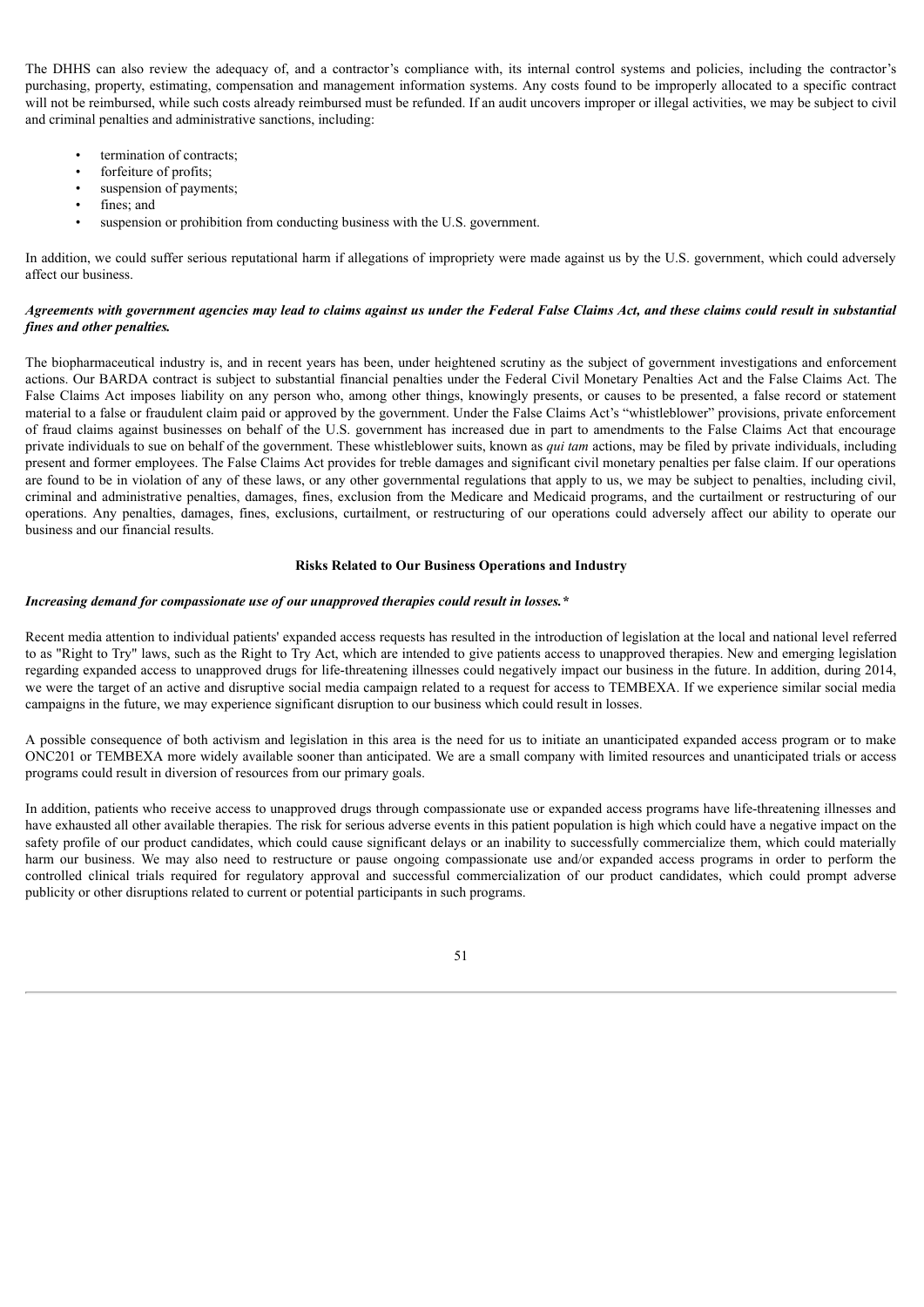## If we fail to comply with the extensive legal and regulatory requirements affecting the health care industry, we could face increased costs, delays in the *development of our product candidates, penalties and a loss of business.*

Our activities, and the activities of our collaborators, partners and third-party providers, are subject to extensive government regulation and oversight both in the United States and in foreign jurisdictions. The FDA and comparable agencies in other jurisdictions directly regulate many of our most critical business activities, including the conduct of preclinical and clinical studies, product manufacturing, advertising and promotion, product distribution, adverse event reporting and product risk management. States increasingly have been placing greater restrictions on the marketing practices of healthcare companies. In addition, pharmaceutical and biotechnology companies have been the target of lawsuits and investigations alleging violations of government regulations, including claims asserting submission of incorrect pricing information, impermissible off-label promotion of pharmaceutical products, payments intended to influence the referral of federal or state healthcare business, submission of false claims for government reimbursement, antitrust violations, violations of the Foreign Corrupt Practices Act, or violations related to environmental matters. Violations of governmental regulation may be punishable by criminal, civil and administrative sanctions, including fines and civil monetary penalties and exclusion from participation in government programs, including Medicare and Medicaid. In addition to penalties for violation of laws and regulations, we could be required to delay or terminate the development of our product candidates, or we could be required to repay amounts we received from government payers, or pay additional rebates and interest if we are found to have miscalculated the pricing information we have submitted to the government. Whether or not we have complied with the law, an investigation into alleged unlawful conduct could increase our expenses, damage our reputation, divert management time and attention and adversely affect our business.

## Our future success depends on our ability to retain key executives and to attract, retain and motivate qualified personnel.\*

We are highly dependent on the principal members of our executive team. While we have entered into employment agreements or offer letters with each of our executive officers, any of them could leave our employment at any time, as all of our employees are "at will" employees. To help attract, retain, and motivate qualified employees, we use share-based incentive awards such as employee stock options and restricted stock units. As of March 31, 2022, approximately 62% of all outstanding options had an exercise price above the closing price of the stock on that date. As a result, the current situation provides a considerable challenge to maintaining employee motivation, as well as creating a serious threat to retention until a recovery commences. If our share-based compensation ceases to be viewed as a valuable benefit, our ability to attract, retain, and motivate employees could be weakened, which could harm our results of operations.

We do not maintain "key person" insurance for any of our executives or other employees. Recruiting and retaining other qualified employees for our business, including scientific and technical personnel, will also be critical to our success. There is currently a shortage of appropriately skilled executives in our industry, which is likely to continue. We also experience competition for the hiring of scientific and clinical personnel from universities and research institutions. As a result, competition for skilled personnel is intense and the turnover rate can be high. We may not be able to attract and retain personnel on acceptable terms given the competition among numerous pharmaceutical and biotechnology companies for similar personnel. In addition, failure of any of our clinical studies may make it more challenging to recruit and retain qualified personnel. The inability to recruit or loss of the services of any executive or key employee may adversely affect the progress of our research, development and commercialization objectives.

In addition, we rely on consultants and advisors, including scientific and clinical advisors, to assist us in formulating our research and development and commercialization strategy. Our consultants and advisors may be employed by employers other than us and may have commitments under consulting or advisory contracts with other entities that may limit their availability to us, which could also adversely affect the progress of our research, development and commercialization objectives.

## Potential product liability lawsuits against us could cause us to incur substantial liabilities and to limit commercialization of any products that we may *develop.\**

The use of our product candidates, including ONC201, in clinical studies and the sale of any products for which we obtain marketing approval, including TEMBEXA, exposes us to the risk of product liability claims. Product liability claims might be brought against us by consumers, health care providers, pharmaceutical companies or others selling or otherwise coming into contact with our products. On occasion, large judgments have been awarded in class action lawsuits based on drugs that had unanticipated adverse effects. If we cannot successfully defend against product liability claims, we could incur substantial liability and costs. In addition, regardless of merit or eventual outcome, product liability claims may result in:

- impairment of our business reputation and significant negative media attention;
- withdrawal of participants from our clinical studies;
- significant costs to defend the related litigation;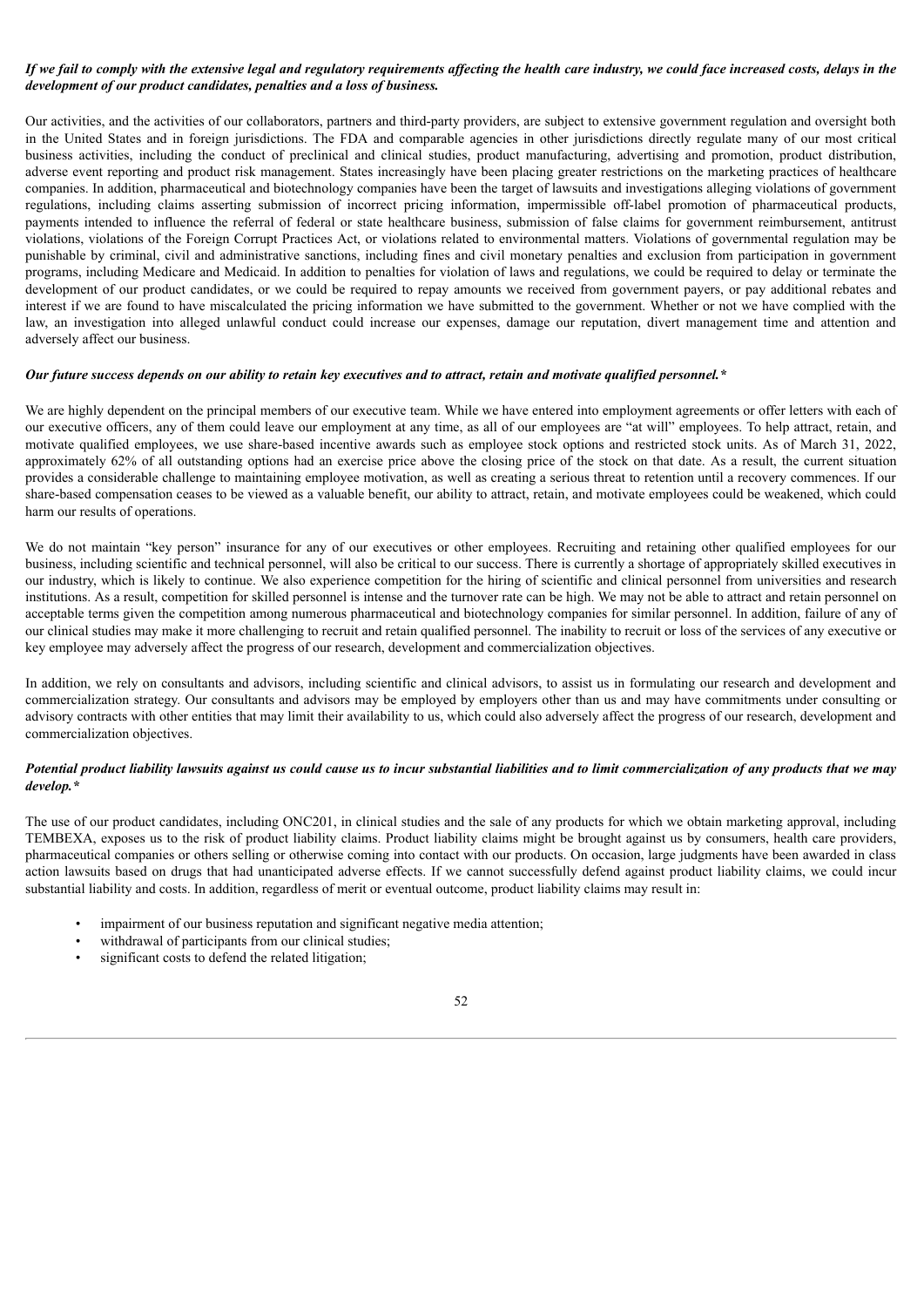- distraction of management's attention from our primary business;
- substantial monetary awards to patients or other claimants;
- inability to commercialize TEMBEXA or our product candidates, including ONC201; and
- decreased demand for our product candidates, if approved for commercial sale.

We currently carry \$15 million in product liability insurance covering our clinical trials, but not yet extending coverage to commercial sales. Our current product liability insurance coverage may not be sufficient to reimburse us for any expenses or losses we may suffer. Moreover, insurance coverage is becoming increasingly expensive and in the future we may not be able to maintain insurance coverage at a reasonable cost or in sufficient amounts to protect us against losses due to liability. If and when we obtain marketing approval for our product candidates, we intend to expand our insurance coverage to include the sale of commercial products; however, we may be unable to obtain product liability insurance on commercially reasonable terms or in adequate amounts. A successful product liability claim or series of claims brought against us could cause our stock price to decline and, if judgments exceed our insurance coverage, could adversely affect our results of operations and business.

The COVID-19 pandemic, which began in late 2019 and has spread worldwide, may affect our ability to initiate or continue our planned, ongoing and future clinical trials, disrupt regulatory activities, disrupt our ability to maintain a commercial infrastructure for our products or have other adverse effects on our business and operations. In addition, this pandemic has caused substantial disruption in the financial markets and may adversely impact *economies worldwide, both of which could result in adverse ef ects on our business and operations.\**

The COVID-19 pandemic, which began in December 2019, has spread worldwide, causing many governments to implement measures to slow the spread of the outbreak through quarantines, strict travel restrictions, heightened border scrutiny, and other measures. The outbreak and government measures taken in response have also had a significant impact, both direct and indirect, on businesses and commerce, as worker shortages have occurred; supply chains have been disrupted; facilities and production have been suspended; and demand for certain goods and services, such as medical services and supplies, has spiked, while demand for other goods and services, such as travel, has fallen. The future progression of the pandemic and its effects on our business and operations are uncertain.

In the event of a continuation of shelter-in-place orders and/or other mandated local travel restrictions, our employees conducting research and development activities may not be able to access our research space, and our core activities may be significantly limited or curtailed, possibly for an extended period of time. In light of the pandemic, we may choose to pause certain research programs, delay the start of certain longer-term clinical studies and limit hiring.

We may face difficulties recruiting or retaining patients in our ongoing clinical trials because of the pandemic. For example, patients for our clinical trials may be unable or unwilling to visit clinical trial sites which may impact the collection of important clinical trial data or such a delay may alter a product candidate's potential time to market which could reduce its commercial attractiveness in a competitive marketplace. In addition, limitations in the ability to visit sites may adversely affect, our enrollment timelines for our clinical trials, and may adversely affect the timing of completion of our clinical trials or our ability to complete clinical trials in a fully compliant manner. Additionally, the potential suspension of clinical trial activity at clinical trial sites may have an adverse impact on our clinical trial plans and timelines.

We may face disruptions that may affect our ability to initiate and complete clinical trials including disruptions in procuring items that are essential for our research and development activities, including, for example, raw materials used in the manufacturing of our product candidates and laboratory supplies for planned and ongoing clinical trials, in each case, for which there may be shortages because of ongoing efforts to address the outbreak. Site initiation, participant recruitment and enrollment, participant dosing, distribution of clinical trial materials, study monitoring, data collection, data integrity and data analysis may be paused or delayed or negatively impacted due to changes in hospital or university policies, federal, state or local regulations, prioritization of hospital resources toward pandemic efforts, or other reasons related to the pandemic. We may face manufacturing disruptions or disruptions related to the ability to obtain necessary institutional review board (IRB) or other necessary site approvals, as well as other delays at clinical trial sites.

The response to the COVID-19 pandemic may redirect resources with respect to regulatory and intellectual property matters in a way that would adversely impact our ability to progress regulatory approvals and protect our intellectual property. In addition, we may face impediments to regulatory meetings and approvals due to measures intended to limit in-person interactions.

The COVID-19 pandemic has already caused significant disruptions in the financial markets, and may continue to cause such disruptions, which could impact our ability to raise additional funds through public offerings and may also impact the volatility of our stock price and trading in our stock. Moreover, it is possible the pandemic will significantly impact economies worldwide, which could result in adverse effects on our business and operations. We cannot be certain what the overall impact

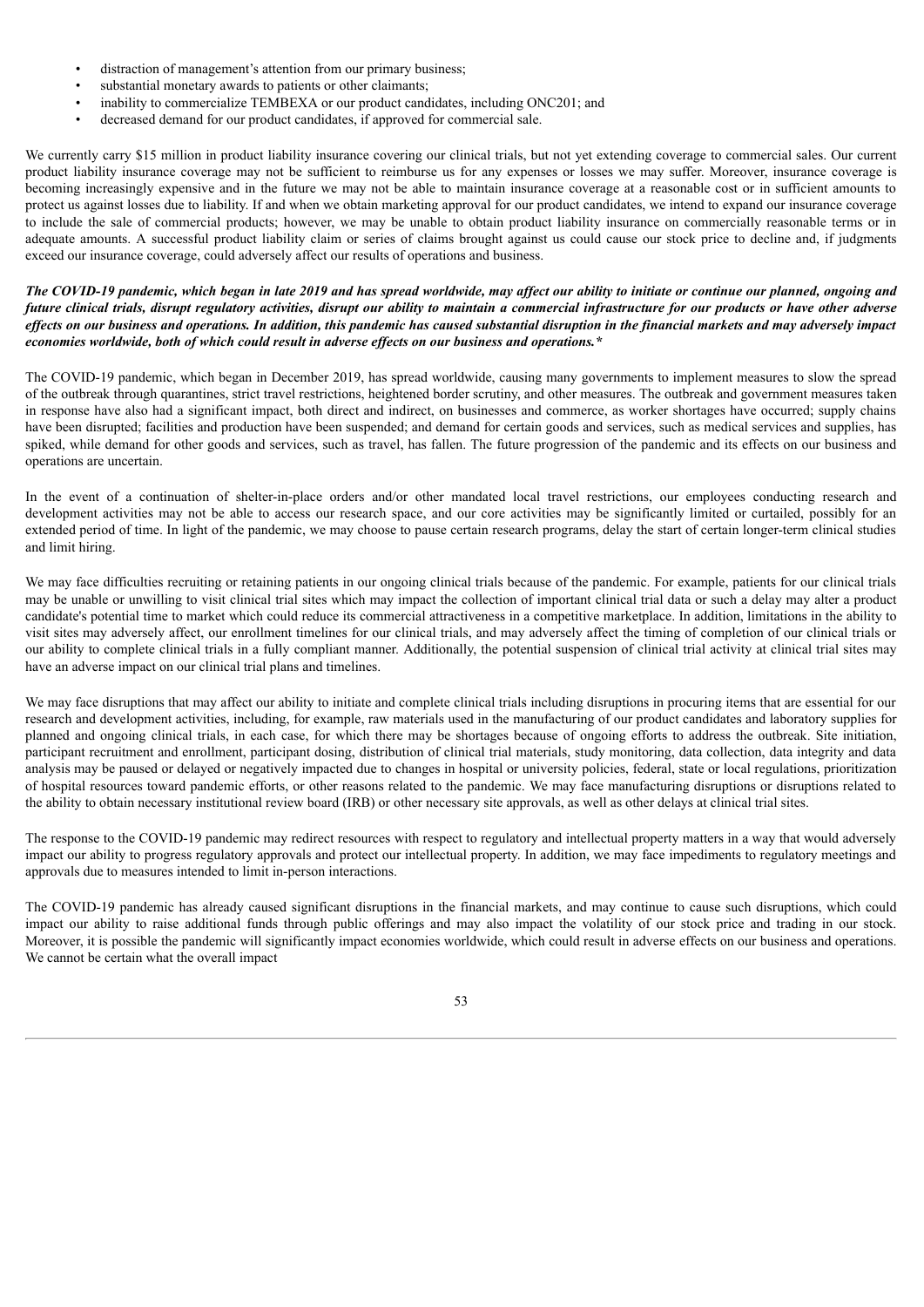of the COVID-19 pandemic will be on our business and it has the potential to adversely affect our business, financial condition, results of operations, and prospects.

## The completion of the sale of our TEMBEXA program and related assets is subject to conditions, some or all of which may not be satisfied or completed on a timely basis, if at all. Failure to complete the Asset Sale (as defined below) could have material adverse effects on our business. In addition, even if the Asset Sale is completed, the anticipated benefits of the Asset Sale may not be realized fully or at all or may take longer to realize *than expected.\**

On May 15, 2022, we entered into the Asset Purchase Agreement (the Purchase Agreement) with Emergent BioSolutions Inc. (Emergent) and expect the sale of our TEMBEXA program and related assets (the Asset Sale) to close in mid-2022. The completion of the Asset Sale is subject to a number of conditions, including, among other things, the execution of the sole source contract with BARDA and the expiration or termination of any waiting periods applicable to the consummation of the Asset Sale under the Hart-Scott-Rodino Antitrust Improvements Act of 1976, as amended, which make the completion and timing of the Asset Sale uncertain. There can be no assurance that the conditions to the completion of the Asset Sale will be satisfied or waived, that the Asset Sale will be completed, or that the Asset Sale will be consummated as contemplated by the Purchase Agreement. If the Asset Sale is not consummated within the expected time frame or at all, we may be materially adversely affected as a company, including that the price of our common stock may decline to the extent that current market prices reflect a market assumption that the Asset Sale will be completed and that we will have incurred significant costs in connection with the Asset Sale, without having realized the benefits of the Asset Sale.

Additionally, under the terms of the Purchase Agreement, we are entitled to contingent consideration, including milestone payments and royalties, dependent upon the further development and commercial success of TEMBEXA. Accordingly, our ability to receive the contingent consideration will depend, in part, on Emergent's ability to successfully develop and commercialize TEMBEXA. The milestones set forth in the Purchase Agreement may not be achieved on a timely basis, if at all, and we may not receive any future contingent payments. Any failure to achieve such milestones, or a perception that the milestones may not be achieved, may adversely affect our business and the value of our common stock.

## We may experience difficulties in integrating the operations of Oncoceutics into our business or in integrating our TEMBEXA operations into the operations of Emergent and in realizing the expected benefits of the merger with Oncoceutics or the Asset Sale.\*

The success of our merger with Oncoceutics (the Merger) will depend in part on our ability to realize the anticipated benefits from combining the operations of Oncoceutics with our business in an efficient and effective manner. Similarly, the success of the Asset Sale will depend in part on our and Emergent's ability to realize the anticipated benefits from combining our TEMBEXA related operations with Emergent's business in an efficient and effective manner. The respective integration processes could take longer than anticipated and could result in the loss of key employees, the disruption of each company's ongoing businesses, tax costs or inefficiencies, or inconsistencies in standards, controls, information technology systems, procedures and policies, any of which could adversely affect our ability to achieve the anticipated benefits of the Merger or the Asset Sale, and could harm our financial performance and impair stockholder value. If we are unable to successfully or timely integrate the operations of Oncoceutics with our business, we may incur unanticipated liabilities and be unable to realize the revenue growth, synergies and other anticipated benefits resulting from the Merger, and our business, results of operations and financial condition could be materially and adversely affected. If Emergent is unable to successfully or timely integrate our TEMBEXA operations with its business, it may not be able to realize the revenue growth, milestone achievements, synergies and other anticipated benefits resulting from the Asset Sale, and consequently, we may not receive all, or any, of the contingent payments under the Purchase Agreement. We have incurred significant costs in connection with the Merger. The substantial majority of these costs are non-recurring expenses related to the Merger. We may incur additional costs in the integration of Oncoceutics, and may not achieve cost synergies and other benefits sufficient to offset the incremental costs of the Merger.

#### **Risks Related To Our Common Stock**

#### The market price of our common stock is likely to be volatile, and you may not be able to resell your shares at or above your purchase price.\*

The trading price of our common stock has been volatile, and is likely to continue to be volatile for the foreseeable future. Our stock price is subject to wide fluctuations in response to a variety of factors, including the following:

- results of clinical trials of our product candidates or those of our competitors;
- any delay in filing an application for any of our product candidates and any adverse development or perceived adverse development with respect to regulatory review of that application;

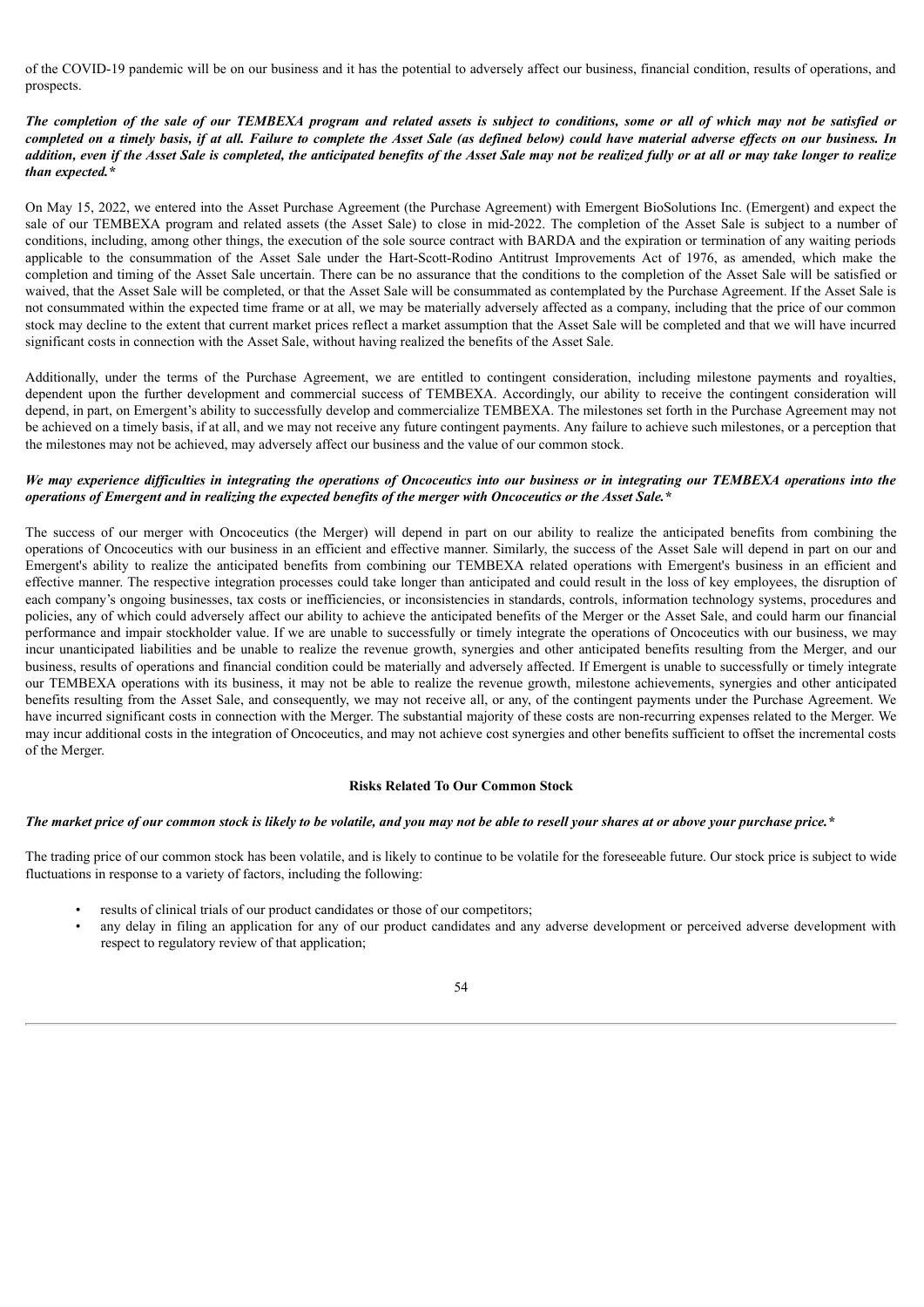- failure to successfully develop and commercialize TEMBEXA or our product candidates, including ONC201;
- termination of any of our license or collaboration agreements;
- any agency or judicial enforcement actions against us;
- inability to obtain additional funding;
- regulatory or legal developments in the United States and other countries applicable to our product candidates;
- adverse regulatory decisions:
- changes in the structure of healthcare payment systems;
- inability to obtain adequate product supply for our product candidates, or the inability to do so at acceptable prices;
- introduction of new products, services or technologies by our competitors;
- failure to meet or exceed financial projections we provide to the public;
- failure to meet or exceed the estimates and projections of the investment community;
- changes in the market valuations of similar companies;
- market conditions in the pharmaceutical and biotechnology sectors, and the issuance of new or changed securities analysts' reports or recommendations;
- announcements of significant acquisitions, strategic partnerships, joint ventures or capital commitments by us or our competitors;
- significant lawsuits (including patent or stockholder litigation), and disputes or other developments relating to proprietary rights (including patents, litigation matters and our ability to obtain patent protection for our technologies);
- additions or departures of key scientific or management personnel;
- sales of our common stock by us or our stockholders in the future;
- trading volume of our common stock;
- general economic, industry and market conditions, including the impact of the ongoing COVID-19 pandemic; and
- the other factors described in this "Risk Factors" section.

In addition, the stock market in general, and The Nasdaq Global Market in particular, have experienced extreme price and volume fluctuations that have often been unrelated or disproportionate to the operating performance of these companies. Broad market and industry factors may negatively affect the market price of our common stock, regardless of our actual operating performance.

## Our principal stockholders and management own a significant percentage of our stock and will be able to exert significant control over matters subject *to stockholder approval.\**

Based upon shares of common stock outstanding as of March 31, 2022, our then executive officers, directors, 5% stockholders (known to us through available information) and their affiliates beneficially owned approximately 32.9% of our voting stock. Therefore, these stockholders have the ability to substantially influence us through this ownership position. For example, these stockholders, if they choose to act together, may be able to influence the election of directors, amendments of our organizational documents, or approval of any merger, sale of assets, or other major corporate transaction. This concentration of voting power could delay or prevent an acquisition of our company on terms that other stockholders may desire.

## Failure to establish and maintain adequate finance infrastructure and accounting systems and controls could impair our ability to comply with the *financial reporting and internal controls requirements for publicly traded companies.*

As a public company, we operate in an increasingly demanding regulatory environment, which requires us to comply with the Sarbanes-Oxley Act of 2002, and the related rules and regulations of the Securities and Exchange Commission, expanded disclosure requirements, accelerated reporting requirements and more complex accounting rules. Company responsibilities required by the Sarbanes-Oxley Act include establishing and maintaining corporate oversight and adequate internal control over financial reporting and disclosure controls and procedures. Effective internal controls are necessary for us to produce reliable financial reports and are important to help prevent financial fraud.

Our compliance with Section 404 of the Sarbanes-Oxley Act has required and will continue to require that we incur substantial accounting expense and expend significant management efforts. In this or future years, our testing, or the subsequent testing by our independent registered public accounting firm, may reveal deficiencies in our internal controls that we would be required to remediate in a timely manner so as to be able to comply with the requirements of Section 404 of the Sarbanes-Oxley Act each year. If we are not able to comply with the requirements of Section 404 of the Sarbanes-Oxley Act in a timely manner each year, we could be subject to sanctions or investigations by the Securities and Exchange Commission, The Nasdaq Stock Market or other regulatory authorities which would require additional financial and management resources and could adversely affect

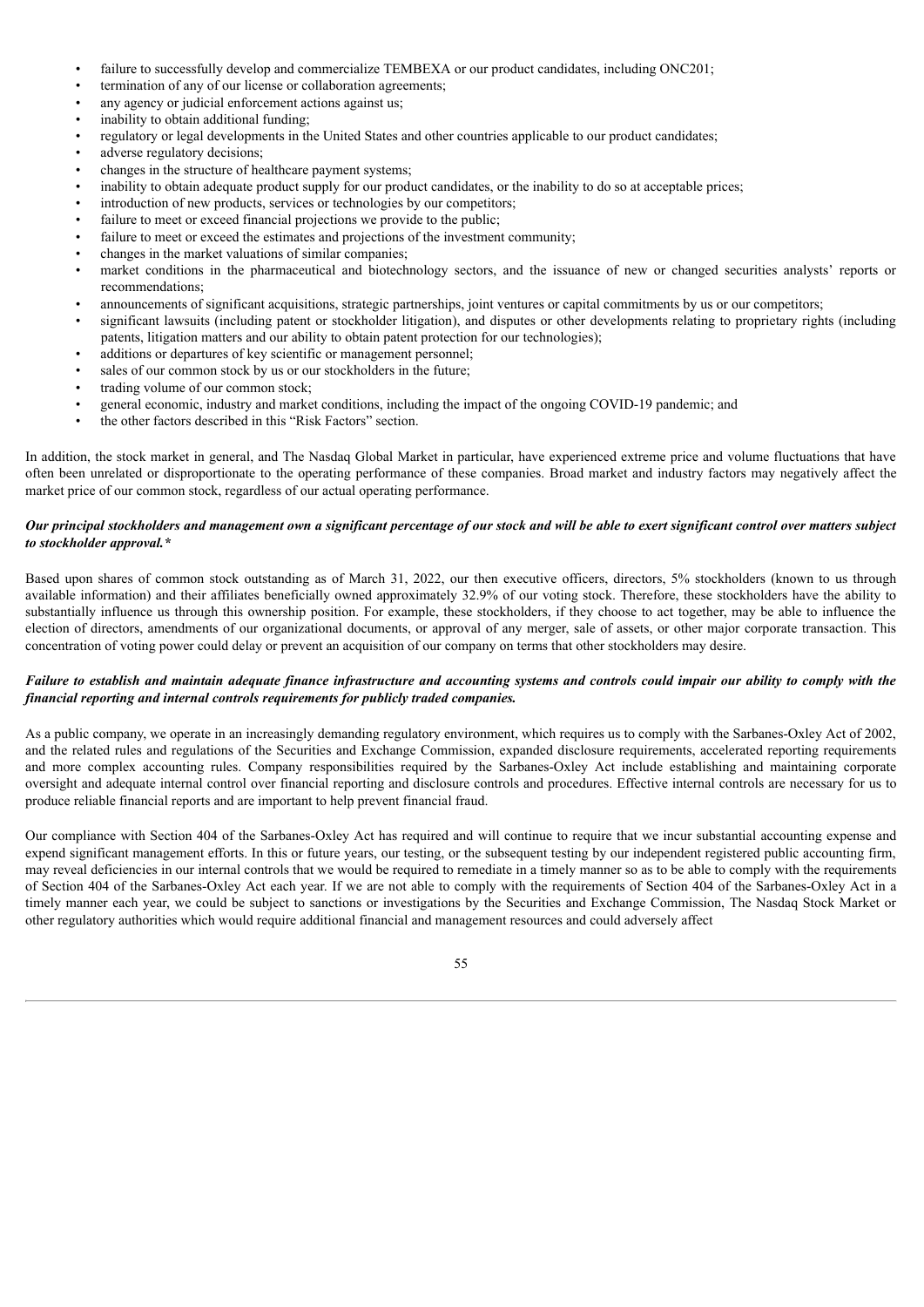the market price of our common stock. Furthermore, if we cannot provide reliable financial reports or prevent fraud, our business and results of operations could be harmed and investors could lose confidence in our reported financial information.

## Future sales and issuances of our common stock or rights to purchase common stock, including pursuant to our equity incentive plans, could result in additional dilution of the percentage ownership of our stockholders and could cause our stock price to fall.

We expect that significant additional capital will be needed in the future to continue our planned operations. To the extent we raise additional capital by issuing equity securities, our stockholders may experience substantial dilution. We may sell common stock, convertible securities or other equity securities in one or more transactions at prices and in a manner we determine from time to time. If we sell common stock, convertible securities or other equity securities in more than one transaction, investors may be materially diluted by subsequent sales. Such sales may also result in material dilution to our existing stockholders, and new investors could gain rights superior to our existing stockholders.

In July 2019, we entered into a license agreement with Cantex where we acquired an exclusive license to global development and commercialization rights to DSTAT. As partial consideration for our rights under the license agreement, we issued to Cantex 10,000,000 shares of our common stock. We are continuing to review additional potential transactions to add to our pipeline of product candidates, and these transactions could involve the issuance of additional shares of common stock or other equity securities. On January 7, 2021, we acquired Oncoceutics, a privately-held, clinical-stage biotechnology company developing imipridones, including ONC201. As part of the consideration for the acquisition, we paid an upfront cash payment of approximately \$25.0 million and issued an aggregate of 8,723,769 shares of our common stock.

Pursuant to our 2013 Equity Incentive Plan (the 2013 Plan), our management is authorized to grant stock options to our employees, directors and consultants. The number of shares available for future grant under our 2013 Plan will automatically increase on January 1st each year, through January 1, 2023, by an amount equal to 4.0% of all shares of our capital stock outstanding as of December 31st of the preceding calendar year, subject to the ability of our board of directors to take action to reduce the size of such increase in any given year. In addition, our board of directors may grant or provide for the grant of rights to purchase shares of our common stock pursuant to the terms of our 2013 Employee Stock Purchase Plan (ESPP). The number of shares of our common stock reserved for issuance under our ESPP will automatically increase on January 1st each year, through January 1, 2023, by an amount equal to the lesser of 422,535 shares or one percent of all shares of our capital stock outstanding as of December 31st of the preceding calendar year, subject to the ability of our board of directors to take action to reduce the size of such increase in any given year. Unless our board of directors elects not to increase the number of shares underlying our 2013 Plan and ESPP each year, our stockholders may experience additional dilution, which could cause our stock price to fall.

## We have broad discretion in the use of the net proceeds from our financing transactions and may not use them effectively.

Our management has broad discretion in the application of the net proceeds from our financing transactions. Because of the number and variability of factors that will determine our use of the net proceeds from our financing transactions, their ultimate use may vary substantially from their currently intended use. The failure by our management to apply these funds effectively could result in financial losses that could have a material adverse effect on our business, cause the price of our common stock to decline and delay the development of our product candidates. Pending their use, we have invested the net proceeds from our financing transactions in short-term, investment-grade, interest-bearing securities. These investments may not yield a favorable return to our stockholders.

## *Volatility in our stock price could subject us to securities class action litigation.*

In the past, securities class action litigation has often been brought against a company following a decline in the market price of its securities. This risk is especially relevant for us because pharmaceutical companies have experienced significant stock price volatility in recent years. If we face such litigation, it could result in substantial costs and a diversion of management's attention and resources, which could harm our business.

## Changes in tax laws or regulations that are applied adversely to us or our customers may have a material adverse effect on our business, cash flow, *financial condition or results of operations.*

New income, sales, use or other tax laws, statutes, rules, regulations or ordinances could be enacted at any time, which could adversely affect our business operations and financial performance. Further, existing tax laws, statutes, rules, regulations or ordinances could be interpreted, changed, modified or applied adversely to us. For example, the Tax Act enacted many significant changes to the U.S. tax laws. The Coronavirus Aid, Relief and Economic Security Act (CARES Act) has already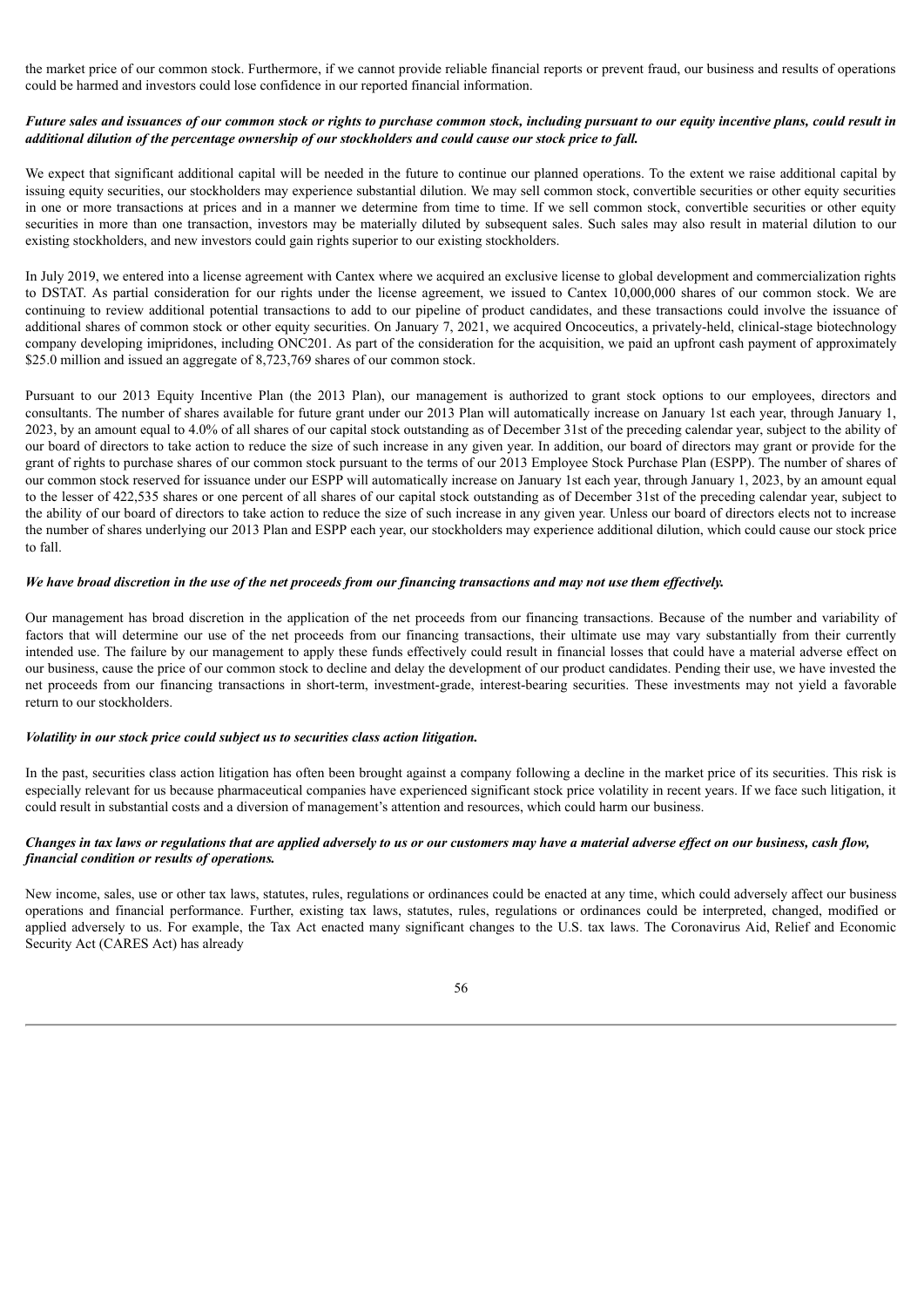modified certain provisions of the Tax Act, and the Biden administration and Congress have proposed various changes, which if enacted could have a material impact on our business, cash flow, financial condition, or results of operations. In addition, it is uncertain if and to what extent various states will conform to the Tax Act, the CARES Act or any newly enacted federal tax legislation. Changes in corporate tax rates, the realization of net deferred tax assets relating to our operations, the taxation of foreign earnings, and the deductibility of expenses under the Tax Act or future reform legislation could have a material impact on the value of our deferred tax assets, could result in significant one-time charges, and could increase our future U.S. tax expense.

### Our effective tax rate may fluctuate, and we may incur obligations in tax jurisdictions in excess of accrued amounts.

Our effective tax rate is derived from a combination of applicable tax rates in the various places that we operate. In preparing our financial statements, we estimate the amount of tax that will become payable in each of such places. Nevertheless, our effective tax rate may be different than experienced in the past due to numerous factors, including passage of the Tax Act, the results of examinations and audits of our tax filings, our inability to secure or sustain acceptable agreements with tax authorities, changes in accounting for income taxes and changes in tax laws. Any of these factors could cause us to experience an effective tax rate significantly different from previous periods or our current expectations and may result in tax obligations in excess of amounts accrued in our financial statements.

### *Our ability to use our net operating loss carryforwards and certain other tax attributes may be limited.*

Our U.S. net operating loss (NOL) carryforwards generated in tax years ending on or prior to December 31, 2017, are only permitted to be carried forward for 20 years under applicable U.S. tax law. Under the Tax Act, our federal NOLs generated in tax years ending after December 31, 2017, may be carried forward indefinitely. The CARES Act revised the NOL limitations such that the deductibility of federal NOLs generated in tax years beginning after December 31, 2020, is limited. It is uncertain if and to what extent various states will conform to the Tax Act. In addition, under Sections 382 and 383 of the Internal Revenue Code of 1986, as amended, and corresponding provisions of state law, if a corporation undergoes an "ownership change," which is generally defined as a greater than 50% change, by value, in its equity ownership over a three-year period, the corporation's ability to use its pre-change NOL carryforwards and other pre-change U.S. tax attributes (such as research tax credits) to offset its post-change income or taxes may be limited. We have determined that a Section 382 ownership change occurred in 2007 resulting in limitations of at least \$762,000, of losses incurred prior to the ownership change date. In addition, we have determined that another Section 382 ownership change occurred in 2013 with our IPO, our most recent private placement and other transactions that have occurred since 2007, resulting in a limitation of at least \$6.7 million of losses incurred prior to the ownership change date. We may also experience ownership changes in the future as a result of subsequent shifts in our stock ownership. As a result, our pre-2018 NOL carryforwards may expire prior to being used, and our NOL carryforwards generated in 2018 and thereafter will be subject to a percentage limitation. In addition, it is possible that we have in the past undergone, and in the future may undergo, additional ownership changes that could limit our ability to use all of our pre-change NOLs and other pre-change tax attributes (such as research tax credits) to offset our post-change income or taxes. Similar provisions of state tax law may also apply to limit our use of accumulated state tax attributes. In addition, at the state level, there may be periods during which the use of NOLs is suspended or otherwise limited, which could accelerate or permanently increase state taxes owed. As a result, we may be unable to use all or a material portion of our NOLs and other tax attributes.

### Because we do not anticipate paying any cash dividends on our common stock in the foreseeable future, capital appreciation, if any, would be your sole *source of gain.*

We have never declared or paid any cash dividends on our common stock. We currently anticipate that we will retain any future earnings for the development, operation and expansion of our business and do not anticipate declaring or paying any cash dividends for the foreseeable future. As a result, capital appreciation, if any, of our common stock would be your sole source of gain on an investment in our common stock for the foreseeable future.

## Provisions in our corporate charter documents and under Delaware law could make it more difficult for a third party to acquire us or increase the cost of acquiring us, even if doing so would benefit our stockholders and may prevent attempts by our stockholders to replace or remove our current *management.*

Some provisions of our charter documents and Delaware law may have anti-takeover effects that could discourage an acquisition of us by others, even if an acquisition would be beneficial to our stockholders and may prevent attempts by our stockholders to replace or remove our current management. These provisions include:

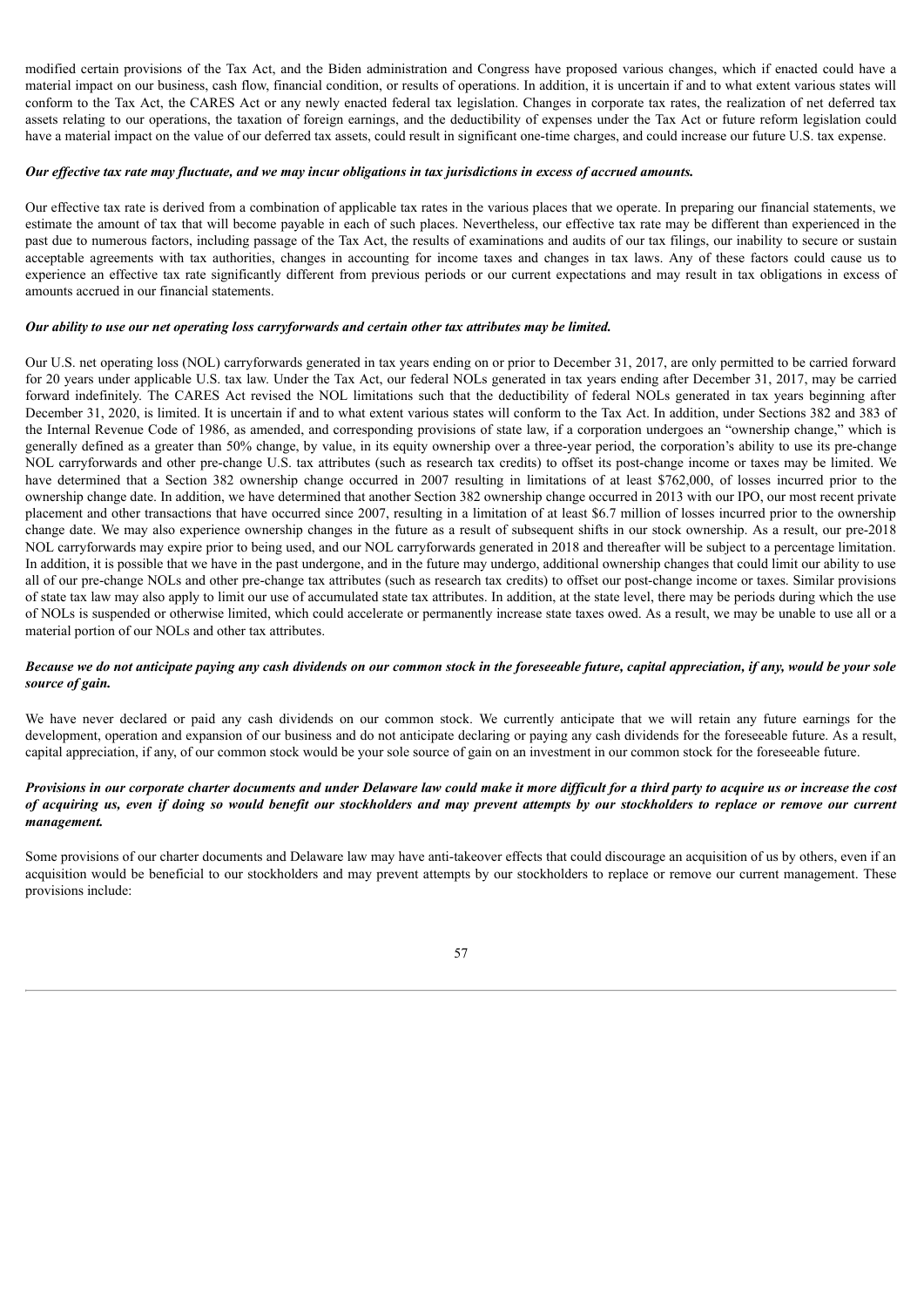- authorizing the issuance of "blank check" preferred stock, the terms of which may be established and shares of which may be issued without stockholder approval which could be used to institute a "poison pill" that would work to dilute the stock ownership of a potential hostile acquirer, effectively preventing acquisitions that have not been approved by our board of directors;
- allowing the authorized number of our directors to be changed only by resolution of our board of directors;
- limiting the removal of directors:
- creating a staggered board of directors;
- requiring that stockholder actions must be effected at a duly called stockholder meeting and prohibiting stockholder actions by written consent;
- eliminating the ability of stockholders to call a special meeting of stockholders; and
- establishing advance notice requirements for nominations for election to the board of directors or for proposing matters that can be acted upon at duly called stockholder meetings.

The amendment of any of these provisions, with the exception of the ability of our board of directors to issue shares of preferred stock and designate any rights, preferences and privileges thereto, would require the affirmative vote of the holders of at least 66 2/3 percent of the voting power of all of our then outstanding common stock.

These provisions may frustrate or prevent any attempts by our stockholders to replace or remove our current management by making it more difficult for stockholders to replace members of our board of directors, which is responsible for appointing the members of our management. In addition, we are subject to Section 203 of the Delaware General Corporation Law, which generally prohibits a Delaware corporation from engaging in any of a broad range of business combinations with an interested stockholder for a period of three years following the date on which the stockholder became an interested stockholder, unless such transactions are approved by our board of directors. This provision could have the effect of delaying or preventing a change of control, whether or not it is desired by or beneficial to our stockholders. Further, other provisions of Delaware law may also discourage, delay or prevent someone from acquiring us or merging with us.

### **Risks Related to Information Technology**

### Significant disruptions of information technology systems or breaches of data security could adversely affect our business.

Our business is increasingly dependent on critical, complex, and interdependent information technology (IT) systems, including Internet-based systems, to support business processes as well as internal and external communications. The size and complexity of our IT systems make us potentially vulnerable to IT system breakdowns, malicious intrusion, and computer viruses, which may result in the impairment of our ability to operate our business effectively.

In addition, our systems are potentially vulnerable to data security breaches-whether by employees or others-which may expose sensitive data to unauthorized persons. Such data security breaches could lead to the loss of trade secrets or other intellectual property, or could lead to the public exposure of personal information (including sensitive personal information) of our employees, clinical trial patients, customers, business partners and others.

Any such disruption or security breach could result in legal proceedings, liability under laws that protect the privacy of personal information, regulatory penalties, disruptions to our operations and collaborations, and damage to our reputation, which could harm our business and results of operations.

### Increasing use of social media could give rise to liability, breaches of data security, or reputational damage.

We and our employees are increasingly utilizing social media tools as a means of communication both internally and externally. Despite our efforts to monitor evolving social media communication guidelines and comply with applicable rules, there is risk that the use of social media by us or our employees to communicate about our products or business may cause us to be found in violation of applicable laws and regulations. In addition, our employees may knowingly or inadvertently make use of social media in ways that may not comply with our social media policy or other legal or contractual requirements, which may give rise to liability, lead to the loss of trade secrets or other intellectual property, or result in public exposure of personal information of our employees, clinical trial patients, customers, and others. Furthermore, negative posts or comments about us or our products in social media could seriously damage our reputation, brand image, and goodwill.

## <span id="page-58-0"></span>**ITEM 2. UNREGISTERED SALES OF EQUITY SECURITIES AND USE OF PROCEEDS**

<span id="page-58-1"></span>None.

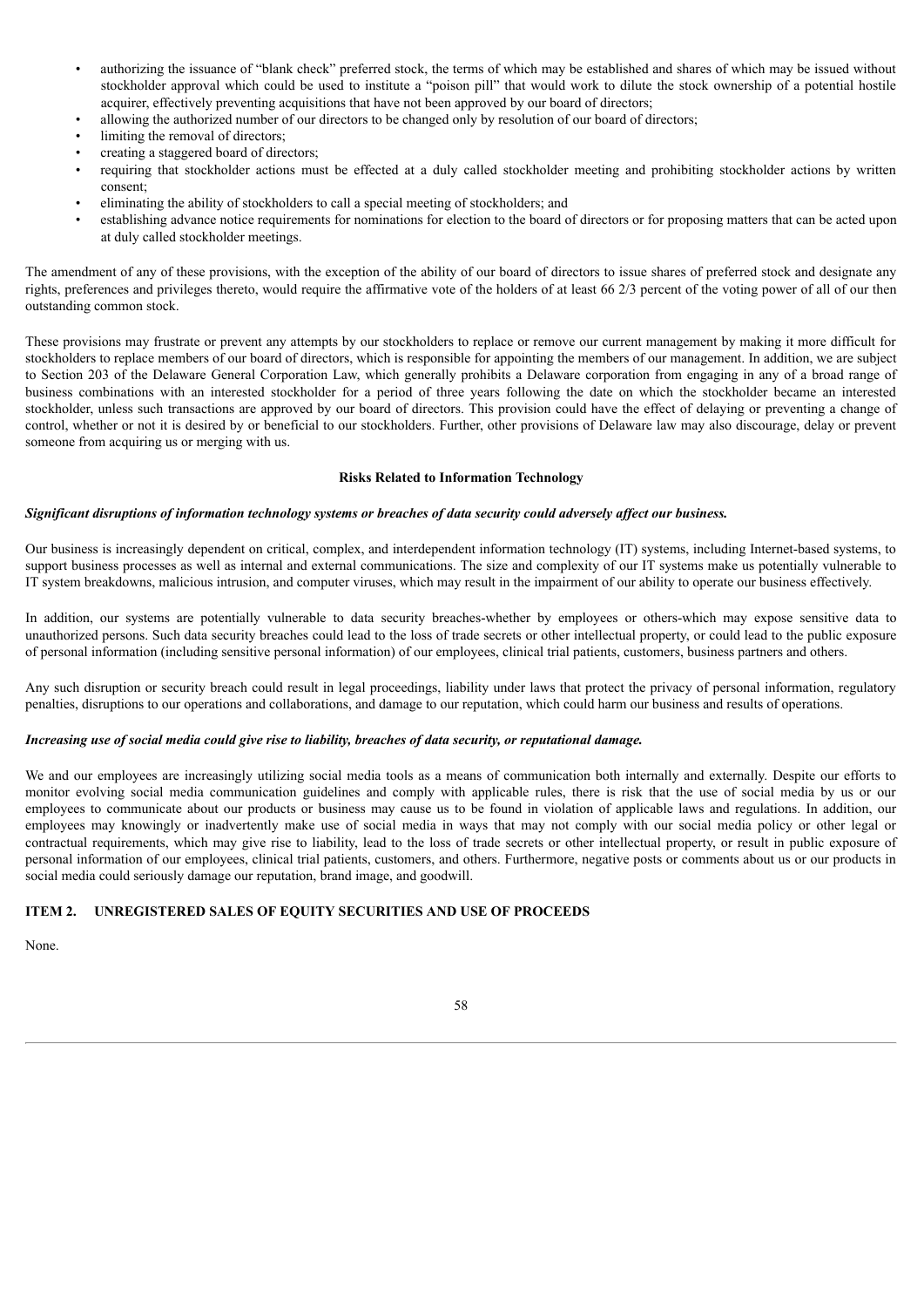# **ITEM 3. DEFAULTS UPON SENIOR SECURITIES**

None.

# <span id="page-59-0"></span>**ITEM 4. MINE SAFETY DISCLOSURES**

Not applicable.

# <span id="page-59-1"></span>**ITEM 5. OTHER INFORMATION**

<span id="page-59-2"></span>Not applicable.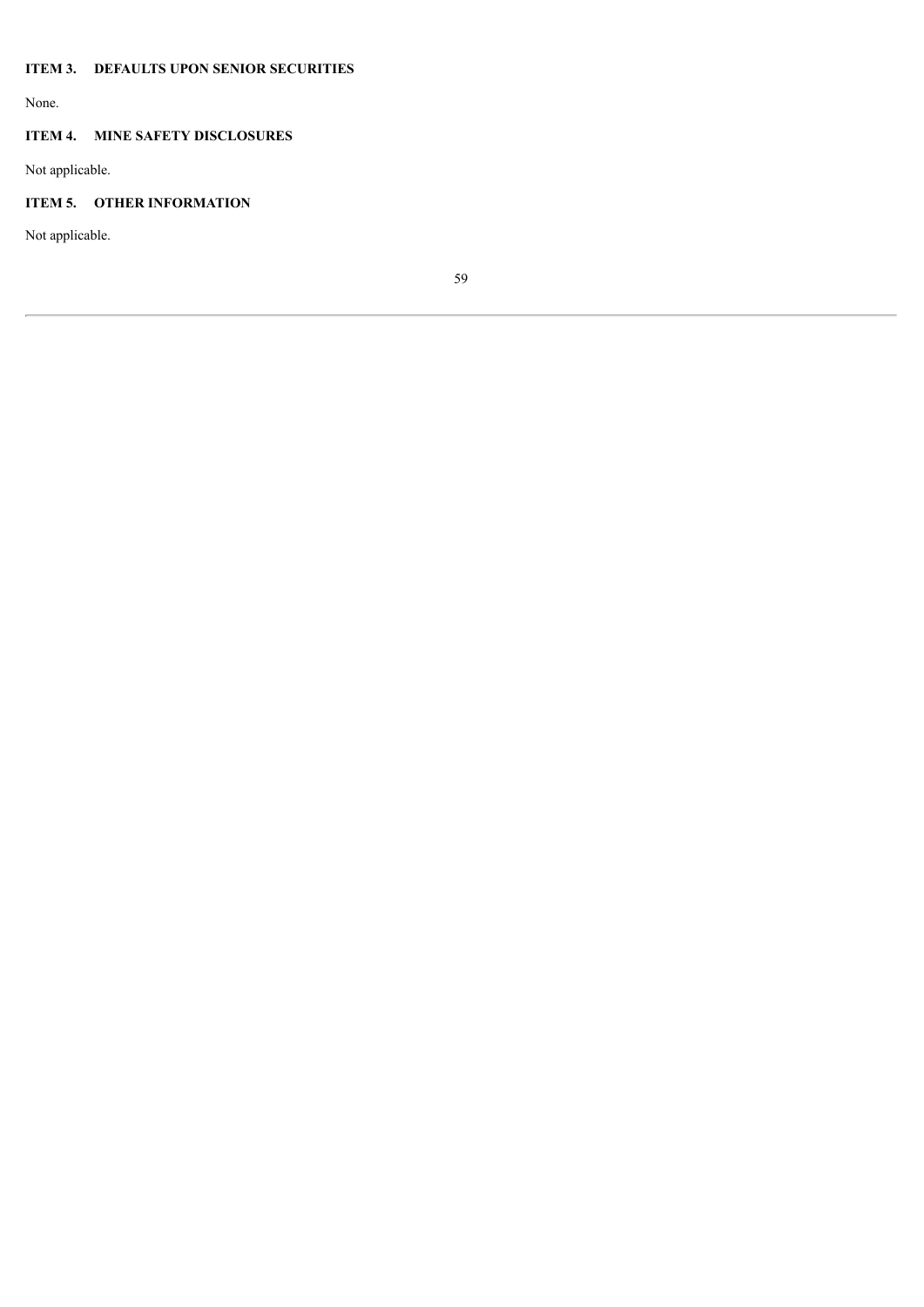## **ITEM 6. EXHIBITS**

The following exhibits are filed as part of this report:

| <b>Number</b><br>3.1(1) | <b>Description</b><br>Amended and Restated Certificate of Incorporation of the Registrant.                                                                                                                                       |
|-------------------------|----------------------------------------------------------------------------------------------------------------------------------------------------------------------------------------------------------------------------------|
| 3.2(1)                  | Amended and Restated Bylaws of the Registrant.                                                                                                                                                                                   |
| 4.1(2)                  | Form of Common Stock Certificate of the Registrant.                                                                                                                                                                              |
| $10.1^{*+ (3)}$         | Loan and Security Agreement, dated January 31, 2022, by and between the Registrant and Silicon Valley Bank.                                                                                                                      |
| 31.1                    | Certification of Principal Executive Officer pursuant to Rule 13a-14(a) or Rule 15d-14(a) of the Securities Exchange Act of 1934, as<br>amended.                                                                                 |
| 31.2                    | Certification of Principal Financial Officer pursuant to Rule 13a-14(a) or Rule 15d-14(a) of the Securities Exchange Act of 1934, as<br>amended.                                                                                 |
| 32.1                    | Certification of Principal Executive Officer pursuant to Rule 13a-14(b) of the Securities Exchange Act of 1934, as amended, and 18<br>U.S.C. Section 1350, as adopted pursuant to Section 906 of the Sarbanes-Oxley Act of 2002. |
| 32.2                    | Certification of Principal Financial Officer pursuant to Rule 13a-14(b) of the Securities Exchange Act of 1934, as amended, and 18 U.S.C. Section 1350, as adopted pursuant Section 906 of the Sarbanes-Oxley Act of 2002.       |
| $101$ . INS             | Inline XBRL Instance Document - - the instance document does not appear in the interactive data file because its XBRL tags are<br>embedded within the inline XBRL document.                                                      |
| 101.SCH                 | Inline XBRL Taxonomy Extension Schema Document.                                                                                                                                                                                  |
| 101.CAL                 | Inline XBRL Taxonomy Extension Calculation Linkbase Document.                                                                                                                                                                    |
| 101.DEF                 | Inline XBRL Taxonomy Extension Definition Linkbase Document.                                                                                                                                                                     |
| 101.LAB                 | Inline XBRL Taxonomy Extension Label Linkbase Document.                                                                                                                                                                          |
| 101.PRE                 | Inline XBRL Taxonomy Extension Presentation Linkbase Document.                                                                                                                                                                   |
| 104                     | Cover Page Interactive Data File (formatted as Inline XBRL and contained in Exhibit 101).                                                                                                                                        |

\*Schedules and exhibits to the Agreement have been omitted pursuant to Item 601(a)(5) of Regulation S-K. A copy of any omitted schedule and/or exhibit will be furnished to the Securities and Exchange Commission upon request.

+ Certain confidential information contained in this exhibit, marked by brackets, has been omitted pursuant to Item 601 of Regulation S-K because the Registrant has determined (i) the omitted information is not material and (ii) the omitted information would likely cause harm to Registrant if publicly disclosed.

- (1) Incorporated by reference to the [corresponding](http://www.sec.gov/Archives/edgar/data/1117480/000114420413022142/v340476_8k.htm) exhibit in Chimerix, Inc.'s Current Report on Form 8-K (No. 001-35867), filed with the SEC on April 16, 2013.
- (2) Incorporated by reference to the corresponding exhibit in Chimerix, Inc.'s Registration Statement on Form S-1 (No. [333-187145\),](http://www.sec.gov/Archives/edgar/data/1117480/000114420413014056/v333444_s1.htm) as amended.
- <span id="page-60-0"></span>(3) Incorporated by reference to [exhibit](http://www.sec.gov/Archives/edgar/data/0001117480/000111748022000008/a20211231cmrxex1083-loanan.htm) [10.83](http://www.sec.gov/Archives/edgar/data/0001117480/000111748022000008/a20211231cmrxex1083-loanan.htm) in [Chimerix,](http://www.sec.gov/Archives/edgar/data/0001117480/000111748022000008/a20211231cmrxex1083-loanan.htm) Inc.'s [Annual](http://www.sec.gov/Archives/edgar/data/0001117480/000111748022000008/a20211231cmrxex1083-loanan.htm) [Report](http://www.sec.gov/Archives/edgar/data/0001117480/000111748022000008/a20211231cmrxex1083-loanan.htm) on Form 10-K (No. [001-35867\)](http://www.sec.gov/Archives/edgar/data/0001117480/000111748022000008/a20211231cmrxex1083-loanan.htm) filed with the SEC on [March](http://www.sec.gov/Archives/edgar/data/0001117480/000111748022000008/a20211231cmrxex1083-loanan.htm) 1, 2022.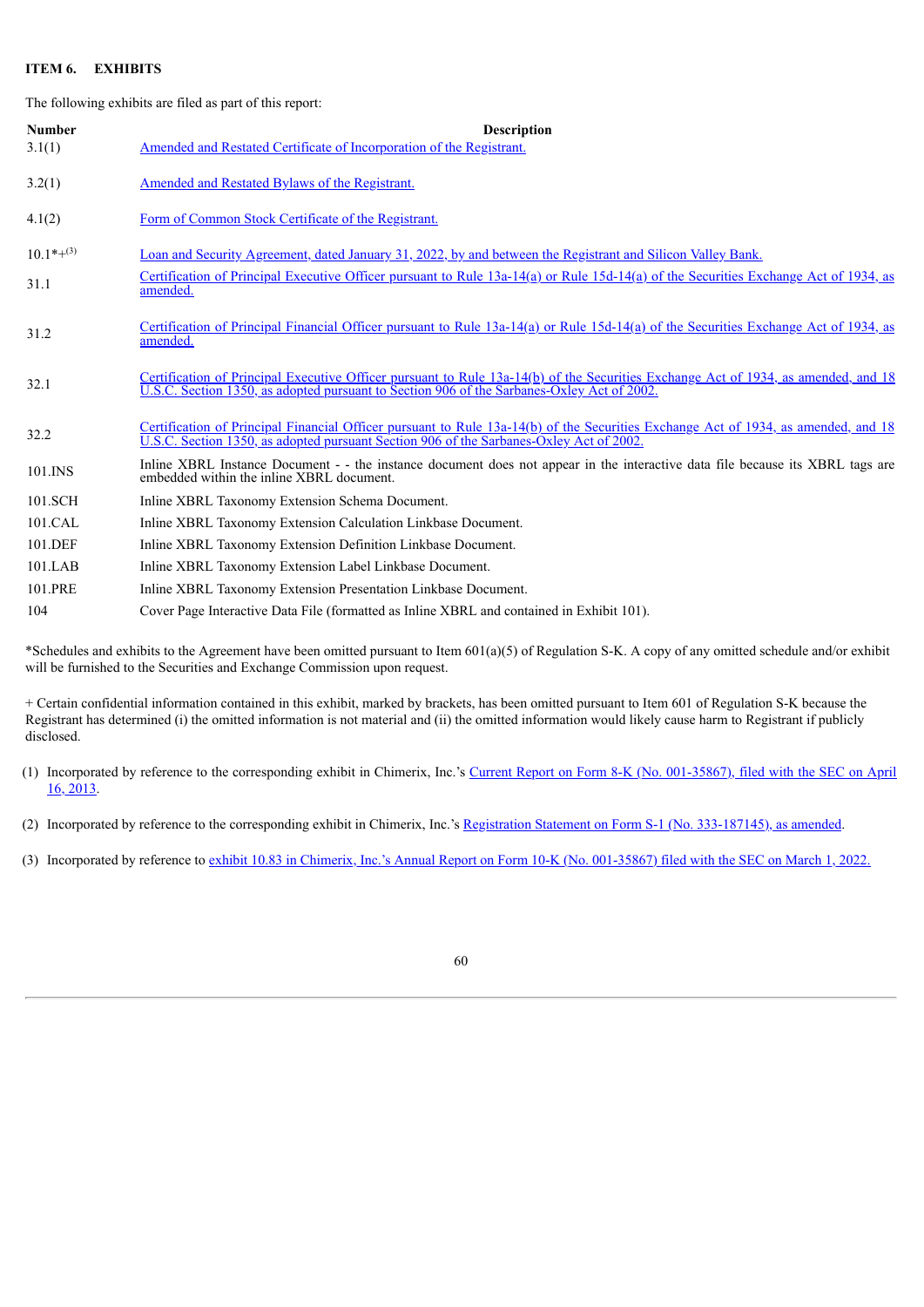# **SIGNATURES**

Pursuant to the requirements of the Securities Exchange Act of 1934, the registrant has duly caused this report to be signed on its behalf by the undersigned thereunto duly authorized.

|              | CHIMERIX, INC. |                                       |
|--------------|----------------|---------------------------------------|
| May 16, 2022 | By:            | /s/ Michael A. Sherman                |
|              |                | Michael A. Sherman                    |
|              |                | President and Chief Executive Officer |
|              |                | (Principal Executive Officer)         |
| May 16, 2022 | By:            | /s/ Michael T. Andriole               |
|              |                | Michael T. Andriole                   |
|              |                | Chief Business and Financial Officer  |
|              |                | (Principal Financial Officer)         |
|              |                |                                       |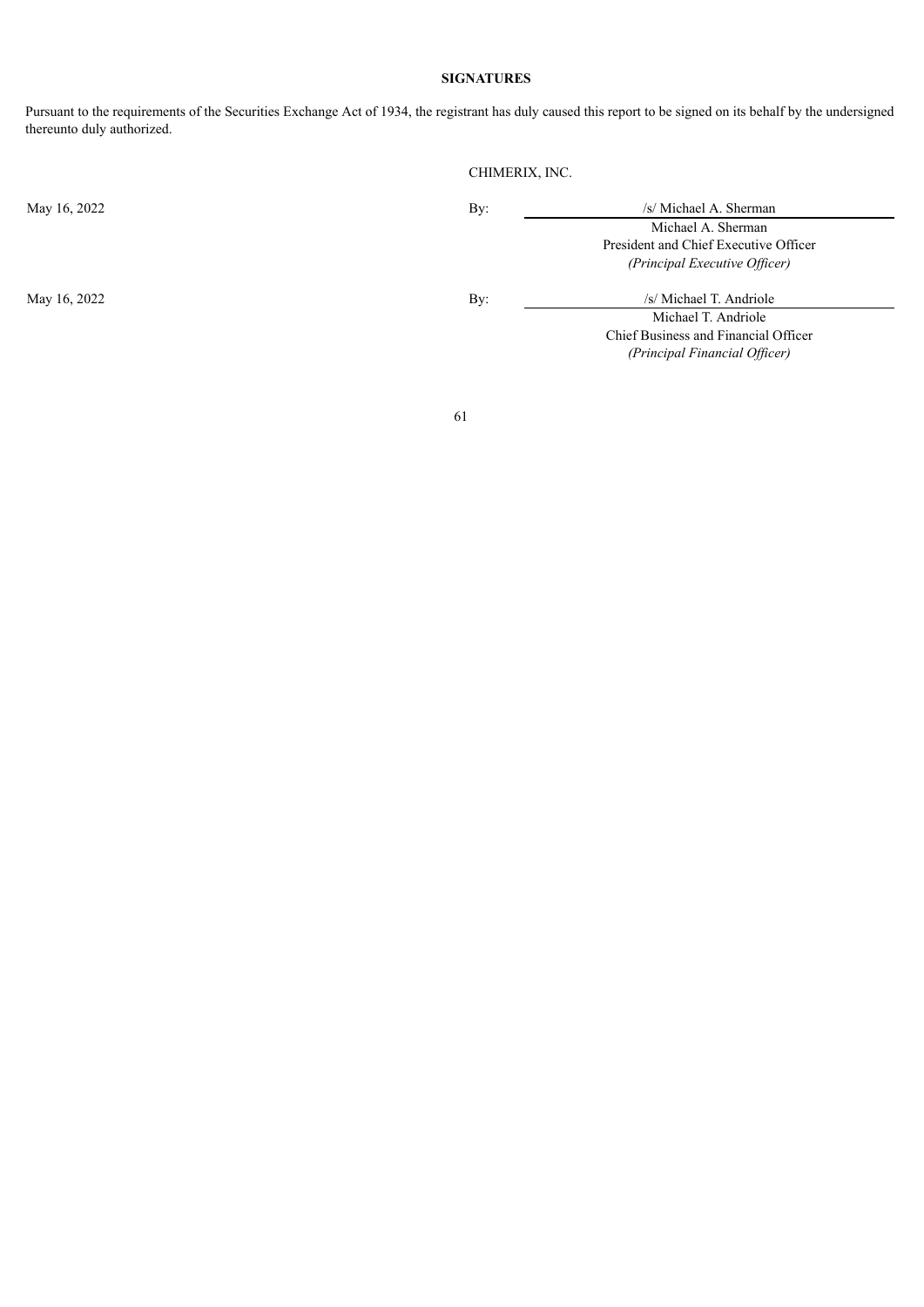## <span id="page-62-0"></span>**CERTIFICATION OF CHIEF EXECUTIVE OFFICER PURSUANT TO SECTION 302 OF THE SARBANES-OXLEY ACT OF 2002**

I, Michael A. Sherman, certify that:

1. I have reviewed this Quarterly Report on Form 10-Q for the three months ended March 31, 2022 of Chimerix, Inc.;

2. Based on my knowledge, this report does not contain any untrue statement of a material fact or omit to state a material fact necessary to make the statements made, in light of the circumstances under which such statements were made, not misleading with respect to the period covered by this report;

3. Based on my knowledge, the financial statements, and other financial information included in this report, fairly present in all material respects the financial condition, results of operations and cash flows of the registrant as of, and for, the periods presented in this report;

4. The registrant's other certifying officer and I are responsible for establishing and maintaining disclosure controls and procedures (as defined in Exchange Act Rules 13a-15(e) and 15d-15(e)) and internal control over financial reporting (as defined in Exchange Act Rules 13a-15(f) and 15d-15(f)) for the registrant and have:

a) Designed such disclosure controls and procedures, or caused such disclosure controls and procedures to be designed under our supervision, to ensure that material information relating to the registrant, including its consolidated subsidiaries, is made known to us by others within those entities, particularly during the period in which this report is being prepared;

b) Designed such internal control over financial reporting, or caused such internal control over financial reporting to be designed under our supervision, to provide reasonable assurance regarding the reliability of financial reporting and the preparation of financial statements for external purposes in accordance with generally accepted accounting principles;

c) Evaluated the effectiveness of the registrant's disclosure controls and procedures and presented in this report our conclusions about the effectiveness of the disclosure controls and procedures, as of the end of the period covered by this report based on such evaluation; and

d) Disclosed in this report any change in the registrant's internal control over financial reporting that occurred during the registrant's most recent fiscal quarter (the registrant's fourth fiscal quarter in the case of an annual report) that has materially affected, or is reasonably likely to materially affect, the registrant's internal control over financial reporting; and

5. The registrant's other certifying officer and I have disclosed, based on our most recent evaluation of internal control over financial reporting, to the registrant's auditors and the audit committee of the registrant's board of directors (or persons performing the equivalent functions):

a) All significant deficiencies and material weaknesses in the design or operation of internal control over financial reporting which are reasonably likely to adversely affect the registrant's ability to record, process, summarize and report financial information; and

b) Any fraud, whether or not material, that involves management or other employees who have a significant role in the registrant's internal control over financial reporting.

Date: May 16, 2022 /s/ Michael A. Sherman

Michael A. Sherman President & Chief Executive Officer *(Principal Executive Of icer)*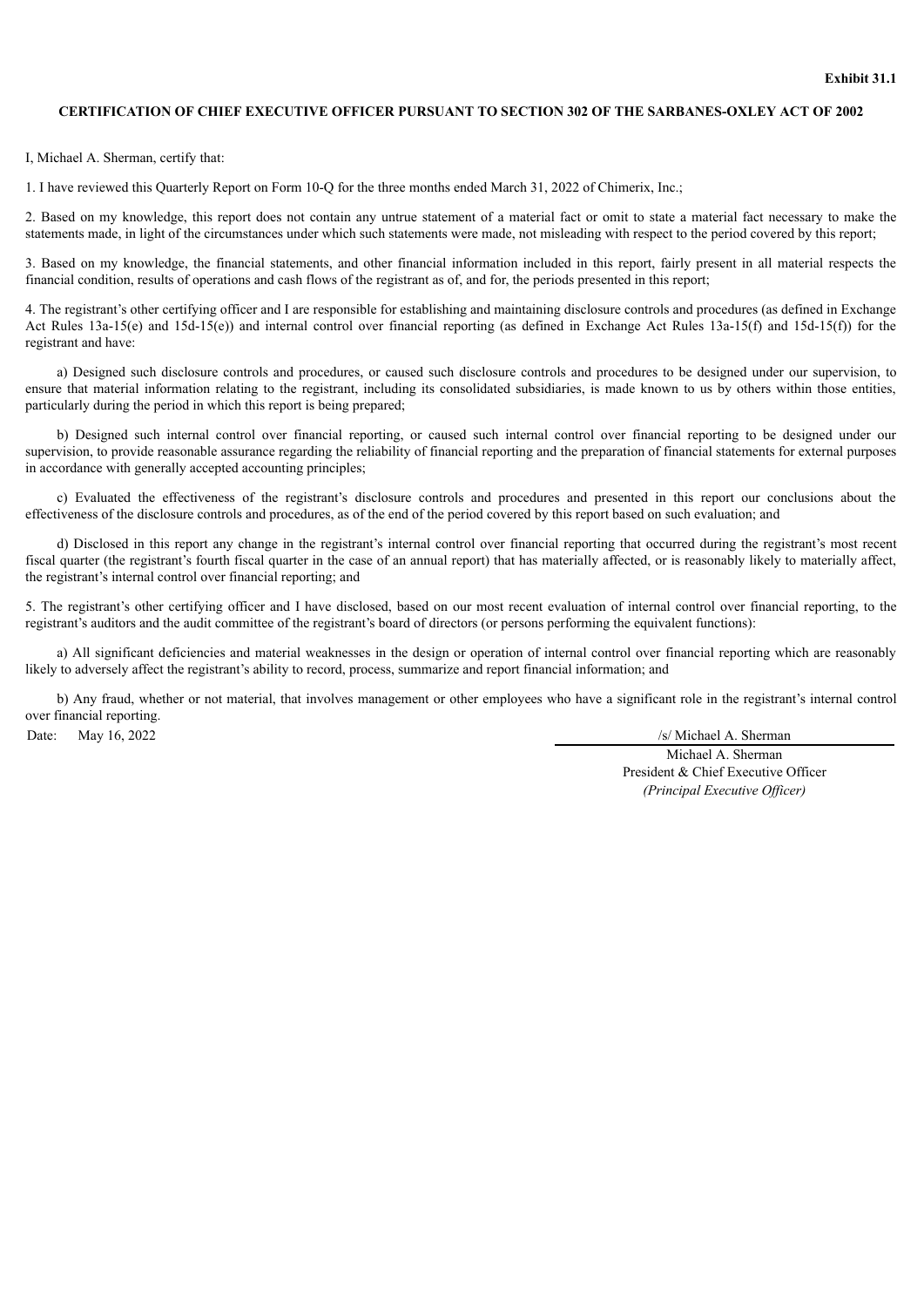## <span id="page-63-0"></span>**CERTIFICATION OF THE CHIEF FINANCIAL OFFICER PURSUANT TO SECTION 302 OF THE SARBANES-OXLEY ACT OF 2002**

I, Michael T. Andriole, certify that:

1. I have reviewed this Quarterly Report on Form 10-Q for the three months ended March 31, 2022 of Chimerix, Inc.;

2. Based on my knowledge, this report does not contain any untrue statement of a material fact or omit to state a material fact necessary to make the statements made, in light of the circumstances under which such statements were made, not misleading with respect to the period covered by this report;

3. Based on my knowledge, the financial statements, and other financial information included in this report, fairly present in all material respects the financial condition, results of operations and cash flows of the registrant as of, and for, the periods presented in this report;

4. The registrant's other certifying officer and I are responsible for establishing and maintaining disclosure controls and procedures (as defined in Exchange Act Rules 13a-15(e) and 15d-15(e)) and internal control over financial reporting (as defined in Exchange Act Rules 13a-15(f) and 15d-15(f)) for the registrant and have:

a) Designed such disclosure controls and procedures, or caused such disclosure controls and procedures to be designed under our supervision, to ensure that material information relating to the registrant, including its consolidated subsidiaries, is made known to us by others within those entities, particularly during the period in which this report is being prepared;

b) Designed such internal control over financial reporting, or caused such internal control over financial reporting to be designed under our supervision, to provide reasonable assurance regarding the reliability of financial reporting and the preparation of financial statements for external purposes in accordance with generally accepted accounting principles;

c) Evaluated the effectiveness of the registrant's disclosure controls and procedures and presented in this report our conclusions about the effectiveness of the disclosure controls and procedures, as of the end of the period covered by this report based on such evaluation; and

d) Disclosed in this report any change in the registrant's internal control over financial reporting that occurred during the registrant's most recent fiscal quarter (the registrant's fourth fiscal quarter in the case of an annual report) that has materially affected, or is reasonably likely to materially affect, the registrant's internal control over financial reporting; and

5. The registrant's other certifying officer and I have disclosed, based on our most recent evaluation of internal control over financial reporting, to the registrant's auditors and the audit committee of the registrant's board of directors (or persons performing the equivalent functions):

a) All significant deficiencies and material weaknesses in the design or operation of internal control over financial reporting which are reasonably likely to adversely affect the registrant's ability to record, process, summarize and report financial information; and

b) Any fraud, whether or not material, that involves management or other employees who have a significant role in the registrant's internal control over financial reporting.

Date: May 16, 2022 /s/ Michael T. Andriole

Michael T. Andriole Chief Business and Financial Officer *(Principal Financial Of icer)*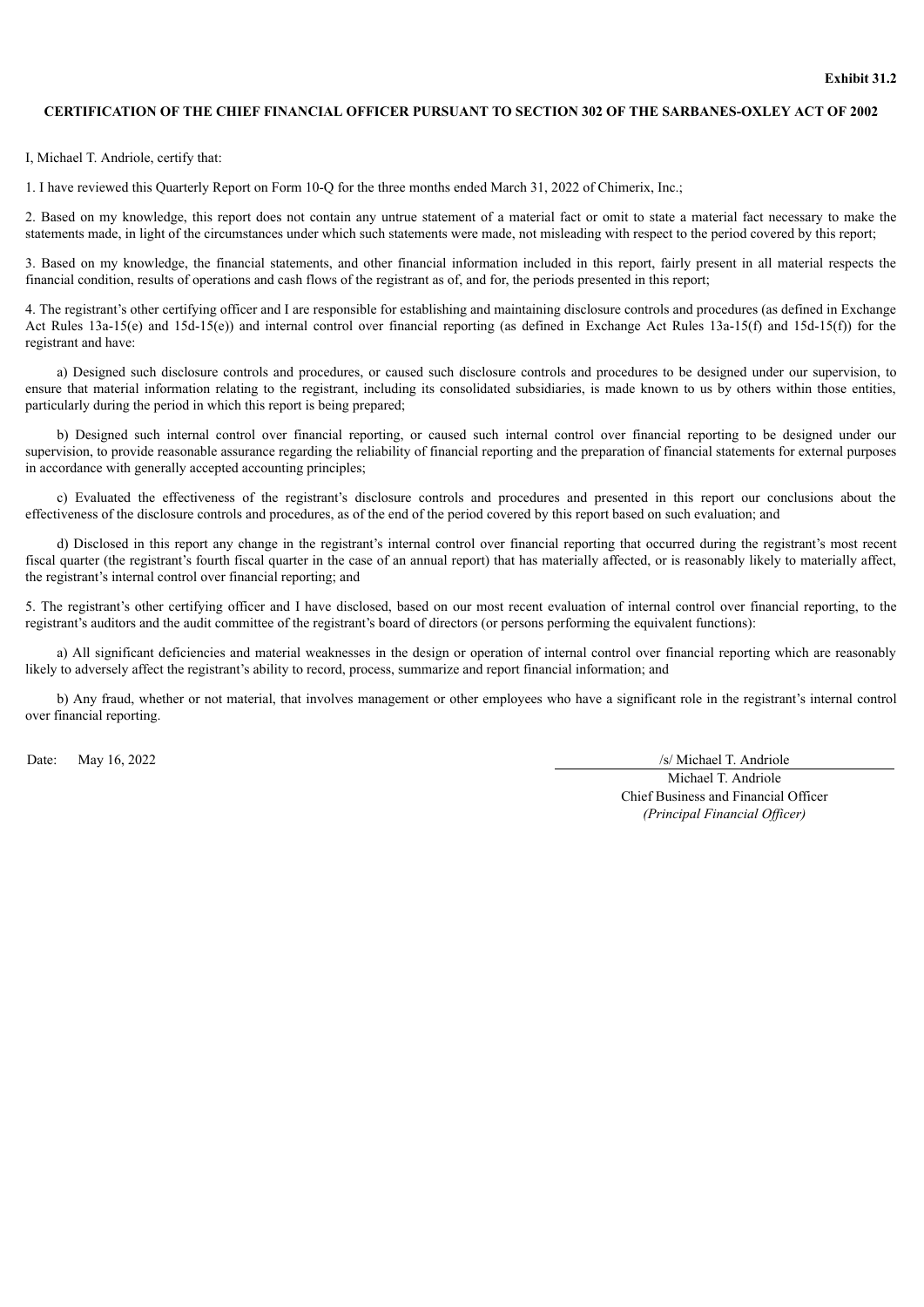## **CERTIFICATION PURSUANT TO 18 U.S.C. SECTION 1350, AS ADOPTED PURSUANT TO SECTION 906 OF THE SARBANES-OXLEY ACT OF 2002**

<span id="page-64-0"></span>In connection with the Quarterly Report on Form 10-Q of Chimerix, Inc. (the "Company") for the period ended March 31, 2022, as filed with the Securities and Exchange Commission on the date hereof (the "Report"), I, Michael A. Sherman, as Principal Executive Officer of the Company, certify, pursuant to 18 U.S.C. Section 1350, as adopted pursuant to Section 906 of the Sarbanes-Oxley Act of 2002, that to my knowledge:

1. the Report fully complies with the requirements of Section 13(a) or 15(d) of the Securities Exchange Act of 1934, as amended; and

2. the information contained in the Report fairly presents, in all material respects, the financial condition and results of operations of the Company. Date: May 16, 2022 /s/ Michael A. Sherman

Michael A. Sherman President & Chief Executive Officer *(Principal Executive Of icer)*

The foregoing certification is being furnished solely to accompany the Report pursuant to 18 U.S.C. § 1350, and is not being filed for purposes of Section 18 of the Securities Exchange Act of 1934, as amended, and is not to be incorporated by reference into any filing of the Company, whether made before or after the date hereof, regardless of any general incorporation language in such filing. A signed original of this written statement required by Section 906 has been provided to the Company and will be retained by the Company and furnished to the Securities and Exchange Commission or its staff upon request.